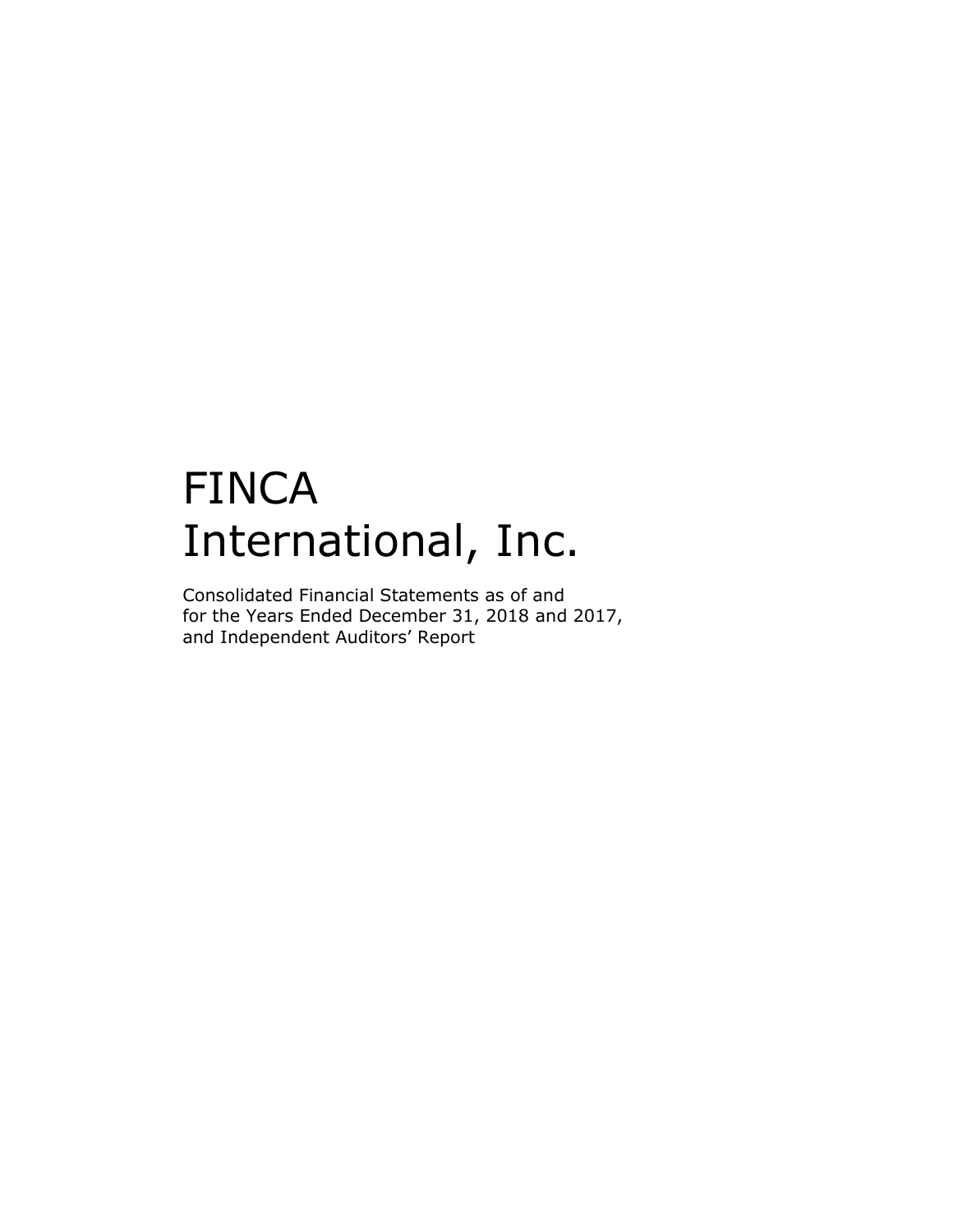## **TABLE OF CONTENTS**

|                                                                                                  | Page     |
|--------------------------------------------------------------------------------------------------|----------|
| <b>INDEPENDENT AUDITORS' REPORT</b>                                                              | $1 - 2$  |
| CONSOLIDATED FINANCIAL STATEMENTS AS OF AND FOR THE<br>YEARS ENDED DECEMBER 31, 2018 AND 2017:   |          |
| Statements of Financial Position                                                                 | 3        |
| Statements of Profit or Loss                                                                     | 4        |
| Statements of Other Comprehensive Income or Loss                                                 | 5        |
| Statements of Changes in Equity                                                                  | 6        |
| Statements of Cash Flows                                                                         | $7 - 8$  |
| Notes to Consolidated Financial Statements                                                       | $9 - 68$ |
| SUPPLEMENTAL SCHEDULE AND NOTE TO SUPPLEMENTAL SCHEDULE<br>FOR THE YEAR ENDED DECEMBER 31, 2018: |          |
| Consolidated Schedule of Functional Expenses                                                     | 69       |
| Note to Supplemental Schedule                                                                    | 70       |

<u> 1980 - Johann Barn, mars ann an t-Amhain Aonaich an t-Aonaich an t-Aonaich ann an t-Aonaich ann an t-Aonaich</u>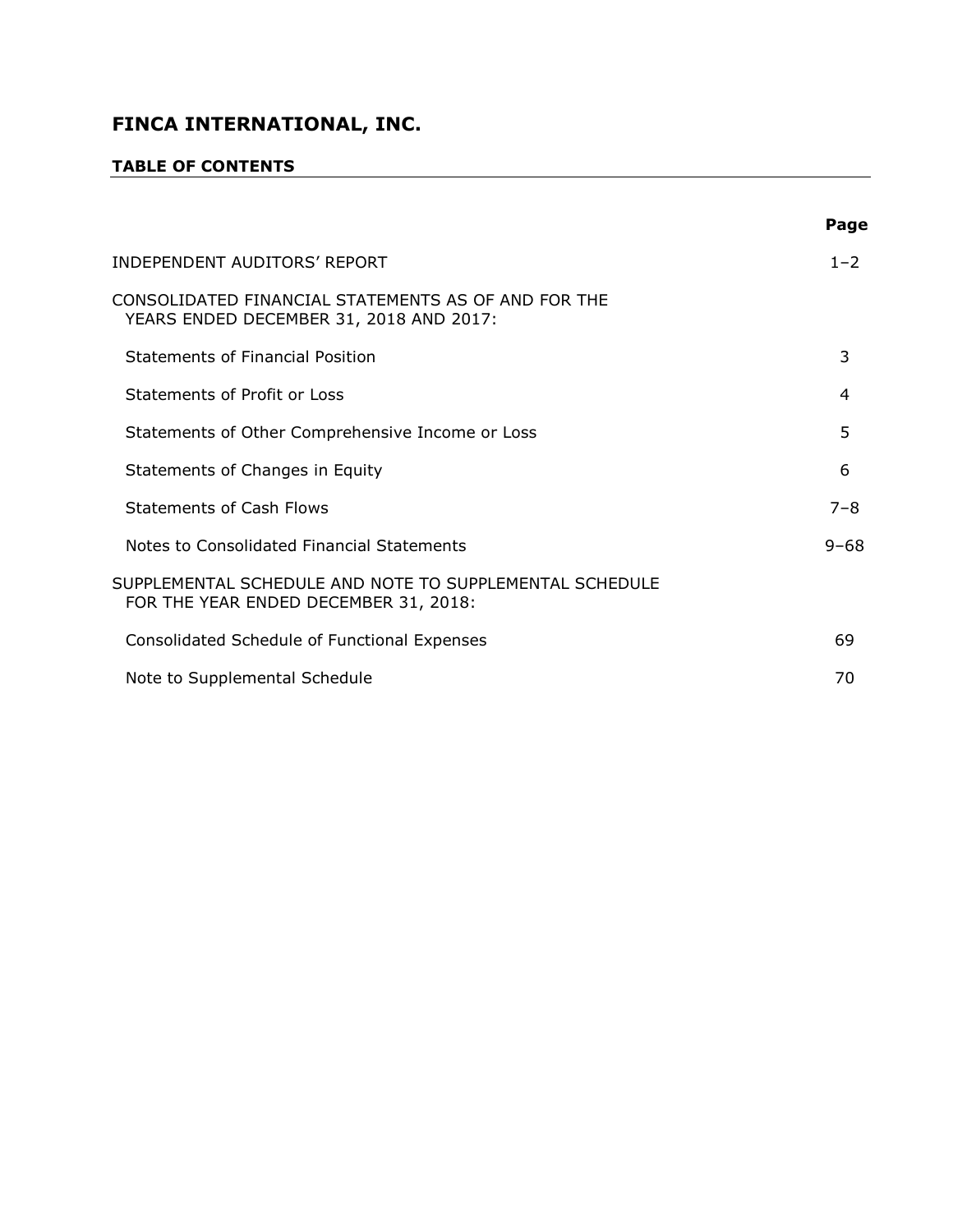# Deloitte.

**Deloitte & Touche LLP** 7900 Tysons One Place Suite 800 Mclean, VA 22102-5974 USA

 $Tel: +17032511000$ www.deloitte.com

## **INDEPENDENT AUDITOR'S REPORT**

To the Board of Directors and Members of the Audit Committee FINCA International, Inc. Washington, DC

We have audited the accompanying consolidated financial statements of FINCA International, Inc. and its subsidiaries (the "Company"), which comprise the consolidated statements of financial position as of December 31, 2018 and 2017, and the related consolidated statements of profit or loss, other comprehensive income or loss, changes in equity, and cash flows for the years then ended, and the related notes to the consolidated financial statements.

### **Management's Responsibility for the Consolidated Financial Statements**

Management is responsible for the preparation and fair presentation of these consolidated financial statements in accordance with International Financial Reporting Standards as issued by the International Accounting Standards Board; this includes the design, implementation, and maintenance of internal control relevant to the preparation and fair presentation of consolidated financial statements that are free from material misstatement, whether due to fraud or error.

#### **Auditors' Responsibility**

Our responsibility is to express an opinion on these consolidated financial statements based on our audits. We conducted our audits in accordance with auditing standards generally accepted in the United States of America. Those standards require that we plan and perform the audit to obtain reasonable assurance about whether the consolidated financial statements are free from material misstatement.

An audit involves performing procedures to obtain audit evidence about the amounts and disclosures in the consolidated financial statements. The procedures selected depend on the auditor's judgment, including the assessment of the risks of material misstatement of the consolidated financial statements, whether due to fraud or error. In making those risk assessments, the auditor considers internal control relevant to the Company's preparation and fair presentation of the consolidated financial statements in order to design audit procedures that are appropriate in the circumstances, but not for the purpose of expressing an opinion on the effectiveness of the Company's internal control. Accordingly, we express no such opinion. An audit also includes evaluating the appropriateness of accounting policies used and the reasonableness of significant accounting estimates made by management, as well as evaluating the overall presentation of the consolidated financial statements.

We believe that the audit evidence we have obtained is sufficient and appropriate to provide a basis for our audit opinion.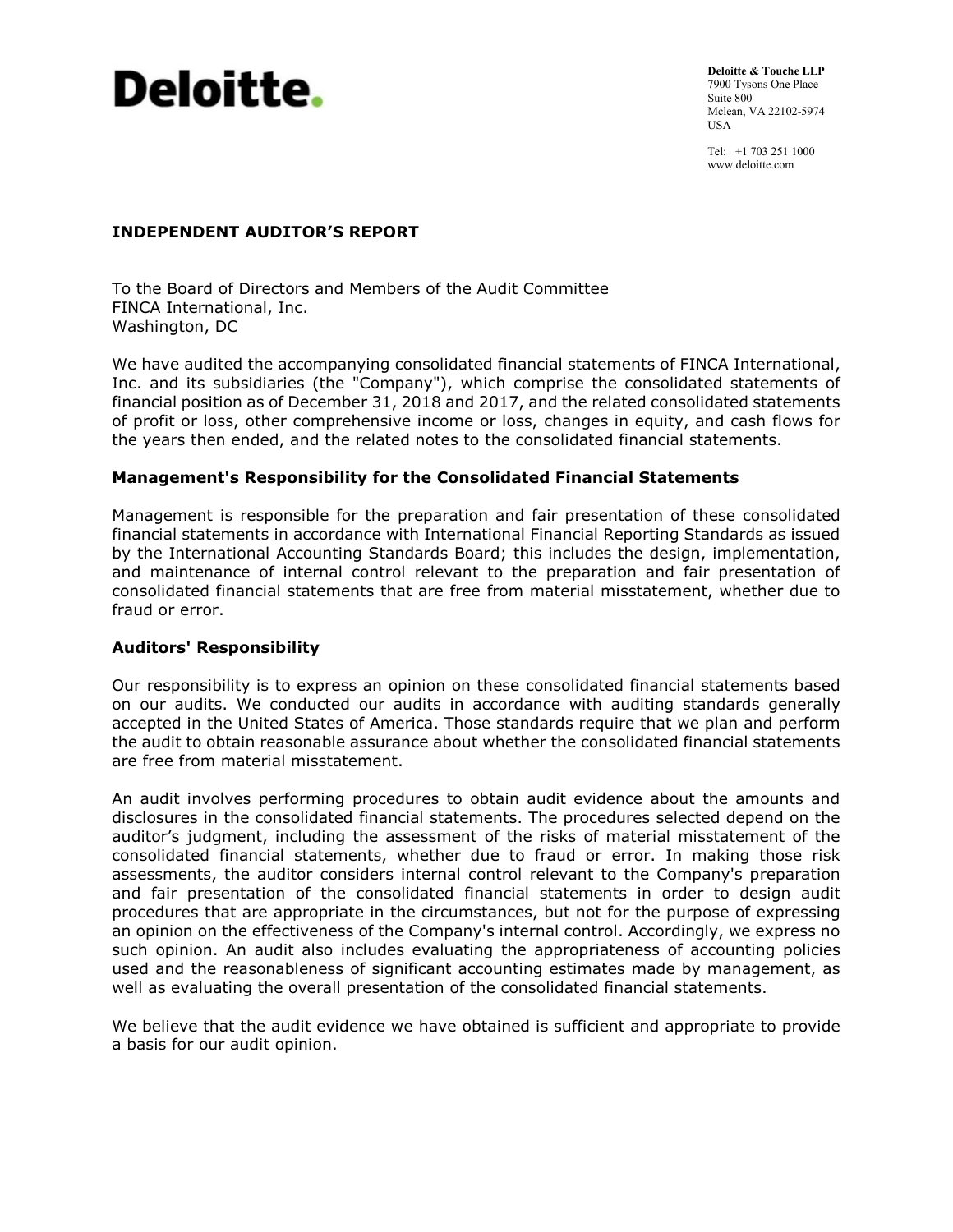### **Opinion**

In our opinion, the consolidated financial statements referred to above present fairly, in all material respects, the consolidated financial position of FINCA International, Inc. and its subsidiaries as of December 31, 2018 and 2017, and the results of their operations and their cash flows for the years then ended in accordance with International Financial Reporting Standards as issued by the International Accounting Standards Board.

#### **Change in Accounting Principle**

As discussed in Note 2 to the consolidated financial statements, in 2018, the Company changed its method of accounting for the classification, measurement, and impairment of financial instruments due to the adoption of IFRS 9 *Financial Instruments* (as revised in July 2014) and the related consequential amendments to other IFRS Standards.

#### **Report on Supplemental Schedules and Notes to the Supplemental Schedule**

Our audit was conducted for the purpose of forming an opinion on the consolidated financial statements as a whole. The Consolidated Schedule of Functional Expenses and corresponding note are presented for the purpose of additional analysis and are not a required part of the financial statements. This schedule and corresponding note are the responsibility of the Company's management and were derived from and relate directly to the underlying accounting and other records used to prepare the financial statements. Such schedule and corresponding note to the supplemental schedule have been subjected to the auditing procedures applied in our audit of the consolidated financial statements and certain additional procedures, including comparing and reconciling such information directly to the underlying accounting and other records used to prepare the consolidated financial statements or to the financial statements themselves, and other additional procedures in accordance with auditing standards generally accepted in the United States of America. In our opinion, such schedule and corresponding note to the supplemental schedule are fairly stated in all material respects in relation to the financial statements as a whole.

Deloitte & Touche LLP

December 20, 2019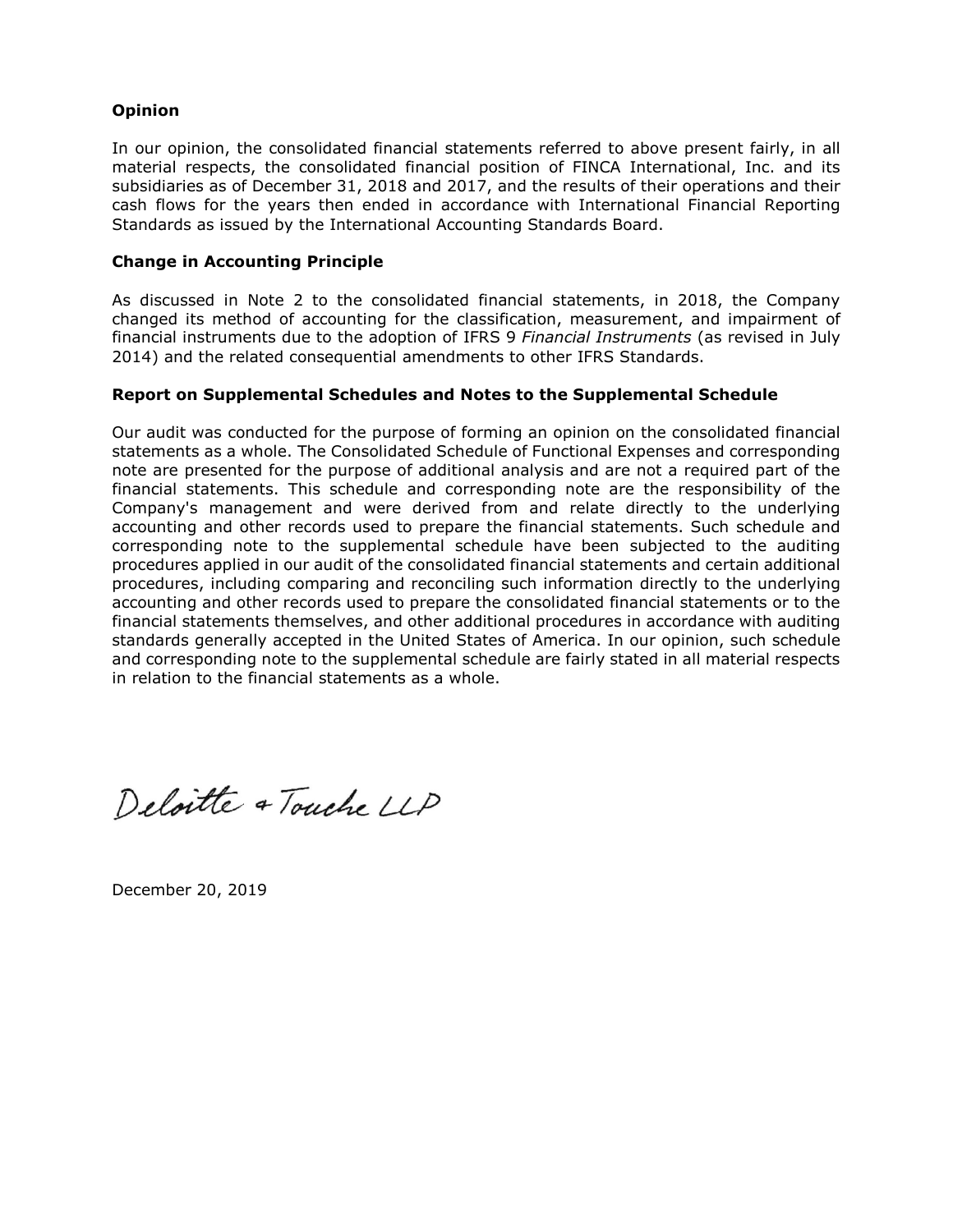## **CONSOLIDATED STATEMENTS OF FINANCIAL POSITION AS OF DECEMBER 31, 2018 AND 2017**

|                                                                                                                | 2018                            | 2017                        |
|----------------------------------------------------------------------------------------------------------------|---------------------------------|-----------------------------|
| <b>ASSETS</b>                                                                                                  |                                 |                             |
| Cash and cash equivalents<br>Restricted cash and cash equivalents (Note 12)                                    | 149,024,244<br>\$<br>36,630,102 | \$153,912,034<br>37,713,356 |
| Trading assets (Note 13)                                                                                       | 17,569,626                      |                             |
| Derivative financial instruments (Note 14)                                                                     | 13,184,035                      |                             |
| Investment securities (Note 15)                                                                                | 27,905,255                      |                             |
| Available for sale financial assets (Note 16)                                                                  |                                 | 6,232,990                   |
| Financial assets held-to-maturity (Note 17)<br>Financial assets at fair value through profit or loss (Note 14) |                                 | 42,032,786<br>31,266,196    |
| Loans receivable-net of allowance (Note 18)                                                                    | 809,561,932                     | 777,645,735                 |
| Due from banks                                                                                                 | 2,342,999                       | 377,904                     |
| Other receivables, prepaid, and other assets (Note 19)                                                         | 22,267,280                      | 23,537,572                  |
| Property and equipment (Note 20)                                                                               | 33,623,421                      | 32,057,081                  |
| Intangible assets (Note 21)                                                                                    | 9,996,185                       | 9,018,960                   |
| Goodwill                                                                                                       | 786,739                         | 989,143                     |
| Current income tax assets                                                                                      | 731,471                         | 923,351                     |
| Deferred tax assets (Note 11)                                                                                  | 7,265,286                       | 5,725,698                   |
| <b>TOTAL</b>                                                                                                   | \$1,130,888,575                 | \$1,121,432,806             |
| <b>LIABILITIES AND EQUITY</b>                                                                                  |                                 |                             |
| LIABILITIES:                                                                                                   |                                 |                             |
| Accounts payable and other accrued liabilities (Note 22)                                                       | \$<br>31,677,585                | \$<br>33,829,712            |
| Derivative financial liabilities (Note 14)                                                                     | 11,416,470                      |                             |
| Financial liability at fair value through profit and loss (Note 14)                                            | $\overline{a}$                  | 11,213,302                  |
| Client deposits (Note 23)                                                                                      | 419,696,345                     | 372,744,174                 |
| Bank deposits                                                                                                  | 36,126,804                      | 62,546,969                  |
| Notes payable (Note 24)<br>Subordinated debt (Note 25)                                                         | 350,595,677<br>24,879,575       | 376,330,996<br>5,651,052    |
| Deferred revenue                                                                                               | 5,966,438                       | 3,884,371                   |
| Employee benefits (Note 26)                                                                                    | 3,097,712                       | 3,398,290                   |
| Current income tax liability                                                                                   | 2,475,879                       | 4,320,467                   |
| Deferred tax liabilities (Note 11)                                                                             | 1,840,656                       | 2,138,352                   |
| <b>Total liabilities</b>                                                                                       | <u>887,773,141</u>              | 876,057,685                 |
| EQUITY:                                                                                                        |                                 |                             |
| Reserves                                                                                                       | 18,359,125                      | 18,458,417                  |
| Retained earnings                                                                                              | 196,077,989                     | 188,891,831                 |
| Currency translation reserve                                                                                   | (63, 775, 514)                  | (56, 406, 825)              |
| Equity attributable to owners of the parent company                                                            | 150,661,600                     | 150,943,423                 |
| Noncontrolling interest                                                                                        | 92,453,834                      | 94,431,698                  |
| Total equity                                                                                                   | 243,115,434                     | 245,375,121                 |
| <b>TOTAL</b>                                                                                                   | \$1,130,888,575                 | <u>\$1,121,432,806</u>      |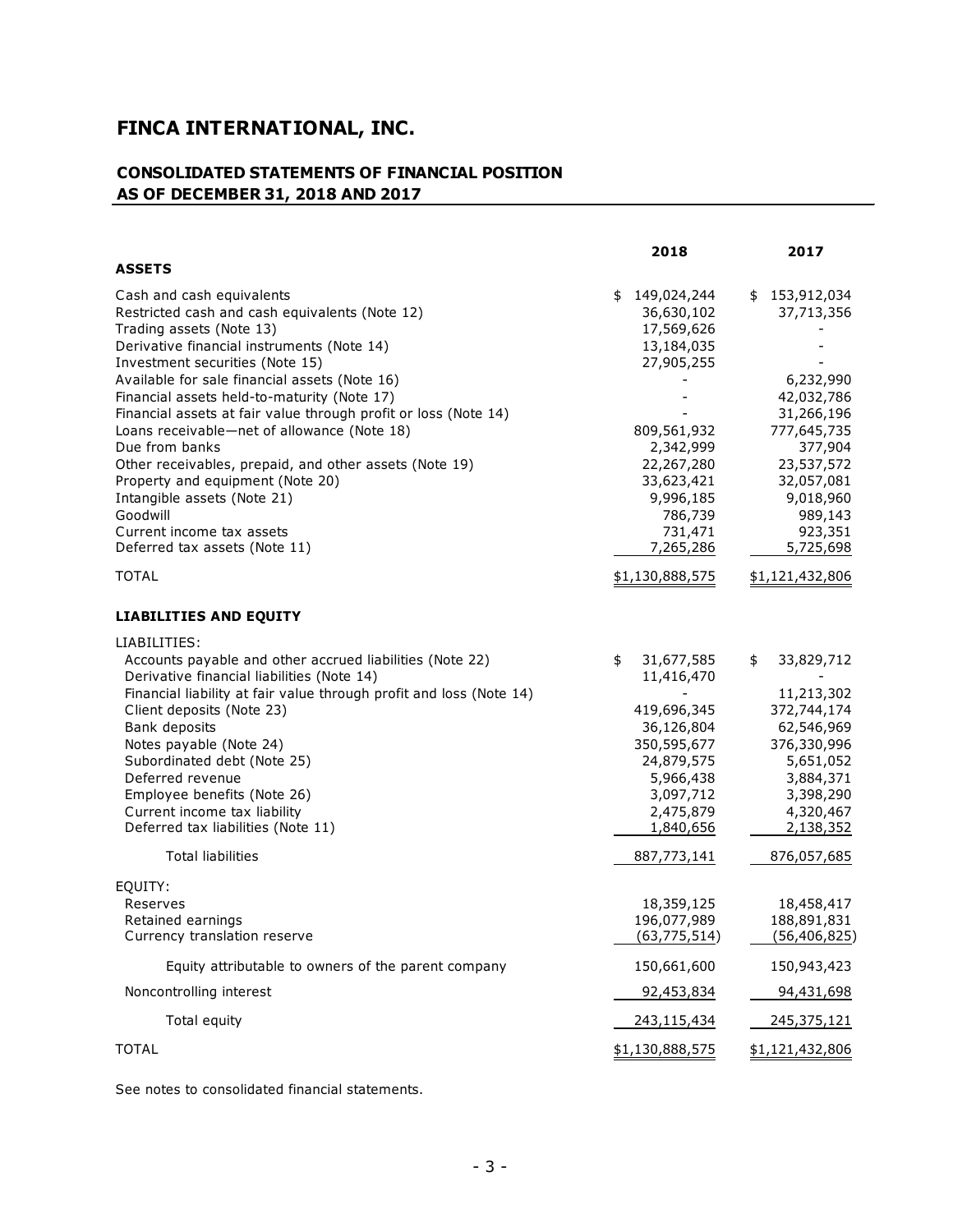## **CONSOLIDATED STATEMENTS OF PROFIT OR LOSS FOR THE YEARS ENDED DECEMBER 31, 2018 AND 2017**

|                                                                                                            | 2018                                   | 2017                                 |
|------------------------------------------------------------------------------------------------------------|----------------------------------------|--------------------------------------|
| <b>CONTINUING OPERATIONS:</b><br>Interest income<br>Interest expense                                       | 287,044,054<br>\$<br>(67, 550, 825)    | 283,750,994<br>\$<br>(69, 545, 445)  |
| Net interest income (Note 7)                                                                               | 219,493,229                            | 214,205,549                          |
| IMPAIRMENT LOSSES ON LOANS (Note 18)                                                                       | (25,991,400)                           | (28, 550, 245)                       |
| Net interest income after provision for<br>impairment losses on loans                                      | 193,501,829                            | 185,655,304                          |
| OTHER OPERATING INCOME (Note 8)                                                                            | 19,622,767                             | 33,435,308                           |
| NET OPERATING INCOME                                                                                       | 213,124,596                            | 219,090,612                          |
| LOSS ON FINANCIAL ASSETS AND LIABILITIES AT FAIR VALUE<br>THROUGH PROFIT                                   | (674, 950)                             | (3,027,546)                          |
| PERSONNEL EXPENSES (Note 9)                                                                                | (114,500,154)                          | (112, 402, 125)                      |
| OTHER OPERATING EXPENSES (Note 10)                                                                         | (86, 345, 933)                         | (83,954,996)                         |
| DEPRECIATION AND AMORTIZATION (Notes 20 and 21)                                                            | (10, 517, 214)                         | (10, 380, 611)                       |
| Total expenses                                                                                             | (211, 363, 301)                        | (206, 737, 732)                      |
| INCOME BEFORE OTHER INCOME (EXPENSES)                                                                      | 1,086,345                              | 9,325,334                            |
| OTHER INCOME (EXPENSES):<br>Grants and donations<br>Foreign exchange gains/(loss)<br>Nonoperating expenses | 20,959,167<br>(2,455,872)<br>1,097,991 | 22,431,162<br>2,774,555<br>1,154,710 |
| PROFIT BEFORE INCOME TAX                                                                                   | 20,687,631                             | 35,685,761                           |
| INCOME TAX EXPENSE (Note 11)                                                                               | <u>(11,396,803)</u>                    | <u>(13,230,591)</u>                  |
| PROFIT FOR THE YEAR FROM CONTINUING OPERATIONS                                                             | 9,290,828                              | 22,455,170                           |
| DISCONTINUED OPERATIONS-Loss for the year from<br>discontinued operations (Note 29)                        | \$                                     | \$<br>(5,046,945)                    |
| PROFIT FOR THE YEAR ATTRIBUTABLE TO:<br>The parent<br>Noncontrolling interest                              | 6,164,513<br>\$<br>3,126,316           | 12,668,346<br>\$<br>4,739,879        |
| TOTAL PROFIT FOR THE YEAR                                                                                  | 9,290,829<br>\$                        | <u>17,408,225</u>                    |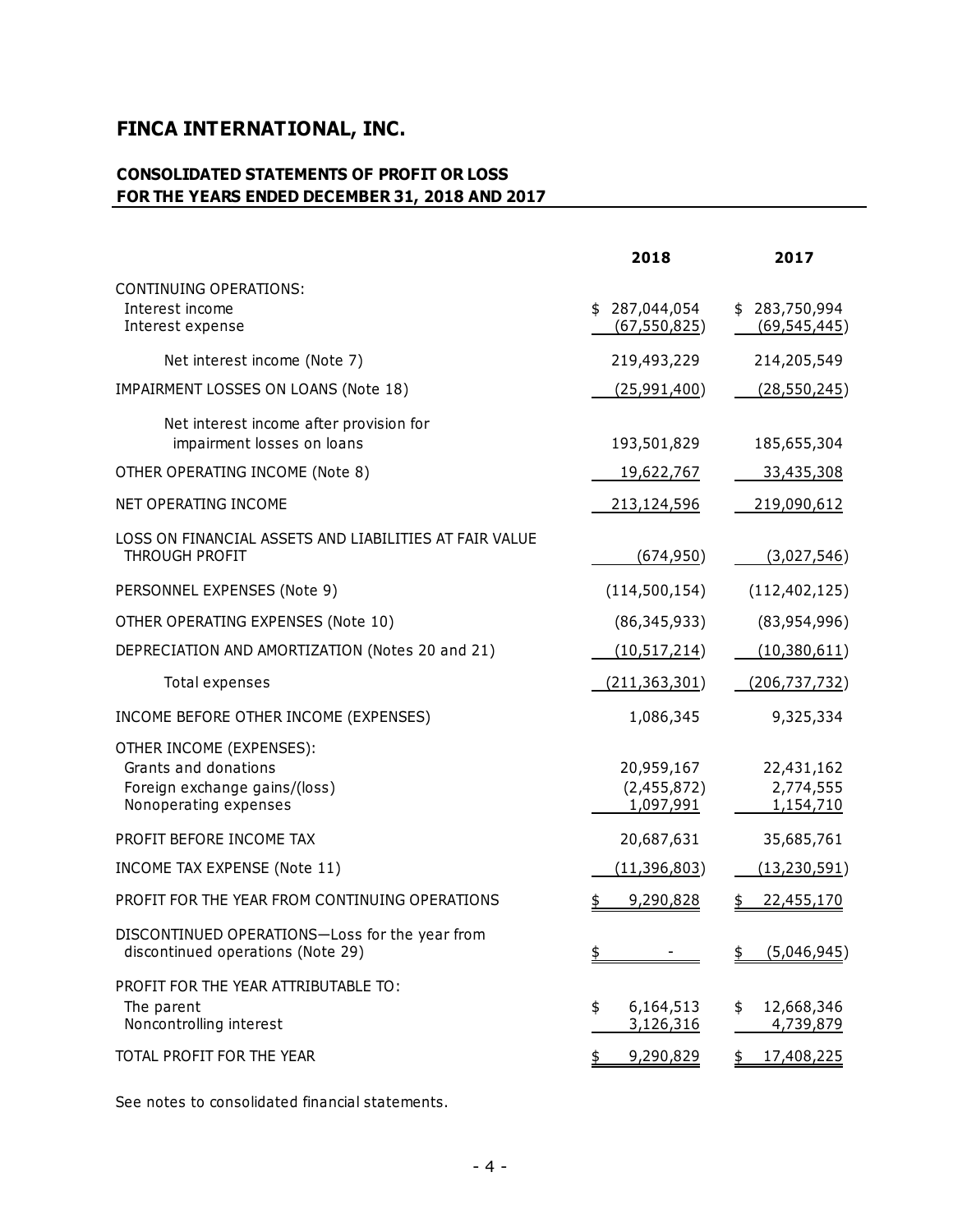## **CONSOLIDATED STATEMENTS OF OTHER COMPREHENSIVE INCOME OR LOSS FOR THE YEARS ENDED DECEMBER 31, 2018 AND 2017**

|                                                                                                                                                             | 2018                            | 2017                      |
|-------------------------------------------------------------------------------------------------------------------------------------------------------------|---------------------------------|---------------------------|
| PROFIT FOR THE YEAR                                                                                                                                         | \$9,290,828                     | \$17,408,225              |
| OTHER COMPREHENSIVE (LOSS) INCOME                                                                                                                           | (12, 501, 136)                  | 2,972,349                 |
| Items that may be reclassified<br>subsequently to profit or loss                                                                                            | (12, 501, 136)                  | 2,972,349                 |
| Foreign currency movement during the year                                                                                                                   | (12, 483, 464)                  | 3,014,154                 |
| Net loss on available-for-sale financial assets                                                                                                             |                                 | (41, 805)                 |
| Fair value revaluation reserve                                                                                                                              | (17, 672)                       |                           |
| Reclassification adjustments relating to<br>foreign operations                                                                                              |                                 | 4,842,718                 |
| Total comprehensive (loss)/income<br>for the year                                                                                                           | (3, 210, 308)                   | 25,223,292                |
| OTHER COMPREHENSIVE LOSS NOT TO BE<br>RECLASSIFIED TO PROFIT OR LOSS IN<br>SUBSEQUENT PERIODS (Net of tax)-<br>Benefit plan fair value adjustment (Note 26) | 366,015                         | (31, 581)                 |
| Other comprehensive loss not to be<br>reclassified to profit or loss in<br>subsequent periods (net of tax)                                                  | 366,015                         | (31, 581)                 |
| TOTAL COMPREHENSIVE INCOME (LOSS) FOR THE<br>YEAR-Net of tax                                                                                                | (2,844,293)                     | 20,348,993                |
| TOTAL COMPREHENSIVE INCOME (LOSS)-Net of tax,<br>for the year attributable to:<br>The parent<br>Noncontrolling interest                                     | \$<br>(848, 164)<br>(1,996,129) | \$14,675,847<br>5,673,146 |
| TOTAL COMPREHENSIVE (LOSS)/INCOME<br>FOR THE YEAR                                                                                                           | \$ (2,844,293)                  | \$20,348,993              |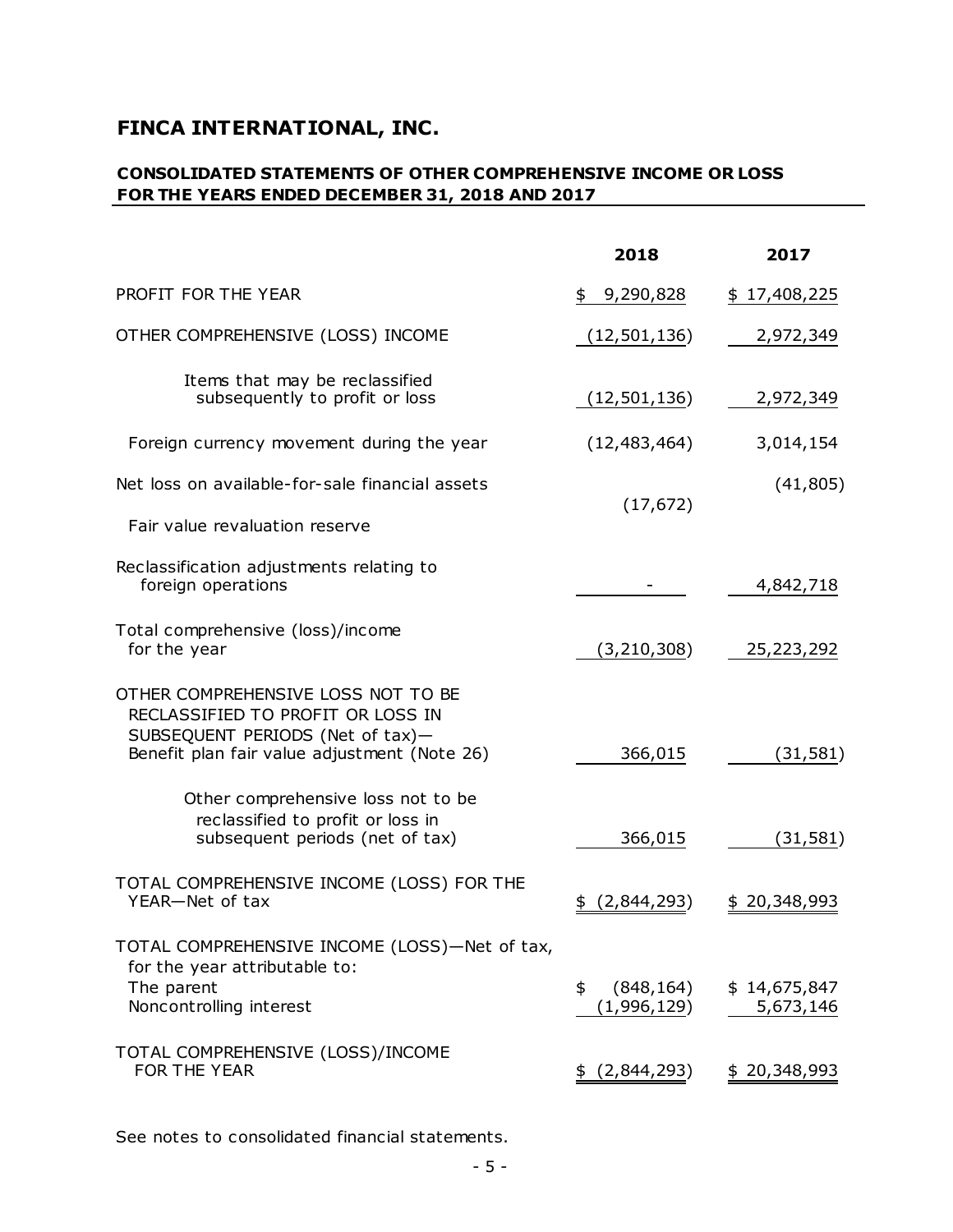## **CONSOLIDATED STATEMENTS OF CHANGES IN EQUITY FOR THE YEARS ENDED DECEMBER 31, 2018 AND 2017**

|                                                                                                                                                                           | <b>Reserves</b> | Retained<br><b>Earnings</b>          | <b>Currency</b><br><b>Translation</b><br><b>Reserve</b> | <b>Total</b>                                      | Noncontrolling<br><b>Interest</b>     | <b>Total Equity</b>                                 |
|---------------------------------------------------------------------------------------------------------------------------------------------------------------------------|-----------------|--------------------------------------|---------------------------------------------------------|---------------------------------------------------|---------------------------------------|-----------------------------------------------------|
| BALANCE-December 31, 2016                                                                                                                                                 | \$18,458,417    | \$176,281,639                        | \$(58, 472, 480)                                        | \$136,267,576                                     | \$88,758,552                          | \$225,026,128                                       |
| Comprehensive income or loss:<br>Profit for the year<br>Foreign currency movement during the year<br>Fair value revaluation reserve<br>Benefit plan fair value adjustment |                 | 12,668,346<br>(26, 573)<br>(31, 581) | 2,065,655                                               | 12,668,346<br>2,065,655<br>(26, 573)<br>(31, 581) | 4,739,879<br>948,499<br>(15, 232)     | 17,408,225<br>3,014,154<br>(41, 805)<br>(31, 581)   |
| Total comprehensive income or loss                                                                                                                                        |                 | 12,610,192                           | 2,065,655                                               | 14,675,847                                        | 5,673,146                             | 20,348,993                                          |
| BALANCE-December 31, 2017                                                                                                                                                 | 18,458,417      | 188,891,831                          | (56, 406, 825)                                          | 150,943,423                                       | 94,431,698                            | 245,375,121                                         |
| Changes on initial application of IFRS 9 (Note 2)                                                                                                                         | (89, 290)       | 655,630                              |                                                         | 566,340                                           | 212,152                               | 778,492                                             |
| RESTATED BALANCE AT-January 1, 2018                                                                                                                                       | 18,369,127      | 189,547,461                          | (56,406,825)                                            | 151,509,763                                       | 94,643,850                            | 246,153,613                                         |
| Comprehensive income or loss:<br>Profit for the year<br>Foreign currency movement during the year<br>Fair value revaluation reserve<br>Benefit plan fair value adjustment | (10,002)        | 6,164,513<br>366,015                 | (7,368,689)                                             | 6,164,513<br>(7,368,689)<br>(10.002)<br>366,015   | 3,126,316<br>(5, 114, 775)<br>(7,670) | 9,290,829<br>(12, 483, 464)<br>(17, 672)<br>366,015 |
| Total comprehensive income or loss                                                                                                                                        | (10,002)        | 6,530,528                            | (7,368,689)                                             | (848, 163)                                        | (1,996,129)                           | (3,038,179)                                         |
| Dividends paid to non-controlling shareholders                                                                                                                            |                 |                                      |                                                         |                                                   | (193, 887)                            | (193, 887)                                          |
| BALANCE-December 31, 2018                                                                                                                                                 | \$18,359,125    | \$196,077,989                        | \$(63, 775, 514)                                        | \$150,661,600                                     | \$92,453,834                          | \$243,115,434                                       |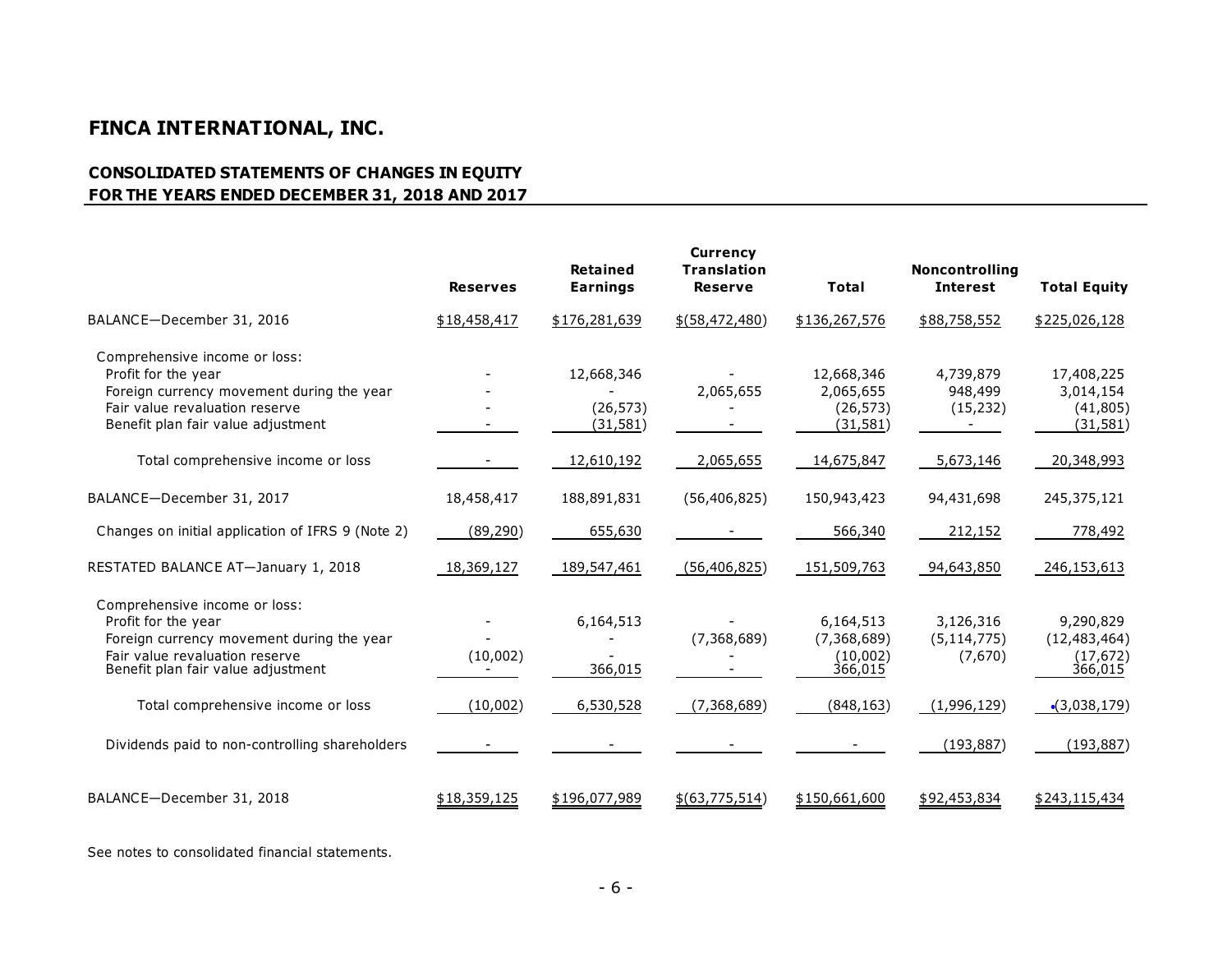## **CONSOLIDATED STATEMENTS OF CASH FLOWS FOR THE YEARS ENDED DECEMBER 31, 2018 AND 2017**

|                                                                         | 2018            | 2017             |  |
|-------------------------------------------------------------------------|-----------------|------------------|--|
| CASH FLOWS FROM OPERATING ACTIVITIES:                                   |                 |                  |  |
| Net profit for the year                                                 | \$<br>9,290,828 | 17,408,225<br>\$ |  |
| Adjustments to reconcile net income (loss) for the year to              |                 |                  |  |
| net cash used in operating activities:                                  |                 |                  |  |
| Depreciation and amortization                                           | 10,517,214      | 10,427,186       |  |
| (Gain) loss on disposal of fixed assets and intangibles                 | 141,596         | (79, 523)        |  |
| Impairment on loan losses and other financial assets                    | 25,991,400      | 27,730,738       |  |
| Impairment on other assets                                              | 16,606          | 881,011          |  |
| Foreign exchange losses                                                 | 1,133,570       | 6,557,271        |  |
| Changes in deferred tax assets and liabilities                          | (915, 517)      | (3,500,797)      |  |
| Loss on disposal of subsidiaries before tax and                         |                 |                  |  |
| translation adjustments                                                 |                 | 570,761          |  |
| Other noncash adjustments                                               | 3,681,043       | (12, 745, 167)   |  |
| (Decrease) increase of assets and liabilities from operating activities |                 |                  |  |
| after noncash items:                                                    |                 |                  |  |
| Change in loans receivable, including interest receivables              | (64, 914, 944)  | (64, 480, 114)   |  |
| Change in due from banks                                                | 629,688         | 7,218,551        |  |
| Change in other receivables and other assets                            | 341,501         | (24,990,205)     |  |
| Change in trading assets                                                | (1,588,476)     |                  |  |
| Change in derivative financial instruments                              | (832, 205)      |                  |  |
| Change in other liabilities                                             | (4, 296, 143)   | 3,550,214        |  |
| Change in client deposits                                               | 49,645,521      | 120,619,706      |  |
| Change in bank deposits                                                 | (26, 491, 284)  | 24,326,580       |  |
| Change in deferred revenue                                              | 2,441,826       | (2, 337, 796)    |  |
| Change in employee benefits                                             | 694,988         | (826, 291)       |  |
|                                                                         |                 |                  |  |
| Net cash provided by operating activities                               | 5,487,212       | 110,330,350      |  |
| CASH FLOWS FROM INVESTING ACTIVITIES:                                   |                 |                  |  |
| Proceeds from sales/(purchase) of financial assets                      | 13,831,325      | (18, 178, 695)   |  |
| Purchase of property and equipment                                      | (12, 545, 558)  | (9,848,269)      |  |
| Purchase of intangible assets                                           | (5,329,958)     | (4,414,406)      |  |
| Proceeds from sales/disposal of fixed assets                            | 658,287         | 1,012,352        |  |
| Net cash inflow on disposal of subsidiaries                             |                 | 238,367          |  |
|                                                                         |                 |                  |  |
| Net cash provided (used) by investing activities                        | (3,385,904)     | (31, 190, 651)   |  |
| CASH FLOWS FROM FINANCING ACTIVITIES:                                   |                 |                  |  |
| Payment of dividends                                                    | (193, 887)      |                  |  |
| Proceeds from lenders                                                   | 220,730,223     | 325,753,615      |  |
| Repayment of loans and borrowings to lenders                            | (221, 416, 168) | (390, 655, 273)  |  |
|                                                                         |                 |                  |  |
| Net cash used in financing activities                                   | (879, 832)      | (64,901,658)     |  |
|                                                                         |                 |                  |  |

(Continued)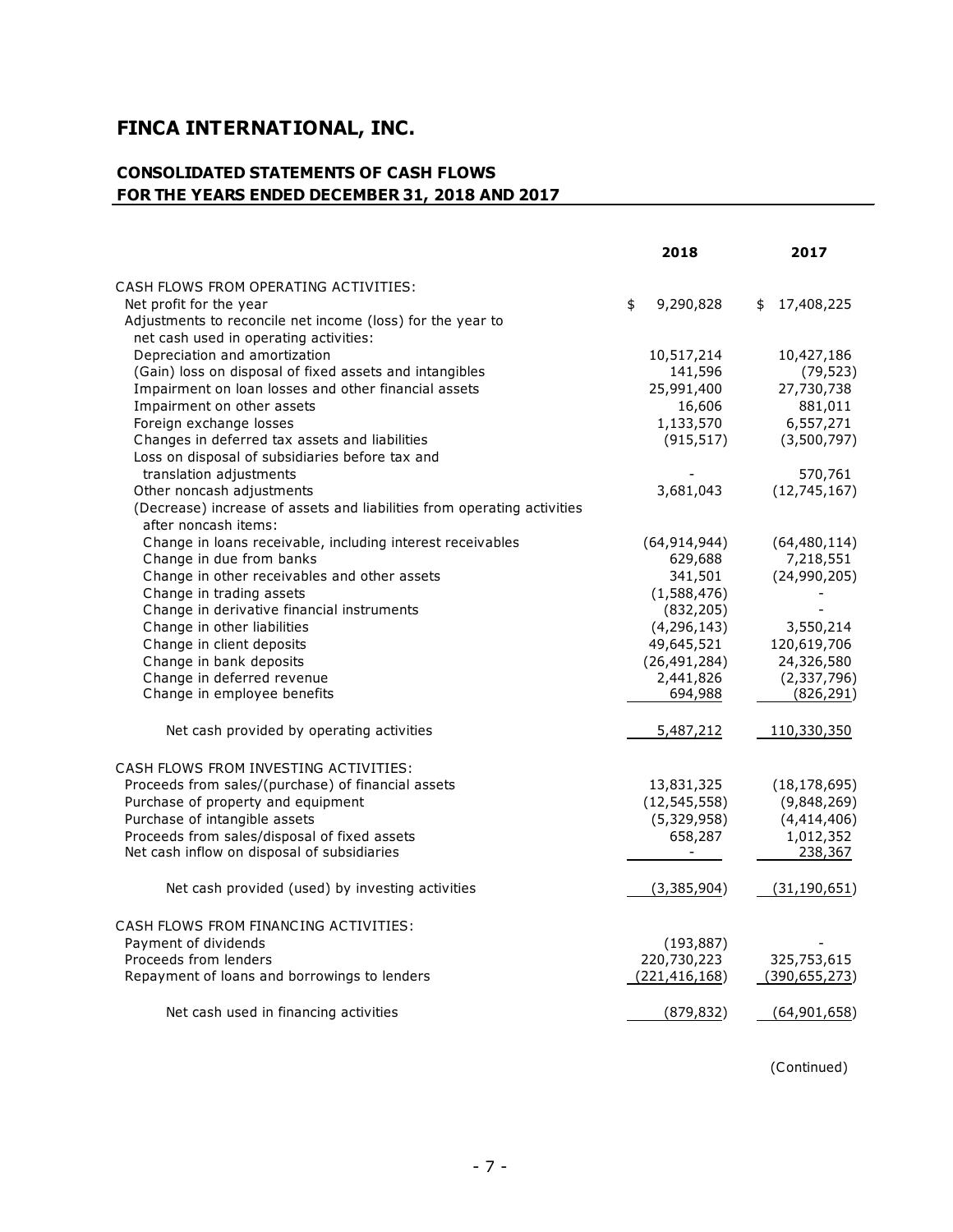## **CONSOLIDATED STATEMENTS OF CASH FLOWS FOR THE YEARS ENDED DECEMBER 31, 2018 AND 2017**

|                                                                                                  | 2018               | 2017               |
|--------------------------------------------------------------------------------------------------|--------------------|--------------------|
| NET INCREASE IN CASH AND CASH EQUIVALENTS                                                        | 1,221,477<br>\$    | 14,238,041<br>\$   |
| CASH AND CASH EQUIVALENTS-Beginning of the year                                                  | <u>153,912,034</u> | <u>140,797,035</u> |
| EFFECT OF EXCHANGE RATE CHANGES ON CASH AND<br>CASH EQUIVALENTS                                  | (6, 109, 267)      | (1, 123, 042)      |
| CASH AND CASH EQUIVALENTS-End of the year                                                        | \$149,024,244      | \$153,912,034      |
| SUPPLEMENTAL DISCLOSURES TO CASH FLOWS FROM<br><b>OPERATING ACTIVITIES:</b><br>Interest received | \$311,442,086      | \$328,699,304      |
| Interest paid                                                                                    | \$ (94, 287, 806)  | \$ (85,882,421)    |
| Income taxes paid                                                                                | \$ (11, 125, 680)  | \$ (12,167,277)    |
| See notes to consolidated financial statements.                                                  |                    | (Concluded)        |

- 8 -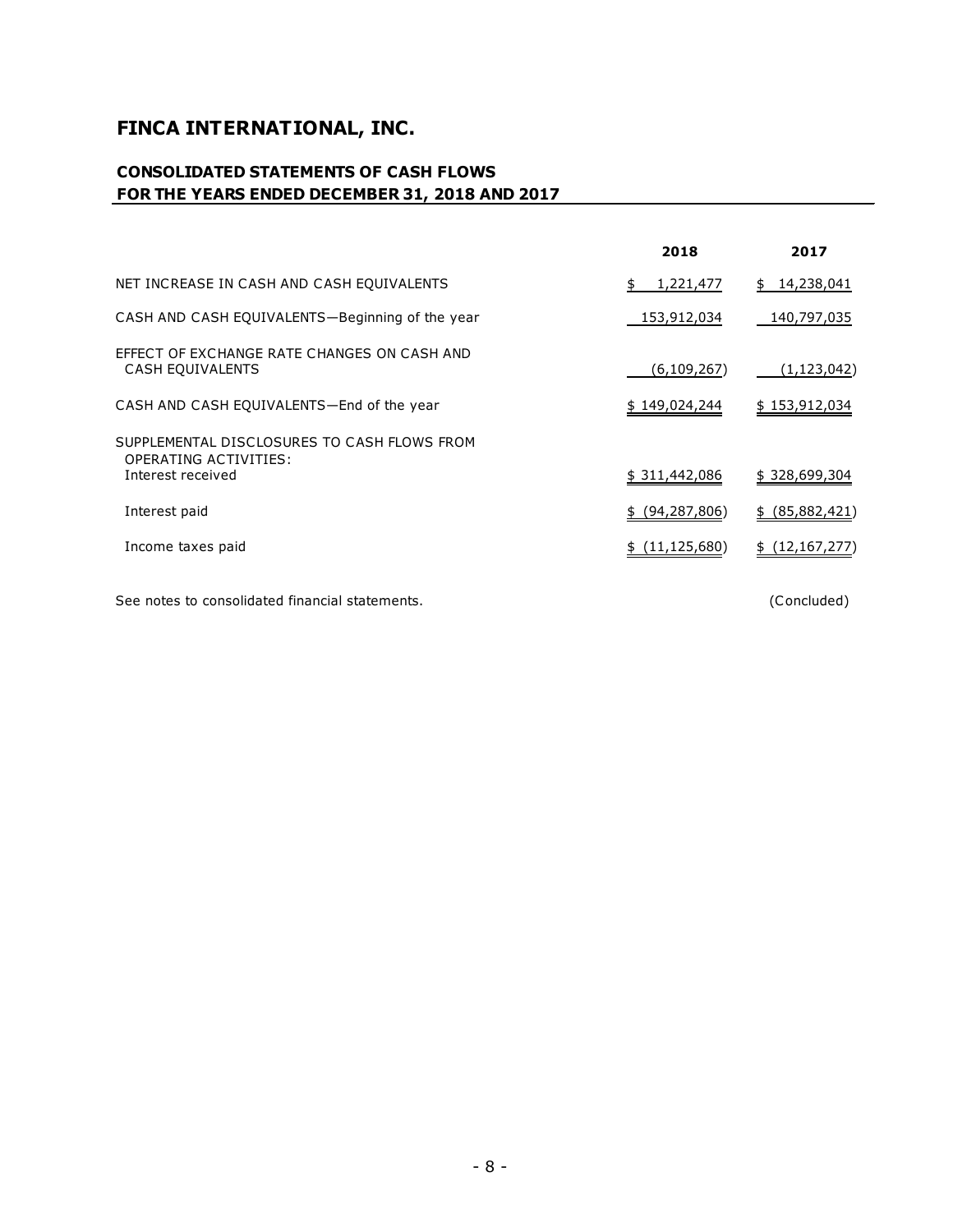#### **NOTES TO CONSOLIDATED FINANCIAL STATEMENTS AS OF AND FOR THE YEARS ENDED DECEMBER 31, 2018 AND 2017**

## **1. NATURE OF ACTIVITIES**

FINCA International, Inc. and its subsidiaries ("FINCA" or "FINCA International" or the "Company") is a not-for-profit corporation, incorporated in the state of New York, United States of America (USA), that has received a determination letter from the United States Internal Revenue Service classifying it as a tax-exempt public charity described in Section 501(c)(3) of the United States Internal Revenue Code of 1986, as amended. Founded in 1984, FINCA's mission is to alleviate poverty through lasting solutions that help people build assets, create jobs, and raise their standard of living. FINCA's headquarters is located in Washington, D.C., USA.

As of December 31, 2018, FINCA, thorough FMH, has microfinance operations in 20 developing countries in Latin America (Ecuador, Guatemala, Haiti, Honduras, and Nicaragua), Africa (Democratic Republic of the Congo, Malawi, Nigeria, Tanzania, Uganda, and Zambia), Eurasia (Armenia, Azerbaijan, Georgia, Kosovo, Kyrgyzstan, and Tajikistan), and the Middle East and South Asia (MESA) (Afghanistan, Jordan, and Pakistan) (collectively, referred to as "Subsidiaries"). The Subsidiaries principally provide loans to individuals and to groups of individuals that lack access to traditional financial institutions. In most cases, FINCA loans are made to either groups, individuals, or small and mediumsized enterprises ("SME"). Loans consist of agricultural loans, education loans, and other microfinance loans. Group and village loans consist of individuals that know each other, guarantee each other's loans, and provide a network of support for the group members. Individual loans, typically larger in size, are made where individual small businesses demonstrate adequate need and creditworthiness. Loans thus may be divided into Small and Large segments, in reference to loan size, such distinction being made to identify products with similar credit risk profiles. In addition to loans, FINCA provides other financial services needed by the working poor through a growing number of its subsidiaries, including savings deposits, remittances, and microinsurance.

FMH follows FINCA's mission of poverty alleviation, and no changes may be made to the corporate purpose without the consent of FINCA. In order to ensure complete alignment of interests with the microentrepreneur clients that it serves, no FINCA employee, board member, or officer may hold any equity interest in FMH or any of the subsidiaries.

Approximately half of FINCA's clients worldwide are women. According to the World Bank's 2017 Global Findex report, there are still 1.7 billion adults that lack access to financial services and more than 50 percent of the unbanked are women. Further women often lack the ability to secure adequate formal employment in spite of being the primary providers for a family in many cultures.

In furtherance of its mission, FINCA implements two programs aimed at entrepreneurial solutions to poverty that aim to bring basic services to low-income families and their communities. One program, FINCA Plus LLC (Brightlife) is in the areas of distribution and financing of energy products to the bottom of the pyramid (BOP) customers in Uganda. The second program based in the US and Uganda provides philanthropic early-stage capital, and pre- and post-investment support to launch and scale high-impact for-profit social enterprises and promote affordable, high-quality, life-improving products and services for people at the BOP.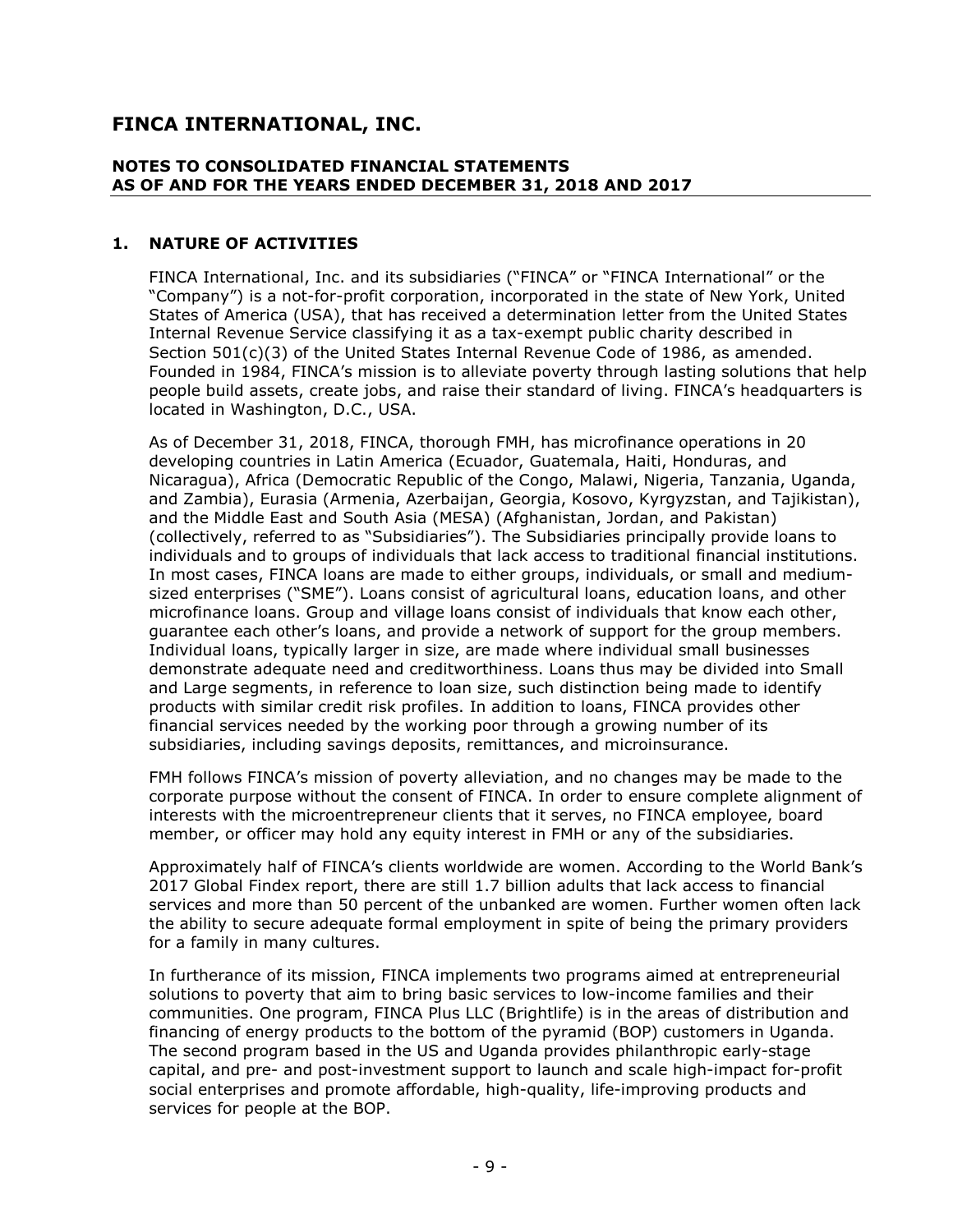### **2. BASIS OF PREPARATION**

The consolidated financial statements have been prepared in accordance with International Financial Reporting Standards issued by the International Accounting Standards Board (IASB) and Interpretations issued by the International Financial Reporting Interpretations Committee (IFRIC) together (IFRS) and stated in U.S. dollars (USD), the functional currency of FINCA.

The consolidated financial statements were approved by the board of directors and authorized for issue on December 20, 2019.

**Basis of Measurement**—The consolidated financial statements have been prepared on the historical cost basis, except some of the financial assets and financial liabilities which are stated at Fair value as of the date of the consolidated financial statements.

**Principles of Consolidation**—The consolidated financial statements consolidate the financial statements of FINCA and entities controlled by FINCA and its subsidiaries made up to December 31 each year. Control is achieved when FINCA has power over the investee, is exposed, or has rights, to variable returns from its involvement with the investee, and has the ability to use its power to affect its returns.

FINCA reassesses whether it controls an investee if facts and circumstances indicate that there are changes to one or more of the three elements of control listed above.

Consolidation of a subsidiary begins when FINCA obtains control over the subsidiary and ceases when FINCA loses control of the subsidiary. Specifically, income and expenses of a subsidiary acquired or disposed of during the year are included in the consolidated statements of profit or loss and other comprehensive income or loss from the date FINCA gains control until the date when FINCA ceases to control the subsidiary.

**Transactions Eliminated on Consolidation**—Intra-group balances and transactions, and any unrealized income and expenses arising from intra-group transactions, are eliminated. Unrealized gains arising from transactions with subsidiaries are eliminated against the investment to the extent of FINCA's interest in the subsidiary. Unrealized losses are eliminated in the same way as unrealized gains, but only to the extent that there is no evidence of impairment.

**Noncontrolling Interests**—Noncontrolling interests represent the portion of profit or loss and net assets of subsidiaries not owned, directly or indirectly, by FINCA. Noncontrolling interests are presented separately in the consolidated statements of profit or loss and other comprehensive income and within equity in the consolidated statements of financial position.

To conform to our current period presentation, we have classified certain amounts reported in our prior year's consolidated financial statements. 'Insurance' and 'Legal provision' have been broken out from the 'Other accounts payable and accrued expenses' line item to their own line items to conform to the current reporting format and the presentation on our consolidated financial statements for the year ended December 31, 2018. Such reclassifications had no impact on profit or loss or equity. Management considered it more informative to create separate line items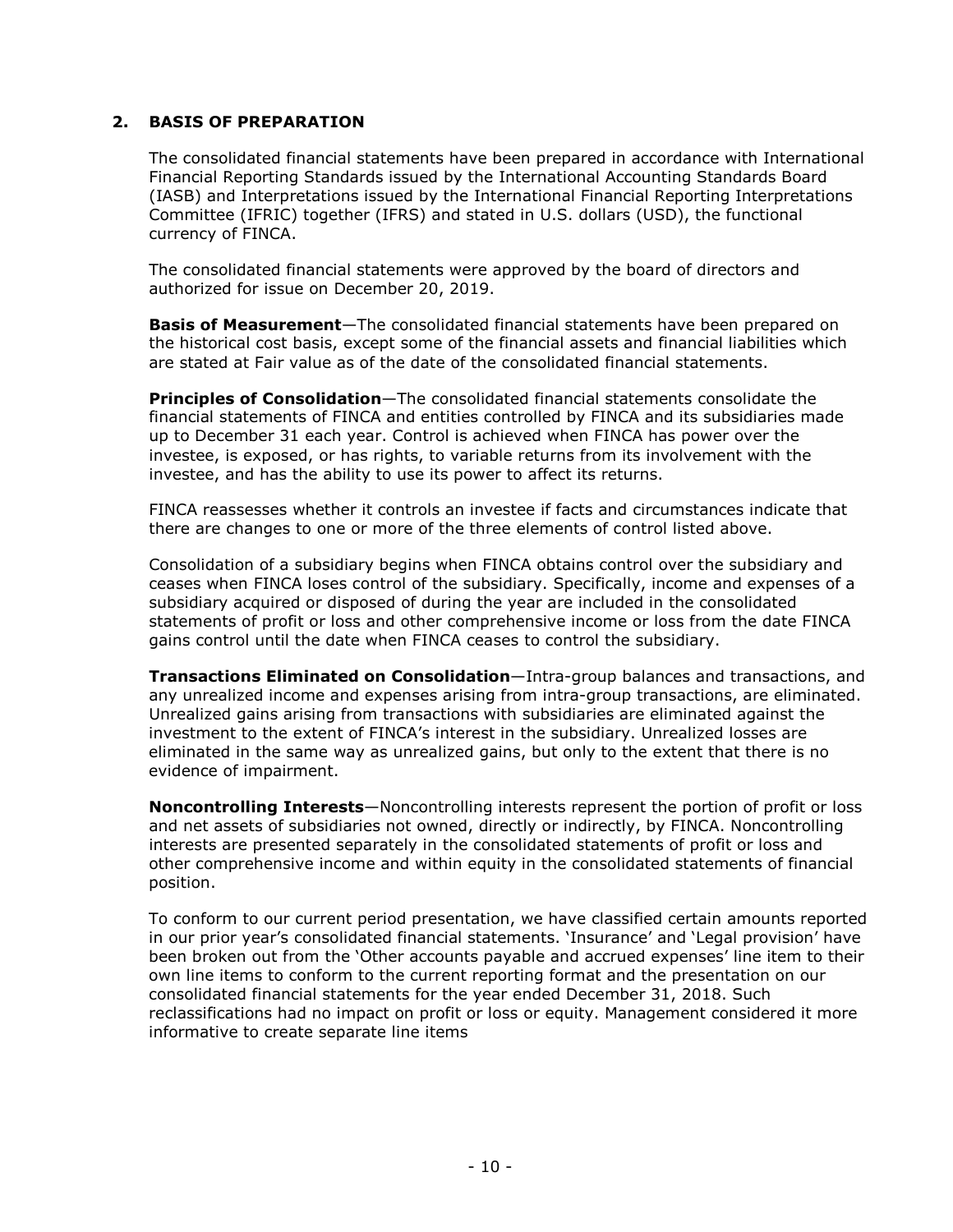## **Application of New and Revised IFRSs**

#### *New and Amended IFRS Standards That are Effective for the Current Year*

#### *Impact of Initial Application of IFRS 9 Financial Instruments*

In the current year, the Company has applied IFRS 9 Financial Instruments (as revised in July 2014) and the related consequential amendments to other IFRS Standards including IFRS 7 Financial Instruments: Disclosures, that are effective for an annual period that begins on or after January 1, 2018. The Company has applied IFRS 9 in accordance with the transition provisions of IFRS 9 which allow an entity not to restate comparatives.

The adoption of IFRS 9 has resulted in changes in our accounting policies for recognition, classification and measurement of financial assets and financial liabilities and impairment of financial assets. IFRS 9 also significantly amends other standards dealing with financial instruments such as IFRS 7: Financial Instruments: Disclosures.

The effect of initially applying these standards is mainly attributed to the following:

- an increase/decrease in impairment losses recognized on financial assets (see Note 5);
- additional disclosures related to IFRS 9 (see Note 5)
- change in write-off policy and reversal of previously written-off instruments

IFRS 9 introduced new requirements for:

- 1) The classification and measurement of financial assets and financial liabilities,
- 2) Impairment of financial assets, and
- 3) General hedge accounting.

Details of these new requirements as well as their impact on the Company's consolidated financial statements are described below.

IFRS 9 sets out requirements for recognizing and measuring financial assets, financial liabilities and some contracts to buy or sell non-financial items. This standard replaces IAS 39 Financial Instruments: Recognition and Measurement. The requirements of IFRS 9 represent a significant change from IAS 39.

The key changes to the Company's accounting policies resulting from its adoption of IFRS 9 are summarized below. The full impact of adopting the standard is set out below.

**Classification and Subsequent Measurement**—IFRS 9 contains three principal classification categories for financial assets: measured at amortized cost, fair value through other comprehensive income (FVOCI) and financial assets at fair value through profit or loss (FVTPL). IFRS 9 classification is generally based on the business model in which a financial asset is managed and its contractual cash flows. The standard eliminates the previous IAS 39 categories of held-to-maturity, held-for-trading, and available-for-sale. Explanation of how the Company classifies financial assets under IFRS 9 is presented below.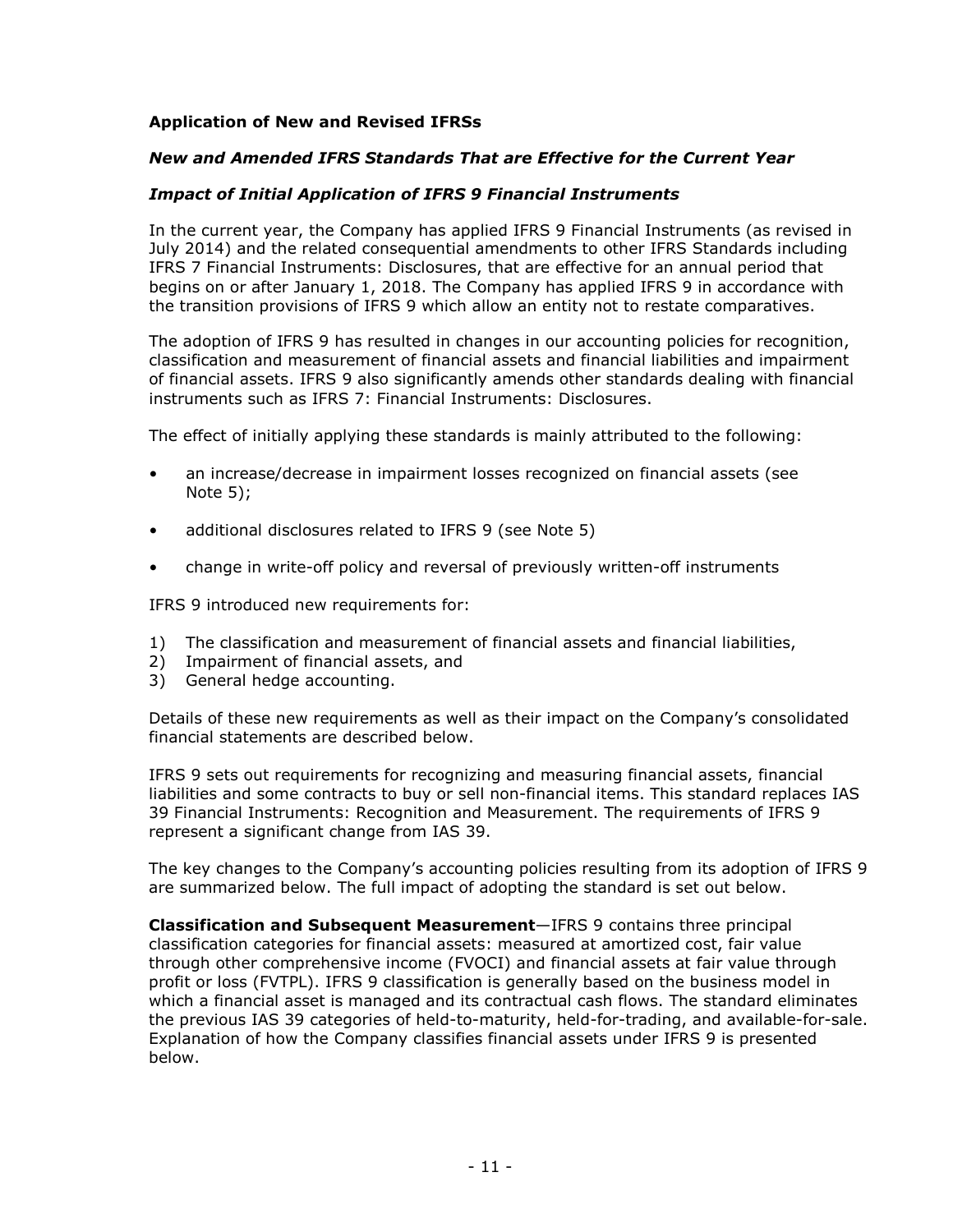IFRS 9 largely retains the existing requirements in IAS 39 for the classification of financial liabilities.

**Measurement of the Expected Credit Loss**—The measurement of the expected credit loss (ECL) allowance for financial assets measured at amortized cost and FVOCI is an area that requires the use of complex models and significant assumptions about future economic conditions and credit behavior (e.g., the likelihood of customers defaulting and the resulting losses). Explanation of the inputs, assumptions and estimation techniques used in measuring ECL is detailed in Note 5, which also sets out key sensitivities of the ECL to changes in these elements.

A number of significant judgements are also required in applying the accounting requirements for measuring ECL, such as:

- Determining criteria for significant increase in credit risk;
- Choosing appropriate models and assumptions for the measurement of ECL;
- Establishing the number and relative weightings of forward-looking scenarios for each type of product/market and the associated ECL; and
- Establishing groups of similar financial assets for the purposes of measuring ECL.

**Financial Assets**—A financial asset is measured at amortized cost if it meets both of the following conditions and is not designated as at FVTPL:

- The asset is held within a business model whose objective is to hold assets to collect contractual cash flows; and
- The contractual terms of the financial asset give rise on specified dates to cash flows that are solely payments of principal and interest (SPPI) on the principal amount outstanding.

A financial asset is measured at FVOCI if it meets both of the following conditions and is not designated as at FVTPL:

- The asset is held within a business model whose objective is achieved by both collecting contractual cash flows and selling financial assets; and
- The contractual terms of the financial asset give rise on specified dates to cash flows that are solely payments of principal and interest on the principal amount outstanding.

On initial recognition of an equity investment that is not held for trading, the Company may irrevocably elect to present subsequent changes in the investment's fair value in OCI. This election is made on an investment-by-investment basis.

All financial assets not classified as measured at amortized cost or FVOCI as described above are measured at FVTPL. This includes all derivative financial assets.

On initial recognition, financial asset that otherwise meets the requirements to be measured at amortized cost or at FVOCI, the Company may irrevocably designate such financial asset to be measured at FVTPL if doing so eliminates or significantly reduces an accounting mismatch that would otherwise arise.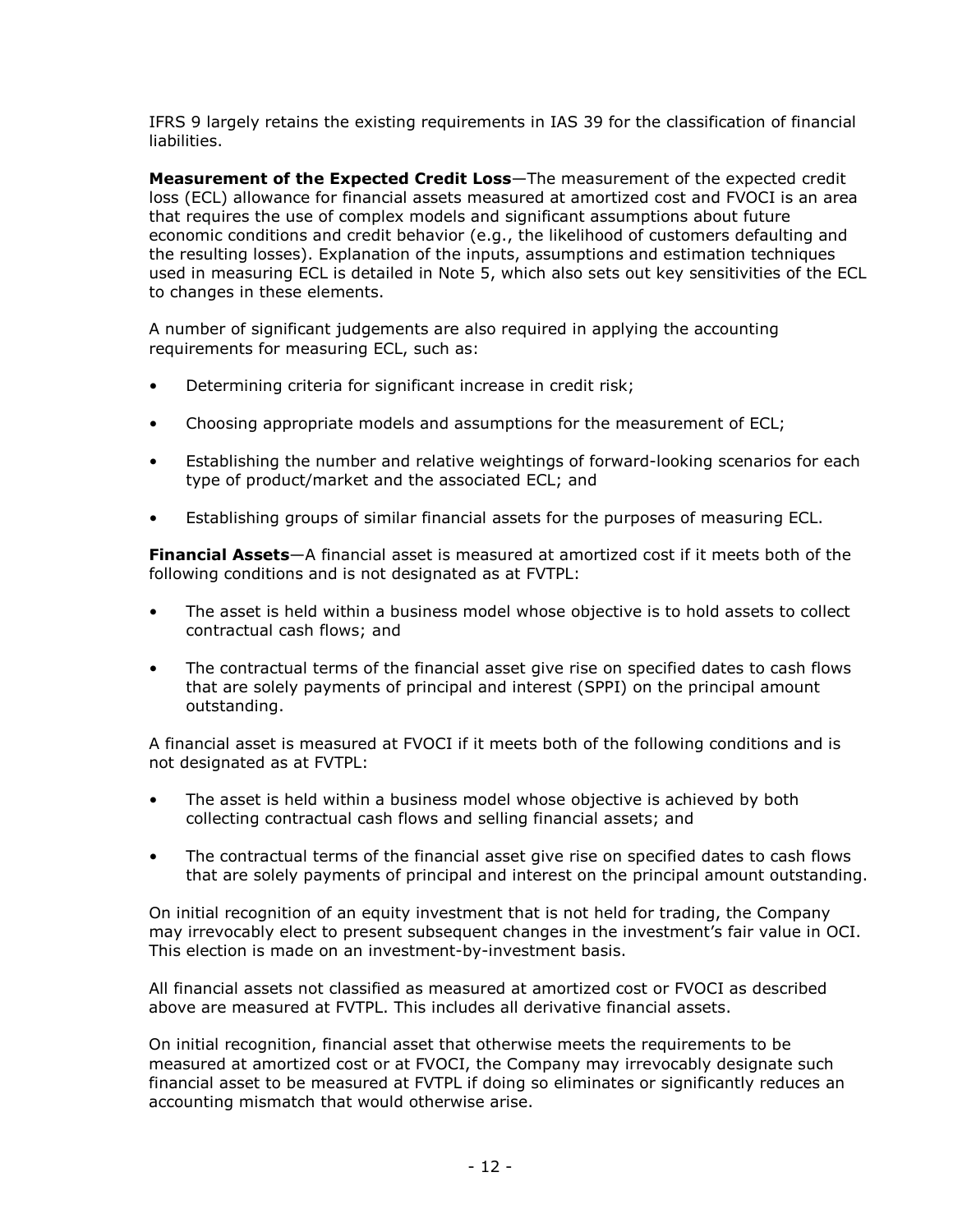The measurement category and the carrying amount of financial assets in accordance with IFRS 9 at January 1, 2018, are compared as follows:

| <b>Financial Assets</b>          | <b>Business Model</b>                  | <b>SPPI</b>                                                                                      | Measurement<br>Category | <b>Balance at</b><br>January 1, 2018<br>IFRS 9 |
|----------------------------------|----------------------------------------|--------------------------------------------------------------------------------------------------|-------------------------|------------------------------------------------|
| Cash and cash equivalents        |                                        | Hold to collect contractual cash flows Cash flows are solely payments of principal and interest  | Amortized cost          | \$153,866,905                                  |
| Restricted cash                  |                                        | Hold to collect contractual cash flows Cash flows are solely payments of principal and interest  | Amortized cost          | 37.713.356                                     |
| Due from banks                   |                                        | Hold to collect contractual cash flows  Cash flows are solely payments of principal and interest | Amortized cost          | 2,969,348                                      |
| Loans to customers               |                                        | Hold to collect contractual cash flows Cash flows are solely payments of principal and interest  | Amortized cost          | 777.031.207                                    |
| Trading assets                   | Other business model                   | Cash flows are not solely payments of principal and interest                                     | FVTPL (Mandatory)       | 20.280.234                                     |
| Derivative financial instruments | Other business model                   | Cash flows are not solely payments of principal and interest                                     | FVTPL (Mandatory)       | 10.985.962                                     |
| Investment securities            | Hold to collect contractual cash flows | Cash flows are solely payments of principal and interest                                         | Amortized cost          | 17.672.316                                     |
| Investment securities            | Other business model                   | Cash flows are solely payments of principal and interest                                         | FVOCI (Mandatory)       | 675,172                                        |
| Investment securities            | Other business model                   | Cash flows are not solely payments of principal and interest                                     | FVTPL (Mandatory)       | 27,061,019                                     |

**Impairment of Financial Assets**—IFRS 9 replaces the 'incurred loss' model in IAS 39 with an 'expected credit loss' model. The new impairment model also applies to certain loan commitments and financial guarantee contracts but not to equity investments. Under IFRS 9, credit losses are recognized earlier than under IAS 39.

#### **Reconciliation of Statement of Financial Position Balances from IAS 39 to IFRS 9**

The Company performed a detailed analysis of its business models for managing financial assets and analysis of their cash flow characteristics.

The following table reconciles the carrying amounts of financial assets, from their previous measurement category in accordance with IAS 39 to their new measurement categories upon transition to IFRS 9 on January 1, 2018:

|                                              | IAS 39 Carrying<br>Amount at<br>December 31, 2017 |                | Reclassifications Remeasurements | <b>IFRS 9 Carrying</b><br>Amount at<br><b>January 1, 2018</b> |
|----------------------------------------------|---------------------------------------------------|----------------|----------------------------------|---------------------------------------------------------------|
| Cash and cash equivalents                    | 153,912,034<br>\$                                 | \$             | (45, 129)<br>\$                  | 153,866,905<br>\$                                             |
| Restricted cash and cash equivalents         | 37,713,356                                        |                |                                  | 37,713,356                                                    |
| Trading assets                               |                                                   | 20,280,234     |                                  | 20,280,234                                                    |
| Derivative financial instruments             |                                                   | 10,985,962     |                                  | 10,985,962                                                    |
| Investment securities                        |                                                   | 45,668,122     | (194, 750)                       | 45,408,507                                                    |
| Available for sale financial assets (IAS 39) | 6,232,990                                         | (6, 232, 990)  |                                  |                                                               |
| Financial assets held to maturity (IAS 39)   | 42,032,786                                        | (42,032,786)   |                                  |                                                               |
| Financial assets at fair value through       |                                                   |                |                                  |                                                               |
| profit or loss (IAS 39)                      | 31,266,196                                        | (31, 266, 196) |                                  |                                                               |
| Loans receivable-net of allowance (a)        | 777,645,735                                       |                | (614, 528)                       | 777,031,207                                                   |
| Due from banks                               | 377,904                                           | 2,597,654      | (6,210)                          | 2,969,348                                                     |
| Total                                        | \$1,049,181,001                                   |                | (860, 617)                       | \$1,048,255,519                                               |
| Deferred tax impact on initial               |                                                   |                |                                  |                                                               |
| application of IFRS 9                        |                                                   |                | 1,639,109                        |                                                               |
| Changes on initial application of IFRS 9     |                                                   |                | 778,492                          |                                                               |

(a) The remeasurements adjustment for Loans receivable—net of allowance includes the reversal of previously written off loans.

The unusual tax benefit associated with the total remeasurement is the result of the combination of the gross remeasurement changes at individual subsidiaries and the varying tax rates (including some with no income taxes) under which the subsidiaries are taxed.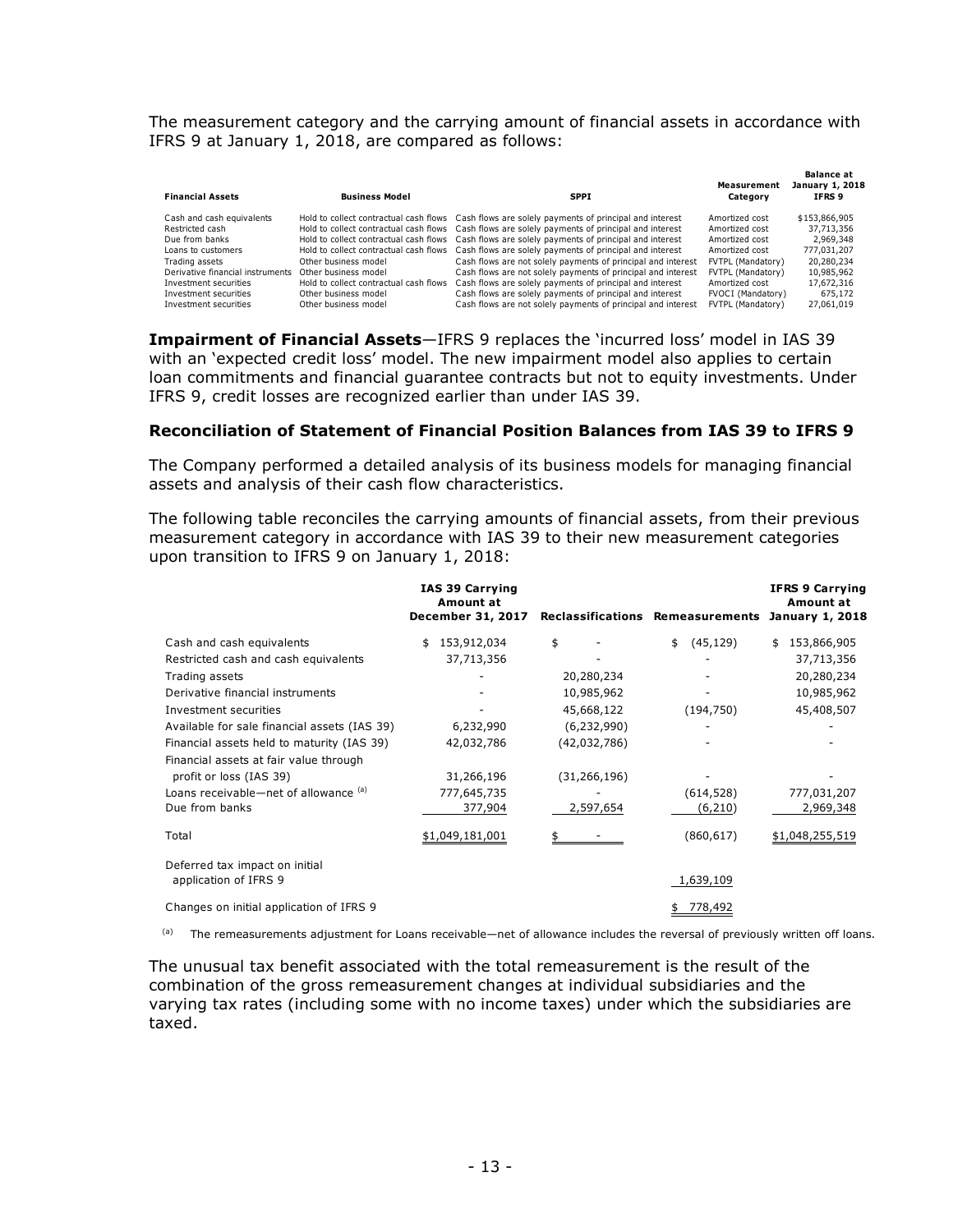The following table reconciles the carrying amounts of financial liabilities, from their previous measurement category in accordance with IAS 39 to their new measurement categories upon transition to IFRS 9 on January 1, 2018:

|                                                                       | IAS 39 Carrying<br>Amount at<br>December 31, 2017 Reclassifications Remeasurements January 1, 2018 |                | <b>IFRS 9 Carrying</b><br>Amount at |
|-----------------------------------------------------------------------|----------------------------------------------------------------------------------------------------|----------------|-------------------------------------|
| Derivative financial liabilities<br>Financial liability at fair value | \$                                                                                                 | \$11,213,302   | \$<br>\$11,213,302                  |
| through profit or loss (IAS 39)                                       | 11,213,302                                                                                         | (11, 213, 302) |                                     |
| Client deposits                                                       | 372,744,174                                                                                        |                | 372,744,174                         |
| Due to banks                                                          | 62,546,969                                                                                         |                | 62,546,969                          |
| Notes payable                                                         | 376,330,996                                                                                        |                | 376,330,996                         |
| Subordinated debt                                                     | 5,651,052                                                                                          |                | 5,651,052                           |
| Total                                                                 | \$828,486,493                                                                                      |                | \$828,486,493                       |

#### **Reconciliation of Impairment Allowance Balance from IAS 39 to IFRS 9**

The following table reconciles the prior period's closing impairment allowance measured in accordance with the IAS 39 incurred loss model to the new impairment allowance measured in accordance with the IFRS 9 expected loss model at January 1, 2018:

|                                                                   | <b>IAS 39</b><br><b>Carrying Amount</b><br>December 31, 2017 Reclassifications Remeasurements |                                |                                     | IFRS 9<br><b>Carrying Amount</b><br><b>January 1, 2018</b> |
|-------------------------------------------------------------------|-----------------------------------------------------------------------------------------------|--------------------------------|-------------------------------------|------------------------------------------------------------|
| Cash and cash equivalents<br>Loans to customers<br>Due from banks | \$<br>19,871,126                                                                              | \$<br>$\overline{\phantom{a}}$ | 45,129<br>\$<br>18,884,500<br>6,210 | 45,129<br>\$<br>38,755,626<br>6,210                        |
| Investment securities-at<br>amortized cost                        |                                                                                               |                                | 15,302                              | 15,302                                                     |
| Total                                                             | \$19,871,126                                                                                  |                                | \$18,951,141                        | \$38,822,267                                               |

**New and Revised IFRSs in Issue**—FINCA has not applied the following new and revised IFRSs that have been issued but not yet effective in this reporting period:

- IFRS 16 Leases
- Amendments to IAS1 and IAS8 (October 2018)
- Amendments to References to the Conceptual Framework I IFRS Standards
- Amendments to IFRS 9 Prepayment Features with Negative Compensation
- Amendments to IAS 28 Long-Term Interests in Associates and Joint Ventures
- Annual Improvements to IFRS Standards 2015–2017 Cycle
- Amendments to IAS 19 Employee Benefits Plan Amendment, Curtailment or **Settlement**
- IFRS 10 Consolidated Financial Statements and IAS 28 (amendments) Sale or Contribution of Assets between an Investor and its Associate or Joint Venture
- IFRIC 23 Uncertainty over Income Tax Treatments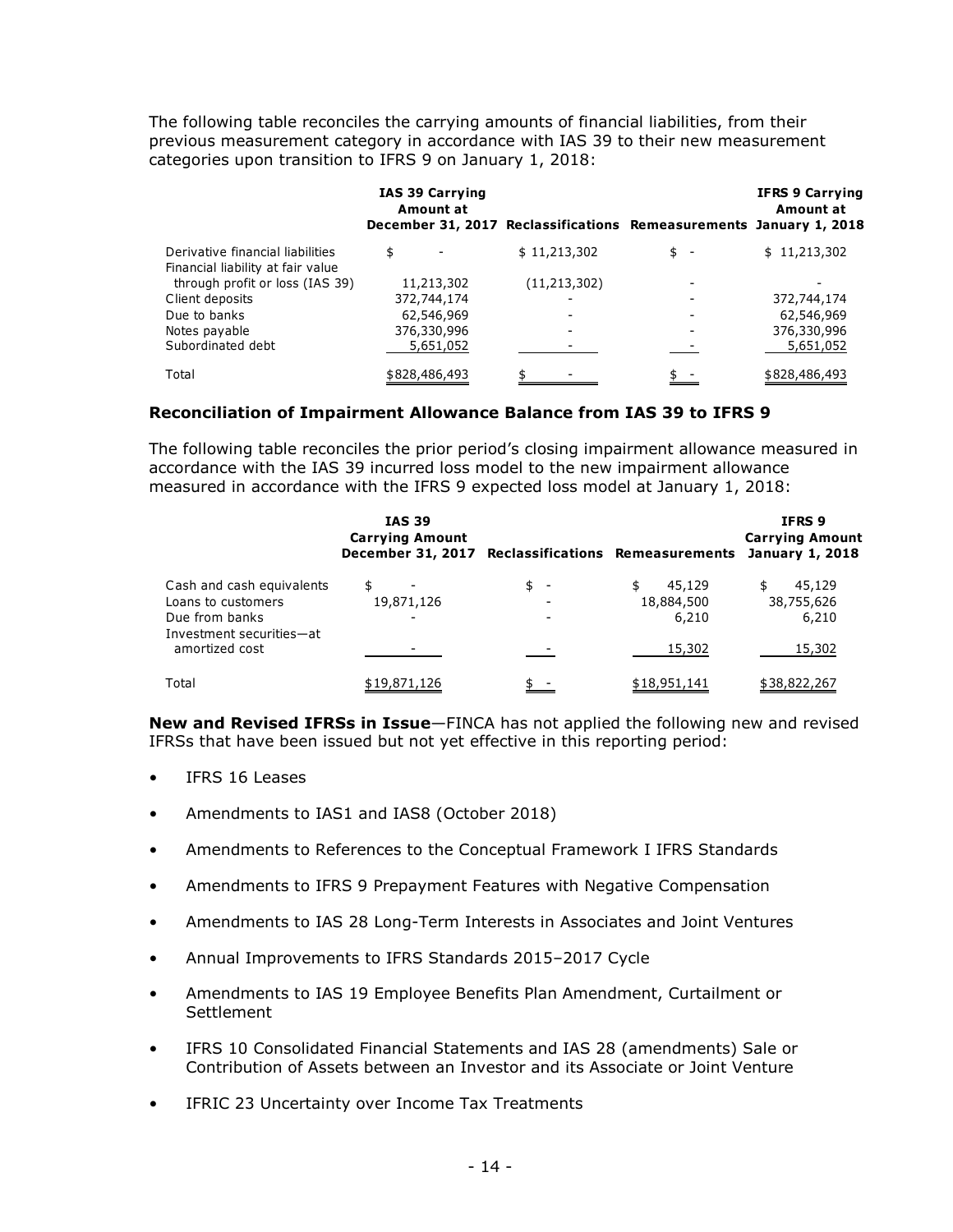The Company does not anticipate the application of these standards will have a material impact on the Company's financial statements except for the effect of the adoption of IFRS 16.

## **IFRS 16**

## *(Effective for Annual Periods Beginning on or after January 1, 2019)*

IFRS 16 provides a comprehensive model for the identification of lease arrangements and their treatment in the financial statements of both lessees and lessors. IFRS 16 will supersede the current lease guidance including IAS 17 Leases and the related interpretations when it becomes effective for accounting periods beginning on or after January 1, 2019. The date of initial application of IFRS 16 for FINCA will be January 1, 2019.

The application may have a material effect on the amounts recognized and disclosed in the Company's consolidated financial statements regarding its leases, both for assets and for its lease obligations. However, it is not practical to provide a reasonable estimate of the impact for the adoption of IFRS 16 until completion of detailed review by the Company.

## **3. SIGNIFICANT ACCOUNTING POLICIES**

Management has discussed with the FINCA's audit committee the development, selection, and disclosure of FINCA's significant accounting estimates and judgments and the application of these policies and estimates.

## **Financial Instruments—Applicable before January 1, 2018**

*Financial Assets*—FINCA recognizes its financial assets within the following specified categories: at FVTPL, AFS, held-to-maturity (HTM), and loans receivable. The classification depends on the nature and purpose for which the financial assets were acquired and is determined at the time of initial recognition.

*AFS Financial Assets*—AFS are either designated as AFS or are classified as (a) loans and receivables, (b) HTM investments, or (c) financial assets at FVTPL. AFS are stated at fair value at the end of reporting period. Changes in the carrying amount of AFS financial assets realized and unrealized gains or losses relating to changes in foreign currency rates, interest income, and dividends on AFS equity investments are recognized in the consolidated statement of profit or loss. Other changes in the carrying amount of AFS are recognized in other comprehensive income and accumulated under the investment valuation reserve. When the investment is disposed of or is determined to be impaired, the cumulative gain or loss previously accumulated in the revaluation reserve is reclassified to the consolidated statement of profit or loss.

*HTM Investments*—HTM investments are non-derivative financial assets with fixed or determinable payments and fixed maturities that FINCA has positive intent and ability to hold to maturity. Subsequent to initial recognition, HTM investments are measured at amortized cost using the effective interest method, less any impairment.

*Financial Assets at FVTPL*—Financial assets are classified as at FVTPL when the financial asset is either held for trading or it is designated as FVTPL and:

• it has been acquired principally for the purpose of selling it in the near term, or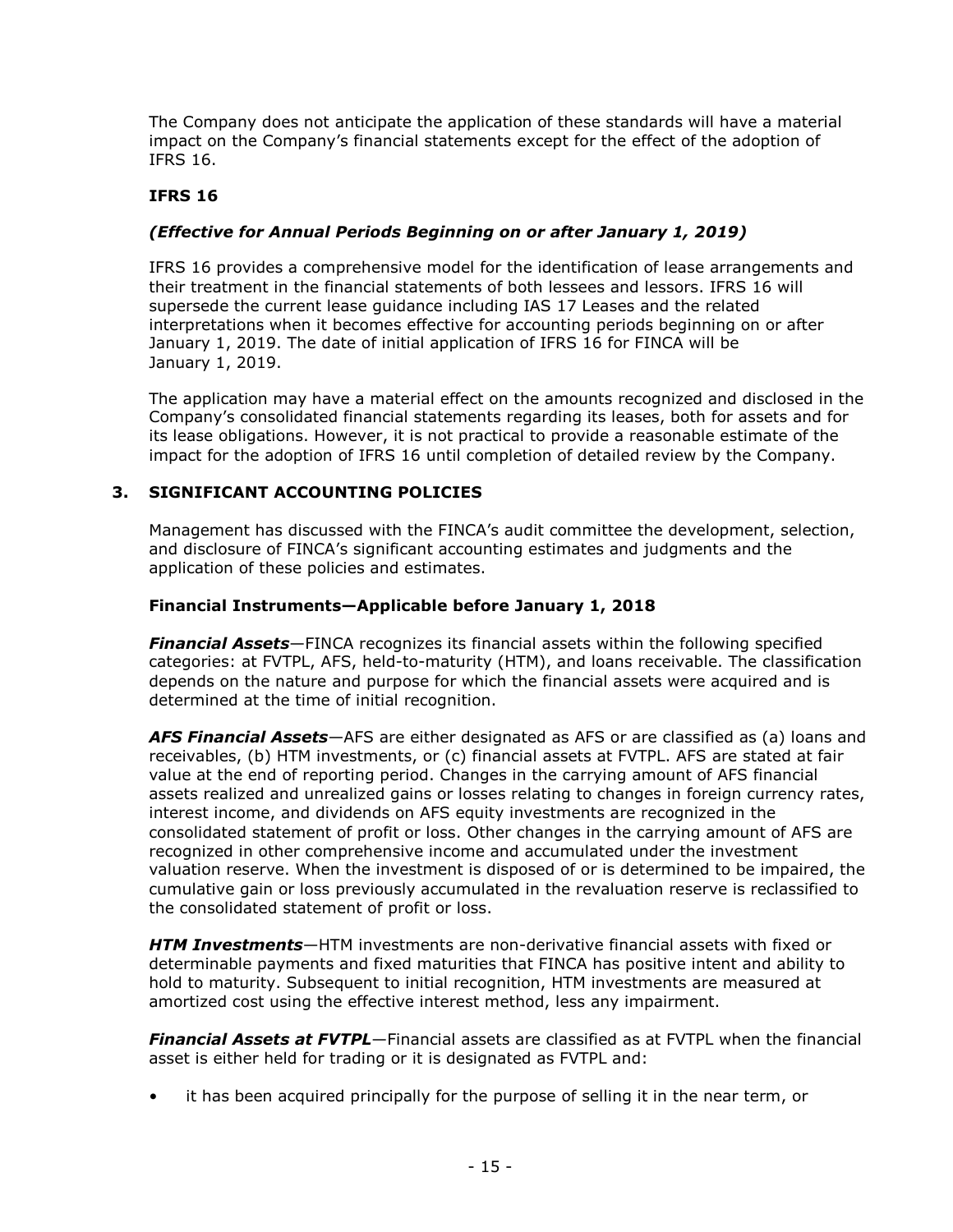• it is a derivative that is not designated, nor effective as, a hedging instrument.

Financial assets at FVTPL are stated at fair value, with remeasurement gains or losses recognized in the consolidated statement of profit or loss. The net gain or loss recognized in profit or loss incorporates any dividend or interest earned on the financial asset and is included in the (loss) gain on financial assets and liabilities at FVTPL. Fair value is determined in the manner described in Note 6.

*Loans Receivable—Net of Allowance*—Loans receivable are financial assets with fixed or determinable payments and that FINCA does not intend to sell immediately or in the near term.

Loans receivable are initially measured at fair value, plus directly attributable transaction costs, and subsequently measured at their amortized cost using the effective interest method, less any impairment.

### **Financial Instruments—Applicable after January 1, 2018**

*Recognition and Initial Measurement*—Financial assets and financial liabilities are recognized in the Company's financial position when the Company becomes a party to the contractual provisions of the instrument.

A financial asset or financial liability is measured initially at fair value plus, for an item not at fair value through profit or loss (FVTPL), transaction costs that are directly attributable to its acquisition or issue.

*Business Model Assessment*—The Company makes an assessment of the objective of the business model in which a financial asset is held at a portfolio level because this best reflects the way the business is managed and information is provided to management. The information considered includes:

- The stated policies and objectives for the portfolio and the operation of those policies in practice. In particular whether management's strategy focuses on earning contractual interest revenue, maintaining a particular interest rate profile, matching the duration of the financial assets to the duration of the liabilities that are funding those assets or realizing cash flows through the sale of the assets;
- How the performance of the portfolio is evaluated and reported to the Company's management;
- The risks that affect the performance of the business model (and the financial assets held within that business model) and its strategy for how those risks are managed;
- How managers of the business are compensated (e.g. whether compensation is based on the fair value of the assets managed or the contractual cash flows collected); and
- The frequency, volume and timing of sales in prior periods, the reasons for such sales and its expectations about future sales activity. However, information about sales activity is not considered in isolation, but as part of an overall assessment of how the Company's stated objective for managing the financial assets is achieved and how cash flows are realized.

Financial assets that do not qualify for amortized cost measurement or measurement at FVOCI must be measured subsequent to initial recognition at FVTPL.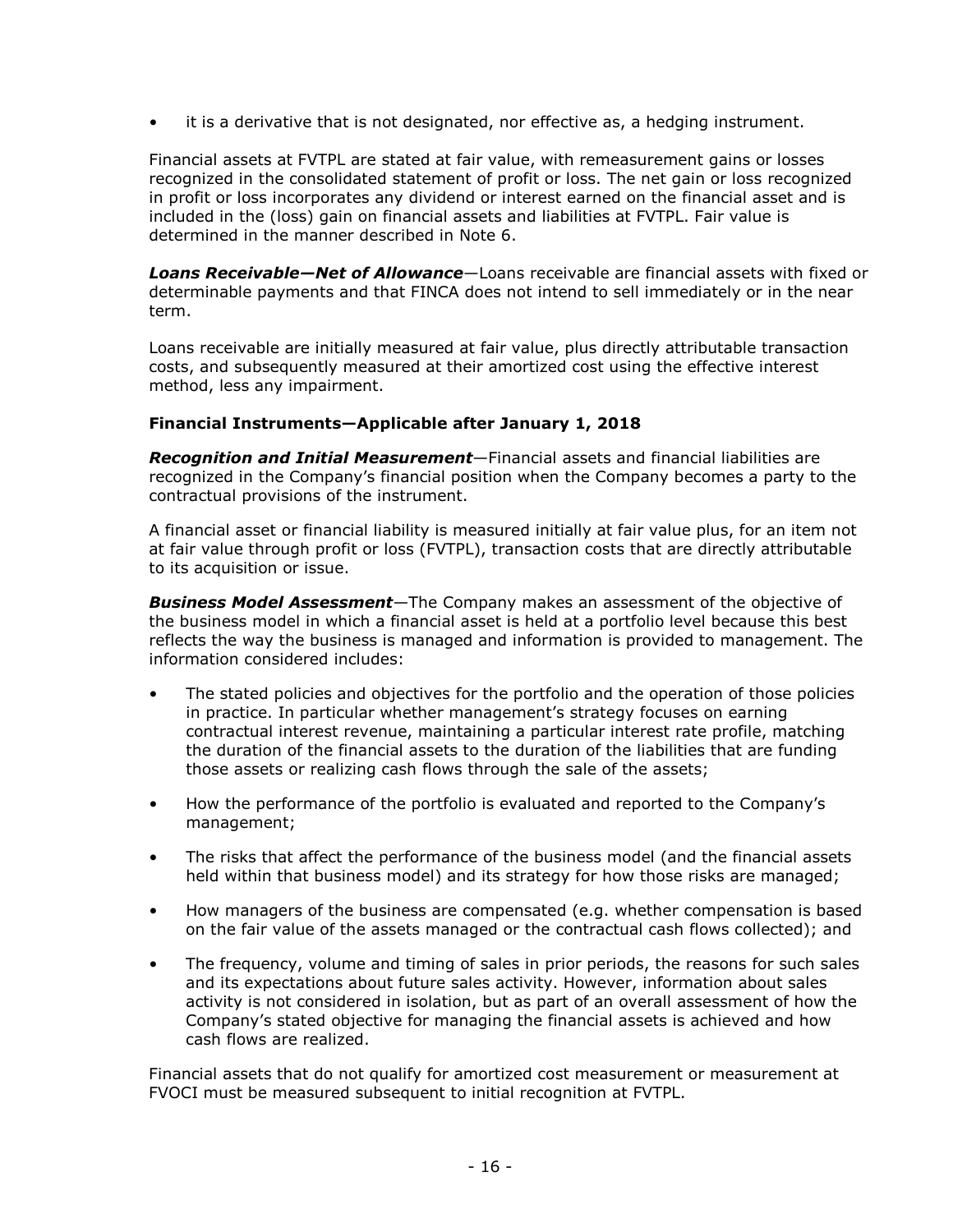*Assessment of Whether Contractual Cash Flows Are Solely Payments of Principal and Interest*—For the purposes of this assessment, 'principal' is defined as the fair value of the financial asset on initial recognition. 'Interest' is defined as consideration for the time value of money and for the credit risk associated with the principal amount outstanding during a particular period of time and for other basic lending risks and costs (e.g., liquidity risk and administrative costs), as well as profit margin.

In assessing whether the contractual cash flows are SPPI, the Company considers the contractual terms of the instrument. This includes assessing whether the financial asset contains a contractual term that could change the timing or amount of contractual cash flows such that it would not meet this condition. In making the assessment, the Company considers:

- Contingent events that would change the amount and timing of cash flows;
- Leverage features;
- Prepayment and extension terms;
- Terms that limit the Company's claim to cash flows from specified assets (e.g., nonrecourse loans); and
- Features that modify consideration of the time value of money (e.g., periodical reset of interest rates).

*Reclassification*—Financial assets are not reclassified subsequent to their initial recognition, except in the period after the Company changes its business model for managing financial assets. If the business model under which the Company holds financial assets changes, the financial assets affected are reclassified. The classification and measurement requirements related to the new category apply prospectively from the first day of the first reporting period following the change in business model that results in reclassifying the Company's financial assets. During the current financial year and previous accounting period there was no change in the business model under which the Company holds financial assets and therefore no reclassifications were made. Changes in contractual cash flows are considered under the accounting policy on Modification and derecognition of financial assets described below.

*Impairment of Financial Assets*—The Company recognizes impairment allowances on the financial assets that are not measured at FVTPL.

With the exception of purchased or originated credit-impaired (POCI) financial assets, ECLs are required to be measured at an amount equal to:

- 12-month ECL, i.e. lifetime ECL that result from those default events on the financial instrument that are possible within 12 months after the reporting date, (referred to as Stage 1); or
- Full lifetime ECL, i.e. lifetime ECL that result from all possible default events over the life of the financial instrument, (referred to as Stage 2 and Stage 3).

Lifetime ECL is required for a financial instrument if the credit risk on that financial instrument has increased significantly since initial recognition. For all other financial instruments, ECLs are measured at an amount equal to the 12-month ECL.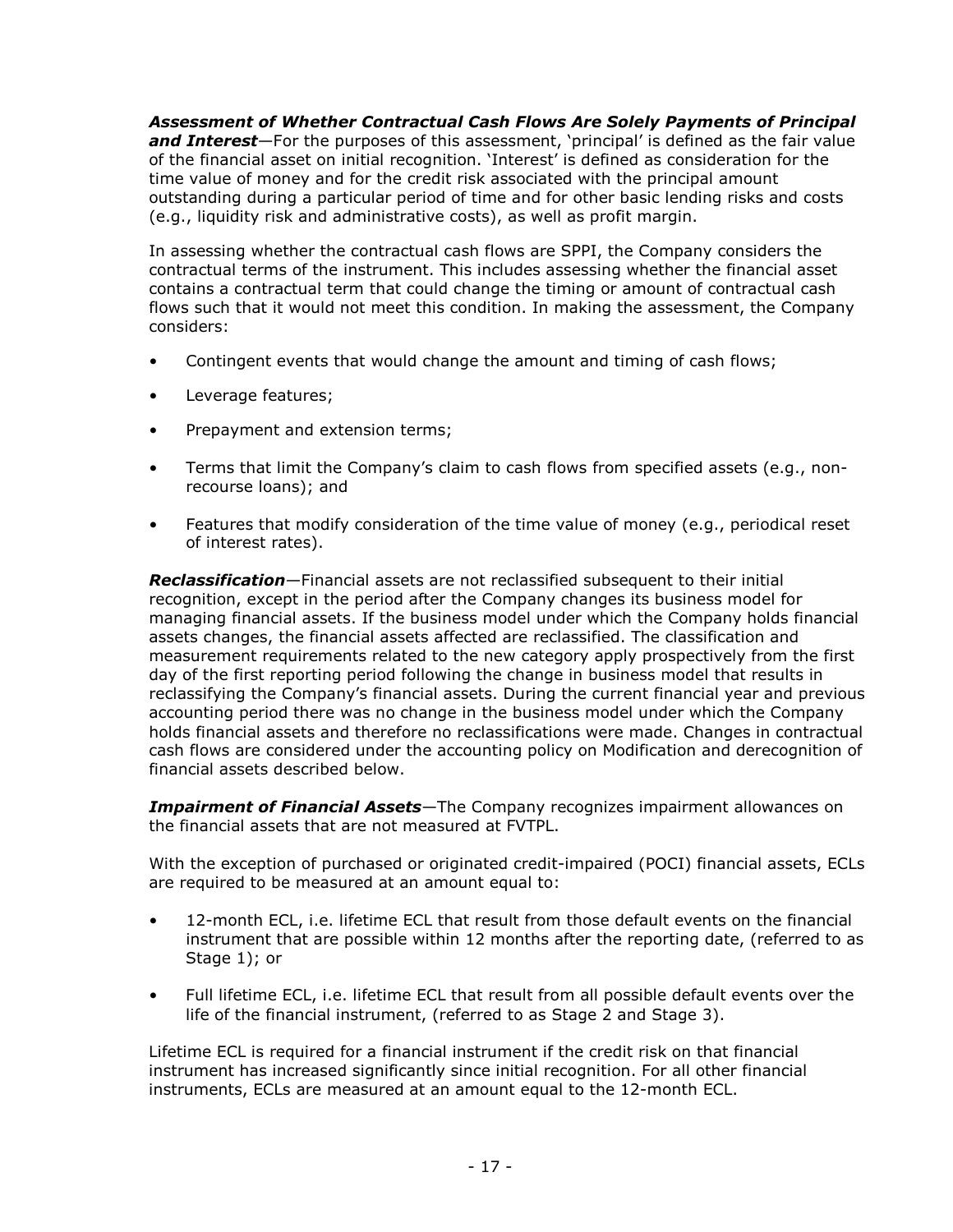Impairment allowances for other receivables are always measured at an amount equal to lifetime ECL.

ECLs are a probability-weighted estimate of the present value of credit losses. These are measured as the present value of the difference between the cash flows due to the Company under the contract and the cash flows that the Company expects to receive arising from the weighting of multiple future economic scenarios, discounted at the asset's effective interest rate (EIR).

The Company measures ECL on a collective basis for portfolios of loans that share similar economic risk characteristics.

More information on measurement of ECLs is provided in Note 5, including details on how instruments are grouped when they are assessed on a collective basis.

*Credit-Impaired Financial Assets*—A financial asset is 'credit-impaired' when one or more events that have a detrimental impact on the estimated future cash flows of the financial asset have occurred. Credit-impaired financial assets are referred to as Stage 3 assets. Evidence of credit-impairment includes observable data about the following events:

- Significant financial difficulty of the borrower or issuer;
- A breach of contract such as a default or past due event;
- The restructuring of a loan or advance by the Company on terms that the Company would not consider otherwise;
- The disappearance of an active market for a security because of financial difficulties; or
- It is becoming probable that the borrower will enter bankruptcy or other financial reorganization.

It may not be possible to identify a single discrete event—instead, the combined effect of several events may have caused financial assets to become credit-impaired. The Company assesses whether debt instruments that are financial assets measured at amortized cost or FVTOCI are credit-impaired at each reporting date.

A loan is considered credit-impaired when a concession is granted to the borrower due to a deterioration in the borrower's financial condition unless there is evidence that as a result of granting the concession the risk of not receiving the contractual cash flows has reduced significantly and there are no other indicators of impairment. For financial assets where concessions are contemplated but not granted the asset is deemed credit-impaired when there is observable evidence of credit-impairment including meeting the definition of default.

The definition of default (see below) includes unlikeliness to pay indicators and a back-stop if amounts are overdue for 90 days or more.

*Purchased or Originated Credit-Impaired Financial Assets*—POCI financial assets are treated differently because the asset is credit-impaired at initial recognition. For these assets, the Company recognizes all changes in lifetime ECL since initial recognition as an impairment allowance with any changes recognized in profit or loss. A favorable change for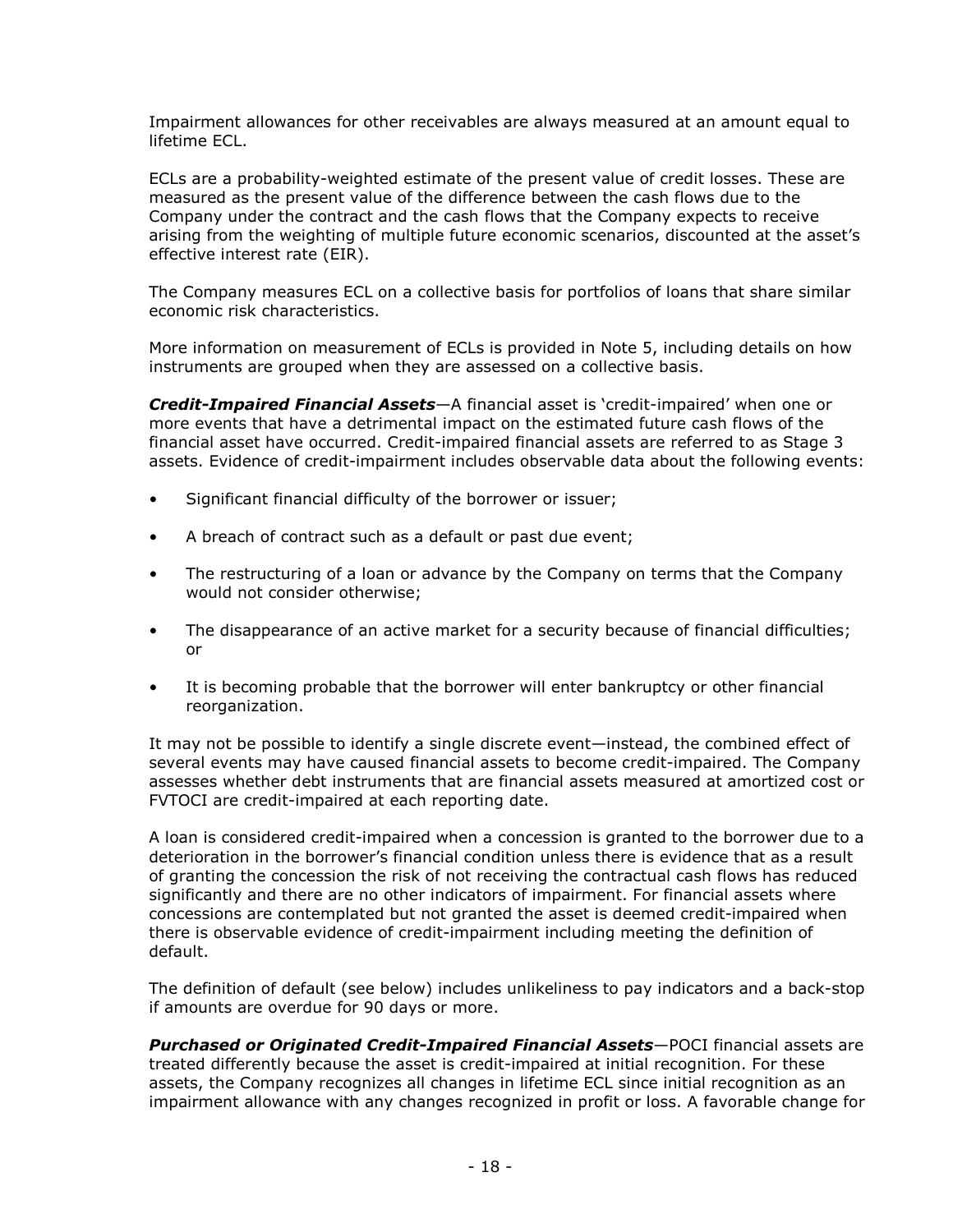such assets creates an impairment gain. The Company did not purchase or originate any credit-impaired financial assets during years 2018 and 2017.

## *Presentation of Allowance for ECL in the Consolidated Statement of Financial*

*Position*—Impairment allowances for ECL are presented in the consolidated statement of financial position as follows:

- For financial assets measured at amortized cost: as a deduction from the gross carrying amount of the assets;
- For debt instruments measured at FVOCI: no impairment allowance is recognized in the statement of financial position as the carrying amount is at fair value;
- For loan commitments and financial guarantee contracts: as a provision; and
- Where a financial instrument includes both a drawn and an undrawn component, and the Company cannot identify the ECL on the loan commitment component separately from those on the drawn component: the Company presents a combined impairment allowance for both components. The combined amount is presented as a deduction from the gross carrying amount of the drawn component. Any excess of the impairment allowance over the gross amount of the drawn component is presented as a provision.

*Modification and Derecognition of Financial Assets*—A modification of a financial asset occurs when the contractual terms governing the cash flows of a financial asset are renegotiated or otherwise modified between initial recognition and maturity of the financial asset. A modification affects the amount and/or timing of the contractual cash flows either immediately or at a future date.

The Company renegotiates loans to customers in financial difficulty to maximize collection and minimize the risk of default. Loan terms are modified in cases where although the borrower made all reasonable efforts to pay under the original contractual terms, there is a high risk of default or default has already happened and the borrower is expected to be able to meet the revised terms. The revised terms in most of the cases include an extension of the maturity of the loan, changes to the timing of the cash flows of the loan (principal and interest repayment), reduction in the amount of cash flows due (principal and interest forgiveness) and amendments to other terms. When a financial asset is modified, the Company assesses whether this modification results in derecognition. In accordance with the Company's policy a modification results in derecognition when it gives rise to substantially different terms. To determine if the modified terms are substantially different from the original contractual terms the Company considers the following:

• Quantitative assessment is performed to compare the present value of the remaining contractual cash flows under the original terms with the contractual cash flows under the revised terms, both amounts discounted at the original EIR. If the difference in present value is greater than 10% the Company deems the arrangement is substantially different leading to derecognition.

If the terms are substantially different, the Company derecognizes the original financial asset and recognizes a 'new' asset at fair value and recalculates a new EIR for the asset. The date of renegotiation is consequently considered to be the date of initial recognition for impairment calculation purposes, including for the purpose of determining whether a significant increase in credit risk has occurred.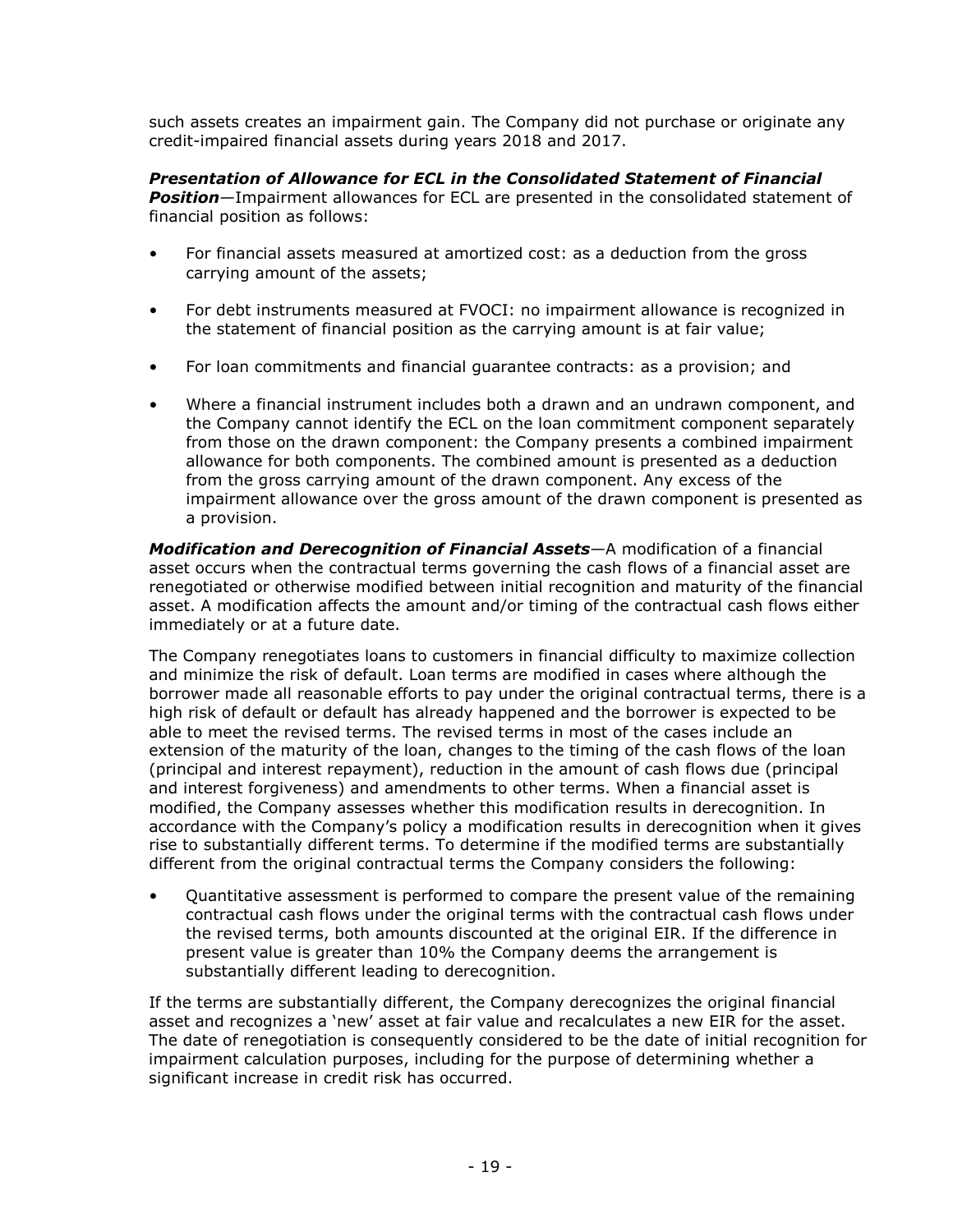If the terms are not substantially different, the renegotiation or modification does not result in derecognition, and the Company recalculates the gross carrying amount based on the revised cash flows of the financial asset and recognizes a modification gain or loss in profit or loss. The new gross carrying amount is recalculated by discounting the modified cash flows at the original EIR (or credit-adjusted EIR for purchased or originated creditimpaired financial assets).

The Company derecognizes a financial asset only when the contractual rights to the asset's cash flows expire (including expiry arising from modification with substantially different terms), or when the financial asset and substantially all the risks and rewards of ownership of the asset are transferred to another entity. If the Company neither transfers nor retains substantially all the risks and rewards of ownership and continues to control the transferred asset, the Company recognizes its retained interest in the asset and an associated liability for amounts it may have to pay. If the Company retains substantially all the risks and rewards of ownership of a transferred financial asset, the Company continues to recognize the financial asset.

*Write-Off*—Financial assets are written off when the Company has no reasonable expectations of recovering the financial asset (either in its entirety or a portion of it). This is the case when the Company determines that the borrower does not have assets or sources of income that could generate sufficient cash flows to repay the amounts subject to the write-off. A write-off constitutes a derecognition event. The Company may apply enforcement activities to financial assets written off. Recoveries resulting from the Company's enforcement activities will result in impairment gains.

*Financial Guarantees and Loan Commitments*—Financial guarantees are contracts that require the Company to make specified payments to reimburse the holder for a loss that it incurs because a specified debtor fails to make payment when it is due in accordance with the terms of a debt instrument. Loan commitments are firm commitments to provide credit under pre-specified terms and conditions.

Liabilities arising from financial guarantees and loan commitments are included within impairment allowance.

**Discontinued Operations**—In the consolidated statements of profit or loss of the reporting period and other comparable period of the previous year, income and expenses from discontinued operations are reported separately from income and expenses from continuing operations. The resulting profit or loss (after taxes) is reported separately in the statements of profit or loss.

## **Revenue Recognition**

*Interest Income—Applicable before January 1, 2018*—Interest income from a financial asset is recognized when it is probable that the economic benefits will flow to the Company and the amount of income can be measured reliably. Interest income and expense are recognized on an accrual basis using the effective interest method. The effective interest rate is the rate that discounts estimated future cash receipts (including all fees paid or received that form an integral part of the effective interest rate, transaction costs, and other premiums or discounts) through the expected life of the financial asset or, where appropriate, a shorter period, to the net carrying amount on initial recognition.

*Interest Income—Applicable after January 1, 2018*—The effective interest rate (EIR) is the rate that exactly discounts estimated future cash flows of the financial instrument through the expected life of the financial instrument or, where applicable, a shorter period,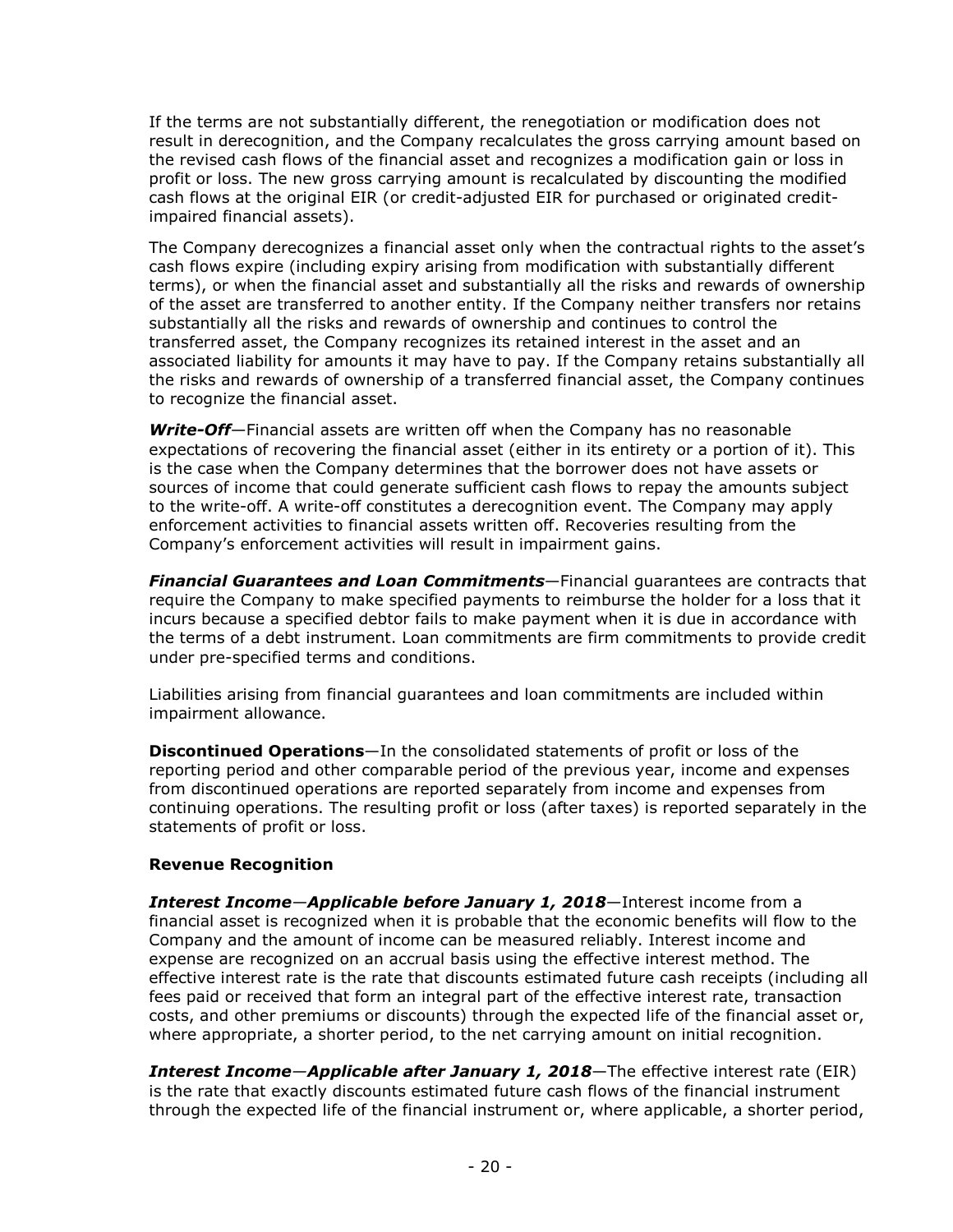to the net carrying amount of the financial asset. The future cash flows are estimated taking into account all the contractual terms of the instrument.

The calculation of the EIR includes all fees and points paid or received between parties to the contract that are incremental and directly attributable to the specific lending arrangement, transaction costs, and all other premiums or discounts.

The interest income is calculated by applying the EIR to the gross carrying amount of noncredit impaired financial assets (i.e. at the amortized cost of the financial asset before adjusting for any impairment allowance). For credit-impaired financial assets the interest income is calculated by applying the EIR to the amortized cost of the credit-impaired financial assets (i.e. the gross carrying amount less the allowance for impairment allowance).

**Other Operating Income**—Other operating income includes fees and commission income which is recognized on an accrual basis when the service has been provided. Fees and commission income include fees other than those that are an integral part of EIR.

**Grant and Donations**—Grant revenue is recognized when there is reasonable assurance that FINCA has complied with the terms and conditions associated with the grant and that grants will be received. Grants are recognized in profit or loss over the periods in which the underlying grant expense is recognized.

Donations received are recorded as revenue when the amount can be reliably measured and there is reasonable assurance that it will be received.

**Foreign Currency Transactions and Balances**—For the purposes of presenting these consolidated financial statements the assets and liabilities of FINCA's subsidiaries are translated using exchange rates prevailing at the end of each reporting period. Income and expense items are translated at the average exchange rates for the period. Exchange differences arising, if any, are recognized in other comprehensive income and accumulated in equity (and attributed to non-controlling interests as appropriate).

On the disposal of a subsidiary, all of the exchange differences accumulated in equity in respect of that subsidiary and attributable to the owners of FINCA are reclassified through profit or loss.

**Income Tax Expense**—FINCA is exempt from federal income under Section 501(c)(3) of the United States Internal Revenue Code of 1986, as amended; however, income from certain activities not directly related to the tax-exempt purpose is subject to taxation as unrelated business taxable income. Accordingly, no provision for income taxes is made in the consolidated financial statements. However, some of the domestic and foreign operations of the subsidiaries are subject to local income tax in the jurisdictions where they operate, and certain cross-border payments are subject to foreign withholding taxes.

Income tax expense comprises current and deferred tax. Income tax expense is recognized in the consolidated statements of profit or loss, except to the extent that it relates to items recognized directly in equity, in which case it is recognized in equity. The current tax is calculated using tax rates that have been enacted, or substantively enacted, by the end of the reporting period in the respective jurisdictions.

Deferred tax is provided using the balance sheet liability method, providing for temporary differences between the carrying amounts of assets and liabilities in the consolidated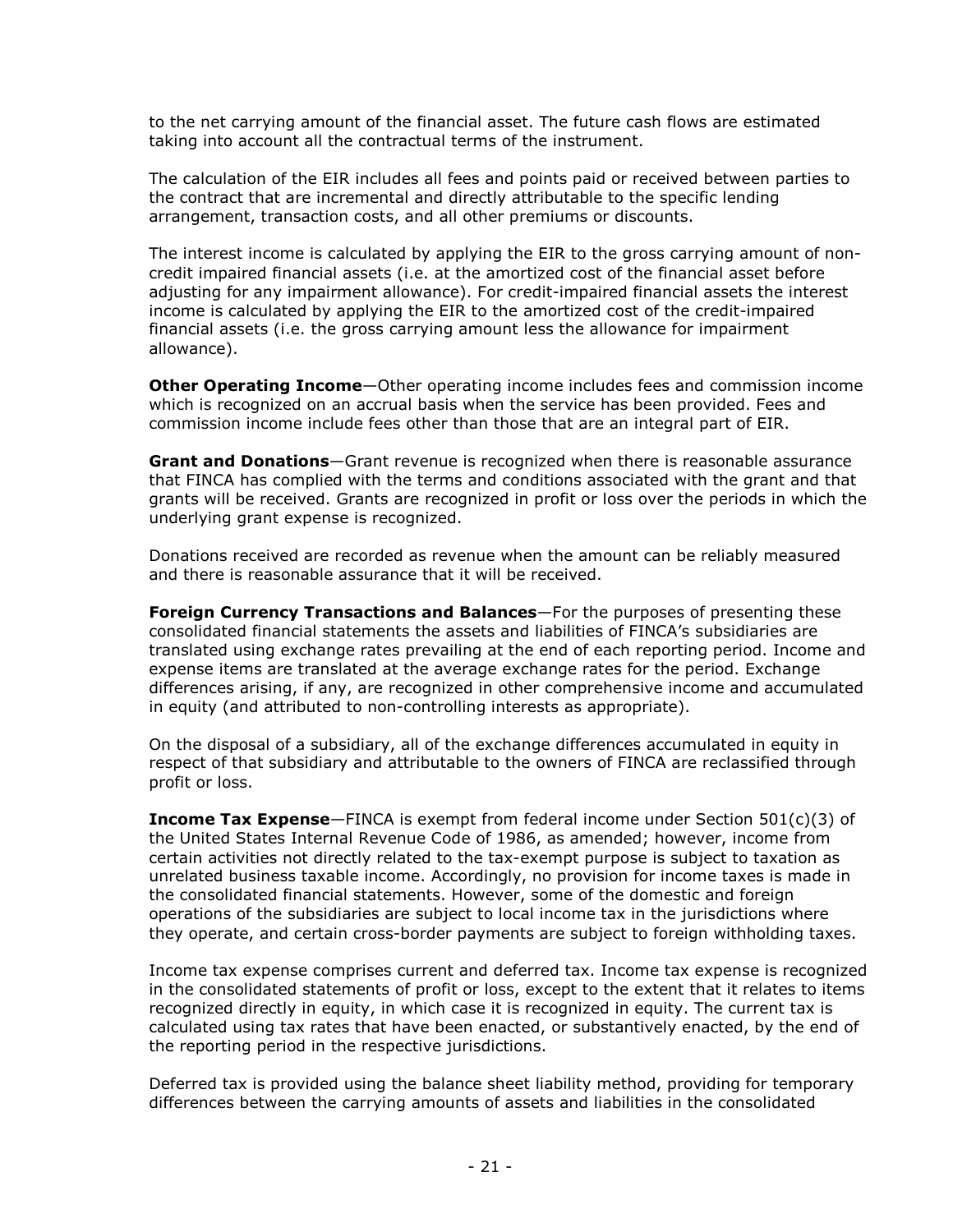financial statements and the corresponding tax basis used. Deferred tax assets are generally recognized for all deductible temporary differences to the extent that it is probable that taxable profits will be available against which those deductible temporary differences can be utilized. The carrying amount of deferred tax assets is reviewed at the end of each reporting period and reduced to the extent that it is no longer probable that sufficient taxable profits will be available to allow all or part of the asset to be recovered.

Deferred tax liabilities are generally recognized for all taxable temporary differences. However, deferred tax liabilities are not recognized for the following temporary differences: the initial recognition of goodwill, the initial recognition of assets or liabilities in a transaction that is not a business combination and that affects neither accounting nor taxable profit, and differences relating to investments in Subsidiaries to the extent that FINCA is able to control the reversal of temporary difference and it is probable that the temporary difference will not reverse in the foreseeable future.

Deferred tax liabilities and assets are measured at the tax rates that are expected to apply in the period in which the liability is settled or the asset realized, based on tax rates (and tax laws) that have been enacted or substantively enacted by the end of the reporting period.

The measurement of deferred tax liabilities and assets reflects the tax consequences that would follow from the manner in which FINCA expects, at the end of the reporting period, to recover or settle the carrying amount of its assets and liabilities.

**Property and Equipment**—Items of property and equipment are measured at cost, less accumulated depreciation and recognized impairment losses.

Cost includes expenditures that are directly attributable to the acquisition of the asset. The cost of self-constructed assets includes the cost of materials and direct labor, any other costs directly attributable to bringing the asset to a working condition for its intended use, and the costs of dismantling and removing the items and restoring the site on which they are located. Purchased software that is integral to the functionality of the related equipment is capitalized as part of that equipment.

The cost to replace an item of property or equipment is recognized in the carrying amount of the item if it is probable that the future economic benefits embodied within the part will flow to FINCA and its cost can be reliably measured.

Depreciation is recognized in the consolidated statements of profit or loss on a straight-line basis over the estimated useful lives of each part of an item of property and equipment:

| Buildings and offices          | $20 - 50$ years |
|--------------------------------|-----------------|
| Computer equipment             | $2-5$ years     |
| Furniture and office equipment | 5–7 years       |
| Vehicles                       | $3-5$ years     |
| Other                          | $2-5$ years     |

Leasehold improvements are depreciated over the shorter of the lease term or their useful lives. When necessary, assets are componentized to address different useful lives of the component.

Depreciation methods, useful lives, and residual values are reassessed at each reporting date.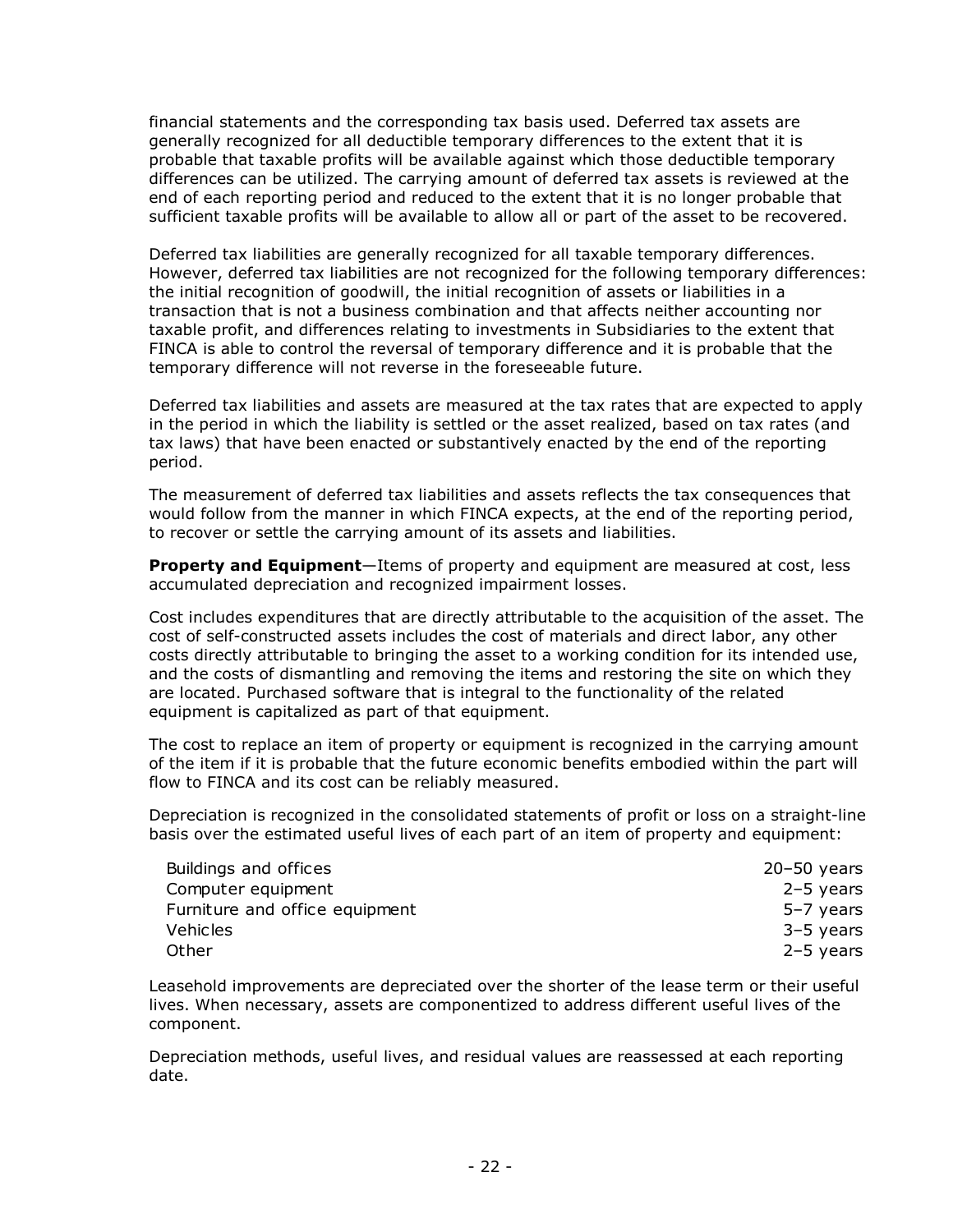**Intangible Assets**—Costs associated with maintaining computer software programs are recognized as an expense as incurred. Development costs that are directly attributable to the design and testing of identifiable and unique software products controlled by FINCA are recognized as intangible assets when the following criteria are met:

- It is technically feasible to complete the software product so that it will be available for use;
- Management intends to complete the software product and use it;
- There is an ability to use or sell the software product;
- It can be demonstrated that the software product will generate probable future economic benefits;
- Adequate technical, financial, and other resources to complete the development and to use or sell the software product are available; and
- The expenditure attributable to the software product during its development can be reliably measured.

Directly attributable costs that are capitalized as part of the software product include the software development employee costs and an appropriate portion of the overhead costs.

Other development expenditures that do not meet these criteria are recognized as an expense as incurred. Development costs previously recognized as an expense are not recognized as an asset in a subsequent period.

Computer software development costs recognized as assets are amortized over their useful lives, which is three to five years depending on facts and circumstances. Capital work in progress is represented by capitalized costs of information systems implementation in process. Capital work in progress is not amortized.

**Impairment of Non-Financial Assets**—The carrying amounts of FINCA's non-financial assets are reviewed on an annual basis or whenever a triggering event has been observed to determine whether there is any indication of impairment. If any such indication exists, the asset's recoverable amount is estimated to determine the extent of the impairment loss (if any).

An impairment loss is recognized if the carrying amount of an asset or its cash-generating unit exceeds its recoverable amount. A cash-generating unit is the smallest identifiable asset group that generates cash flows that are largely independent from other assets and groups. Impairment losses are recognized in the consolidated statements of profit or loss.

The recoverable amount of an asset or cash-generating unit is the higher of its value in use and its fair value, less cost to sell. In assessing value in use, the estimated future cash flows are discounted to their present value using a pretax discount rate that reflects current market assessments of the time value of money and the risks specific to the asset for which the estimates of future cash flows have not been adjusted.

Impairment losses recognized in prior periods are assessed at each reporting date for any indications that the loss has decreased or no longer exists. Such impairment loss is reversed if there has been a change in the estimates used to determine the recoverable amount. Such an impairment loss is reversed only to the extent that the asset's carrying amount does not exceed the carrying amount that would have been determined, net of depreciation or amortization, if no impairment loss had been recognized in previous years.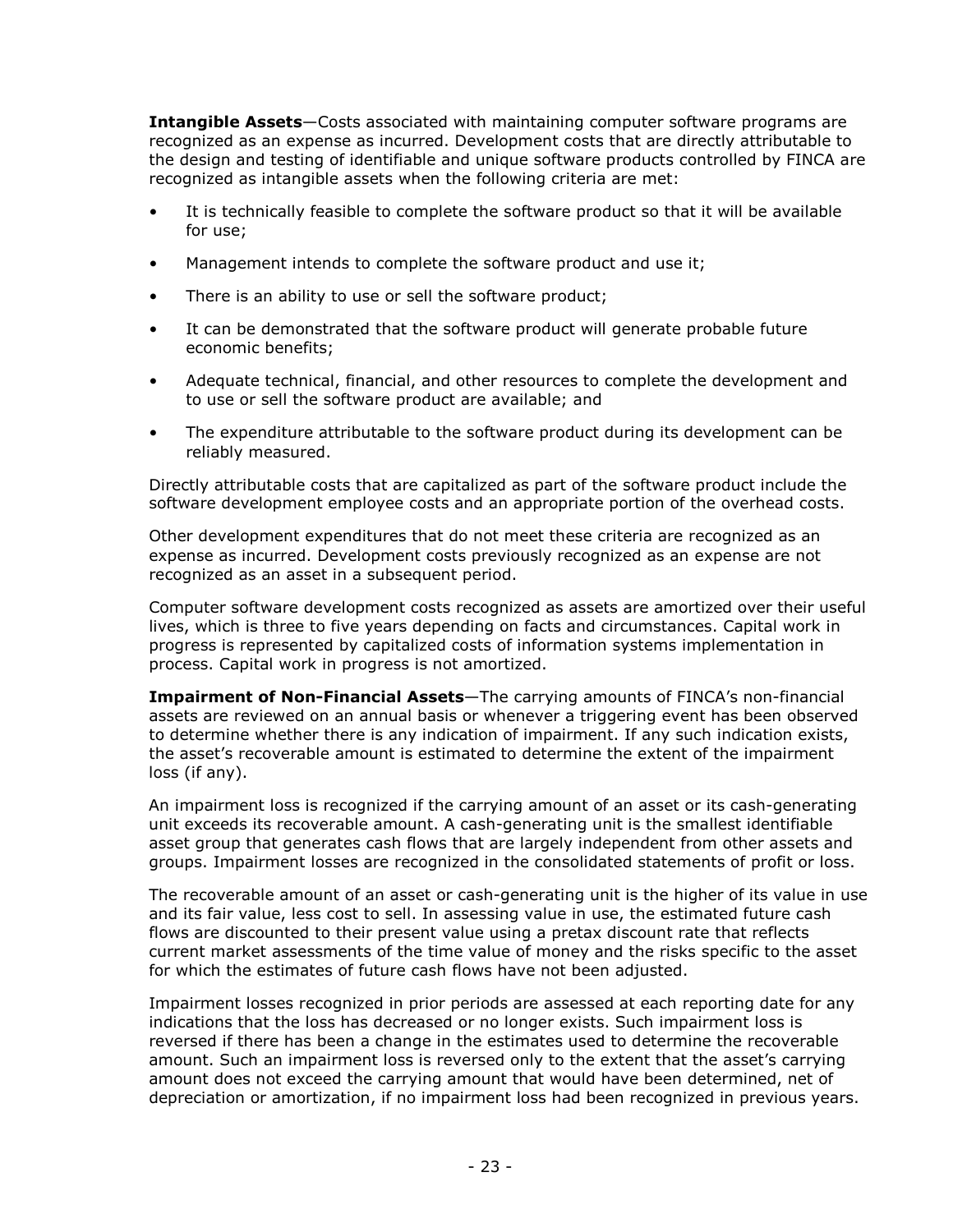**Derivatives**—The Company enters into a variety of derivative financial instruments to manage its exposure to interest rate and foreign exchange risk, including foreign exchange forward contracts, interest rate, and foreign exchange swaps.

Derivative instruments are initially recognized at fair value at the date the derivative contracts are entered into and are subsequently remeasured to their fair value at the end of each reporting period. The resulting gain or loss is recognized in profit or loss immediately. FINCA does not designate any of the hedging instruments for the purposes of qualifying for hedge accounting.

**Offsetting**—Financial assets and liabilities are offset and the net amount is presented in the consolidated statements of financial position when, and only when, FINCA has a legal right to offset the amounts and intends either to settle on a net basis or to realize the asset and settle the liability simultaneously.

Income and expenses are presented on a net basis only when permitted by the accounting standards or for gains and losses arising from a group of similar transactions.

**Client Deposits**—Client deposits are recognized initially at fair value, net of transaction costs incurred. Changes to client deposits are subsequently stated at amortized cost; any difference between proceeds, net of transaction costs, and the redemption value is recognized in the consolidated statements of profit or loss over the period of the borrowings using the effective interest rate method.

**Notes Payable**—Notes payable are recognized initially at fair value, net of transaction costs incurred. Notes payable are subsequently carried at amortized cost; any difference between the proceeds (net of transaction costs) and the redemption value is recognized in the consolidated statements of profit or loss over the period of the borrowings using the effective interest method. Fees paid on the establishment of loan facilities are recognized as transaction costs of the loan to the extent that it is probable that some or all of the facility will be drawn. In this case, the fees are deferred until the drawdown occurs. To the extent there is no evidence that it is probable that some or all of the facility will be drawn down, the fees are capitalized as a prepayment for provision of liquidity and amortized over the period of the facility to which it relates.

**Subordinated Debt**—Subordinated debt consists mainly of liabilities to other international financial institutions which in the event of insolvency or liquidation are not repaid until all non-subordinated creditors have been satisfied. Following initial recognition at acquisition cost, the subordinated debt is recognized at amortized cost. Premiums and discounts are amortized over the respective terms in the consolidated statements of profit or loss under "net interest income."

**Deferred Revenue**—FINCA receives awards from U.S. government and other agencies for various purposes. Awards not yet received are accrued to the extent unreimbursed expenses have been incurred for the purposes specified by an approved award. FINCA defers award revenue received under approved awards, to the extent they exceed expenses incurred for the purposes specified under the awards' restrictions.

**Government and Other Grants**—Grants are accounted for in accordance with IAS 20, *Accounting for Government Grants and Disclosure of Government Assistance*, following the gross approach, where the money received and the obligation to use the money for ongoing expenses is not offset. The liability to fulfill the obligation, recognized as deferred revenue in the consolidated statements of financial position, is amortized through the consolidated statements of profit or loss at the same time as funds are spent to cover expenditures. When donor contributions are used to purchase assets, the assets are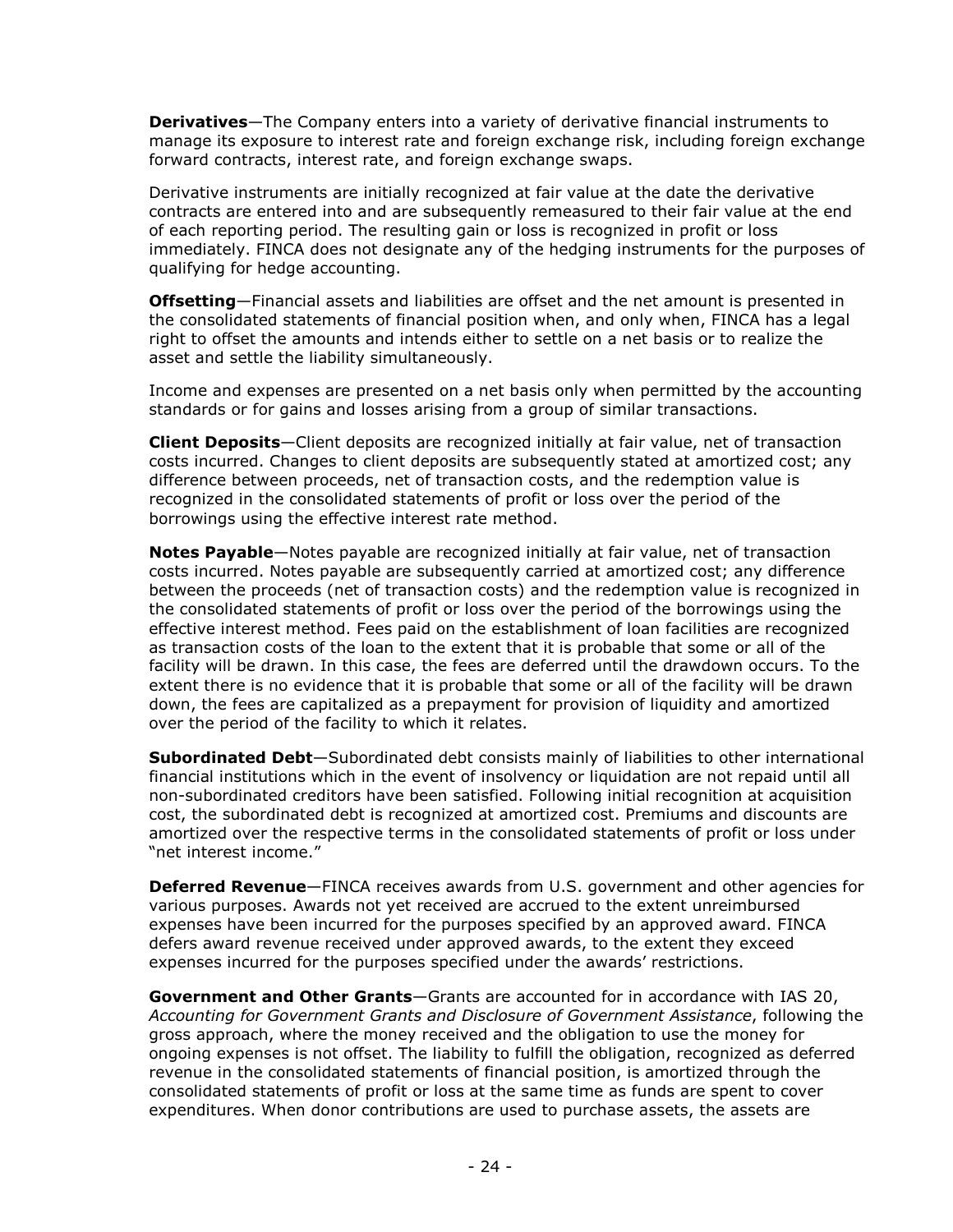recognized as property and equipment or intangible assets in the consolidated statements of financial position. Another liability is recognized to reflect the obligation to use the funds for restricted purposes. The liability is amortized through the consolidated statements of profit or loss at which time the expenses are incurred for program activities.

Awards not yet received are accrued to the extent unreimbursed expenses have been incurred for the purposes specified by an approved award. FINCA defers award revenue received under approved awards to the extent they exceed expenses incurred for the purposes specified under the awards' restrictions. Proceeds from monetization of commodities inventory are also reported as refundable advances until proceeds are used for program expenses.

## **4. CRITICAL ACCOUNTING ESTIMATES AND JUDGMENTS**

**Impairment Allowance**—The specific counterparty component of the total allowances for impairment applies to claims evaluated individually for impairment and is based upon management's best estimate of the present value of the cash flows that are expected to be received. In estimating these cash flows, management makes judgments about a counterparty's financial situation and the net realizable value of any underlying collateral. Each impaired asset is assessed on its merits and the workout strategy and estimate of cash flows considered recoverable are independently approved by the Company management.

Impairment allowances cover credit losses inherent in portfolios of claims in the same segment (Small or Large) and of similar credit risk profile when there is objective evidence, such as days past due, to suggest that they contain impaired claims, but the individual impaired items cannot yet be identified. In addition, in the absence of objective evidence, expected credit losses are considered. In assessing the need for collective loan impairment allowances, management considers factors, such as external and internal credit ratings, product groups, industries, and economic factors. In order to estimate the required allowance, assumptions are made to define the way inherent losses are modeled and to determine the required input parameters, based on historical experience and current and forecast economic conditions. The accuracy of the allowances depends on how well these estimated future cash flows for specific counterparty allowances are forecast and the model assumptions and parameters used in determining collective allowances.

**Income Taxes**—FINCA is subject to income tax in several international jurisdictions and significant judgment is required in determining the provision for income taxes. During the ordinary course of business, there are transactions and calculations for which the ultimate tax determination is uncertain. As a result, FINCA recognizes tax liabilities based on estimates of whether additional taxes and interest will be due. These tax liabilities are recognized when, despite FINCA's belief that its tax return positions are supportable, FINCA believes that certain positions are likely to be challenged and may not be fully sustained upon review by tax authorities. FINCA believes that its accruals for tax liabilities are adequate for all open audit years based on its assessment of many factors, including past experience and interpretations of tax law. This assessment relies on estimates and assumptions and may involve a series of complex judgments about future events. To the extent that the final tax outcome of these matters is different than the amounts recorded, such differences will impact income tax expense in the period in which such determination is made.

**Consolidation**—Preparing consolidated financial statements requires management to make estimates and assumptions that affect the reported amounts of assets, liabilities, revenue, and expenses. Examples of estimates include: loss contingencies; the fair value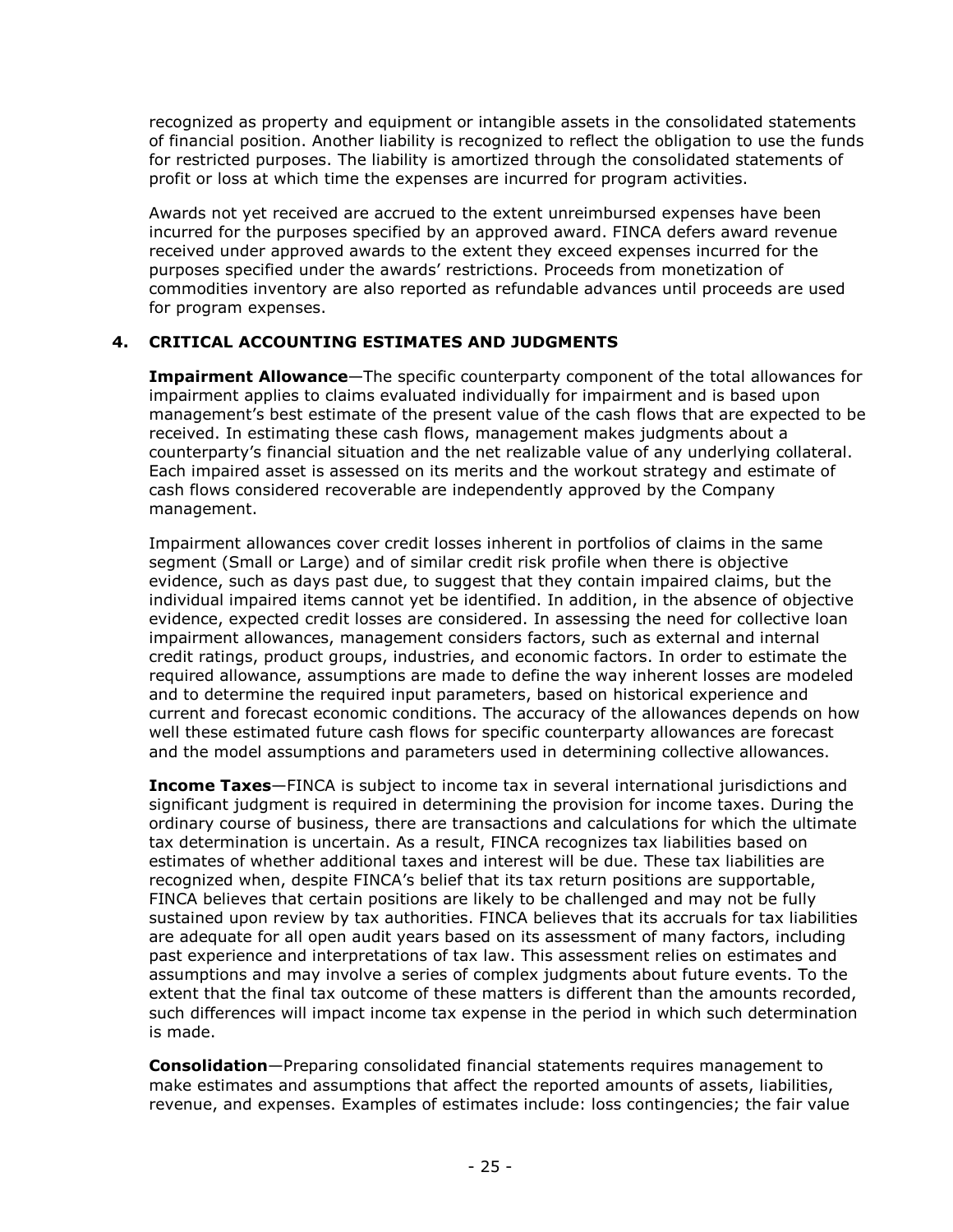of, and/or potential goodwill impairment for, our Subsidiaries; useful lives of our tangible and intangible assets; and allowances for loan losses and impairment of investments. Examples of assumptions include: the future performance of loan portfolios and their related default rate and collectability, the potential outcome of future tax consequences of events that have been recognized in our consolidated financial statements or tax returns, and determining when investment impairments are other-than-temporary. Actual results and outcomes may differ from management's estimates and assumptions.

**Impairment of Loans**—**Applicable before January 1, 2018**—FINCA assesses at each reporting date whether there is objective evidence that its loans receivable are impaired. If there is objective evidence of the occurrence of an impairment of a credit exposure, or a portfolio of credit exposures, the respective losses are measured and immediately recognized. Depending on the nature or type of the credit exposure, such losses are either measured on an individual credit exposure basis or are collectively assessed for a portfolio of credit exposures. The carrying amount of the loan is reduced through the use of an allowance account and the amount of the loss is recognized in the consolidated statements of profit or loss through impairment losses on loans.

Credit exposures are considered individually significant if they have a certain size, partly depending on the individual Subsidiary. FINCA's policy sets country specific thresholds for the assessment of individual credit exposures, all credit exposures over a country-specific threshold are individually assessed for impairment. For such credit exposures, it is assessed whether objective evidence of impairment exists, i.e., any factors which might influence the client's ability to fulfill his contractual payment obligations towards the individual Subsidiary, such as:

- Delinquencies in contractual payments of interest or principal
- Breach of covenants or conditions
- Initiation of bankruptcy proceedings
- Any specific information on the client's business (e. g., reflected by cash flow difficulties experienced by the client)
- Changes in the client's market environment
- The general economic situation

Additionally, the aggregate exposure to the client and the realizable value of collateral held are taken into account when deciding on the allowance for loan losses. If there is objective evidence that an impairment loss has been incurred, the amount of the loss is measured as the difference between the asset's carrying amount and the present value of its estimated future cash flows discounted at the financial asset's original effective interest rate (specific impairment). If a credit exposure has a variable interest rate, the discount rate for measuring any impairment loss is the current effective interest rate determined under the contract. The calculation of the present value of the estimated future cash flow of a collateralized financial asset reflects the cash flow that may result from foreclosure, less costs for obtaining and selling the collateral.

If FINCA determines that no objective evidence of impairment exists for individually assessed loans receivable whether individually significant or not, it includes the loans receivable asset in a group of financial assets with similar credit risk characteristics and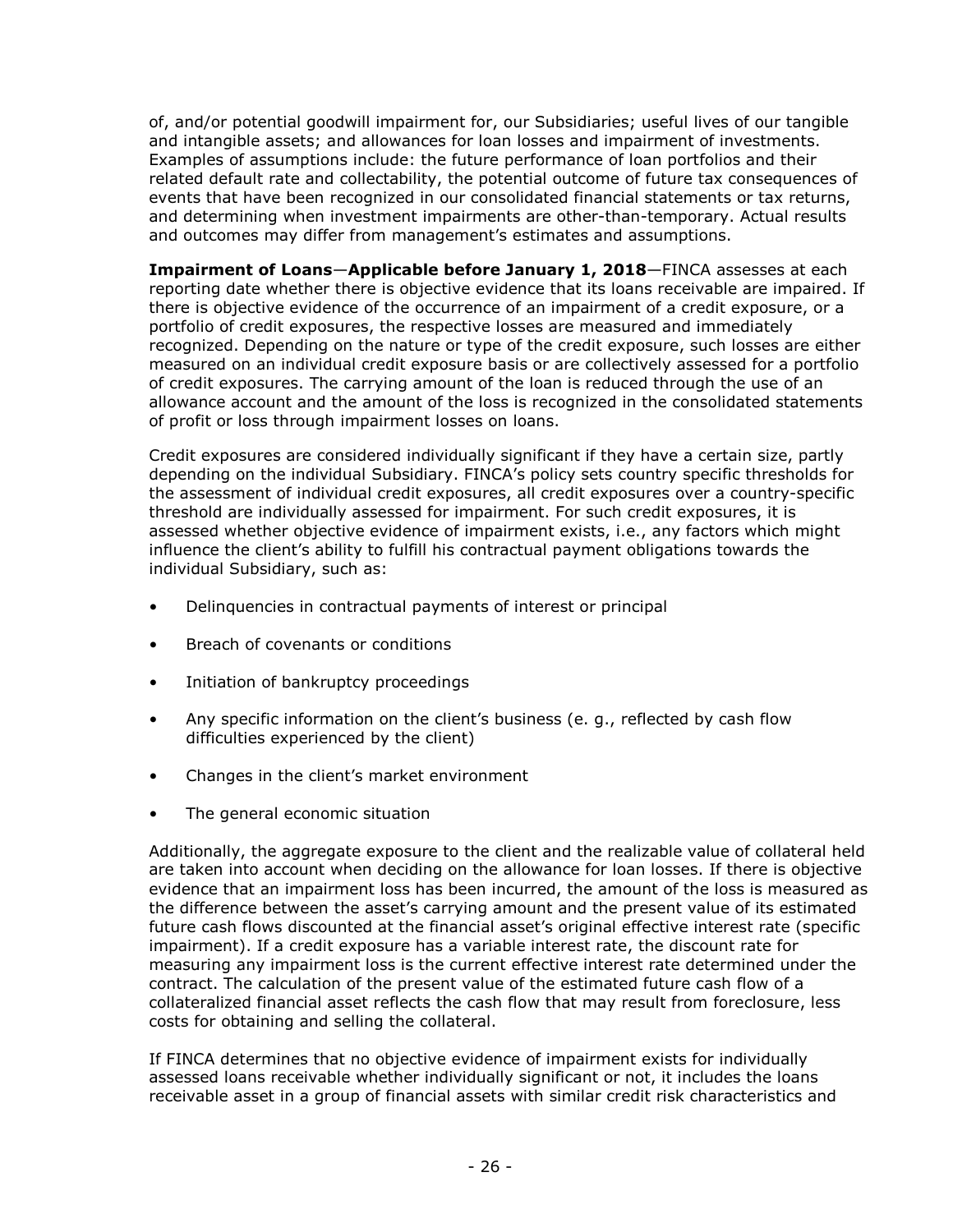collectively assesses them for impairment (impairment for collectively assessed credit exposures). The group of credit exposures which do not show signs of impairment in order to cover all losses which have already been incurred but not detected on an individual credit exposure basis.

For the purpose of the evaluation of impairment of individually insignificant credit exposures, the credit exposures are grouped on the basis of similar credit risk characteristics, i.e., according to the number of days past due. Arrears of more than 30 days are considered to be a sign of impairment. This characteristic is relevant for the estimation of future cash flows for the defined groups of such assets, based on historical loss experiences with loans that showed similar characteristics. The collective assessment of impairment for individually insignificant credit exposures and for unimpaired credit exposures belonging to a group of financial assets is based on a quantitative analysis of historical default rates for loan portfolios with similar risk characteristics in the individual Subsidiary (migration analysis), grouped into geographical segments with a comparable risk profile. After a qualitative analysis of this statistical data, FINCA management approves appropriate rates as the basis for their portfolio-based impairment allowances. Deviations from this guideline are allowed at the discretion of FINCA management.

Future cash flows in a group of financial assets that are collectively evaluated for impairment are estimated on the basis of the contractual cash flows of the assets in the group and historical loss experience for assets with credit risk characteristics similar to those in the group. Historical loss experience is adjusted on the basis of current observable data to reflect the effects of current conditions that did not affect the period on which the historical loss experience is based and to remove the effects of conditions in the historical period that do not exist currently. The methodology and assumptions used for estimating future cash flows are reviewed regularly by FINCA to reduce any differences between loss estimates and actual loss experience.

## **5. FINANCIAL RISK MANAGEMENT**

FINCA believes that effective risk management is of primary importance to its overall operations. Accordingly, FINCA's risk management process has been designed to monitor, evaluate, and manage the principal risks that it assumes in conducting its activities. Specifically, the activities that FINCA engages in, and the risks those activities generate, must be consistent with FINCA's underlying goal of serving the world's lowest income entrepreneurs.

In today's environment, FINCA has placed primary emphasis on solvency, liquidity, antimoney laundering, treasury, budgeting and planning, and capital adequacy. FINCA's financial risks are mitigated through three programs: (i) business management, (ii) independent control functions, and (iii) internal audit.

- *Business Management*—Each of FINCA's subsidiaries, including in-business risk personnel, own and manage the risks, including compliance risks, inherent in or arising from the business, and are responsible for having controls in place to mitigate key risks and promoting a culture of compliance and control.
- *Independent Control Functions*—FINCA's independent control functions, including finance, legal, and risk, set standards according to which FINCA and its businesses are expected to manage and oversee risks, including compliance with applicable laws, regulatory requirements, and policies and standards of ethical conduct. In addition, among other things, the independent control functions provide advice and training to FINCA's businesses and establish tools, methodologies, processes, and oversight of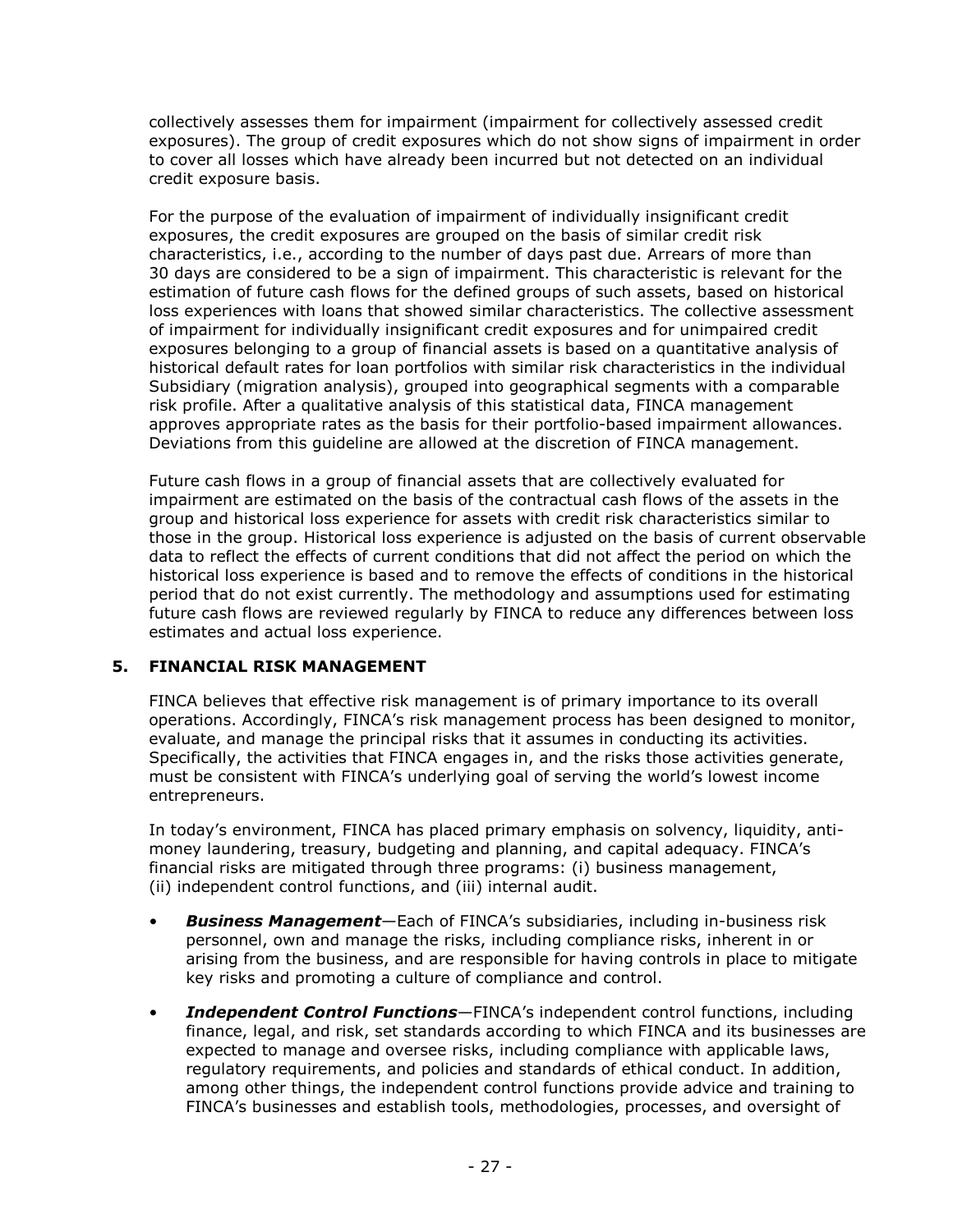controls used by the businesses to foster a culture of compliance and control and to satisfy those standards.

- *Internal Audit*—FINCA's internal audit function independently reviews activities of the first two lines of defense discussed above based on a risk-based audit plan and methodology approved by the FINCA's board of directors.
- *Capital Adequacy*—In 2017, the Company adopted a new capital policy based on the Standardized and Basic Indicator approaches stipulated by the Basel framework of Risk Weighted Assets (RWA) and Risk-Weighted Capital Adequacy Ratio (RCAR). All components of Risk Weighted Assets (Credit Risk, Operational and Market Risk) are calculated based on a Subsidiary's balance sheet and income statement. Under the policy, Core RCAR and Total RCAR should not be less than 10% and 12% respectively (Basel limit plus a capital conservation and countercyclical buffer). Core RCAR is equivalent to Core Capital divided by total RWA while Total RCAR is equivalent to Total Capital (Core Capital plus qualifying subordinated debt) divided by total RWA. Core Capital is total equity less intangible assets. At December 31, 2018 all Subsidiaries (with the exception of FINCA DRC, Pakistan, Malawi, Nicaragua and Zambia) were in compliance with this policy.

**Credit Risk**—Credit risk is the potential for financial loss resulting from the failure of a client or counterparty to honor its financial or contractual obligations. Credit risk arises from FINCA's microfinance activities.

### **Credit Risk Measurement**

*Loans and Advances (Including Loan Commitments and Guarantees)*—The estimation of credit exposure for risk management purposes is complex and requires the use of models, as the exposure varies with changes in market conditions, expected cash flows and the passage of time. The assessment of credit risk of a portfolio of assets entails further estimations as to the likelihood of defaults occurring, of the associated loss ratios and of default correlations between counterparties. For risk management reporting purposes, the Company considers and consolidates loan size as an element of credit risk exposure. The Company measures credit risk using Probability of Default (PD), Exposure at Default (EAD) and Loss Given Default (LGD). This is similar to the approach used for the purposes of measuring ECL under IFRS 9.

*Expected Credit Loss Measurement*—IFRS 9 outlines a 'three-stage' model for impairment based on changes in credit quality since initial recognition as summarized below:

- A financial instrument that is not credit-impaired on initial recognition is classified in 'Stage 1' and has its credit risk continuously monitored by the Company.
- If a significant increase in credit risk (SICR) since initial recognition is identified, the financial instrument is moved to 'Stage 2' but is not yet deemed to be credit-impaired.
- If the financial instrument is credit-impaired, the financial instrument is then moved to 'Stage 3'.
- Financial instruments in Stage 1 have their ECL measured at an amount equal to the portion of lifetime expected credit losses that result from default events possible within the next 12 months. Instruments in Stages 2 or 3 have their ECL measured based on expected credit losses on a lifetime basis.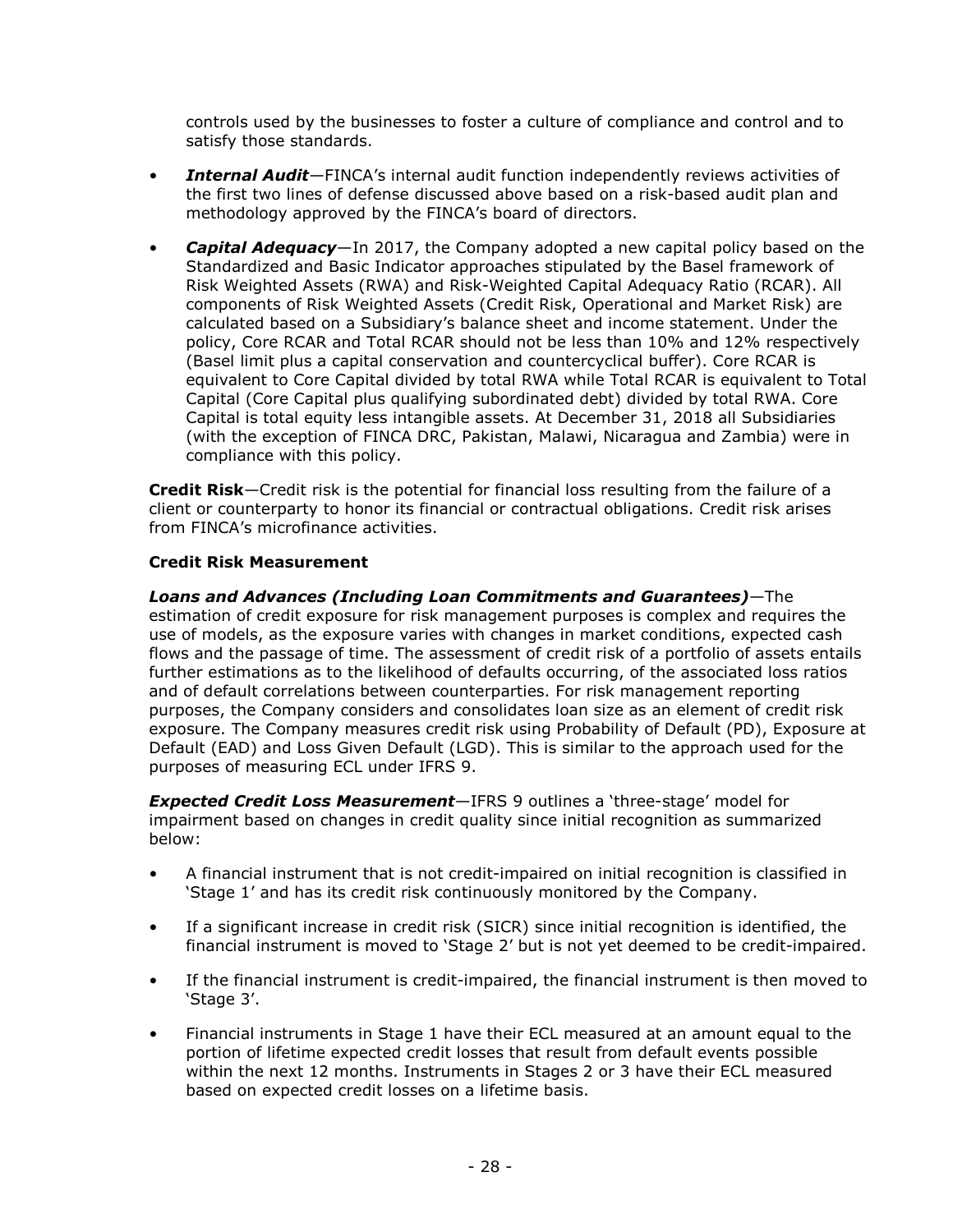- A pervasive concept in measuring ECL in accordance with IFRS 9 is that it should consider forward-looking information.
- Purchased or originated credit-impaired financial assets are those financial assets that are credit-impaired on initial recognition. Their ECL is always measured on a lifetime basis (Stage 3).

*Significant Increase in Credit Risk*—When determining whether the risk of default on a financial instrument has increased significantly since initial recognition, the Company considers reasonable and supportable information that is relevant and available without undue cost or effort. This includes both quantitative and qualitative information and analysis, based on the Company's historical experience and expert credit assessment and including forward-looking information. The objective of the assessment is to identify whether a significant increase in credit risk has occurred for an exposure by comparing:

- The remaining lifetime PD as at the reporting date; with
- The remaining lifetime PD for this point in time that was estimated at the time of initial recognition of the exposure (adjusted where relevant for changes in prepayment expectations).

The Company uses three criteria for determining whether there has been a significant increase in credit risk:

- Quantitative test based on movement changes in lifetime in PD;
- Forbearance status; and
- A backstop of 30 days past due.

The Company considers a financial instrument to have experienced a significant increase in credit risk when the remaining Lifetime PD at the reporting date has increased by the lesser of either a) the value corresponding to the  $97<sup>th</sup>$  percentile movement or b) 50%, compared to the residual Lifetime PD expected at the reporting date when the exposure was first recognized.

Upon analysis of sensitivity tests, management concludes that ECLs are not sensitive to changes in PD threshold for the period ended December 31, 2018.

"Forbearance" occurs upon restructuring, i.e. prolongation in payment terms of payment of interest or principal arising from a deterioration of a borrower's financial condition such that it is not the same as it was at the time of loan origination and a borrower has applied for a change in the payment schema of the loan. Restructuring only occurs when the appropriate division of the Company is reasonably confident that a borrower is able to service the renewed payment schedule.

Multiple economic scenarios form the basis of determining the PD at initial recognition and at subsequent reporting dates. Different economic scenarios will lead to a different PD. It is the weighting of these different scenarios that forms the basis of a weighted average PD that is used to determine whether credit risk has significantly increased. Forward-looking information includes the future prospects of Country economy obtained from economic expert reports, financial analysts, governmental bodies, relevant think-tanks and other similar organizations, as well as consideration of various internal and external sources of actual and forecast economic information.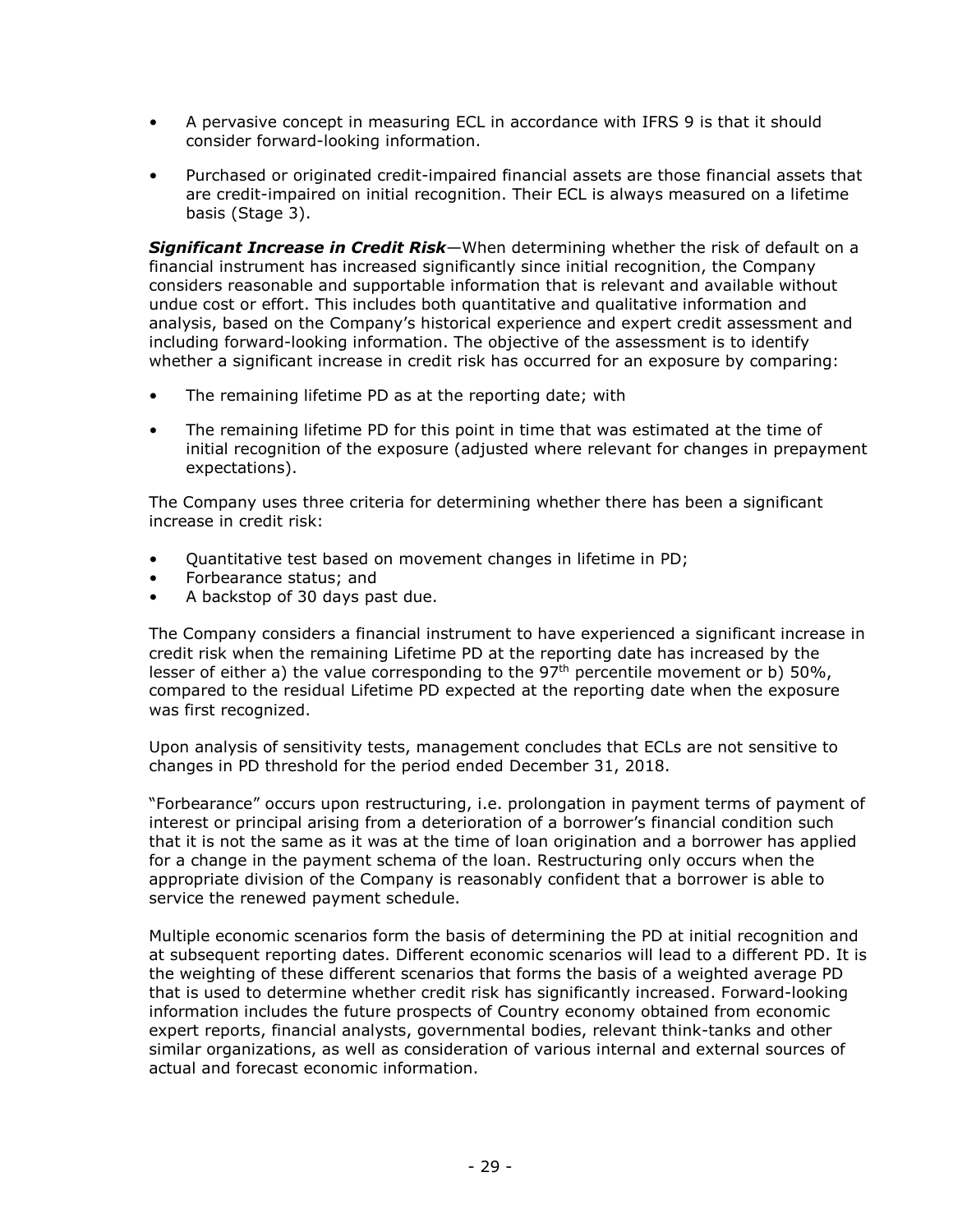*Definition of Default*—Critical to the determination of ECL is the definition of default. The definition of default is used in measuring the amount of ECL and in the determination of whether the impairment allowance is based on 12-month or lifetime ECL, as default is a component of the probability of default (PD) which affects both the measurement of ECLs and the identification of a significant increase in credit risk.

The Company considers the following as constituting an event of default:

- The contract is past due more than 90 days; or
- The credit obligations reflected in the contract is unlikely to be paid to the Company in full.

The definition of default is appropriately tailored to reflect different characteristics of different types of assets. When assessing if the borrower is unlikely to pay its credit obligation, the Company takes into account both qualitative and quantitative indicators. Quantitative indicators, such as overdue status and non-payment on another obligation of the same counterparty are key inputs in this analysis. The Company uses a variety of sources of information to assess default which are either developed internally or obtained from external sources.

The following diagram summarizes the impairment requirements under IFRS 9 (other than purchased or originated credit-impaired financial assets):

| Stage 1<br>Stage 2                 |                                                                    | Stage 3                            |  |
|------------------------------------|--------------------------------------------------------------------|------------------------------------|--|
| (Initial recognition)              | (Significant increase in credit risk since<br>initial recognition) | (Credit-impaired<br>assets)        |  |
| 12-month expected<br>credit losses | Lifetime expected credit losses                                    | Lifetime expected<br>credit losses |  |

Credit-impaired assets in Stage 3 undergo a probationary period of 6 months after the material credit obligations of the Contract are met before moving to Stage 2.

Further explanation is also provided of how the Company determines appropriate groupings when ECL is measured on a collective basis is provided further in this note.

*Write-Off*—Prior to January 1, 2018, the Company's write-off policy for any loan was set to occur after 180 days in arrears.

As of January 1, 2018, the write-off policy is determined by an analysis of recovery curves occurring congruently with IFRS 9 back-testing and model calibration to determine the point at which less than 10% (ten percent) of the marginal remaining amount of a portfolio can be reasonably expected to be collected, up to a maximum of 24 months in default ("MID") for Stage 3 loans.

Three conditions must be considered in the analysis of the recovery curve before any reversion to expert judgment due to ambiguity in interpretation of the steps below:

• The shape of the curve—whether the curve's acceleration function as defined by time towards the highest or "ultimate" recovery rate is monotone (i.e. "gradual") or rapid (i.e. "steep");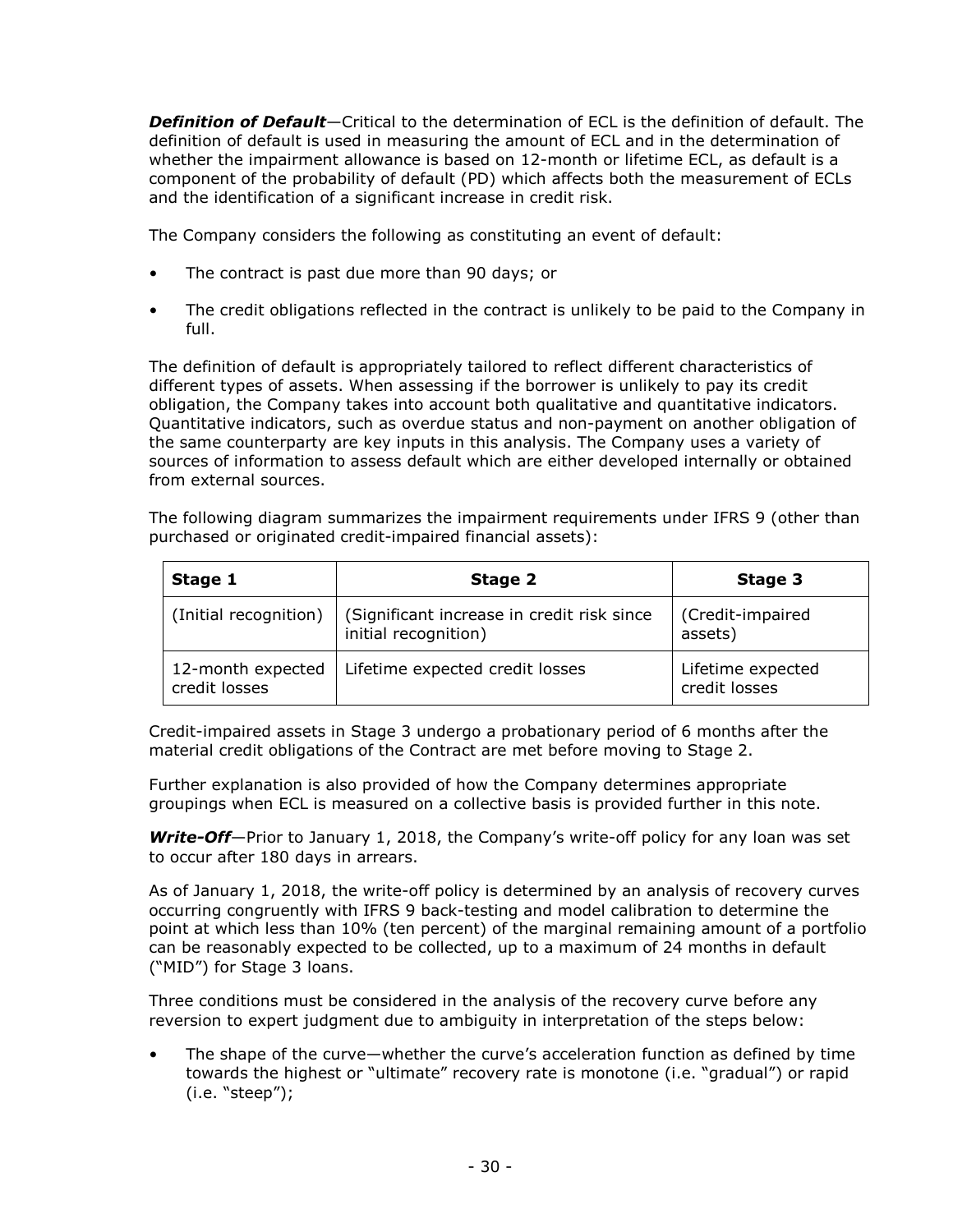- The scale of the ultimate recovery rate—ranging between 0% to 100%, whether the magnitude of recovery rate is large or small; and
- Adoption of an absolute or relative application of the 10% criteria noted in the preceding paragraph—whether after consideration of the condition no. 1 and 2 above, evidence of a monotone and large scale requires application of a write-off criteria of the ultimate recovery rate less 10% (i.e. the absolute application) or a rapid and small scale requires application of a criteria of the ultimate rate multiplied by 0.9.

*Grouping with Similar Credit Risk Characteristics*—Loans to customers are split into two segments for the purposes of PD calculation using threshold values dependent on the country and the currency in which the loan is denominated. Loans less than a calculated threshold value are classified as Small loans while loans equal to or greater than the calculated threshold are classified as Large loans. The segments reflect the level of assessment of client creditworthiness, with the Large segment exhibiting a comparatively stricter assessment. The historical default rate is utilized as an indicator of strictness, such that the difference in default rates is maximized between the segments.

The thresholds vary by subsidiary due to scale differences in the local economies and hence the business climate and model. Thresholds for Large loans range from USD 194 (Haiti) to USD 3,000 (Ecuador).

*Rating Model*—All available information (product groups, industries, etc.) are used to derive internal ratings for each segment. In such a way groups with the same risk characteristics are created and used afterwards to adjust the PD curve of the segment.

*Measurement of ECL*—The key inputs into the measurement of ECL are the term structure of the following variables:

- Probability of default (PD);
- Loss given default (LGD);
- Exposure at default (EAD).

These parameters are generally derived from internally developed statistical models and other historical data. They are adjusted to reflect forward-looking information as described below.

*Probability of Default (PD)*—The PD represents the likelihood of a borrower defaulting on its financial obligation (as per "Definition of default and credit-impaired" above), either over the next 12 months (12M PD) or over the remaining lifetime (Lifetime PD) of the obligation.

The Lifetime PD is developed by applying a maturity profile to the current 12M PD. The maturity profile looks at how defaults develop on a portfolio from the point of initial recognition throughout the lifetime of the loans. The maturity profile is based on historical observed data and is assumed to be the same across all assets within a portfolio and credit grade band. This is supported by historical analysis.

Probability of Default is modeled by survival function, which is based on hazard rates.

Hazard rates are obtained by using the Cox proportional hazard model, which is a semiparametric model. It uses assumed simple form for effect of covariates and the exact value of free parameters is estimated with partial likelihood. The baseline is obtained by nonparametrical methods. A macroeconomic overlay can be directly included into the hazard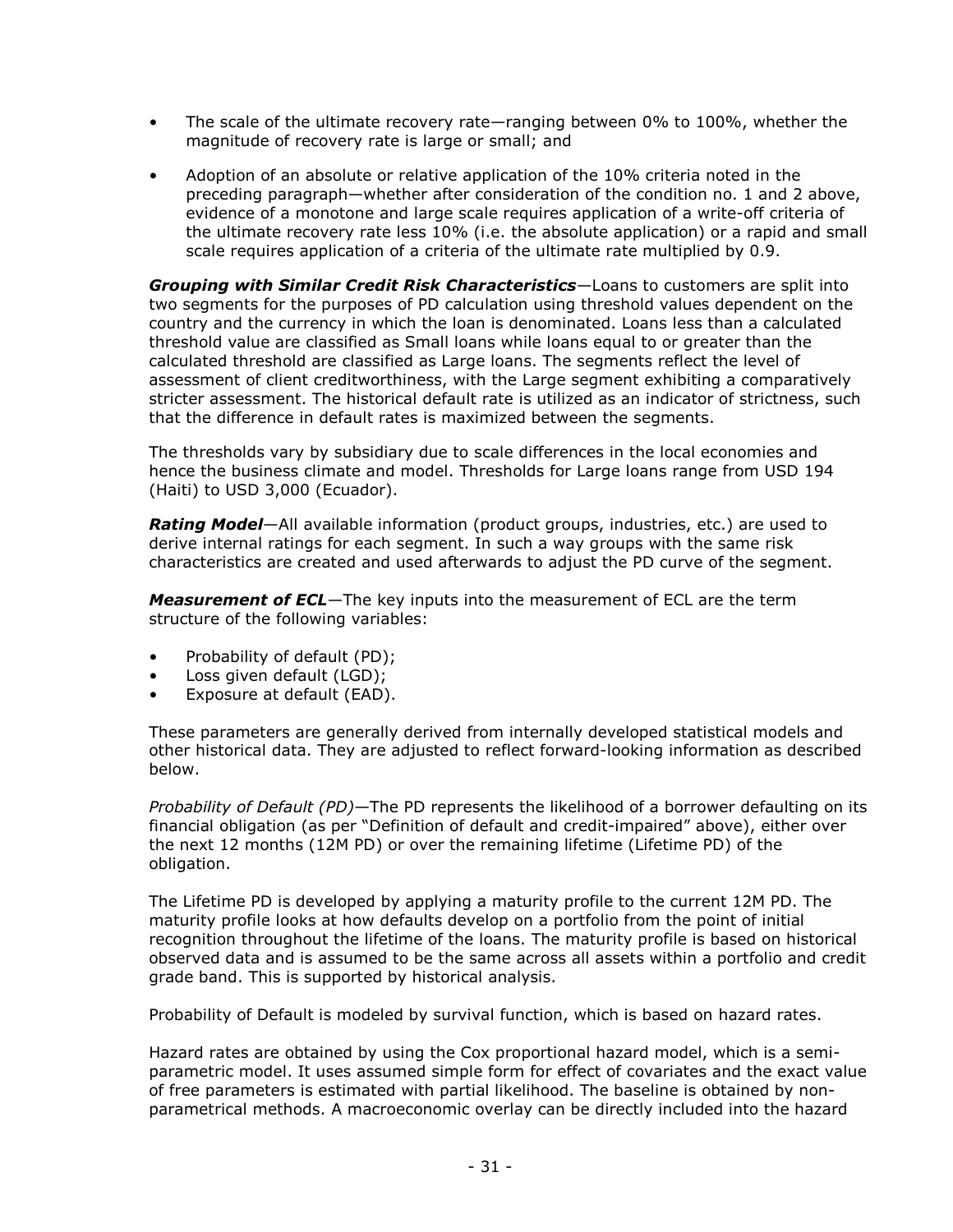function through a time-dependent variable. From obtained hazard rates, Point-in-Time (PiT) PDs (i.e. marginal PDs assigned to a respective date) are then derived.

Observation period for modeling Cox hazard rates is 2-6 years.

The macroeconomic parameters involved in the analysis are either the growth rate of GDP, the CPI, or the unemployment rate. Sensitivity of the ECL to positive and negative changes in the macroeconomic parameter are based upon reasonable changes of the parameter. "Reasonable changes" are defined as the lesser impact of a) a 50% movement (in either direction) in the parameter or b) the implied  $95<sup>th</sup>$  percentile movement (in either direction) based upon the parameter's observed historical data.

In aggregate, the consolidated portfolio as at December 31, 2018, does not demonstrate significant sensitivity to the macroeconomic parameter, per the table below:

|                            | ECL                        | ECL<br>Lower Bound        | ECL<br>Upper Bound        | ECL<br><b>Reduction</b>    | ECL<br><b>Increase</b> | % Reduction<br>in ECL | % Increase<br>in ECL |
|----------------------------|----------------------------|---------------------------|---------------------------|----------------------------|------------------------|-----------------------|----------------------|
| Small loans<br>Large loans | \$ 8,870,616<br>44,641,129 | \$8,807,873<br>44,029,027 | \$8,941,458<br>45,268,947 | \$ (62, 743)<br>(612, 102) | \$70,842<br>627,818    | (0.7)%<br>(1.4)       | 0.8%<br>1.4          |
| Total                      | \$53,511,745               | \$52,836,900              | \$54,210,405              | \$(674, 845)               | \$698,660              | $(1.3)\%$             | $1.3\%$              |

| <b>Ecuador</b>             | <b>ECL</b>                 | <b>ECL</b><br><b>Lower Bound</b> | <b>ECL</b><br><b>Upper Bound</b> | <b>ECL</b><br><b>Reduction</b> | <b>ECL</b><br><b>Increase</b> | % Reduction<br>in ECL | % Increase<br>in ECL |
|----------------------------|----------------------------|----------------------------------|----------------------------------|--------------------------------|-------------------------------|-----------------------|----------------------|
| Small loans<br>Large loans | 220,575<br>\$<br>2,158,999 | 203,024<br>\$<br>2,048,005       | 241,487<br>\$<br>2,281,040       | \$(17,551)<br>(110, 994)       | \$20,912<br>122,041           | $(8.0)\%$<br>(0.1)    | 9.5%<br>0.1          |
| Total                      | \$2,379,574                | \$2,251,029                      | \$2,522,527                      | \$(128, 545)                   | \$142,953                     | (5.4)%                | 6.0%                 |
| Georgia                    | <b>ECL</b>                 | <b>ECL</b><br><b>Lower Bound</b> | <b>ECL</b><br><b>Upper Bound</b> | <b>ECL</b><br><b>Reduction</b> | <b>ECL</b><br><b>Increase</b> | % Reduction<br>in ECL | % Increase<br>in ECL |
| Small loans<br>Large loans | 700,741<br>\$<br>6,494,446 | 687,978<br>\$<br>6,384,172       | 719,394<br>\$<br>6,584,624       | \$(12,763)<br>(110, 274)       | \$18,653<br>90,178            | (1.8)%<br>(1.7)       | 2.7%<br>1.4          |
| Total                      | \$7,195,187                | \$7,072,150                      | \$7,304,018                      | \$(123,037)                    | \$108,831                     | (1.7)%                | $\frac{1.5}{1}$ %    |
| <b>DRC</b>                 | <b>ECL</b>                 | <b>ECL</b><br><b>Lower Bound</b> | <b>ECL</b><br><b>Upper Bound</b> | <b>ECL</b><br><b>Reduction</b> | <b>ECL</b><br><b>Increase</b> | % Reduction<br>in ECL | % Increase<br>in ECL |
| Small loans<br>Large loans | \$1,860,853<br>9,495,815   | \$1,854,358<br>9,424,843         | \$1,867,556<br>9,569,418         | \$ (6,495)<br>(70, 972)        | \$6,703<br>73,603             | (0.3)%<br>(0.7)       | 0.4%<br>0.8          |
| Total                      | \$11,356,668               | \$11,279,201                     | \$11,436,974                     | \$(77, 467)                    | \$80,306                      | (0.7)%                | 0.7%                 |

The following subsidiaries potentially have the largest impacts to the aggregate:

On an individual subsidiary basis, the following subsidiary displays the most sensitivity:

| <b>Nigeria</b>             | ECL                 | ECL                 | ECL<br>Lower Bound Upper Bound | ECL<br><b>Reduction</b> | ECL<br><b>Increase</b> | % Reduction<br>in ECL | % Increase<br>in ECL |
|----------------------------|---------------------|---------------------|--------------------------------|-------------------------|------------------------|-----------------------|----------------------|
| Small loans<br>Large loans | \$40,986<br>198,680 | \$37.417<br>181,195 | \$47,818<br>231,566            | \$ (3,569)<br>(17, 485) | \$6,832<br>32,886      | (8.7)%<br>(8.8)       | 16.7%<br><u>16.6</u> |
| Total                      | \$239,666           | \$218,612           | \$279,384                      | \$(21,054)              | \$39,718               | $(8.8)\%$             | 16.6 %               |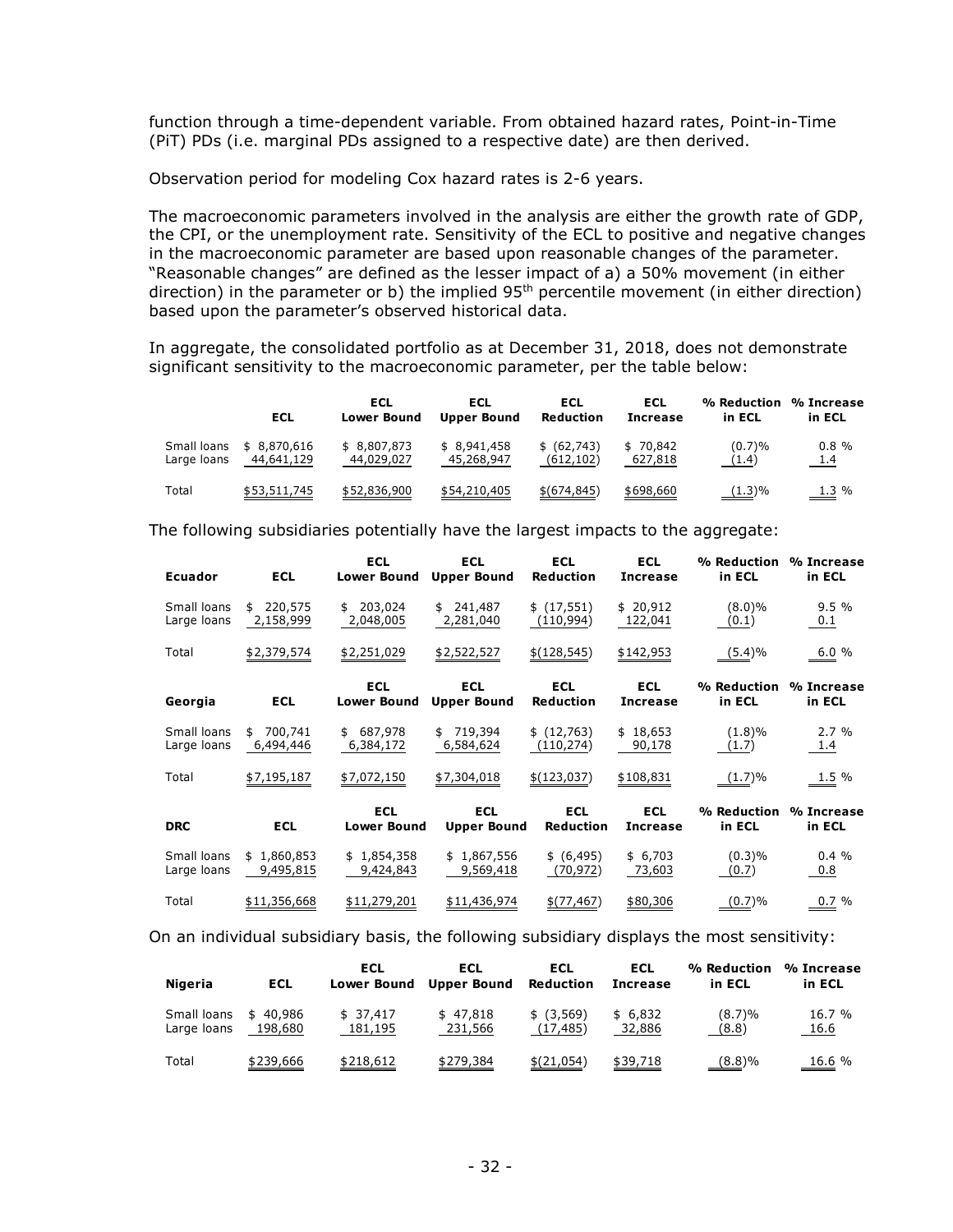*Loss Given Default (LGD)*—LGD is the magnitude of the likely loss if there is a default. The Company estimates LGD parameters based on the history of recovery rates of claims against defaulted counterparties. The LGD model considers cash recoveries only. LGD is calculated on a discounted cash flow basis using the EIR as the discounting factor.

For the purpose of calculating LGD, secured loans may utilize collateral values, whereas unsecured and guaranteed loans use recovery rates. An analysis of recoveries may also be applied against secured loans and hence impairment losses for subsidiaries. Most subsidiaries that have secured loans used recovery rates.

*Exposure at Default (EAD)*—EAD is based on the amounts the Company expects to be owed at the time of default, over the next 12 months (12M EAD) or over the remaining lifetime (Lifetime EAD).

*Incorporation of Forward-Looking Information*—The Company incorporates forwardlooking information into both its assessment of whether the credit risk of an instrument has increased significantly since its initial recognition and its measurement of ECL.

The Company has identified and documented the key drivers of credit risk and credit losses for the portfolio using an analysis of historical data, and has assessed the impact of macroeconomic variables on PD. The macroeconomic variables involved in the analysis which are either the growth rate of GDP, the CPI, or the unemployment rate disclosed in the table below. The sources of the macroeconomic data were either a) derived from local governmental agencies as reported by the subsidiaries, b) World Bank/IMF data, or c) the online resources of Trading Economics. In all cases, the data was internally reviewed and approved by subsidiary management and validated for consistency of application by other market participants.

|               |                   | Macroeconomic     |        |        |        |        |        |
|---------------|-------------------|-------------------|--------|--------|--------|--------|--------|
| Region        | <b>Subsidiary</b> | <b>Parameter</b>  | 2019   | 2020   | 2021   | 2022   | 2023   |
| Africa        | <b>DRC</b>        | CPI change        | 8.40%  | 6.70%  | 5.30 % | 5.10%  | 4.90 % |
| Africa        | Malawi            | <b>GDP Growth</b> | 4.30   | 5.30   | 5.50   | 5.50   | 5.50   |
| Africa        | Nigeria           | Unemployment rate | 23.70  | 24.30  | 24.30  | 24.30  | 24.30  |
| Africa        | Tanzania          | <b>GDP Growth</b> | 7.13   | 7.80   | 7.80   | 7.80   | 7.80   |
| Africa        | Uganda            | <b>GDP Growth</b> | 6.00   | 6.50   | 6.50   | 6.50   | 6.50   |
| Africa        | Zambia            | <b>GDP Growth</b> | 4.20   | 5.00   | 5.00   | 5.00   | 5.00   |
| Eurasia       | Armenia           | <b>GDP Growth</b> | 4.80 % | 4.50 % | 4.50 % | 4.50 % | 4.50 % |
| Eurasia       | Azerbaijan        | <b>GDP Growth</b> | 3.38   | 3.08   | 2.10   | 1.57   | 1.50   |
| Eurasia       | Georgia           | <b>GDP Growth</b> | 5.00   | 5.00   | 5.00   | 5.00   | 5.00   |
| Eurasia       | Kosovo            | <b>GDP Growth</b> | 3.60   | 3.70   | 3.80   | 4.00   | 4.00   |
| Eurasia       | Kyrgyzstan        | <b>GDP Growth</b> | 3.85   | 4.50   | 4.85   | 4.85   | 4.85   |
| Eurasia       | Tajikistan        | <b>GDP Growth</b> | 4.10   | 3.94   | 4.14   | 3.97   | 3.82   |
| Latin America | Ecuador           | <b>GDP Growth</b> | 2.22%  | 1.75 % | 1.81 % | 1.81 % | 1.81 % |
| Latin America | Guatemala         | <b>GDP Growth</b> | 3.43   | 3.84   | 3.65   | 3.54   | 3.51   |
| Latin America | Haiti             | CPI change        | 13.50  | 12.51  | 12.00  | 11.00  | 10.50  |
| Latin America | <b>Honduras</b>   | <b>CPI</b>        | 339.41 | 352.99 | 367.11 | 381.79 | 397.06 |
| Latin America | Nicaragua         | <b>GDP Growth</b> | (8.00) | 1.00   | 2.00   | 3.00   | 4.00   |
| <b>MESA</b>   | Afghanistan       | CPI change        | 4.00 % | 5.00%  | 5.00%  | 5.00%  | 5.00%  |
| <b>MESA</b>   | Jordan            | CPI change        | 2.40   | 2.40   | 2.40   | 2.40   | 2.40   |
| <b>MESA</b>   | Pakistan          | CPI change        | 7.60   | 7.00   | 5.00   | 5.00   | 5.00   |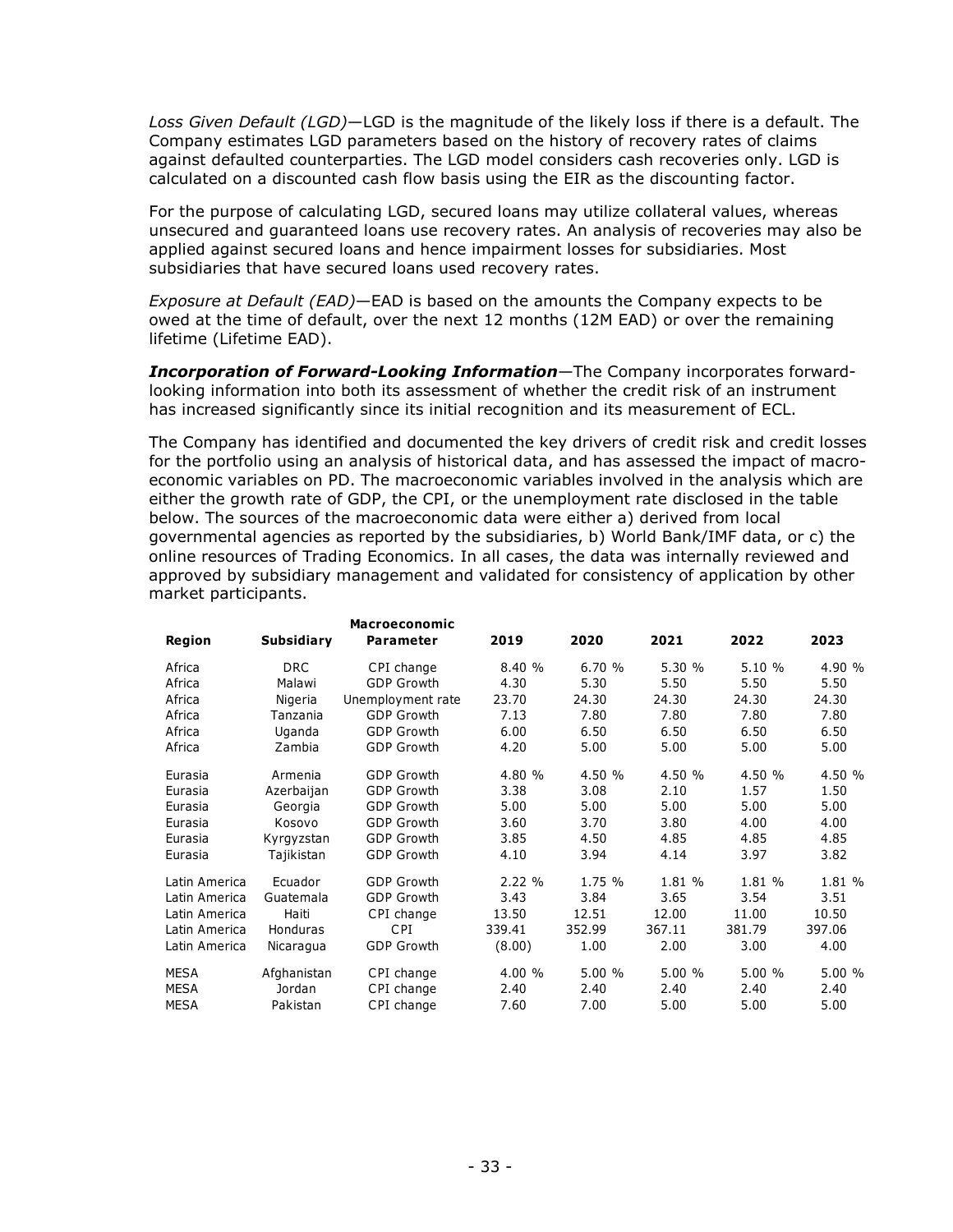**Credit Risk Exposure**—The following table provides information on the credit quality of loans to customers as of December 31, 2018:

|                            | <b>Small Loans</b> |              |                    |                      |  |  |
|----------------------------|--------------------|--------------|--------------------|----------------------|--|--|
|                            | Stage 1            | Stage 2      | Stage 3            | <b>Total</b>         |  |  |
| Current                    | \$192,316,576      | \$12,944,438 | \$<br>311,187      | \$205,572,201        |  |  |
| Past due 1-30 days         | 26,067             | 3,259,716    | 16,772             | 3,302,555            |  |  |
| Past due 31-60 days        |                    | 2,117,314    | 6,460              | 2,123,774            |  |  |
| Past due 61-90 days        |                    | 1,049,421    | 17,761             | 1,067,182            |  |  |
| Past due more than 90 days |                    |              | 6,763,490          | 6,763,490            |  |  |
| Gross carrying amount      | 192,342,643        | 19,370,889   | 7,115,670          | 218,829,202          |  |  |
| Impairment allowance       | (2,172,431)        | (1,069,640)  | (5,628,546)        | (8,870,617)          |  |  |
| Carrying amount            | \$190,170,212      | \$18,301,249 | <u>\$1,487,124</u> | <u>\$209,958,585</u> |  |  |
|                            | <b>Large Loans</b> |              |                    |                      |  |  |
|                            | Stage 1            | Stage 2      | Stage 3            | <b>Total</b>         |  |  |
| Current                    | \$549,133,294      | \$31,762,934 | \$<br>3,575,784    | \$584,472,012        |  |  |
| Past due 1-30 days         | 651,778            | 14,463,676   | 199,228            | 15,314,682           |  |  |
| Past due 31-60 days        |                    | 5,083,288    | 141,737            | 5,225,025            |  |  |
| Past due 61-90 days        |                    | 3,367,188    | 241,292            | 3,608,480            |  |  |
| Past due more than 90 days |                    |              | <u>35,624,279</u>  | <u>35,624,279</u>    |  |  |
| Gross carrying amount      | 549,785,072        | 54,677,086   | 39,782,320         | 644,244,478          |  |  |
| Impairment allowance       | (8,610,720)        | (6,379,933)  | (29,650,478)       | (44, 641, 131)       |  |  |
| Carrying amount            | \$541,174,352      | \$48,297,153 | \$10,131,842       | \$599,603,347        |  |  |

During the year ended December 31, 2018 the Company modified the contractual cash flows on certain loans to customers. All such loans were transferred to at least Stage 2 with an impairment allowance measured at an amount equal lifetime expected credit losses.

**Analysis of Collateral and Other Credit Enhancements**—The Company closely monitors collateral held for loans to customers considered to be credit-impaired, as it becomes more likely that the Company will take possession of collateral to mitigate potential credit losses. Financial assets that are credit-impaired and related collateral held in order to mitigate potential losses as at December 31, 2018 are shown below:

|             | <b>Gross Carrying</b> | Impairment       | Carrying     | <b>Fair Value of</b>   |
|-------------|-----------------------|------------------|--------------|------------------------|
|             | <b>Amount</b>         | <b>Allowance</b> | Amount       | <b>Collateral Held</b> |
| Small loans | \$7,115,670           | (5,628,546)      | 1,487,124    | 69,488                 |
| Large loans | 39,782,320            | (29,650,478)     | 10,131,842   | 3,222,269              |
| Total       | \$46,897,990          | (35, 279, 024)   | \$11,618,966 | \$3,291,757            |

The following tables stratify credit exposures from credit-impaired loans to customers by ranges of loan-to-value (LTV) ratio as at December 31, 2018. LTV is calculated as the ratio of the gross amount of the loan—or the amount committed for loan commitments—to the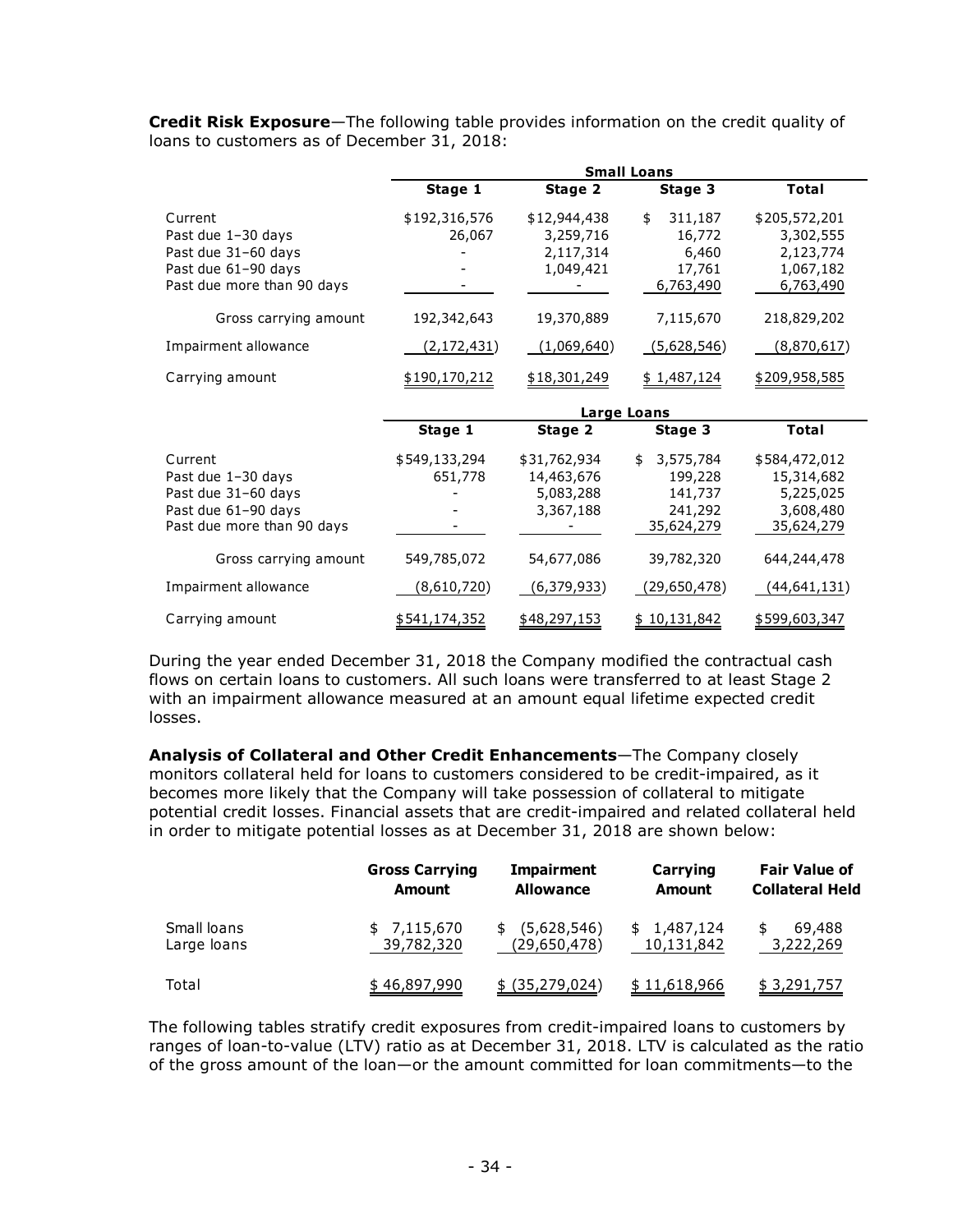value of the collateral. The valuation of the collateral excludes any adjustments for obtaining and selling the collateral.

|                  |                                        | <b>Small Loans</b>                    |                                                    |                                       |  |
|------------------|----------------------------------------|---------------------------------------|----------------------------------------------------|---------------------------------------|--|
|                  | <b>Total Loan Portfolio</b>            |                                       | <b>Credit Impaired Loan</b><br>Portfolio (Stage 3) |                                       |  |
|                  | <b>Gross Carrying</b><br><b>Amount</b> | <b>Impairment</b><br><b>Allowance</b> | <b>Gross Carrying</b><br><b>Amount</b>             | <b>Impairment</b><br><b>Allowance</b> |  |
| No collateral    | \$211,399,158                          | \$8,728,735                           | \$7,039,226                                        | \$5,595,143                           |  |
| Lower than 50%   | 721,312                                |                                       | 2,610                                              |                                       |  |
| 50%-60%          | 195,395                                |                                       | 1,417                                              |                                       |  |
| 61%-70%          | 323,090                                |                                       | 2,685                                              |                                       |  |
| 71%-80%          | 498,214                                |                                       | 10,670                                             |                                       |  |
| $81\% - 90\%$    | 294,368                                | 27                                    | 1,486                                              | 14                                    |  |
| 91%-100%         | 322,520                                | 642                                   | 884                                                |                                       |  |
| Higher than 100% | 5,075,145                              | 141,213                               | 56,692                                             | 33,389                                |  |
| Total            | \$218,829,202                          | \$8,870,617                           | \$7,115,670                                        | \$5,628,546                           |  |

|                  |                                        | <b>Large Loans</b>                    |                                                    |                                       |  |  |  |  |
|------------------|----------------------------------------|---------------------------------------|----------------------------------------------------|---------------------------------------|--|--|--|--|
|                  | <b>Total Loan Portfolio</b>            |                                       | <b>Credit Impaired Loan</b><br>Portfolio (Stage 3) |                                       |  |  |  |  |
|                  | <b>Gross Carrying</b><br><b>Amount</b> | <b>Impairment</b><br><b>Allowance</b> | <b>Gross Carrying</b><br><b>Amount</b>             | <b>Impairment</b><br><b>Allowance</b> |  |  |  |  |
| No collateral    | \$554,214,546                          | \$43,092,077                          | \$37,029,107                                       | \$28,784,491                          |  |  |  |  |
| Lower than 50%   | 11,116,659                             |                                       | 203,042                                            |                                       |  |  |  |  |
| 50%-60%          | 4,501,256                              |                                       | 131,765                                            |                                       |  |  |  |  |
| $61\% - 70\%$    | 4,132,008                              | 166                                   | 116,257                                            | 137                                   |  |  |  |  |
| 71%-80%          | 4,466,492                              | 3                                     | 184,160                                            |                                       |  |  |  |  |
| $81\% - 90\%$    | 4,091,507                              | 8,503                                 | 187,067                                            | 8,496                                 |  |  |  |  |
| 91%-100%         | 3,320,235                              | 1,674                                 | 73,621                                             | 1,582                                 |  |  |  |  |
| Higher than 100% | 58,401,775                             | 1,538,708                             | 1,857,301                                          | 855,772                               |  |  |  |  |
| Total            | 644,244,478                            | 44,641,131                            | \$39,782,320                                       | \$29,650,478                          |  |  |  |  |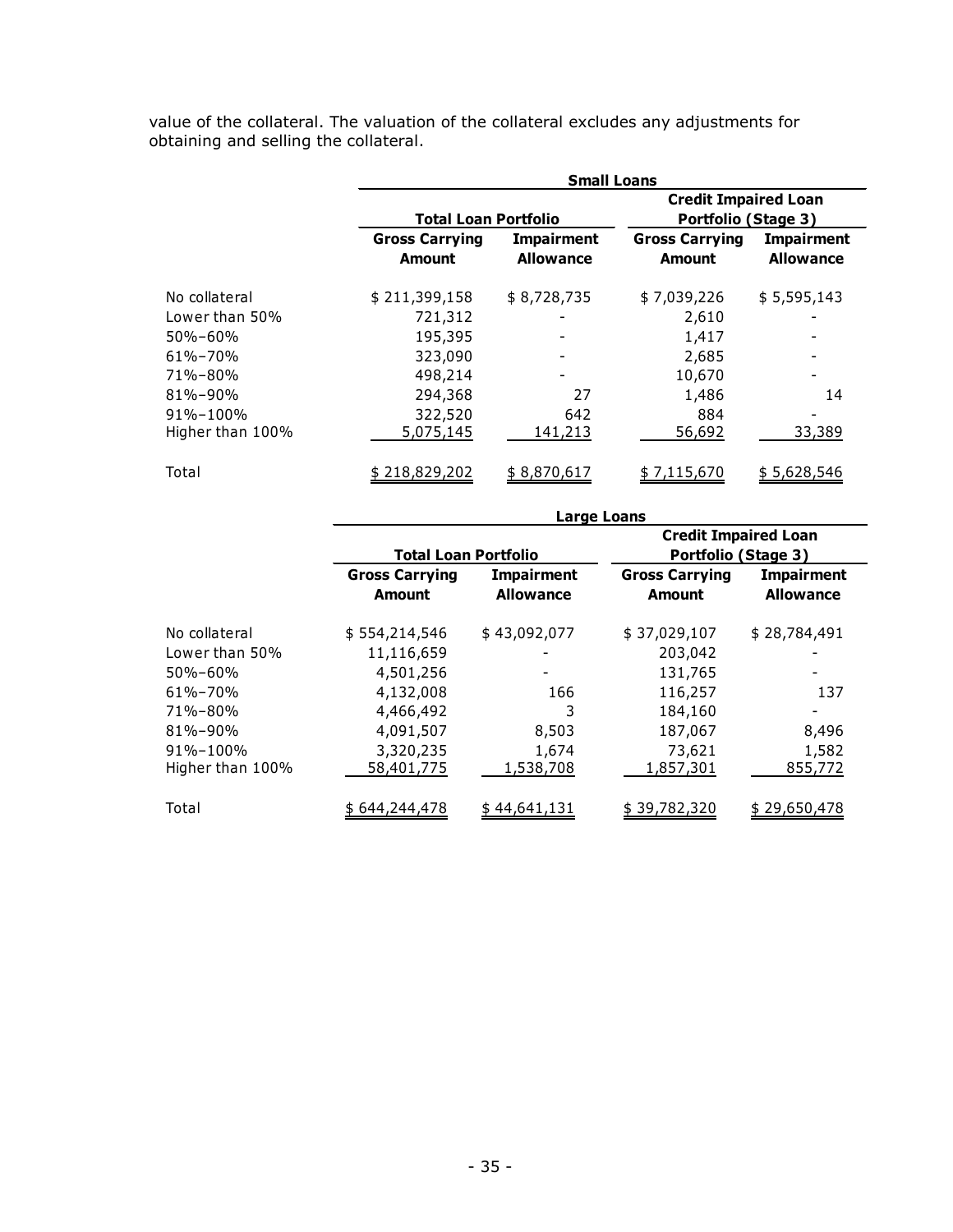**Impairment Allowance**—Movements in the loan impairment allowance for the year ended December 31, 2018, are as follows

|                                                                | <b>Small Loans</b> |               |             |               |  |
|----------------------------------------------------------------|--------------------|---------------|-------------|---------------|--|
|                                                                | Stage 1            | Stage 2       | Stage 3     | Total         |  |
| Impairment allowance as of January 1, 2018                     | \$1,887,195        | \$1,076,378   | \$4,095,733 | \$7,059,306   |  |
| Transfer between stages:                                       |                    |               |             |               |  |
| Transfer from Stage 1 to Stage 2                               | (529, 984)         | 2,527,635     |             | 1,997,651     |  |
| Transfer from Stage 2 to Stage 1                               | 112,319            | (1, 557, 632) | ٠           | (1, 445, 313) |  |
| Transfer from Stage 2 to Stage 3                               |                    | (3,679,108)   | 6,725,155   | 3,046,047     |  |
| Transfer from Stage 3 to Stage 2                               |                    | 3,453         | (13, 301)   | (9,848)       |  |
| Transfer from Stage 1 to Stage 3                               | (599)              |               | 5,989       | 5,390         |  |
| New financial instruments originated or purchased              | 2,519,025          | 177,730       | 218,445     | 2,915,200     |  |
| Changes in PDs/LGDs/EADs                                       | (939,769)          | 2,782,733     | 423,704     | 2,266,668     |  |
| Modification of contractual cash flows of financial instrument | 11,982             | (13, 199)     | (9,526)     | (10, 743)     |  |
| <b>FX</b> movements                                            | 4,105              | 1,319         | 4,589       | 10,013        |  |
| Financial instruments derecognized during the period           | (530, 502)         | (147, 112)    | (49,286)    | (726,900)     |  |
| Write-offs                                                     |                    |               | (5,551,960) | (5,551,960)   |  |
| Currency translation adjustment                                | (361,341)          | (102, 557)    | (220,996)   | (684,894)     |  |
| Impairment allowance as of December 31, 2018                   | \$2,172,431        | \$1,069,640   | \$5,628,546 | \$8,870,617   |  |

|                                                                | Large Loans   |                |                |                |  |  |
|----------------------------------------------------------------|---------------|----------------|----------------|----------------|--|--|
|                                                                | Stage 1       | Stage 2        | Stage 3        | Total          |  |  |
| Impairment allowance as of January 1, 2018                     | \$8,598,439   | \$6,032,215    | \$17,065,666   | \$31,696,320   |  |  |
| Transfer between stages:                                       |               |                |                |                |  |  |
| Transfer from Stage 1 to Stage 2                               | (4, 575, 446) | 19,407,527     |                | 14,832,081     |  |  |
| Transfer from Stage 2 to Stage 1                               | 1,594,414     | (11, 336, 062) |                | (9,741,648)    |  |  |
| Transfer from Stage 2 to Stage 3                               |               | (14, 532, 290) | 22,553,751     | 8,021,461      |  |  |
| Transfer from Stage 3 to Stage 2                               |               | 74,130         | (399,089)      | (324, 959)     |  |  |
| Transfer from Stage 1 to Stage 3                               | (10, 112)     |                | 114,611        | 104,499        |  |  |
| New financial instruments originated or purchased              | 3,449,996     | 1,354,115      | 1,432,788      | 6,236,899      |  |  |
| Changes in PDs/LGDs/EADs                                       | 1,421,146     | 8,055,625      | 4,310,144      | 13,786,915     |  |  |
| Modification of contractual cash flows of financial instrument | 560,203       | (1,650,032)    | (31, 161)      | (1, 120, 990)  |  |  |
| FX movements                                                   | 72,997        | 87,338         | 129,905        | 290,240        |  |  |
| Financial instruments derecognized during the period           | (2, 182, 055) | (917,081)      | (505,623)      | (3,604,759)    |  |  |
| Write-offs                                                     |               |                | (14, 403, 918) | (14, 403, 918) |  |  |
| Currency translation adjustment                                | (318,862)     | (195,552)      | (616,596)      | (1, 131, 010)  |  |  |
| Impairment allowance as of December 31, 2018                   | \$ 8,610,720  | 6,379,933      | \$29,650,478   | \$44,641,131   |  |  |

# Respective movements in the gross carrying amounts of loans to customers for the year ended December 31, 2018, are as follows

|                                                                 | <b>Small Loans</b> |                |               |                 |  |
|-----------------------------------------------------------------|--------------------|----------------|---------------|-----------------|--|
|                                                                 | Stage 1            | Stage 2        | Stage 3       | Total           |  |
| Gross carrying amount as of January 1, 2018                     | \$184,462,180      | \$19,280,401   | \$5,685,695   | \$209,428,276   |  |
| Transfer between stages                                         |                    |                |               |                 |  |
| Transfer from Stage 1 to Stage 2                                | (60, 740, 185)     | 60,740,185     |               |                 |  |
| Transfer from Stage 2 to Stage 1                                | 6,541,697          | (6,541,697)    |               |                 |  |
| Transfer from Stage 2 to Stage 3                                |                    | (10, 379, 991) | 10,379,991    |                 |  |
| Transfer from Stage 3 to Stage 2                                |                    | 20,200         | (20, 200)     |                 |  |
| Transfer from Stage 1 to Stage 3                                | (7, 914)           |                | 7,914         |                 |  |
| New financial instruments originated or purchased               | 319,750,385        | 12,471,461     | 581,567       | 332,803,413     |  |
| Repayment of principal amount                                   | (236, 333, 612)    | (50,257,799)   | (2, 297, 417) | (288, 888, 828) |  |
| Changes in interest accrual                                     | 12,835,913         | (3,926,329)    | (987,731)     | 7,921,853       |  |
| Modification of contractual cash flows of financial instruments | (1,077)            | (2, 553)       | (10, 854)     | (14, 484)       |  |
| Derecognition during the period                                 | (2, 181, 529)      | (865, 554)     | (370,759)     | (3,417,842)     |  |
| Write-offs                                                      |                    |                | (5,553,717)   | (5, 553, 717)   |  |
| FX movements                                                    | 29,010             | 3,991          | 3,361         | 36,362          |  |
| Currency translation adjustment                                 | (32,012,225)       | (1,171,426)    | (302,180)     | (33,485,831)    |  |
| Gross carrying amount as of December 31, 2018                   | \$192,342,643      | \$19,370,889   | \$7,115,670   | \$218,829,202   |  |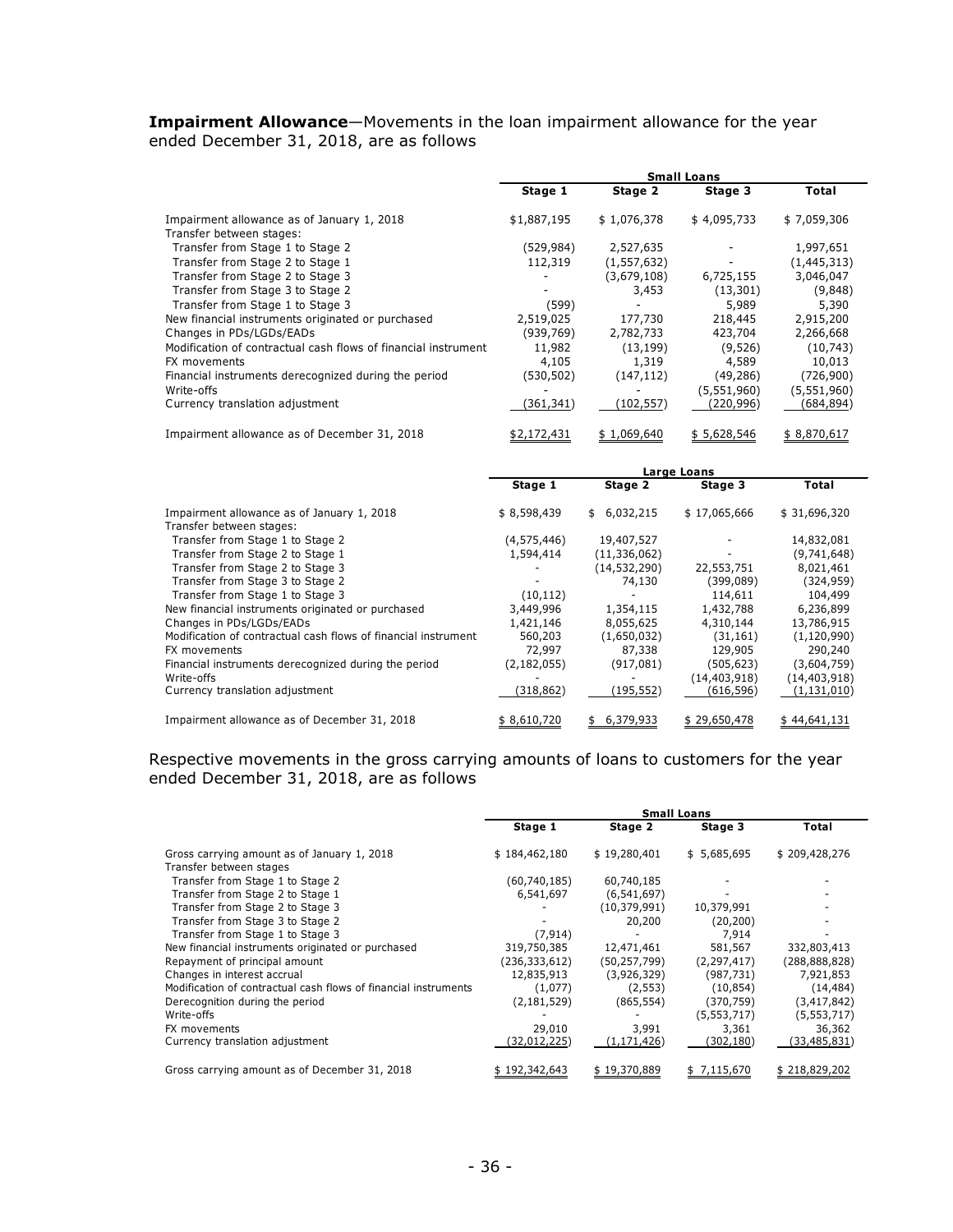|                                                                 | Large Loans     |                |                |                 |  |
|-----------------------------------------------------------------|-----------------|----------------|----------------|-----------------|--|
|                                                                 | Stage 1         | Stage 2        | Stage 3        | Total           |  |
| Gross carrying amount as of January 1, 2018                     | \$534,083,163   | \$46,975,264   | \$25,300,130   | \$606,358,557   |  |
| Transfer between stages                                         |                 |                |                |                 |  |
| Transfer from Stage 1 to Stage 2                                | (127, 558, 388) | 127,558,388    |                |                 |  |
| Transfer from Stage 2 to Stage 1                                | 54,419,211      | (54, 419, 211) |                |                 |  |
| Transfer from Stage 2 to Stage 3                                |                 | (40, 128, 683) | 40,128,683     |                 |  |
| Transfer from Stage 3 to Stage 2                                |                 | 608,039        | (608, 039)     |                 |  |
| Transfer from Stage 1 to Stage 3                                | (148, 229)      |                | 148,229        |                 |  |
| New financial instruments originated or purchased               | 676,215,085     | 34,702,854     | 2,711,606      | 713,629,545     |  |
| Repayment of principal amount                                   | (567, 567, 157) | (48, 162, 376) | (9,909,825)    | (625, 639, 358) |  |
| Changes in interest accrual                                     | 7,070,129       | (2,920,854)    | (188, 222)     | 3,961,053       |  |
| Modification of contractual cash flows of financial instruments | 27,752          | 35,184         | (70, 954)      | (8,018)         |  |
| Derecognition during the period                                 | (9,384,336)     | (7,591,964)    | (2,690,174)    | (19,666,474)    |  |
| Write-offs                                                      |                 |                | (14, 309, 666) | (14, 309, 666)  |  |
| <b>FX</b> movements                                             | 1,351,491       | 396,236        | 113,817        | 1,861,544       |  |
| Currency translation adjustment                                 | (18,723,649)    | (2,375,791)    | (843, 265)     | (21, 942, 705)  |  |
| Gross carrying amount as of December 31, 2018                   | \$549,785,072   | 54,677,086     | \$39,782,320   | \$644,244,478   |  |

During the year, the Company modified the contractual cash flows on certain loans to customers. All such loans had previously been transferred to at least Stage 2 with an impairment allowance measured at an amount equal lifetime expected credit losses.

The Company's loan portfolio is made up entirely of loans made to individuals, groups of individuals, and Small and Mid-Sized Enterprises for a specific purpose and is sufficiently diversified to reduce concentration risk. At December 31, 2018 and 2017, the Company had 0.8 million borrowers.

The Company's aggregate gross loan portfolio was \$863.1 million and \$797.5 million as of December 31, 2018 and 2017, respectively (see Note 18). The Company's total allowance for impairment was \$53.5 million, a coverage ratio of 6.2% of total loans; and \$19.9 million, a coverage ratio of 2.5% of total loans as of December 31, 2018 and 2017, respectively. Impairment allowance is calculated based on IFRS 9 requirements in 2018 and IAS 39 requirements in 2017.

A regional breakdown of impairment losses to average loan balances as at December 31, 2018 and 2017 is shown in the table below.

|               | <b>Impairment Losses</b><br>on Loans |              |               | <b>Average Gross</b><br><b>Loans to Customers</b> | <b>Impairment Allowance</b><br>as Percentage of<br><b>Average Gross Loans</b> |         |  |
|---------------|--------------------------------------|--------------|---------------|---------------------------------------------------|-------------------------------------------------------------------------------|---------|--|
|               | 2018                                 | 2017         | 2018          | 2017                                              | 2018                                                                          | 2017    |  |
| Eurasia       | \$2,796,853                          | \$4,831,229  | \$297,712,775 | \$307,283,717                                     | $0.9 \%$                                                                      | $1.6\%$ |  |
| Latin America | 10,342,118                           | 4,826,635    | 171,361,400   | 149,033,762                                       | 6.0                                                                           | 3.2     |  |
| Africa        | 7,715,954                            | 15,099,363   | 157,409,370   | 160,993,629                                       | 4.9                                                                           | 9.4     |  |
| <b>MESA</b>   | 5,136,475                            | 3,793,018    | 203,811,726   | 170,345,059                                       | 2.5                                                                           | 2.2     |  |
| Total         | \$25,991,400                         | \$28,550,245 | \$830,295,271 | \$787,656,167                                     | 3.1%                                                                          | 3.6%    |  |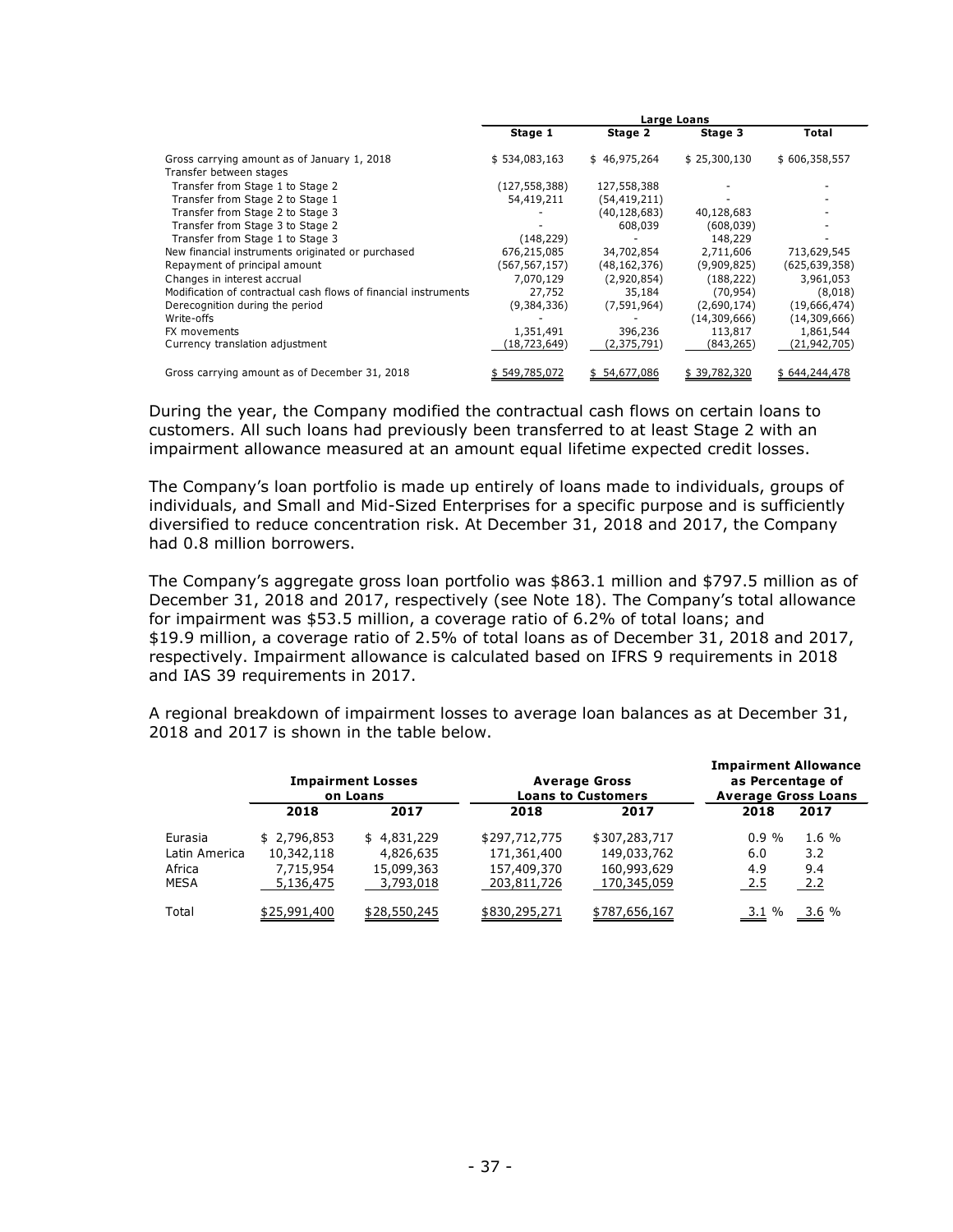|                                                   | <b>Total Gross Loans for Each Portfolio-Aging Segment</b>  |                                                    |                                                    |                                                  |                                                      |                                                            |  |  |
|---------------------------------------------------|------------------------------------------------------------|----------------------------------------------------|----------------------------------------------------|--------------------------------------------------|------------------------------------------------------|------------------------------------------------------------|--|--|
|                                                   |                                                            |                                                    | <b>Gross Loan Portfolio</b>                        |                                                  |                                                      | <b>Total Gross</b>                                         |  |  |
|                                                   | <b>Current</b>                                             | $1 - 30$                                           | 31-60                                              | $61 - 90$                                        | $90+$                                                | <b>Loan Portfolio</b>                                      |  |  |
| Eurasia<br>Latin America<br>Africa<br><b>MESA</b> | \$284,407,913<br>160,364,658<br>141,001,182<br>204,270,460 | \$5,709,823<br>5,211,747<br>3,804,057<br>3,891,610 | \$1,833,535<br>1,872,137<br>2,014,264<br>1,628,863 | \$1,155,946<br>1,237,594<br>1,321,259<br>960,863 | \$15,652,609<br>9,969,858<br>14,428,328<br>2,336,974 | \$308,759,826<br>178,655,994<br>162,569,090<br>213,088,770 |  |  |
| Total                                             | \$790,044,213                                              | \$18,617,237                                       | \$7,348,799                                        | \$4,675,662                                      | \$42,387,769                                         | \$863,073,680                                              |  |  |
|                                                   |                                                            |                                                    | <b>Aging of Allowance for Impairment</b>           |                                                  |                                                      |                                                            |  |  |
|                                                   |                                                            |                                                    |                                                    |                                                  |                                                      | <b>Total Allowance</b>                                     |  |  |
|                                                   | <b>Current</b>                                             | $1 - 30$                                           | $31 - 60$                                          | $61 - 90$                                        | $90+$                                                | for Impairment                                             |  |  |
| Eurasia<br>Latin America<br>Africa<br><b>MESA</b> | \$<br>3,587,175<br>4,372,108<br>2,758,041<br>1,514,968     | \$<br>948,461<br>848,374<br>497,699<br>706,679     | 536,916<br>\$<br>543,899<br>694,656<br>1,073,384   | 417,804<br>\$<br>440,337<br>529,829<br>647,813   | \$10,464,894<br>8,987,603<br>11,771,447<br>2,169,661 | \$15,955,250<br>15,192,321<br>16,251,672<br>6,112,505      |  |  |
| Total                                             | \$12,232,292                                               | \$3,001,213                                        | \$2,848,855                                        | \$2,035,783                                      | \$33,393,605                                         | \$53,511,748                                               |  |  |

The regional segmentation, by arrears category, for gross loans and allowances as at December 31, 2018, is as follows:

The regional segmentation, by arrears category, for gross loans and allowances at December 31, 2017, is as follows:

|                                                   | <b>Total Gross Loans for Each Portfolio-Aging Segment</b>  |                                                    |                                                  |                                                  |                                                    |                                                            |  |  |
|---------------------------------------------------|------------------------------------------------------------|----------------------------------------------------|--------------------------------------------------|--------------------------------------------------|----------------------------------------------------|------------------------------------------------------------|--|--|
|                                                   |                                                            |                                                    | <b>Gross Loan Portfolio</b>                      |                                                  |                                                    | <b>Total Gross</b>                                         |  |  |
|                                                   | <b>Current</b>                                             | $1 - 30$                                           | $31 - 60$                                        | $61 - 90$                                        | $90+$                                              | Loan Portfolio                                             |  |  |
| Eurasia<br>Latin America<br>Africa<br><b>MESA</b> | \$276,243,830<br>156,720,742<br>136,615,764<br>188,878,842 | \$4,423,299<br>2,896,138<br>5,188,615<br>2,612,980 | \$1,490,715<br>1,349,968<br>2,288,338<br>800,251 | \$1,041,819<br>856,781<br>2,006,552<br>567,661   | \$3,466,061<br>2,243,177<br>6,150,381<br>1,674,947 | \$286,665,724<br>164,066,806<br>152,249,650<br>194,534,681 |  |  |
| Total                                             | \$758,459,178                                              | \$15,121,032                                       | \$5,929,272                                      | \$4,472,813                                      | \$13,534,566                                       | \$797,516,861                                              |  |  |
|                                                   |                                                            |                                                    |                                                  | Aging of Allowance for Impairment                |                                                    |                                                            |  |  |
|                                                   | Current                                                    | $1 - 30$                                           | $31 - 60$                                        | $61 - 90$                                        | $90+$                                              | <b>Total Allowance</b><br>for Impairment                   |  |  |
| Eurasia<br>Latin America<br>Africa<br><b>MESA</b> | 1,276,285<br>\$<br>339,818<br>543,201<br>462,209           | 383,991<br>\$<br>303,125<br>829,965<br>232,579     | 531,457<br>\$<br>432,304<br>848,807<br>242,189   | 488,553<br>\$<br>472,625<br>1,072,517<br>215,975 | \$3,128,694<br>1,915,203<br>5,075,952<br>1,075,677 | 5,808,980<br>\$<br>3,463,075<br>8,370,442<br>2,228,629     |  |  |
| Total                                             | 2,621,513                                                  | 1,749,660<br>\$                                    | \$2,054,757                                      | \$2,249,670                                      | \$11,195,526                                       | 19,871,126<br>\$                                           |  |  |

**Market Risk**—Market risk includes interest rate risk and foreign exchange risk, which arise in the normal course of FINCA's business:

- Interest rate risk is the risk to earnings from changes in interest rates
- Foreign exchange rate risk arises from the different markets in which FINCA operates, which are mostly developing countries with so-called exotic currencies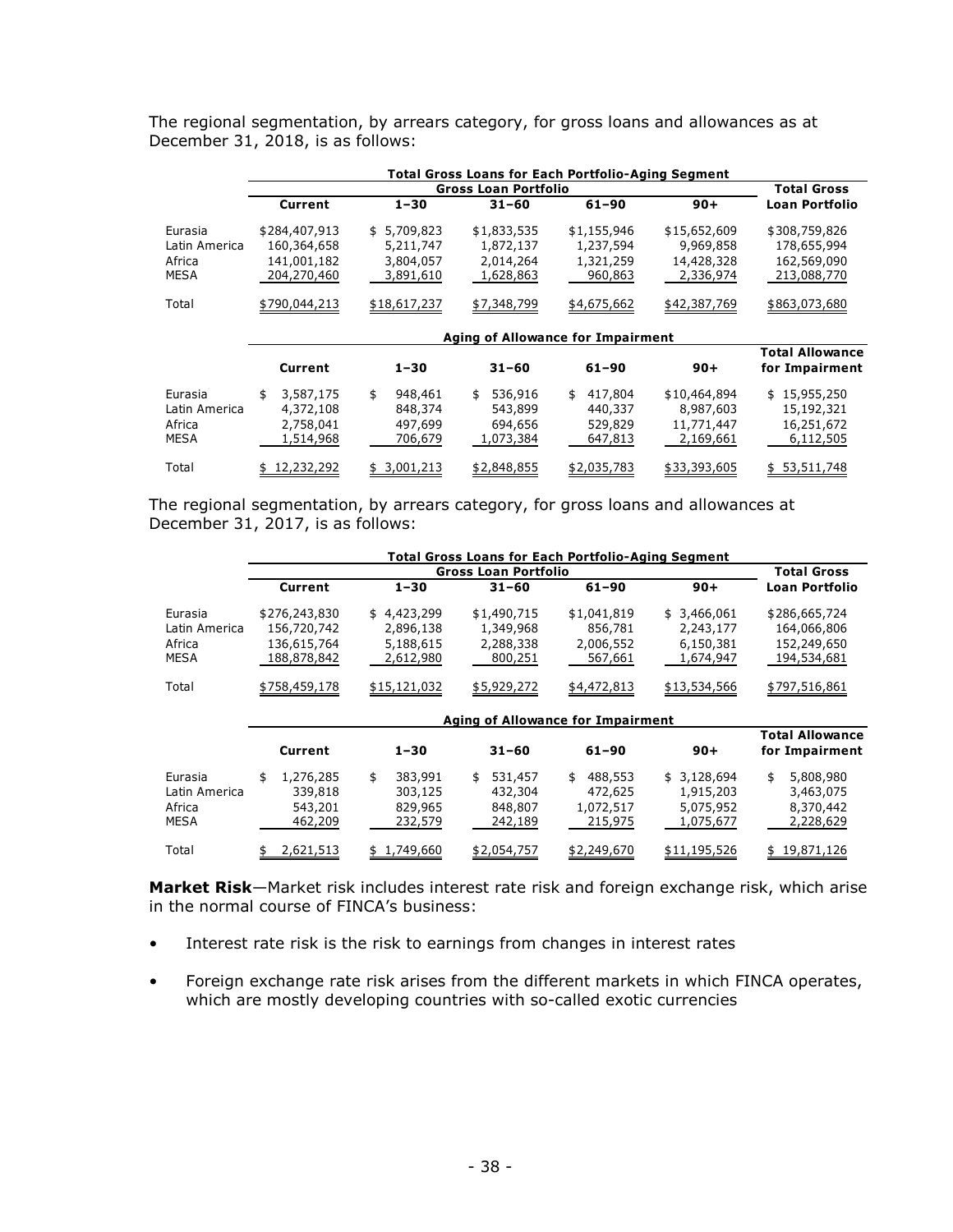FINCA's financial performance is subject to some degree of risk due to changes in interest rates. However, the statements of financial position of the Subsidiaries of FINCA are considered to have less interest rate risk than that of a traditional financial institution as:

- Neither the assets nor the liabilities of the Subsidiaries are tied to one specific short-term market index and, therefore, are unlikely to automatically "reprice" during their stated tenor and
- The short-term tenor of Subsidiaries' loans to its customers mean that changes in market rates will have little or no impact on prepayment activity.

Consideration of interest rate risk, by term of asset and liability, as at December 31, 2018, is as follows:

|                                  | Up to<br>3 Months | 3-6 Months     | 7-12 Months  | 1-3 Years      | More than 3<br>Years | <b>Non-Interest</b><br>-Sensitive<br><b>Balances</b> | 2018<br><b>Total</b> |
|----------------------------------|-------------------|----------------|--------------|----------------|----------------------|------------------------------------------------------|----------------------|
| Cash and cash equivalents        | \$41,934,586      | \$             | \$           | \$             | \$                   | \$107,089,658                                        | 149,024,244          |
| Restricted cash and cash         |                   |                |              |                |                      |                                                      |                      |
| equivalents                      | 24,817,890        | 5,877          | 759,503      | 50,000         | 30,031               | 10,966,801                                           | 36,630,102           |
| Trading assets                   | 17,569,626        | $\blacksquare$ |              | $\overline{a}$ |                      |                                                      | 17,569,626           |
| Derivative financial instruments | 806,987           | 11,822,028     |              | 354,187        |                      | 200,833                                              | 13,184,035           |
| Investment securities            | 18,155,014        | 2,245,237      | 5,958,421    | 252,185        |                      | 1,294,398                                            | 27,905,255           |
| Loans receivable-net             | 165,764,836       | 146,666,495    | 240,092,476  | 234,125,955    | 22,912,170           |                                                      | 809,561,932          |
| Due from banks                   | 1,273,029         | 1,069,970      |              |                |                      |                                                      | 2,342,999            |
| Other receivables, prepaid, and  |                   |                |              |                |                      |                                                      |                      |
| other assets                     |                   |                |              |                |                      | 22,267,280                                           | 22,267,280           |
| Property and equipment-net       |                   |                |              |                |                      | 33,623,421                                           | 33,623,421           |
| Intangible assets-net            |                   |                |              |                |                      | 10,782,924                                           | 10,782,924           |
| Current tax assets               |                   |                |              |                |                      | 731,471                                              | 731,471              |
| Deferred tax assets              |                   |                |              |                |                      | 7,265,286                                            | 7,265,286            |
| Total assets                     | 270,321,968       | 161,809,607    | 246,810,400  | 234,782,327    | 22,942,201           | 194,222,072                                          | 1,130,888,575        |
| Accounts payable and other       |                   |                |              |                |                      |                                                      |                      |
| accrued liabilities              | 146,551           | 25,028         | 367,866      |                | 385,276              | 30,752,864                                           | 31,677,585           |
| Derivative financial liabilities |                   | 10,788,063     |              |                |                      | 628,407                                              | 11,416,470           |
| Client deposits                  | 168,042,158       | 54,350,020     | 88,015,490   | 88,375,268     | 4,034,379            | 16,879,030                                           | 419,696,345          |
| Bank deposits                    | 19,218,333        | 3,588,787      | 11,451,055   | 1,773,515      |                      | 95,114                                               | 36,126,804           |
| Notes payable                    | 57,358,522        | 53,324,061     | 94,217,605   | 133,170,332    | 12,525,157           | $\ddot{\phantom{1}}$                                 | 350,595,677          |
| Subordinated debt                | 46,210            | 2,618,300      |              | 735,919        | 21,479,146           |                                                      | 24,879,575           |
| Deferred revenue                 |                   |                |              |                |                      | 5,966,438                                            | 5,966,438            |
| Employee benefits                |                   |                |              |                |                      | 3,097,712                                            | 3,097,712            |
| Current income tax liability     |                   | 161,355        |              |                |                      | 2,314,524                                            | 2,475,879            |
| Deferred tax liabilities         |                   |                |              |                |                      | 1,840,656                                            | 1,840,656            |
| <b>Total liabilities</b>         | 244,811,774       | 124,855,614    | 194,052,016  | 224,055,034    | 38,423,958           | 61,574,745                                           | 887,773,141          |
| Open position                    | \$25,510,194      | \$36,953,993   | \$52,758,384 | \$10,727,293   | \$(15, 481, 757)     | \$132,647,327                                        | 243,115,434          |
|                                  |                   |                |              |                |                      |                                                      |                      |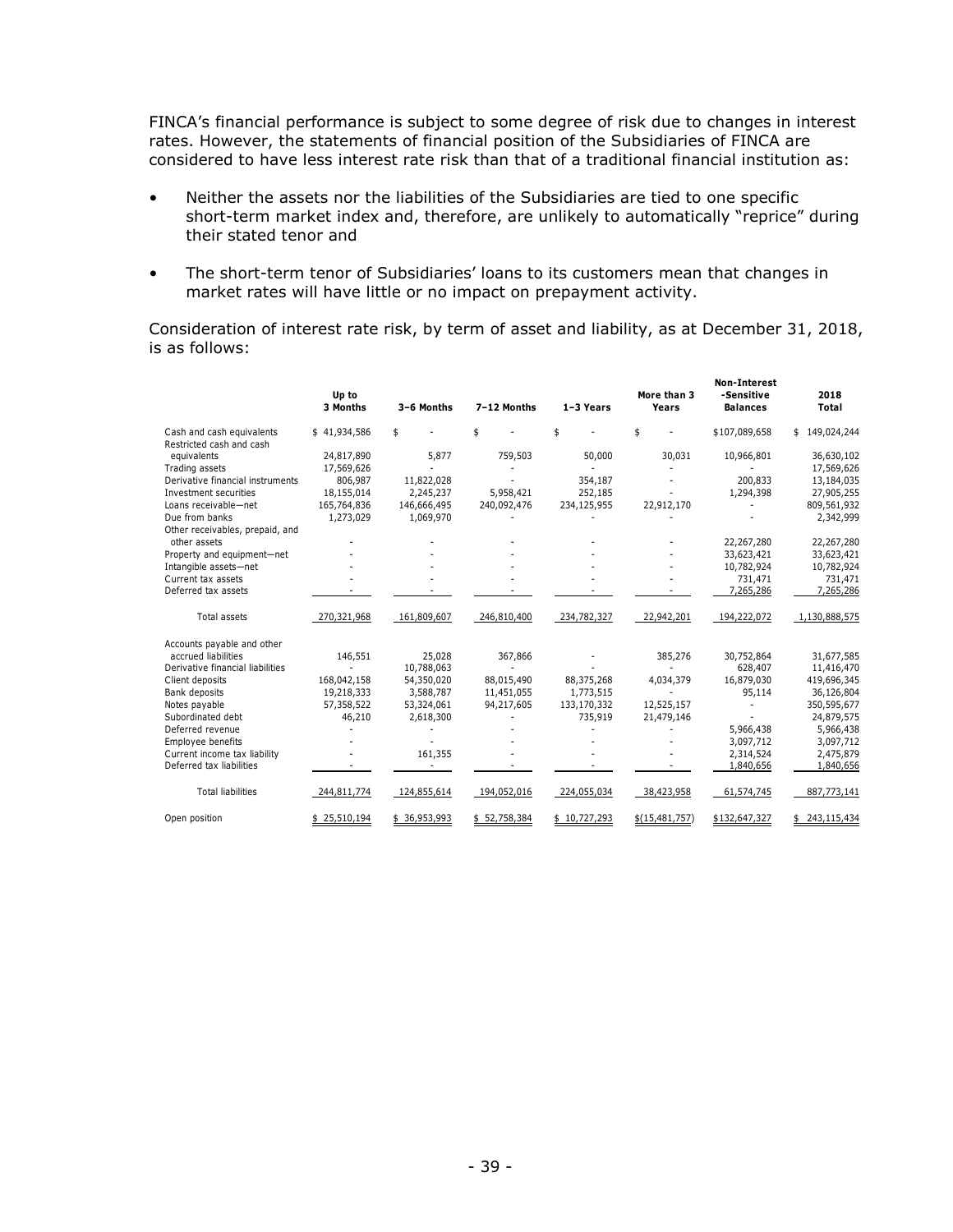Consideration of interest rate risk, by term of asset and liability, as at December 31, 2017, is as follows:

|                                 | Up to<br>3 Months | 3-6 Months     | 7-12 Months  | 1-3 Years      | More than 3<br>Years     | <b>Non-Interest</b><br><b>Sensitive</b><br><b>Balances</b> | 2017<br>Total     |
|---------------------------------|-------------------|----------------|--------------|----------------|--------------------------|------------------------------------------------------------|-------------------|
| Cash and cash equivalents       | \$49,638,036      | \$             | \$           | \$             | \$                       | \$104,273,998                                              | 153,912,034<br>\$ |
| Restricted cash and cash        |                   |                |              |                |                          |                                                            |                   |
| equivalents                     | 19,792,774        | 3,526          | 1,011,411    | 50,000         | 27,964                   | 16,827,681                                                 | 37,713,356        |
| <b>AFS Financial Assets</b>     | 3,193,730         | $\overline{a}$ |              | 11,357         | 24,000                   | 3,003,903                                                  | 6,232,990         |
| Financial assets HTM            | 31,801,112        | 5,030,502      | 4,459,331    | 741,841        | $\overline{\phantom{a}}$ | $\sim$                                                     | 42,032,786        |
| Financial assets at FVTPL       | 20,710,219        | 10,260,882     | 195,929      | ×.             |                          | 99,166                                                     | 31,266,196        |
| Loans receivable-net            | 119,068,917       | 156,397,392    | 239,550,494  | 228,213,780    | 34,415,152               |                                                            | 777,645,735       |
| Due from banks                  | 377,904           |                |              |                |                          |                                                            | 377,904           |
| Other receivables, prepaid, and |                   |                |              |                |                          |                                                            |                   |
| other assets                    | 2,051,739         | 804,294        | 41,186       | 55,421         |                          | 20,584,932                                                 | 23,537,572        |
| Property and equipment-net      |                   |                |              |                |                          | 32,057,081                                                 | 32,057,081        |
| Intangible assets-net           |                   |                |              |                |                          | 9,018,960                                                  | 9,018,960         |
| Goodwill                        |                   |                |              |                |                          | 989,143                                                    | 989,143           |
| Current tax assets              |                   |                |              |                |                          | 923,351                                                    | 923,351           |
| Deferred tax assets             |                   |                |              |                |                          | 5,725,698                                                  | 5,725,698         |
| Total assets                    | 246,634,431       | 172,496,596    | 245,258,351  | 229,072,399    | 34,467,116               | 193,503,913                                                | 1,121,432,806     |
| Accounts payable and other      |                   |                |              |                |                          |                                                            |                   |
| accrued liabilities             | 36,072            |                |              |                |                          | 33,793,640                                                 | 33,829,712        |
| Financial liability at FVTPL    | 401,138           | 10,200,840     | (123, 112)   | 562,699        |                          | 171,737                                                    | 11,213,302        |
| Client deposits                 | 122,204,750       | 44,198,482     | 58,174,895   | 53,220,881     | 19,663,069               | 75,282,097                                                 | 372,744,174       |
| Bank deposits                   | 36,878,616        | 17,028,807     | 6,722,485    | 1,805,567      |                          | 111,494                                                    | 62,546,969        |
| Notes payable                   | 61,765,617        | 35,294,357     | 80,605,458   | 177,106,985    | 21,558,579               |                                                            | 376,330,996       |
| Subordinated debt               |                   | 65,741         | 96,576       | 2,488,735      | 3,000,000                |                                                            | 5,651,052         |
| Deferred revenue                |                   |                |              |                |                          | 3,884,371                                                  | 3,884,371         |
| Employee benefits               |                   |                | 3,398,290    |                |                          |                                                            | 3,398,290         |
| Current income tax liability    |                   |                |              |                |                          | 4,320,467                                                  | 4,320,467         |
| Deferred tax liabilities        |                   |                |              |                |                          | 2,138,352                                                  | 2,138,352         |
| <b>Total liabilities</b>        | 221,286,193       | 106,788,227    | 148,874,592  | 235,184,867    | 44,221,648               | 119,702,158                                                | 876,057,685       |
| Open position                   | \$25,348,238      | \$65,708,369   | \$96,383,759 | \$ (6,112,468) | \$ (9,754,532)           | \$73,801,755                                               | 245,375,121       |

FINCA has performed interest rate simulations based on the gap analysis to estimate the effect on net interest margin and on the longer-term economic value of equity for differing levels of immediate and ongoing changes to market interest rates. A gap analysis consists of separating FINCA's consolidated balance sheets into different time frames in which assets or liabilities mature. FINCA can influence certain interest rates, e.g., deposit and lending rates, whereas other interest rates are determined by exogenous factors in the global macroeconomy.

On a group level, the network-wide impacts from simultaneous interest rate shocks of 200 basis points (bps) for USD and EUR and the weighted average of local currency shocks are considered. The effect on net interest income for the year and consolidated net equity from these assumed interest rate shocks are as follows:

|                                                                                                                              | 2018           |
|------------------------------------------------------------------------------------------------------------------------------|----------------|
| USD/EUR net interest income impact @ 200 bps (in USD millions)<br>Local current net interest income impact (in USD millions) | (0.23)<br>4.40 |
| Total (in USD millions)                                                                                                      | 4.17           |
| Total as a percentage of total capital                                                                                       | 1.76 %         |

Since FINCA's interest-sensitive assets reprice more quickly than its interest-sensitive liabilities, increases in market interest rates result in higher net interest income and decreases in market interest rates result in lower net interest income.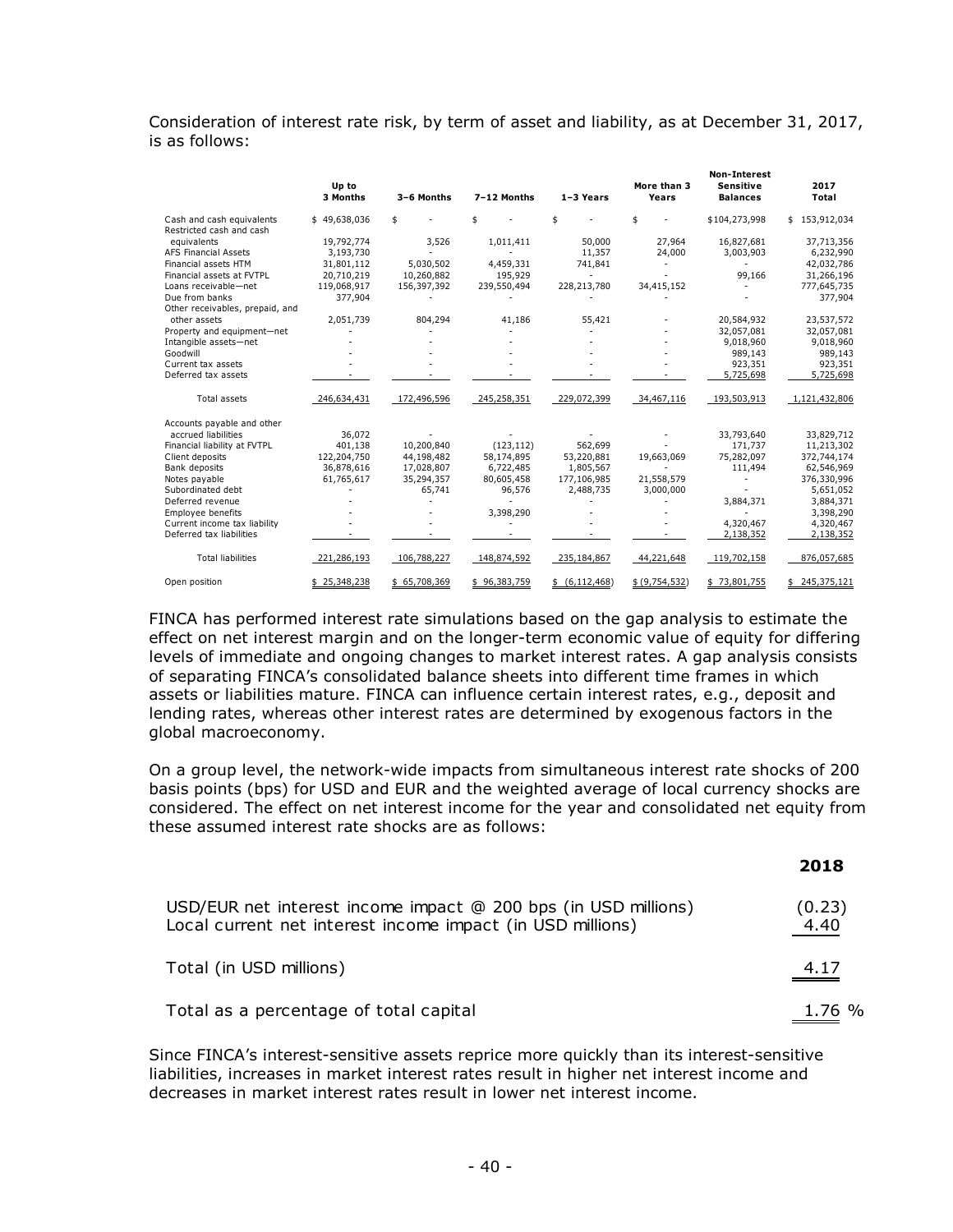Impacts to the economic value of equity of the longer time bands are also estimated according to the guidance set forth by the Basel Committee on Bank Supervision under the Basel Accords recommendations on bank capital adequacy.

| As of December 31, 2018                | <b>Shock</b><br>(Average) | <b>Economic</b><br><b>Value Impact</b><br>(in Millions) |
|----------------------------------------|---------------------------|---------------------------------------------------------|
| USD/EUR<br>Local                       | $200$ bps<br>705 bps      | (0.79)<br>3.90                                          |
| Total                                  |                           | 3.11                                                    |
| Total as a percentage of total capital |                           | 1.32 %                                                  |

**Foreign Currency Risk**—Foreign exchange risk exists at both FINCA and at the Subsidiaries level. Subsidiaries are exposed to exchange rate risk when their liabilities (or assets) are denominated in a currency that differs from their functional currency (the nonfunctional currency is typically the United States Dollar, or "USD"). Subsidiaries are not exposed to any exchange rate risk on either assets or liabilities that are denominated in their functional currency. Certain Subsidiaries have no foreign exchange risk either because their entire balance sheet is denominated in their functional currency, because their functional currency is the USD or because their currency is pegged to the USD.

Subsidiaries match their non-functional currency assets with their non-functional currency liabilities to the fullest possible extent, thereby minimizing or reducing any foreign currency risk. This matching occurs either by converting non-functional currency borrowings into functional currency borrowings, by lending in non-functional currency, and by maintaining other assets in non-functional currency. It is the Company's policy not to allow speculative open currency positions; rather, each Subsidiary's open currency position is maintained within prescribed limits relative to the Subsidiary's capital. Currency positions are measured and reported to each Subsidiary's ALCO on a monthly basis. At the consolidated level, FINCA experienced transaction losses of \$2.4 million in 2018 in comparison to transaction gains of \$2.8 million in 2017, representing about 0.2% and 0.3% of average total assets in 2018 and 2017, respectively. For assessment of the Company's foreign exchange risk, a Value-at-Risk (VaR) analysis is performed on a quarterly basis. The VaR measure estimates the potential loss in capital over a given holding period for a specified confidence level. The VaR is a statistically defined, probability-based approach that takes into account market volatilities as well as risk diversification by recognizing offsetting positions and correlations between markets. Risks can be measured consistently across all markets, and risk measures can be aggregated to arrive at a single risk number. The methodology employed is the variance-covariance approach, also known as the delta-normal approach. The holding period is one year, and the look-back period is 3.5 years. A limitation of the variance-covariance, or delta-normal, approach is the assumption of a standard normal (or Gaussian) distribution of portfolio returns, and therefore the methodology may underestimate the proportion of outliers and hence the VaR.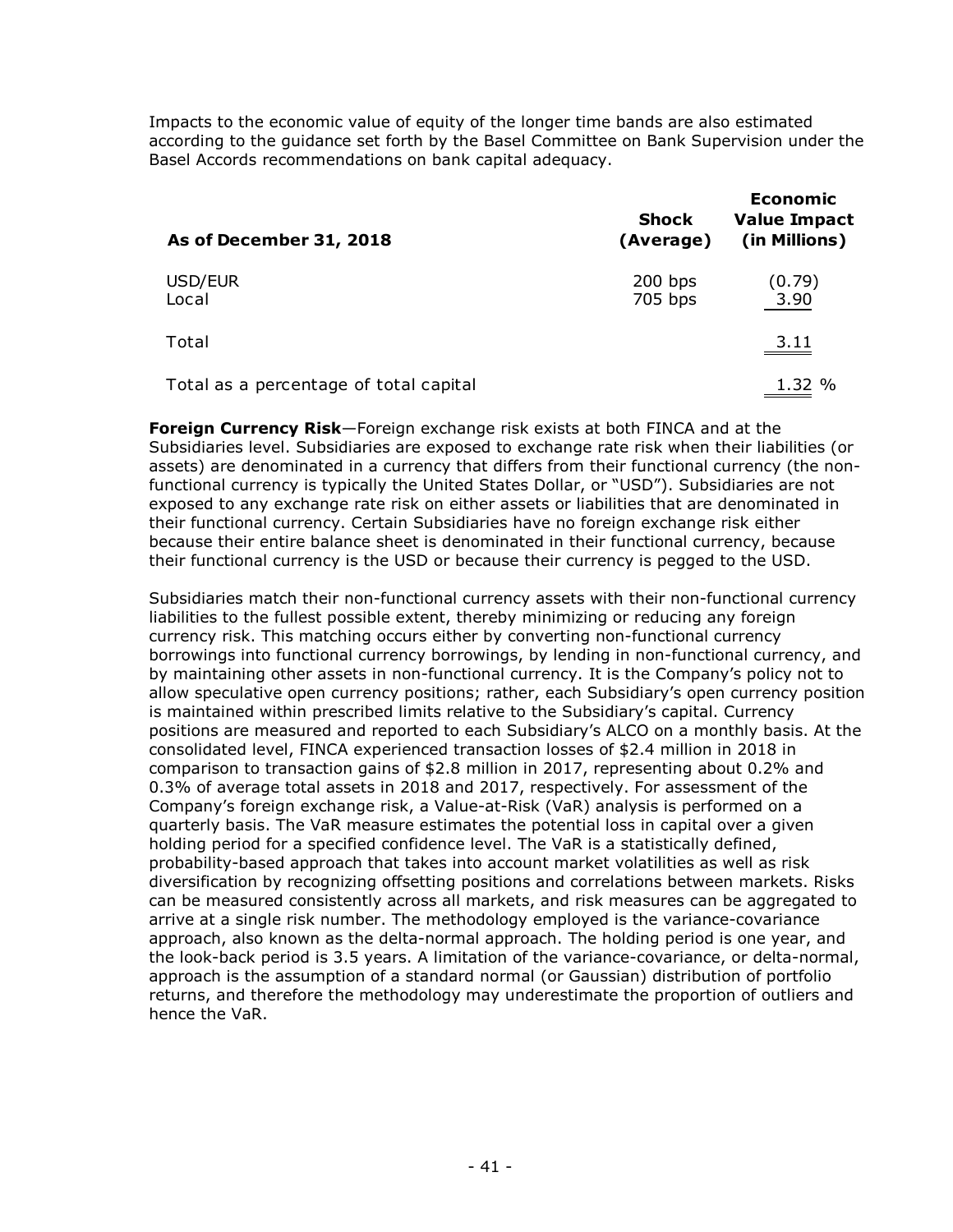The results are shown in the following table:

| 95% Confidence 99% Confidence |
|-------------------------------|
|                               |

| As of December 31, 2018 | $$12.2$ million |
|-------------------------|-----------------|
|-------------------------|-----------------|

#### **95% Confidence 99% Confidence**

 $$17.2$  million

As of December 31, 2017 **\$14.0 million** \$19.8 million

FINCA's portfolio VaR decreased in 2018 primarily due to a 267 basis point reduction in portfolio volatility. Decoupling of correlation among FINCA's basket of currencies was evident, moving from 0.62 to 0.32, with all other variables and conditions remaining constant.

**Liquidity Risk**—Liquidity risk management includes the identification, measurement, and establishment of limits on potential losses arising from the difficulty of renewing liabilities under normal market conditions. FINCA's funding and liquidity objective is to fund its existing asset base (and maintain sufficient excess liquidity), so that it can operate under unusual or adverse market conditions. At the aggregate level, FINCA's goal is to ensure that there is sufficient funding in amount and tenor so that adequate liquid resources are available for all operating entities. The liquidity framework requires that entities be liquidity self-sufficient or net providers of liquidity. The primary sources of funding are (i) client and bank deposits, (ii) medium- and long-term borrowings, (iii) credit lines from local banks, and from FMH's global facilities, and (iv) shareholders' equity.

FINCA works to ensure that the structural tenor of these funding sources is sufficiently long in relation to the tenor of its asset base. The goal of FINCA's asset-liability management is to ensure that there is excess tenor in the liability structure to provide excess liquidity to fund all assets. The excess liquidity resulting from a longer-term liability tenor can effectively offset potential downward pressures on liquidity that may occur under market stress. This excess funding is held in the form of bank deposits and, to lesser extent, unencumbered liquid securities.

Total cash and cash equivalents totaled \$149.0 million as of December 31, 2018, compared to \$153.9 million as of December 31, 2017. FINCA has maintained total cash balance equal to 13.9% and 14.2% of total assets as of December 31, 2018 and 2017, respectively.

**Liquidity Risk Management**—FINCA runs a centralized Treasury model where the overall balance sheet are managed by FMH's Treasury department through the Subsidiaries' ALCO. Day-to-day liquidity and funding are managed by the Subsidiary CFOs and treasurers at the country level and are monitored by Subsidiary ALCO and FMH Treasury on a monthly basis.

Liquidity management is the responsibility of FINCA's consolidated ALCO and is overseen by the board of directors through its audit committee. ALCOs are established at each of FMH's Subsidiaries. Regulated savings deposit-taking Subsidiaries maintain reserve requirements in accordance with local regulations.

A traditional view of the Company's liquidity is provided by a gap analysis. Considering the contractual terms of client loans, the Company has a substantial amount of excess liquidity in the under one-year time frame (gap < one year of \$214.3 million in 2018 and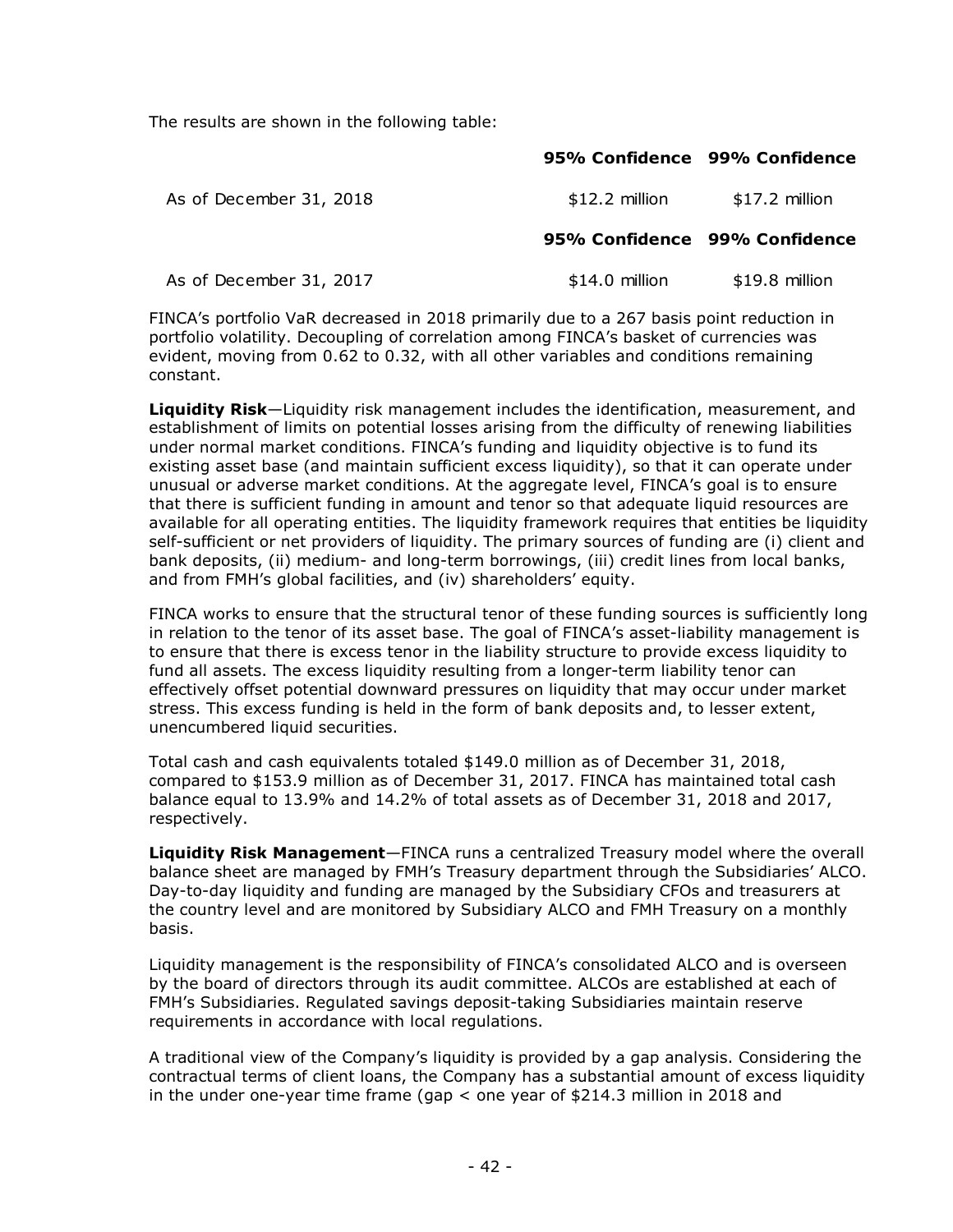\$259.2 million in 2017). Due to the short-term nature of the loan portfolio (68% of which matures within one year), the \$14.8 million negative liquidity gap in years three to five, will be covered by the normal course of business operations as new loans are disbursed.

| <b>At December 31, 2018</b>                           | Up to<br>1 Year        | 1 Year to<br>3 Years | 3 Years to<br>5 Years | Total                  |
|-------------------------------------------------------|------------------------|----------------------|-----------------------|------------------------|
| Cash and cash equivalents<br>Restricted cash and cash | \$149,024,244          | \$                   | \$                    | 149,024,244<br>\$      |
| equivalents                                           | 35,790,568             | 809,503              | 30,031                | 36,630,102             |
| Trading assets                                        | 17,569,626             |                      |                       | 17,569,626             |
| Derivative financial                                  |                        |                      |                       |                        |
| instruments                                           | 12,829,848             | 354,187              |                       | 13,184,035             |
| Investment securities                                 | 26,431,170             | 252,185              | 1,221,900             | 27,905,255             |
| Loans receivable-net                                  | 552,523,807            | 234,125,955          | 22,912,170            | 809,561,932            |
| Due from banks<br>Other financial assets              | 2,342,999<br>5,344,561 |                      |                       | 2,342,999<br>5,344,561 |
|                                                       |                        |                      |                       |                        |
|                                                       | 801,856,823            | 235,541,830          | 24, 164, 101          | 1,061,562,754          |
| Other financial liabilities                           | 8,285,708              | 319,948              | 881,886               | 9,487,542              |
| Derivative financial liabilities                      | 11,411,471             | 4,999                |                       | 11,416,470             |
| Clients deposits                                      | 327,286,697            | 88,375,268           | 4,034,380             | 419,696,345            |
| Bank deposits                                         | 34,353,289             | 1,773,515            |                       | 36,126,804             |
| Notes payable                                         | 204,815,182            | 133,185,332          | 12,595,163            | 350,595,677            |
| Subordinated debt                                     | 2,664,511              | 735,919              | 21,479,145            | 24,879,575             |
|                                                       | 588,816,858            | 224,394,981          | 38,990,574            | 852,202,413            |
| Liquidity gap                                         | \$213,039,965          | \$11,146,849         | \$ (14,826,473)       | 209,360,341            |
| Cumulative liquidity gap                              | \$213,039,965          | \$224,186,814        | \$209,360,341         | 209,360,341            |
|                                                       | Up to                  | 1 Year to            | More than             |                        |
| <b>At December 31, 2017</b>                           | 1 Year                 | 3 Years              | 3 Years               | <b>Total</b>           |
| Cash and cash equivalents<br>Restricted cash and cash | \$153,912,034          | \$                   | \$                    | 153,912,034<br>\$      |
| equivalents                                           | 37,635,392             | 50,000               | 27,964                | 37,713,356             |
| AFS financial assets                                  | 5,959,990              | 35,357               | 237,643               | 6,232,990              |
| Financial assets HTM                                  | 41,290,945             | 741,841              |                       | 42,032,786             |
| Financial assets at FVTPL                             | 31,245,538             | 20,658               |                       | 31,266,196             |
| Loans receivable-net                                  | 515,016,803            | 228,213,780          | 34,415,152            | 777,645,735            |
| Due from banks                                        | 377,904                |                      |                       | 377,904                |
| Other financial assets                                | 27,541,188             | 361,793              | (1)                   | 27,902,980             |
|                                                       | 812,979,794            | 229,423,429          | 34,680,758            | 1,077,083,981          |
| Other financial liabilities                           | 4,587,094              | 562,654              | 1,786,044             | 6,935,792              |
| Financial liability at FVTPL                          | 10,605,074             | 608,228              |                       | 11,213,302             |
| Clients deposits                                      | 299,860,226            | 53,220,881           | 19,663,067            | 372,744,174            |
| Bank deposits                                         | 60,741,402             | 1,805,567            |                       | 62,546,969             |
| Notes payable                                         | 177,744,319            | 177,028,098          | 21,558,579            | 376,330,996            |
| Subordinated debt                                     | 162,316                | 2,488,736            | 3,000,000             | 5,651,052              |
|                                                       | 553,700,431            | 235,714,164          | 46,007,690            | 835,422,285            |
| Liquidity gap                                         | <u>\$259,279,363</u>   | (6, 290, 735)        | \$(11, 326, 932)      | 241,661,696            |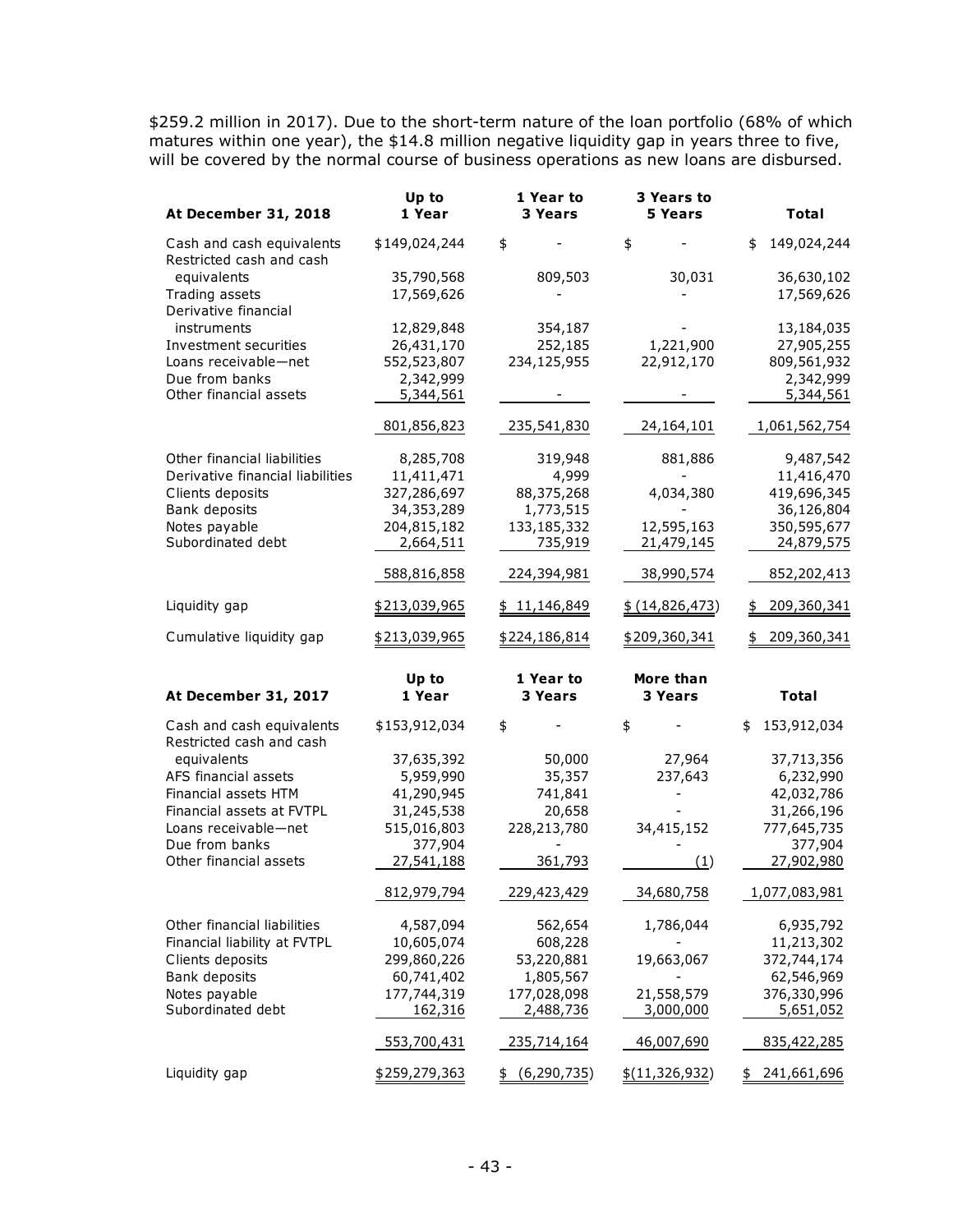The traditional gap analysis may overstate the amount of near-term liquidity since it does not take into consideration the behavioral characteristics of FINCA's client loan portfolio as well as the diversified nature of FINCA's clients deposit base. From a behavioral perspective, FINCA's clients are able to renew their loans for multiple terms, which lessens the amount of short-term liquidity (lowers the positive gap in that time frame). A significant portion of small-scale deposits based on historical behavior may be deemed as a stable source of funding and can be allocated beyond the one-year time frame.

FINCA's balance sheets remain liquid in all timeframes owing to the diversified nature of customer deposits and short asset tenor as well as to the fact that client loans amortize. FINCA's borrowings are predominately two-year tenor with principal repaid at maturity.

**Third-Party Vendor Risk**—New risks emerge as FINCA's business model continues to evolve. In particular, FINCA may engage third-party relationships in the delivery of services to our clients that brings with it a commensurate emphasis on third-party/vendor risk management.

Third-party risk management is conducted to assess the ongoing behavior, performance, and risks that each third-party relationship introduces. This includes corporate and social responsibility compliance; reputational, operational, and regulatory/legal compliance; information security; technology; and financial risks. Each third-party/vendor engagement requires specific due diligence and ongoing monitoring activities depending on the nature of the services being provided. This includes all phases of the vendor relationship, including review of proposals, implementation, system integration, and performance monitoring of the third-party services.

# **6. FINANCIAL ASSETS AND LIABILITIES—FAIR VALUE MEASUREMENTS**

Fair value is the price that would be received to sell an asset or paid to transfer a liability in an orderly transaction between market participants at the measurement date. The Company utilizes market data or assumptions that market participants would use in pricing the asset or liability, including assumptions about risk and the risks inherent in the inputs to the valuation technique.

In estimating the fair value of an asset or a liability, FINCA takes into account the characteristics of the asset or liability if market participants would take those characteristics into account when pricing the asset or liability at the measurement date. Fair value for measurement and/or disclosure purposes in these consolidated financial statements is determined on such a basis and measurements that have some similarities to fair value, but are not fair value, such as value in use in IAS 36. The following tables set forth, by level within the fair value hierarchy, the fair value of FINCA's financial assets and liabilities as of December 31, 2018 and 2017. This table includes both financial assets and liabilities accounted for at fair value on a recurring basis and amortized cost. As required by the guidance, financial assets and liabilities are classified in their entirety based on the lowest level of input that is significant to the fair value measurement. FINCA's assessment of the significance of a particular input to the fair value measurement requires the exercise of judgment and may affect the valuation of fair value assets and liabilities and their placement within the fair value hierarchy levels.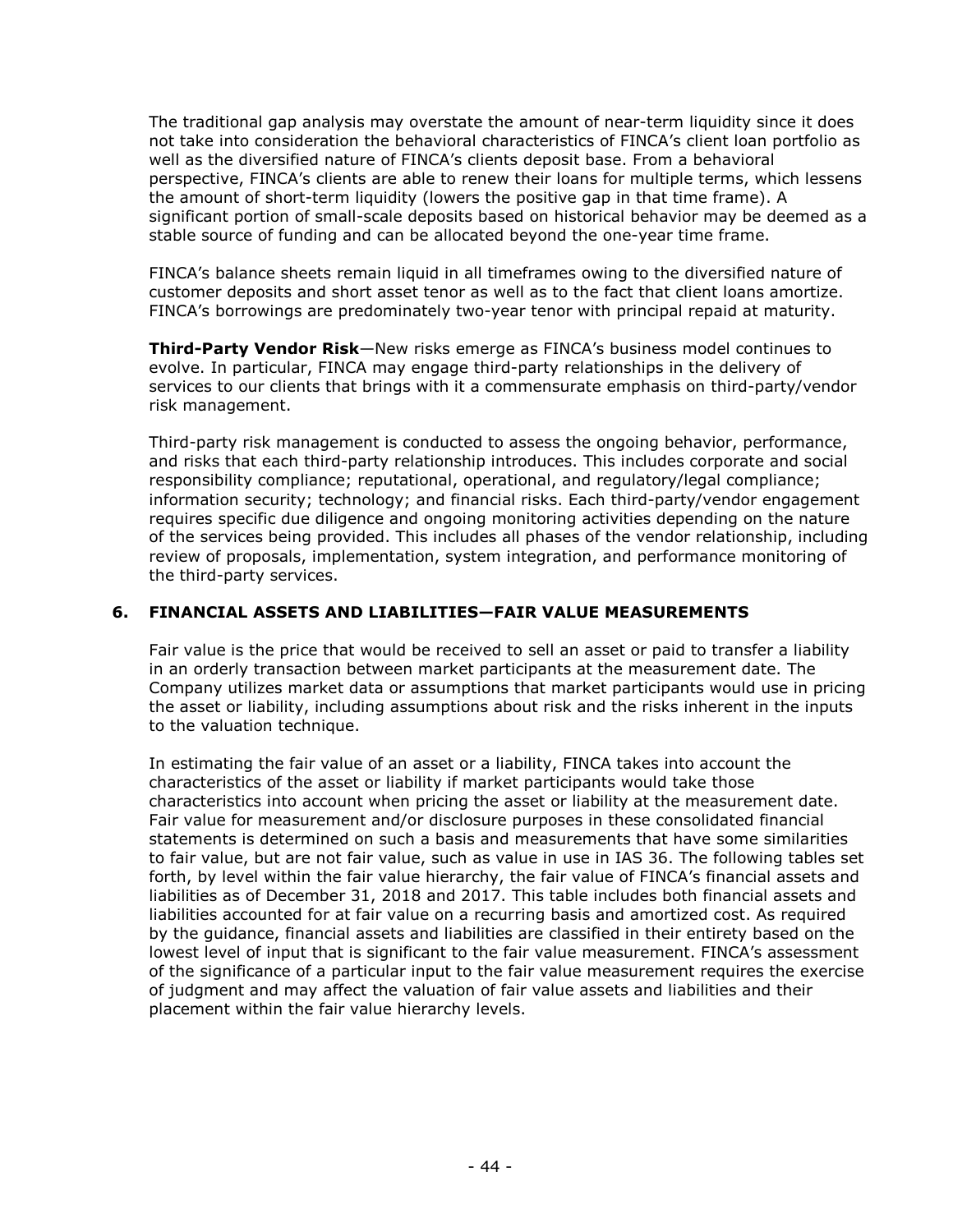FINCA classifies its fair value balances in the fair value hierarchy based on the observability of the inputs used in the fair value calculation as follows:

*Level 1*—Quoted prices are available in active markets for identical assets or liabilities as of the reporting date. Active markets are those in which transactions for the asset or liability occur in sufficient frequency and volume to provide pricing information on an ongoing basis.

*Level 2*—Pricing inputs are other than quoted prices in active markets included in Level 1, which are either directly or indirectly observable as of the reporting date. Significant assumptions are observable in the marketplace throughout the full term of the instrument and can be derived from observable data or are supported by observable levels at which transactions are executed in the marketplace.

The fair value of loans receivable, notes payable, deposits from clients, and subordinated debt categorized as Level 2 are based on a blend of quoted prices for the instruments and quoted prices for similar instruments on the measurement date. FINCA adjusted the discount rate on notes payable by using a credit margin that reflects the credit risk rating for companies similar to FINCA.

FVTPL assets, categorized as Level 2, consist of foreign exchange forward and crosscurrency interest rate swaps. These financial instruments are categorized as Level 2 assets because they are valued based on the indirectly observable inputs, including forward exchange rates, interest rate yield curves, and counterparty credit risk.

*Level 3*—Pricing inputs that are significant and generally less observable than those from objective sources. Level 3 includes those financial instruments that are valued using models or other valuation methodologies.

Except as detailed in the following table, management considers that the carrying amounts of financial assets and financial liabilities recognized in the consolidated financial statements approximate their fair values and are categorized as Level 2. There are no transfers between fair value hierarchy levels in the years ended December 31, 2018 and December 31, 2017.

|                                                                                                                 | 2018                                       |                                            |                                           | 2017                                      |
|-----------------------------------------------------------------------------------------------------------------|--------------------------------------------|--------------------------------------------|-------------------------------------------|-------------------------------------------|
| <b>Financial Assets</b>                                                                                         | Carrying<br>Amount                         | <b>Fair Value</b>                          | Carrying<br>Amount                        | <b>Fair Value</b>                         |
| Loans receivable                                                                                                | \$809,561,932                              | \$815,850,637                              | \$777,645,735                             | \$774,852,759                             |
| <b>Financial Liabilities</b>                                                                                    |                                            |                                            |                                           |                                           |
| Financial liabilities held at<br>amortized cost:<br>Deposits from clients<br>Notes payable<br>Subordinated debt | \$419,696,345<br>350,595,677<br>24,879,575 | \$424,575,620<br>352,652,837<br>24,918,244 | \$372,744,174<br>376,330,996<br>5,651,052 | \$376,578,972<br>375,806,754<br>5,706,083 |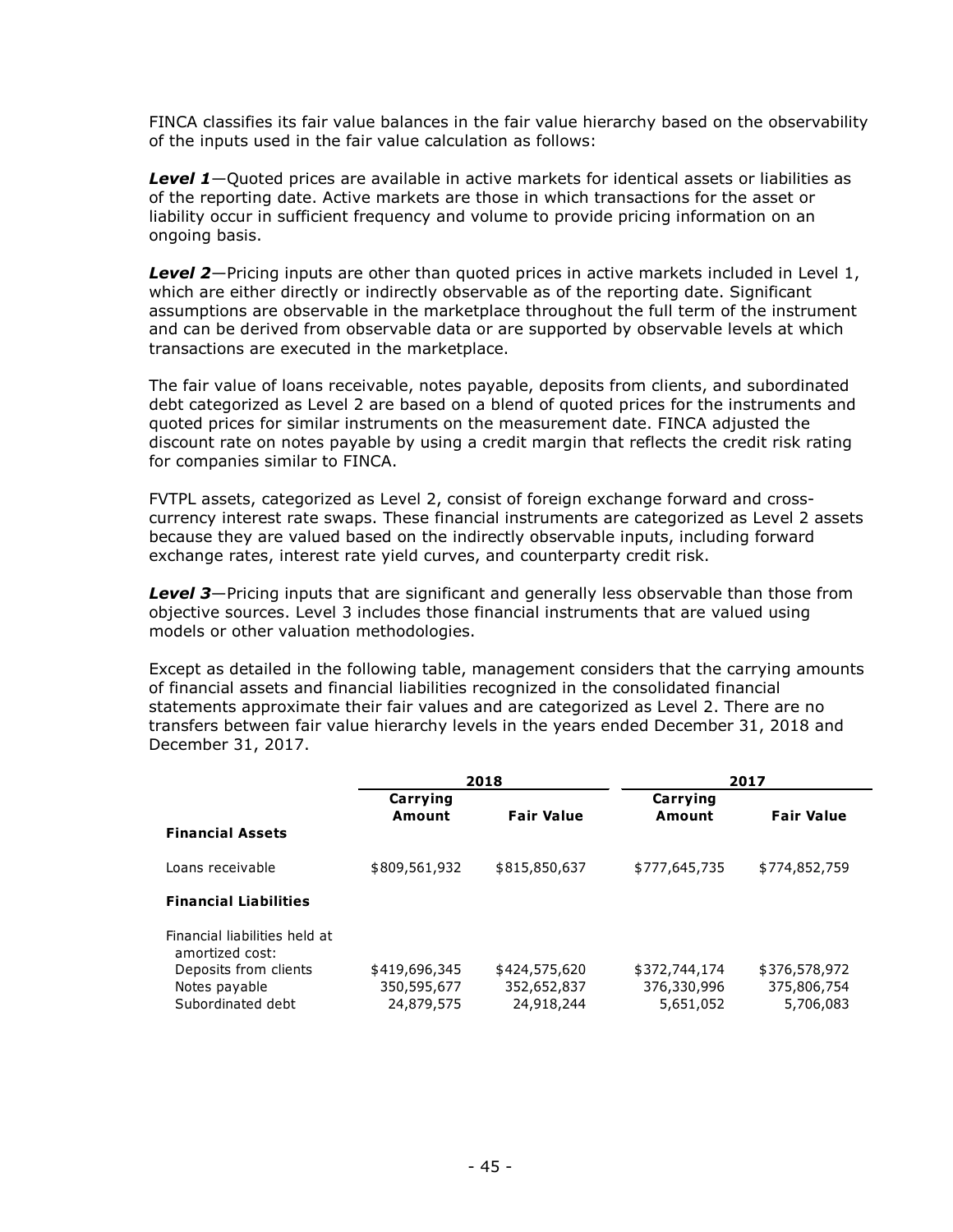# Fair value hierarchy at December 31, 2018, is as follows:

| Level 1                  | Level 2       | Level 3       | <b>Total</b>  |
|--------------------------|---------------|---------------|---------------|
| \$90,648,086             | \$58,376,158  | \$            | \$149,024,244 |
|                          |               |               |               |
|                          |               |               | 36,630,102    |
|                          | 2,345,871     |               | 2,345,871     |
|                          |               |               |               |
| 2,561,503                | 14,238,892    |               | 16,800,394    |
|                          | 815,850,637   |               | 815,850,637   |
|                          |               |               |               |
|                          |               |               | 936,123       |
|                          |               |               |               |
| \$                       | \$314,616,163 | \$109,959,457 | \$424,575,620 |
| $\overline{\phantom{a}}$ | 32,475,006    | 3,390,071     | 35,865,077    |
| $\overline{\phantom{a}}$ | 279,448,169   | 73,204,668    | 352,652,837   |
|                          | 16,633,908    | 8,284,336     | 24,918,244    |
|                          | 13,258,381    | 23,371,721    |               |

|                                                                            |                              | Fair Value as at December 31 |                                |                                                                                                                                                                                                                                                                                          |                                              | <b>Relationship of</b>                         |
|----------------------------------------------------------------------------|------------------------------|------------------------------|--------------------------------|------------------------------------------------------------------------------------------------------------------------------------------------------------------------------------------------------------------------------------------------------------------------------------------|----------------------------------------------|------------------------------------------------|
| <b>Financial Assets/</b><br><b>Financial Liabilities</b>                   | 2018<br>Asset<br>(Liability) | 2017<br>Asset<br>(Liability) | <b>Fair Value</b><br>Hierarchy | Valuation<br><b>Techniques and</b><br><b>Key Inputs</b>                                                                                                                                                                                                                                  | Significant<br><b>Unobservable</b><br>Inputs | Unobservable<br>Inputs to<br><b>Fair Value</b> |
| 1) Foreign currency<br>forward contracts<br>measured at<br>FVTPL (Note 14) | \$<br>833,614<br>(588, 746)  | 276,545<br>\$<br>(646, 346)  | $\overline{2}$                 | Discounted cash flow. Future<br>cash flows are estimated based<br>on forward exchange rates (spot<br>exchange rate at the end of the<br>reporting period) and contract<br>forward rates, discounted at a<br>rate that reflects the credit risk<br>of the counterparty in the<br>contract | N/A                                          | N/A                                            |
| 2) Foreign exchange<br>swaps measured<br>at FVTPL (Note 14)                | 12,350,421<br>(10, 827, 724) | 10,709,417<br>(10, 566, 956) | 2                              | Discounted cash flow. Future<br>cash flows are estimated based<br>on forward exchange rates (spot<br>exchange rate at the end of the<br>reporting period) and contract<br>forward rates, discounted at a<br>rate that reflects the credit risk<br>of the counterparty in the<br>contract | N/A                                          | N/A                                            |
| 3) AFS financial<br>assets-Treasury<br>bills (Note 15)                     | N/A                          | 2,694,745                    | $\mathbf{1}$                   | Quoted bid prices in an<br>active market                                                                                                                                                                                                                                                 | N/A                                          | N/A                                            |
| 4) AFS financial<br>assets-time<br>deposits (Note 15)                      | N/A                          | 3,473,380                    | 2                              | Quoted prices of similar<br>instruments traded in<br>active markets                                                                                                                                                                                                                      | N/A                                          | N/A                                            |
| 5) Trading assets<br>(Note 13)                                             | 17,569,626                   | N/A                          | 2                              | Quoted prices of similar<br>instruments traded in<br>active markets                                                                                                                                                                                                                      | N/A                                          | N/A                                            |
| 6) Investment securities<br>mandatorily measured<br>at FVTPL (Note 15)     | 211,753                      | N/A                          | 2                              | Quoted prices of similar<br>instruments traded in<br>active markets                                                                                                                                                                                                                      |                                              |                                                |
| 7) Investment securities<br>designated at FVTPL<br>(Note 15)               | 9,973,930                    | N/A                          | $\overline{2}$                 | Quoted prices of similar<br>instruments traded in<br>active markets                                                                                                                                                                                                                      | N/A                                          | N/A                                            |
| 8) Investment securities<br>measured at FVTOCI<br>(Note 15)                | 682,485                      | N/A                          | $\overline{2}$                 | Quoted prices of similar<br>instruments traded in<br>active markets                                                                                                                                                                                                                      | N/A                                          | N/A                                            |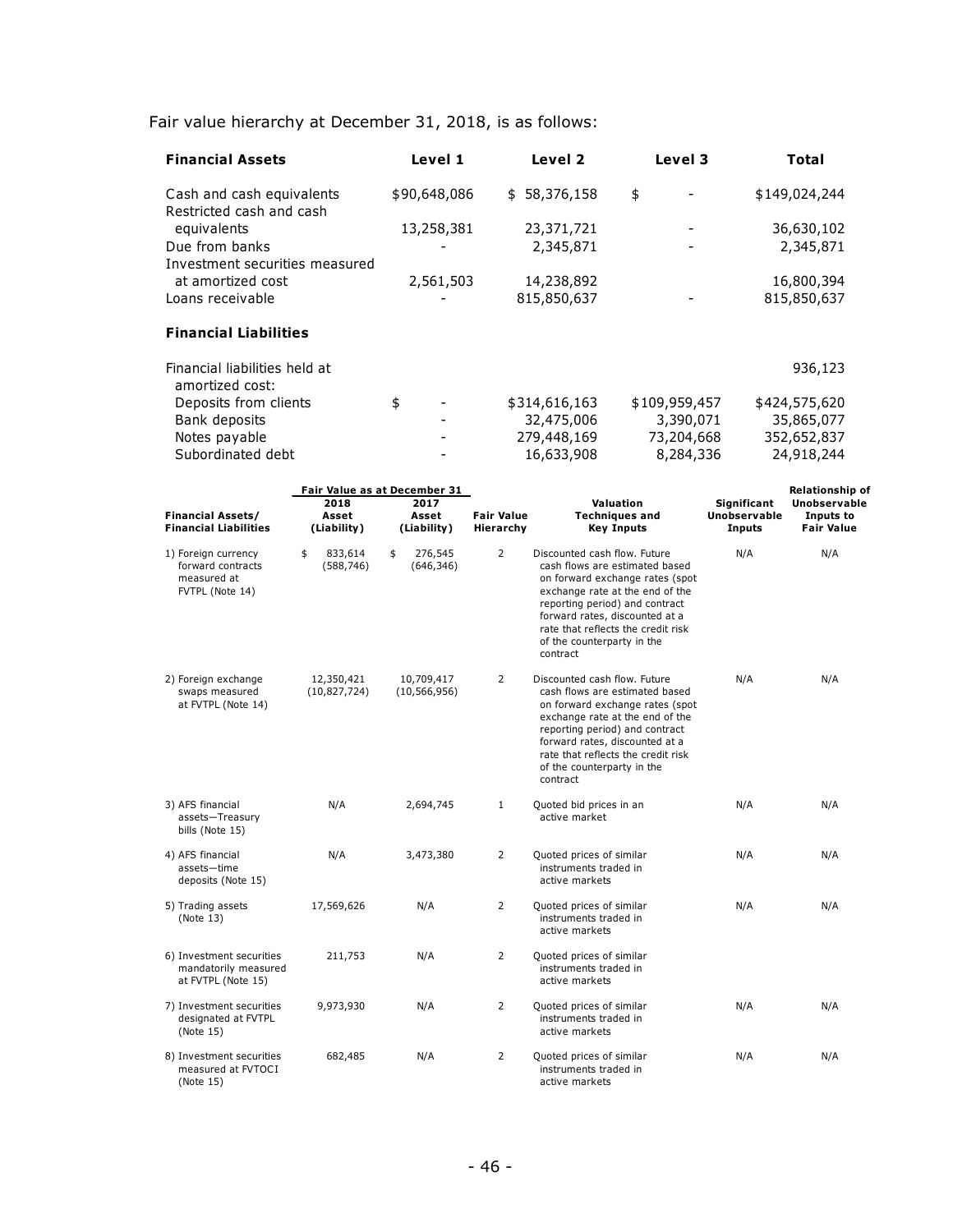There were no transfers between Levels 1 and 2 or Levels 2 and 3 during the year.

#### **7. NET INTEREST INCOME BEFORE PROVISION FOR IMPAIRMENT LOSSES ON FINANCIAL INSTRUMENTS**

Net interest income for the years ended December 31, 2018 and 2017, is as follows:

|                                                                                   | 2018                           | 2017                           |
|-----------------------------------------------------------------------------------|--------------------------------|--------------------------------|
| Interest income:<br>Cash and cash equivalents and investments<br>Loans to clients | 5,672,609<br>\$<br>281,371,445 | 6,175,683<br>\$<br>277,575,311 |
| Total interest income                                                             | 287,044,054                    | 283,750,994                    |
| Interest expense:<br>Deposits from clients<br>Notes payable and subordinated debt | 33,667,482<br>33,883,343       | 30,499,340<br>39,046,105       |
| Total interest expense                                                            | 67,550,825                     | 69,545,445                     |
| Net interest income                                                               | \$219,493,229                  | \$214,205,549                  |

### **8. OTHER OPERATING INCOME**

Total other operating income for the years ended December 31, 2018 and 2017, was \$19.6 million and \$33.4 million, respectively. Included in this amount is \$6.9 million and \$5.6 million of fines and penalties income and \$3.2 million and \$2.0 million of insurance income for the years ended December 31, 2018 and 2017, respectively and 2017 includes principal forgiveness for certain debt obligations of FINCA Azerbaijan totaling \$14.7 million.

#### **9. PERSONNEL EXPENSES**

Personnel expenses for the years ended December 31, 2018 and 2017, consist of the following:

|                                                                | 2018                    | 2017                    |
|----------------------------------------------------------------|-------------------------|-------------------------|
| Wages and salaries                                             | \$89,932,951            | \$88,067,860            |
| Compulsory social security obligations                         | 6,961,919               | 7,168,897               |
| Allowances, incentives, and other benefits<br>Health insurance | 12,713,596<br>4,891,688 | 13,037,362<br>4,128,006 |
| Total                                                          | \$114,500,154           | \$112,402,125           |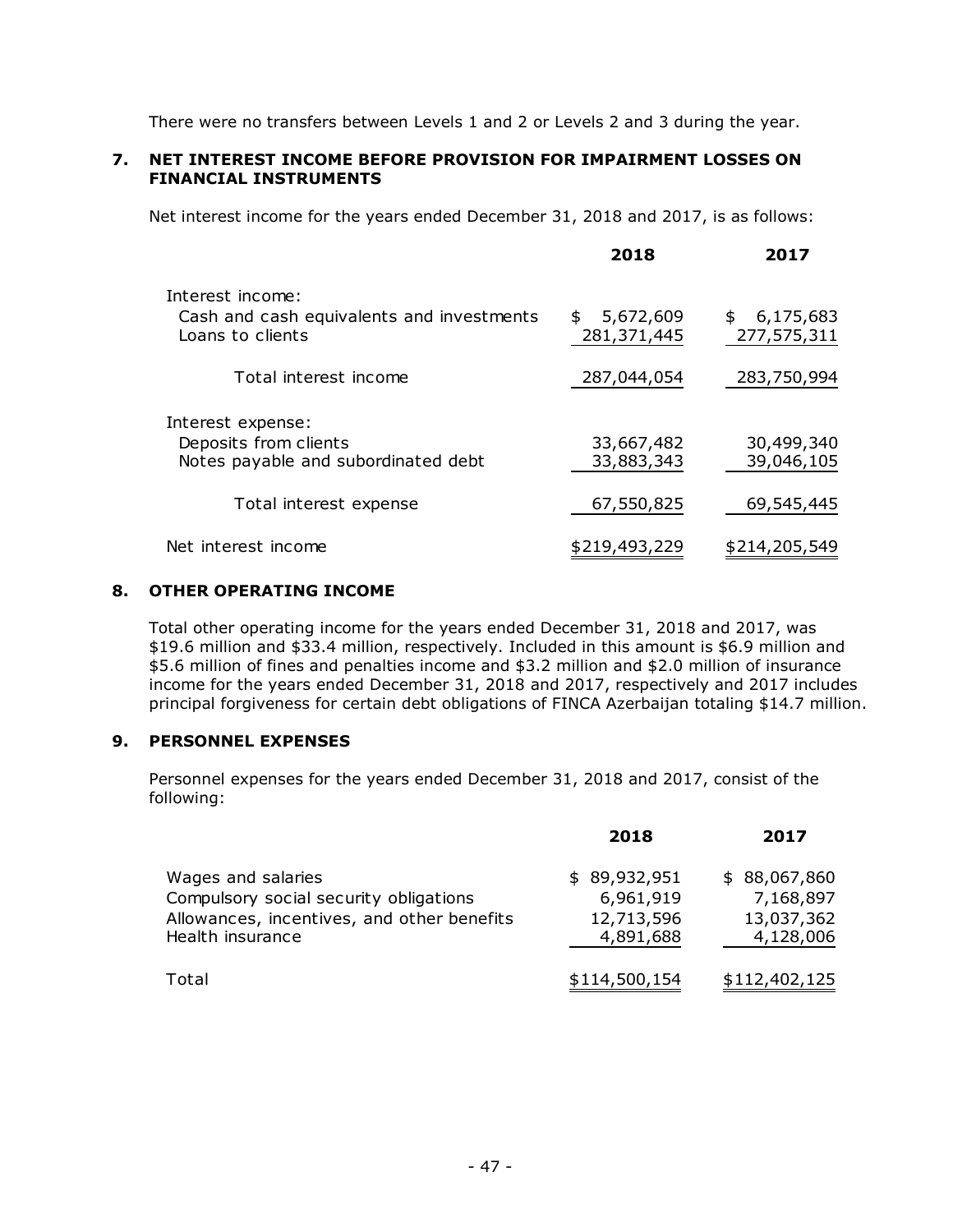### **10. OTHER OPERATING EXPENSES**

Other operating expenses for the years ended December 31, 2018 and 2017, consist of the following:

|                               | 2018         | 2017         |
|-------------------------------|--------------|--------------|
| Professional fees             | \$18,191,433 | \$16,273,956 |
| Rent/utilities                | 14,808,125   | 14,456,890   |
| Travel                        | 10,688,862   | 10,744,146   |
| Consumables and office supply | 4,939,505    | 4,626,560    |
| Communication                 | 6,823,778    | 6,843,430    |
| Taxes other than income       | 5,191,390    | 4,386,021    |
| Security                      | 4,573,388    | 4,394,595    |
| License/memberships/meetings  | 5,105,971    | 5,960,600    |
| Marketing                     | 4,451,309    | 4,517,494    |
| Repairs and maintenance       | 2,989,006    | 2,643,489    |
| Training and hiring           | 1,752,477    | 1,657,370    |
| Bank charges                  | 1,432,238    | 1,467,738    |
| Motor vehicles expenses       | 1,829,664    | 1,767,619    |
| Insurance                     | 1,679,923    | 1,633,207    |
| Other expenditures            | 1,888,864    | 2,581,881    |
|                               | \$86,345,933 | \$83,954,996 |

# **11. INCOME TAX**

Income tax expense for the years ended December 31, 2018 and 2017, were as follows:

|                                             | 2018                       | 2017                        |
|---------------------------------------------|----------------------------|-----------------------------|
| Current tax expense<br>Deferred tax expense | \$11,954,718<br>(557, 915) | \$16,468,963<br>(3,238,372) |
| Total income tax expense                    | \$11,396,803               | \$13,230,591                |

In calculating both the current tax and the deferred tax, the respective country-specific tax rates are applied. The total income tax expense includes the local country income taxes for the subsidiaries and foreign withholding taxes on certain cross-border payments. The average actual income tax rate for the subsidiaries was 25.6% in 2018 and 26.5% in 2017.

FINCA is exempt from taxes on income, except unrelated business taxable income, under provision of Section 501(c)(3) of the United States Internal Revenue Code and the applicable income tax regulations of the District of Columbia. Accordingly, no provision is made for federal income taxes in the consolidated financial statements.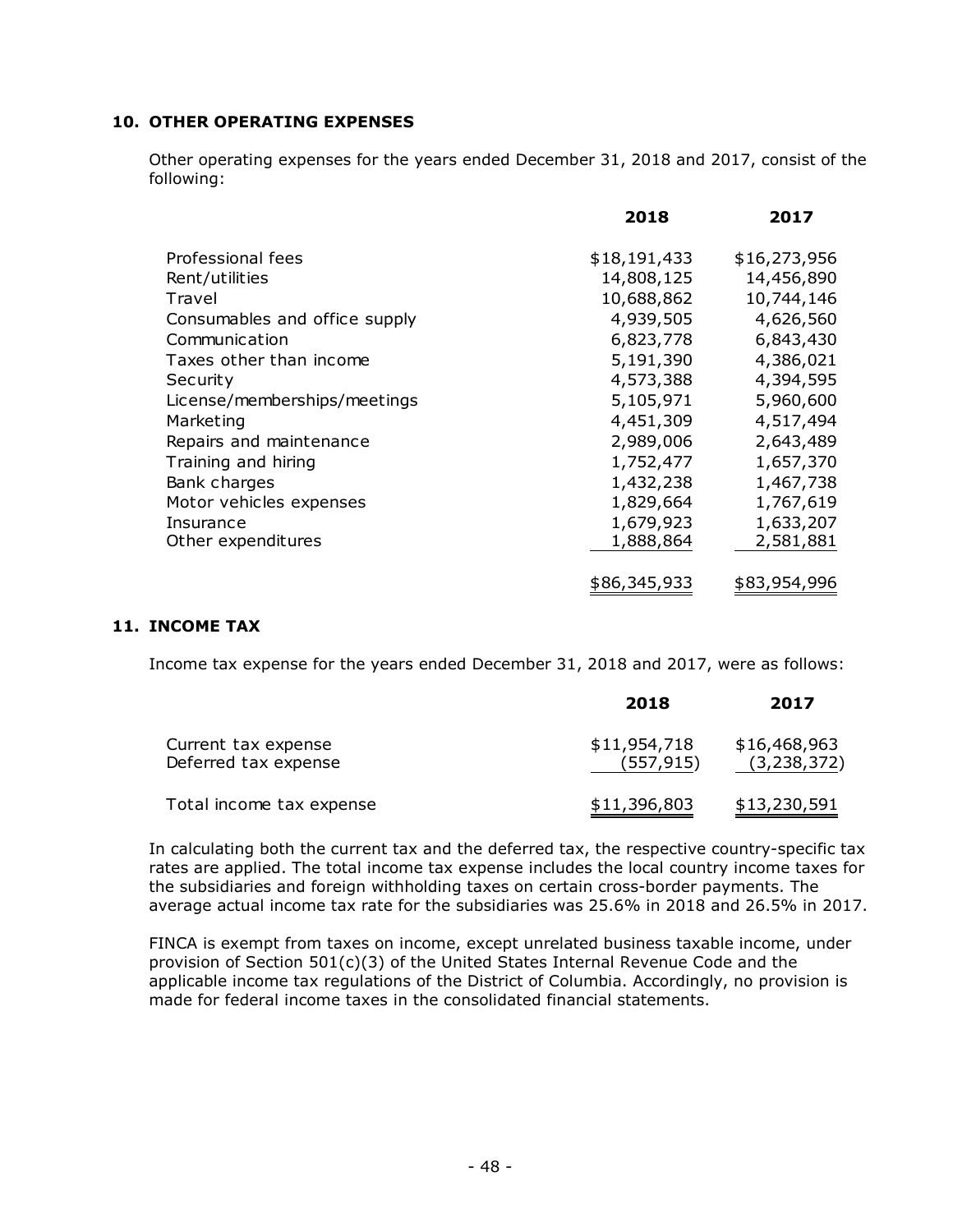Reconciliation of income tax expense for the years ended December 31, 2018 and 2017, is as follows:

|                                                                                                 | 2018                           | 2017                           |
|-------------------------------------------------------------------------------------------------|--------------------------------|--------------------------------|
| Profit/(loss) before income tax expense<br>Income tax expense                                   | \$20,687,631<br>(11, 396, 803) | \$35,685,761<br>(13, 230, 591) |
| Profit/(loss) for the year from continuing<br>operations                                        | 9,290,828                      | \$22,455,170                   |
|                                                                                                 | 2018                           | 2017                           |
| Tax rate using domestic tax rate of parent<br>company (exempt on US federal taxes on<br>income) | \$                             | \$                             |
| Income tax (taxable Subsidiaries) at local<br>statutory rates                                   | 8,434,724                      | 10,348,159                     |
| Expenses not deductible for tax purposes                                                        | 2,888,417                      | 1,631,692                      |
| Tax-exempt income<br>Recognition of previously unrecognized tax                                 | (3,940,369)                    | (3,568,851)                    |
| losses                                                                                          | (954, 491)                     | (1,887,515)                    |
| Adjustment for under provision in prior periods                                                 | 1,243,666                      | 2,000,904                      |
| Foreign withholding taxes                                                                       | 1,568,770                      | 3,294,959                      |
| Effect of unused tax losses and tax offsets not                                                 |                                |                                |
| recognized as deferred tax assets                                                               | 1,156,928                      | 1,423,000                      |
| Other                                                                                           | 999,158                        | (11, 757)                      |
| Total                                                                                           | \$11,396,803                   | \$13,230,591                   |

Deferred income taxes are calculated, under the balance sheet method, on temporary differences arising between the tax bases of assets and liabilities and their carrying amounts, using the applicable tax rate as stipulated by the tax legislation of the respective countries.

The movements in deferred tax assets and liabilities (the balances are offset within the same jurisdiction as permitted by IAS 12, *Income Taxes*, and shown on a net basis by subsidiaries), details of the deferred tax liability, amounts charged or credited directly to profit or loss during the period, and amounts charged or credited directly to equity during the period are shown below.

In 2018, FINCA recorded \$0.5 million of income tax expense on \$6.6 million of temporary differences associated with FINCA's investments in subsidiaries because it was probable that the temporary differences associated with the distribution of retained earnings through payments of dividends will reverse in the foreseeable future. The temporary differences of \$6.6 million include \$11.5 million of expected distributions of retained earnings from 2018 and \$(4.9) million for an decrease of expected distributions of retained earnings from prior years.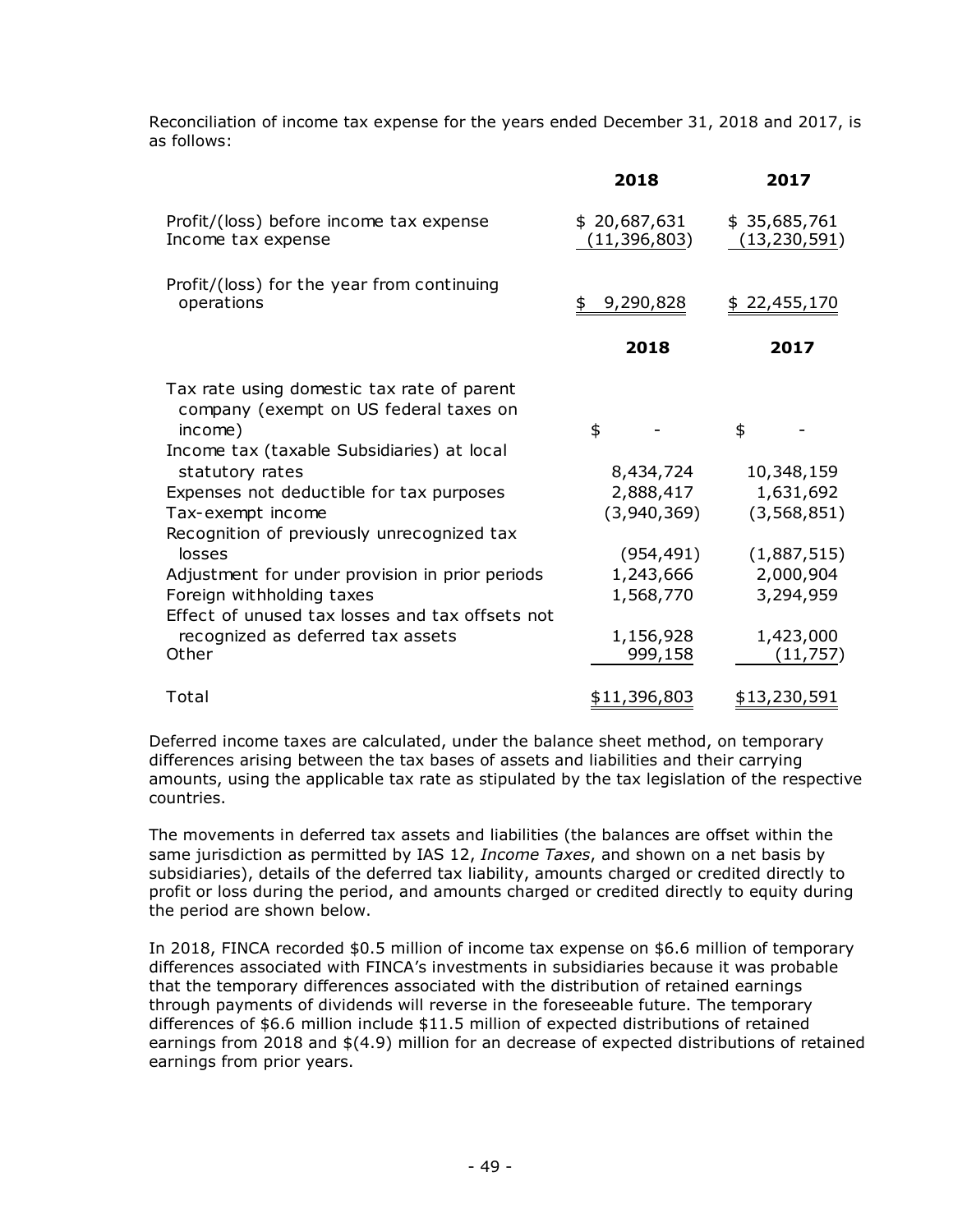In 2017, FINCA recorded \$1.3 million of income tax expense on \$18.2 million of temporary differences associated with FINCA's investments in subsidiaries because it was probable that the temporary differences associated with the distribution of retained earnings through payments of dividends will reverse in the foreseeable future. The temporary differences of \$18.2 million include \$17.1 million of expected distributions of retained earnings from 2017 and \$1.1 million for an increase of expected distributions of retained earnings from prior years. The deferred tax liability related to the future distributions of retained earnings by subsidiaries is \$1.0 million and \$1.4 million as of December 31, 2018 and 2017, respectively.

Deferred Tax Assets and Liabilities were adjusted as of January 1, 2018 as per IFRS 9. All adjustments resulted in changes to equity. The adjustments are provided in the table listed below in the sections for Deferred Tax Assets and Liabilities.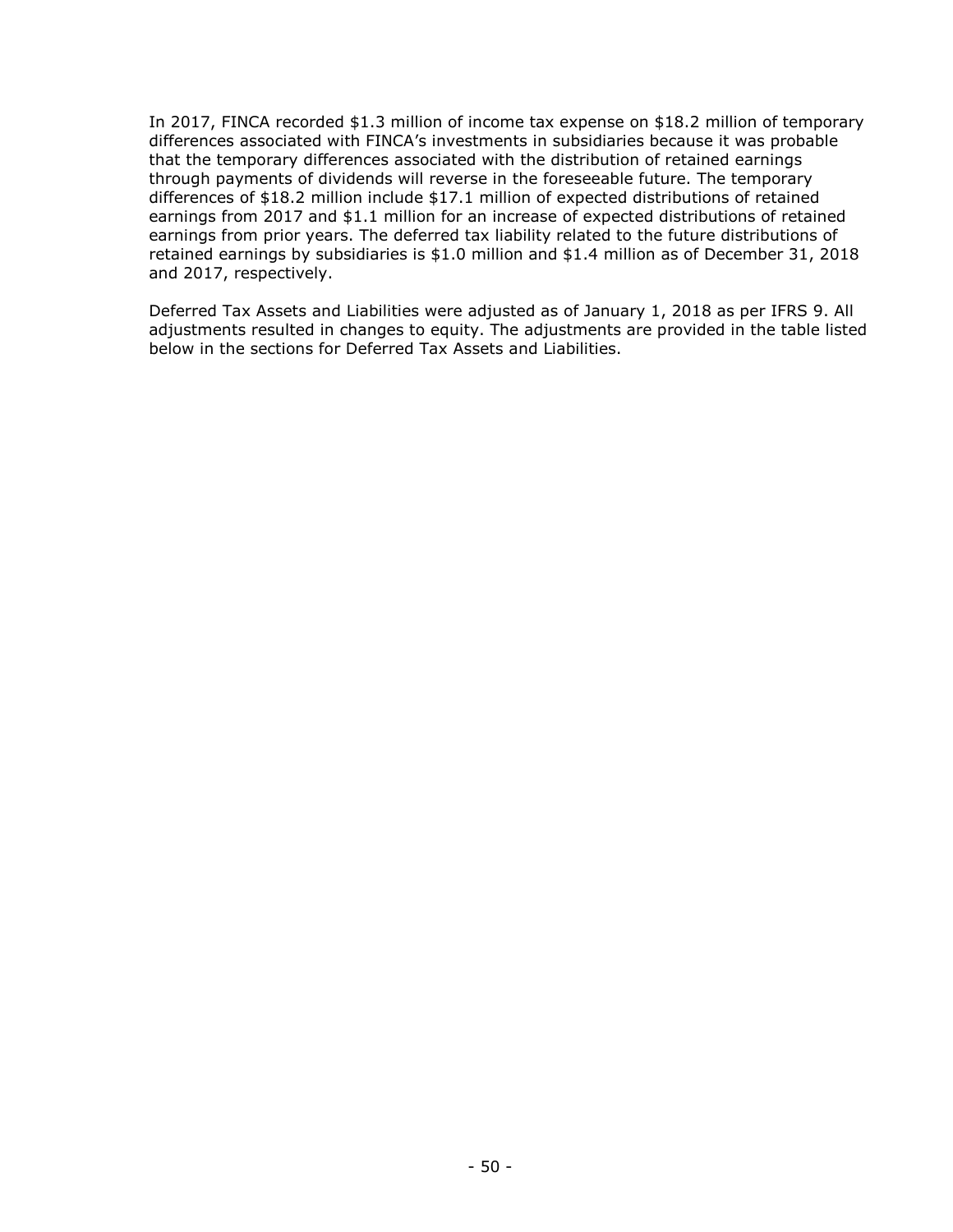**Deferred Tax Assets**—Deferred tax assets were recognized by the subsidiaries in the following jurisdictions in 2018: Azerbaijan, Democratic Republic of Congo (DRC), Georgia, Honduras, Pakistan, Tajikistan, Tanzania, USA, and Zambia (2017—Armenia, Azerbaijan, Democratic Republic of Congo (DRC), Kyrgyzstan, Pakistan, Tajikistan, Tanzania, USA, and Zambia).

| 2018                                                                                                                                                                  | <b>Assets</b><br>(Liabilities)                                 | (Charged)<br><b>Credited to</b><br><b>Profit or Loss</b>                     | (Charged)<br><b>Credited to</b><br>to Equity                            |
|-----------------------------------------------------------------------------------------------------------------------------------------------------------------------|----------------------------------------------------------------|------------------------------------------------------------------------------|-------------------------------------------------------------------------|
| Property and equipment, and software<br>Provision for impairment allowance<br>Deferred income/accrued interest<br>Tax loss carryforwards<br>Other                     | \$ (292, 276)<br>1,514,599<br>215,070<br>4,947,913<br>879,981  | \$<br>(61, 536)<br>(1,942,455)<br>(342, 434)<br>2,259,487<br>67,970          | (19,960)<br>\$<br>(60, 944)<br>20,815<br>(139, 745)<br>(165, 863)       |
| Net tax assets (liabilities)                                                                                                                                          | \$7,265,286                                                    | (18,968)<br>\$                                                               | \$ (365,697)                                                            |
|                                                                                                                                                                       | <b>IFRS 9 Amount</b><br><b>Assets</b><br>(Liabilities)         | (Charged)<br><b>Credited to</b><br><b>Equity for</b><br>IFRS 9               | <b>Transfer</b><br>to/from<br><b>Deferred Tax</b><br><b>Liabilities</b> |
| Property and equipment, and software<br>Provision for impairment allowance<br>Deferred income/accrued interest<br>Tax loss carryforwards<br>Other                     | \$ (210,780)<br>3,517,998<br>536,688<br>2,828,171<br>977,874   | \$<br>2,119,751                                                              | \$ (222, 972)<br>295,513<br>(100, 239)<br>(167, 799)                    |
| Net tax assets (liabilities)                                                                                                                                          | \$7,649,952                                                    | \$2,119,751                                                                  | \$ (195, 498)                                                           |
| 2017                                                                                                                                                                  | <b>Assets</b><br>(Liabilities)                                 | (Charged)<br><b>Credited to</b><br><b>Profit or Loss</b>                     | (Charged)<br><b>Credited to</b><br>to Equity                            |
| Property and equipment, and software<br>Provision for loan loss impairment<br>Cash flow hedges<br>Deferred income/accrued interest<br>Tax loss carryforwards<br>Other | 12,192<br>\$<br>1,102,734<br>636,927<br>2,828,171<br>1,145,674 | 131,083<br>\$<br>(847, 884)<br>893,922<br>(119, 397)<br>2,707,184<br>511,224 | \$<br>(4, 873)<br>53,411<br>(87, 035)<br>21,531<br>(1, 324)<br>38,495   |
| Net tax assets (liabilities)                                                                                                                                          | \$5,725,698                                                    | \$3,276,132                                                                  | 20,204<br>\$                                                            |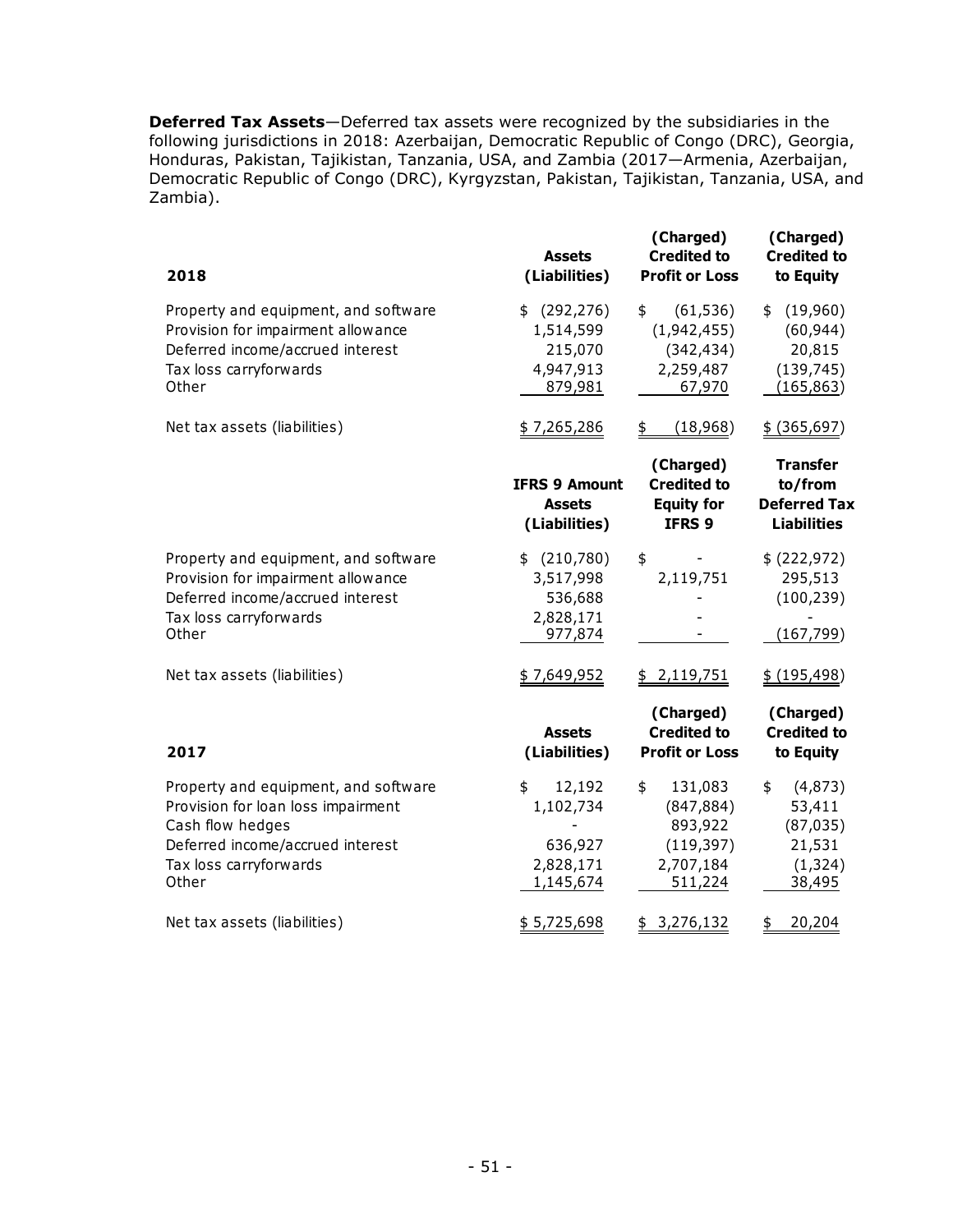**Deferred Tax Liabilities**—Deferred tax liabilities were recorded by FMH, the Netherlands, USA, Ecuador, Uganda, Armenia, and Kyrgyzstan in 2018 (2017—FMH, the Netherlands, USA, Ecuador, Nicaragua, Malawi, Uganda, Georgia, and Honduras) as follows:

| 2018                                                                                                                                                                                         | <b>Assets</b><br>(Liabilities)                                                    | (Charged)<br><b>Credited to</b><br><b>Profit or Loss</b>                  | (Charged)<br><b>Credited to</b><br>to Equity                       |
|----------------------------------------------------------------------------------------------------------------------------------------------------------------------------------------------|-----------------------------------------------------------------------------------|---------------------------------------------------------------------------|--------------------------------------------------------------------|
| Property and equipment and software<br>Provision for impairment allowance<br>Deferred income/accrued interest<br>Tax loss carryforwards<br>Future distribution of retained earnings<br>Other | (296, 146)<br>\$<br>(931, 646)<br>57,397<br>88,672<br>(951, 151)<br>192,218       | (47, 799)<br>\$<br>136,910<br>(44, 937)<br>(42, 158)<br>483,964<br>90,903 | 1,951<br>\$<br>4,513<br>132<br>$\overline{a}$<br>(638)             |
| Net tax (liabilities) assets                                                                                                                                                                 | \$ (1,840,656)                                                                    | \$576,884                                                                 | 5,957<br>\$                                                        |
|                                                                                                                                                                                              | <b>IFRS 9 Amount</b><br><b>Assets</b><br>(Liabilities)                            | (Charged)<br><b>Credited to</b><br><b>Equity for</b><br>IFRS 9            | <b>Transfer</b><br>to/from<br><b>Deferred Tax</b><br><b>Assets</b> |
| Property and equipment and software<br>Provision for impairment allowance<br>Deferred income/accrued interest<br>Tax loss carryforwards<br>Future distribution of retained earnings<br>Other | (250, 298)<br>\$<br>(1,073,068)<br>102,202<br>130,830<br>(1, 435, 114)<br>101,952 | \$<br>(518, 627)<br>37,985                                                | \$222,972<br>(295, 513)<br>100,239<br>167,799                      |
| Net tax assets (liabilities)                                                                                                                                                                 | \$ (2,423,497)                                                                    | \$ (480, 642)                                                             | 195,498<br>\$                                                      |
| 2017                                                                                                                                                                                         | <b>Assets</b><br>(Liabilities)                                                    | (Charged)<br><b>Credited to</b><br><b>Profit or Loss</b>                  | (Charged)<br><b>Credited to</b><br>to Equity                       |
| Property and equipment and software<br>Provision for loan-loss impairment<br>Deferred income/accrued interest<br>Tax loss carryforwards<br>Future distribution of retained earnings<br>Other | \$<br>(473, 271)<br>(258, 928)<br>1,963<br>130,830<br>(1, 435, 114)<br>(103, 832) | \$ (216, 414)<br>(3, 573)<br>(10, 823)<br>61,835<br>325,759<br>(194, 511) | \$<br>1,766<br>5,119<br>1,346<br>11,215<br>(782)                   |
| Net tax (liabilities) assets                                                                                                                                                                 | \$ (2,138,352)                                                                    | (37, 727)<br>\$                                                           | 18,664                                                             |

# **12. RESTRICTED CASH AND CASH EQUIVALENTS**

Restricted cash balances of \$36.6 million and \$37.7 million as of December 31, 2018 and 2017, respectively, comprise undisbursed grant funds to be used in lending and operations, cash balances for country-specific regulatory requirements, and pledged collateral related to local borrowings and deposits, substantially all of which can be contractually released within 12 months.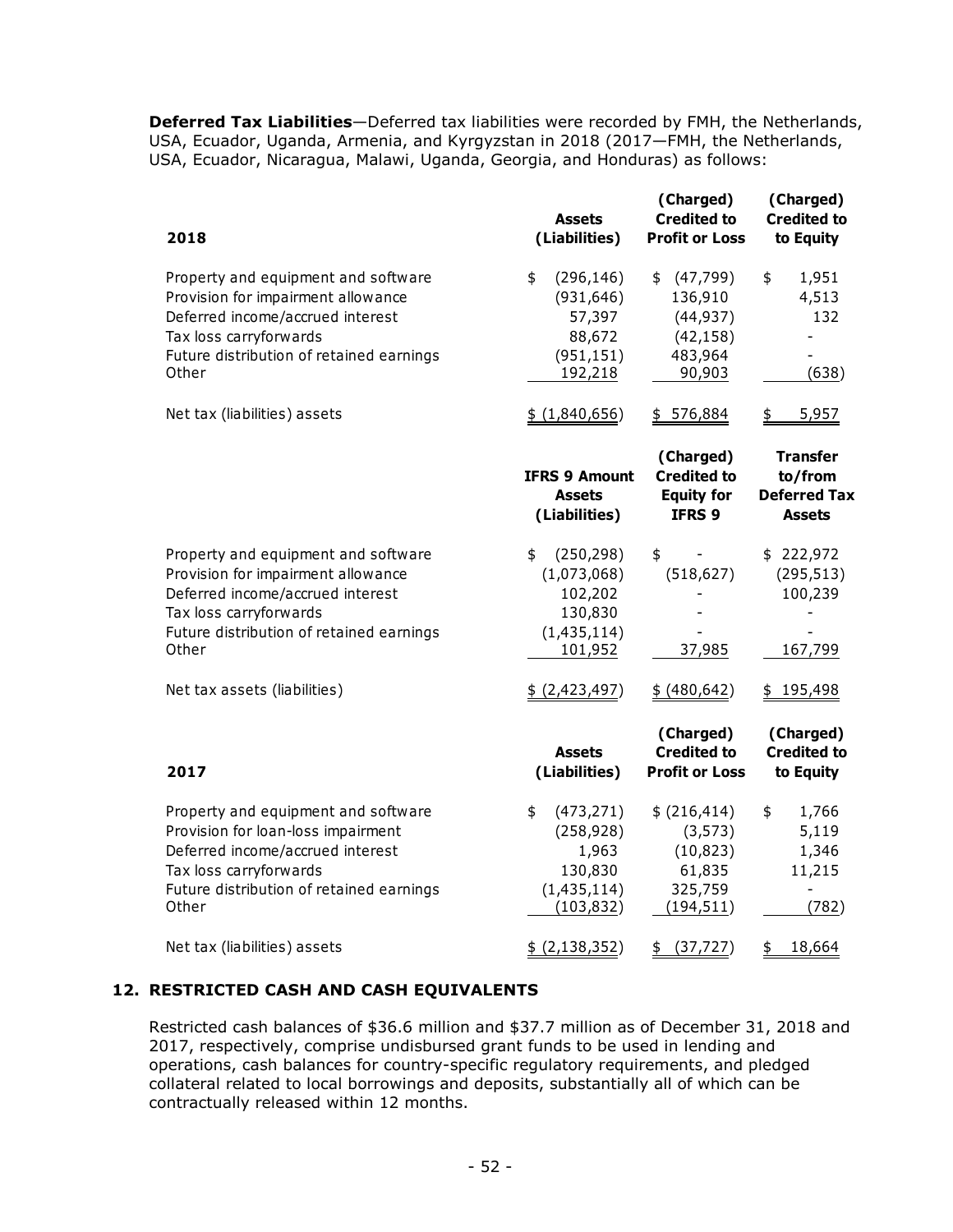### **13. TRADING ASSETS**

Included in trading assets is \$17.6 million of government bonds in Pakistan as at December 31, 2018.

#### **14. DERIVATIVE FINANCIAL INSTRUMENTS AND FINANCIAL ASSETS AND LIABILITIES AT FVTPL**

The derivative financial instruments as of December 31, 2018, are represented by the following balances:

| 2018                                                                                    | <b>Notional</b><br><b>Amount</b> | <b>Fair Value</b><br><b>Assets</b> | <b>Liabilities</b>      |
|-----------------------------------------------------------------------------------------|----------------------------------|------------------------------------|-------------------------|
| Derivative financial instruments<br>Foreign exchange swaps<br>Foreign exchange forwards | \$28,204,696<br>19,682,768       | \$12,350,421<br>833,614            | \$10,827,724<br>588,746 |
| Total                                                                                   | \$47,887,464                     | \$13,184,035                       | \$11,416,470            |

The financial assets and liabilities at FVTPL as of December 31, 2017, are represented by the following balances:

| 2017                                         | <b>Notional</b><br>Amount | <b>Fair Value</b><br><b>Assets</b> | <b>Liabilities</b> |
|----------------------------------------------|---------------------------|------------------------------------|--------------------|
| Financial assets and liabilities<br>at FVTPL |                           |                                    |                    |
| Foreign exchange swaps                       | \$23,549,720              | \$10,709,417                       | \$10,566,956       |
| Foreign exchange forwards                    | 15,473,360                | 276,545                            | 646,346            |
| Other securities                             |                           | 20,280,234                         |                    |
| Total                                        | \$39,023,080              | \$31,266,196                       | \$11,213,302       |

#### **15. INVESTMENT SECURITIES**

Investment securities as at December 31, 2018 consist of the following:

|                                                                                                               | 2018                  |
|---------------------------------------------------------------------------------------------------------------|-----------------------|
| Investment securities mandatorily measured at FVTPL                                                           | 211,753<br>\$.        |
| Investment securities designated at FVTPL                                                                     | 9,973,930             |
| Investment securities measured at amortized cost<br>Investment securities measured at FVTOCI-debt instruments | 17,037,087<br>682,485 |
| Total                                                                                                         | \$27,905,255          |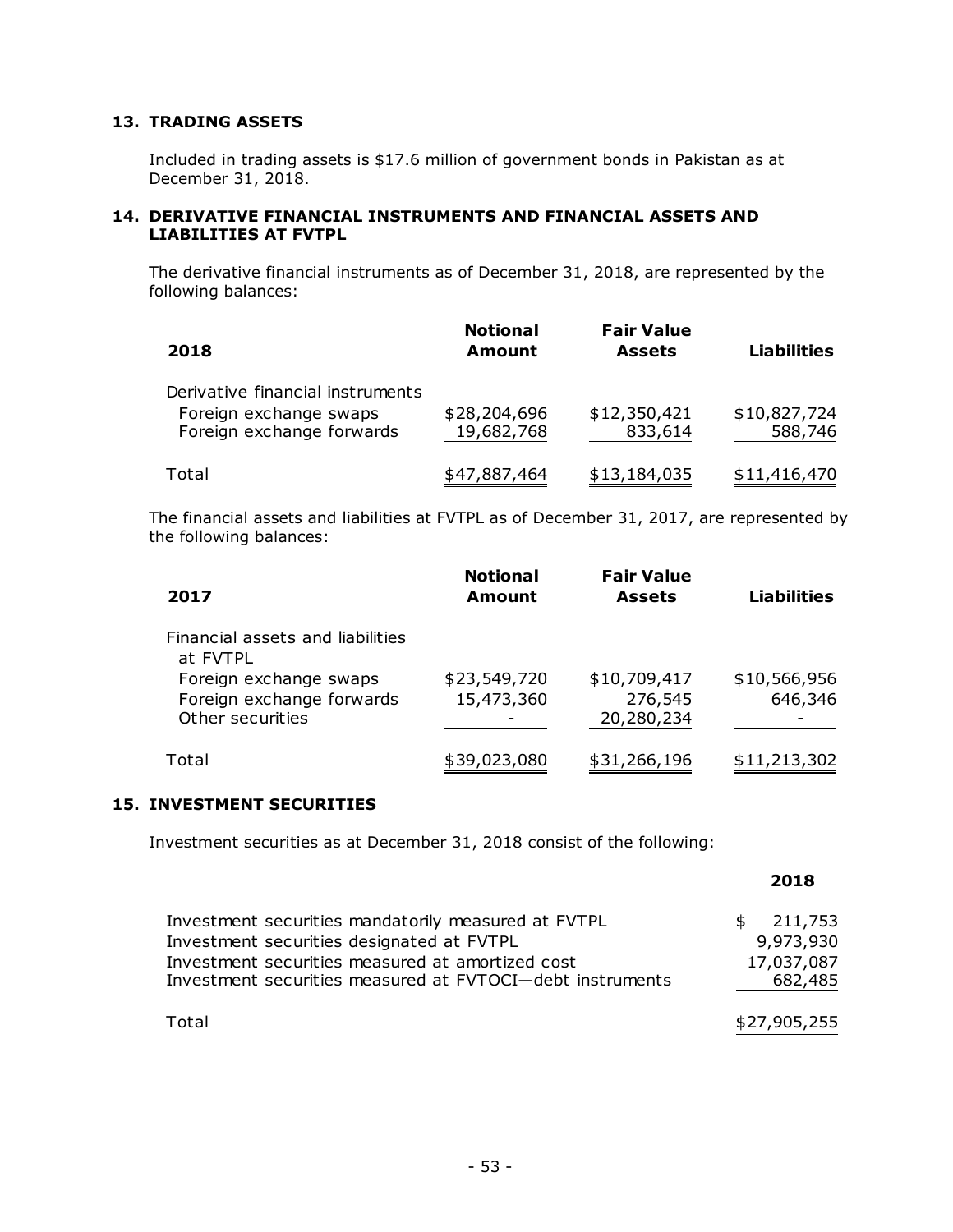#### **16. AVAILABLE-FOR-SALE FINANCIAL ASSETS**

Investments in treasury bills and certificates of deposit are qualified and reported as AFS financial assets in the consolidated statements of financial position, in the amount of \$6.2 million at December 31, 2017.

### **17. FINANCIAL ASSETS HELD-TO-MATURITY**

Financial assets HTM in the amount of \$42.0 million at December 31, 2017. This included \$26.9 million of market Treasury bills issued by State Bank of Pakistan, of which \$22.9 million mature within three months of the reporting date and \$7.3 million of Georgia Ministry of Finance Treasury Bills, of which \$6.6 million mature within 12 months of the reporting date.

#### **18. LOANS RECEIVABLE—NET OF ALLOWANCE**

Loans receivable as at December 31, 2018 and 2017 consist of the following:

|                                                                                                             | 2018                         | 2017                                    |
|-------------------------------------------------------------------------------------------------------------|------------------------------|-----------------------------------------|
| Gross loans to clients—current<br>Gross loans to clients-noncurrent                                         | \$553,655,783<br>309,417,897 | \$532,015,233<br>265,501,628            |
| Total gross loans to clients                                                                                | 863,073,680                  | 797,516,861                             |
| Less allowances for impairment                                                                              | (53,511,748)                 | (19,871,126)                            |
| Loans receivable                                                                                            | \$809,561,932                | \$777,645,735                           |
|                                                                                                             |                              | 2017                                    |
| Allowances for impairments-balance at January 1<br>Discontinued operations<br>Impairment loss for the year: |                              | \$42,882,752<br>(110, 712)              |
| Charge for the year<br>Amounts written off—net of recovery<br>Effect of foreign currency movements          |                              | 28,550,245<br>(52, 218, 771)<br>767,612 |
| Balance at December 31                                                                                      |                              | 19,871,126                              |

Impairment losses on loans charged for the year ended December 31, 2018 was \$26.0 million. Movements in the loan impairment allowance for the year ended December 31, 2018, are detailed in Note 5.

While not all products require collateral, and collateral requirements vary by country, the Company utilizes several methods for clients to collateralize their loans, including mandatory savings, real estate, fixed assets, or an additional guarantor.

**Collateral**—Prior to adoption of IFRS 9 two forms of collateral were applied against impairment losses: cash and marketable precious metals. Compulsory cash collateral was required from the clients in some subsidiaries. The use of precious metals was mainly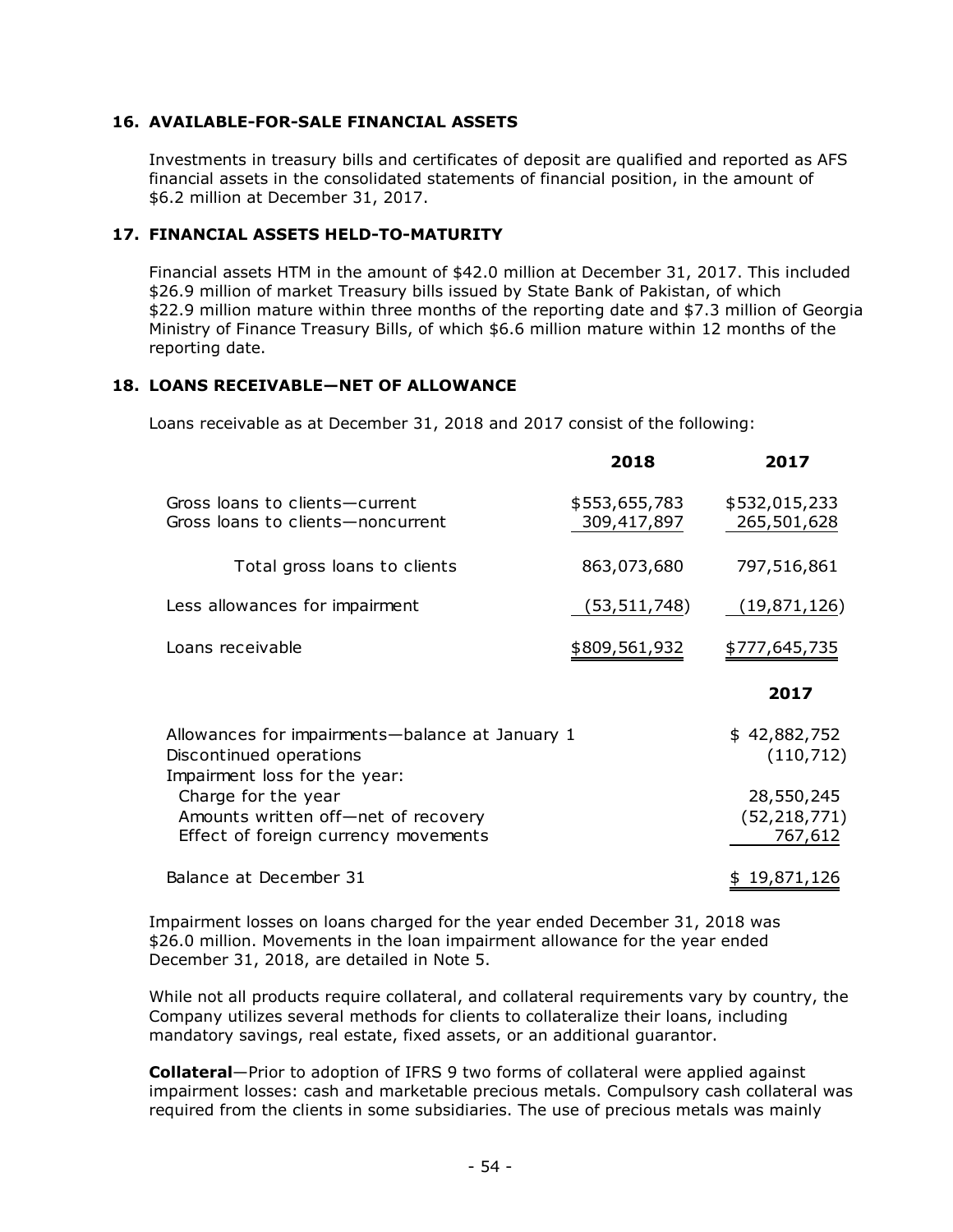presented in the Pakistan Subsidiary. Where local law allowed, voluntary client deposits were also considered collateral for the purposes of calculating the allowance for impairments.

| Outstanding<br><b>Amount of Loan</b>                                         | <b>Balance at</b><br>January 1,<br>2017               | <b>Discontinued</b><br><b>Operations</b>                                                    | <b>Collateral</b><br>Accepted                  | <b>Collateral</b><br>Released                                   | <b>Effect of</b><br>Foreign<br><b>Currency</b><br><b>Movements</b> | <b>Balance at</b><br>December 31,<br>2017      |
|------------------------------------------------------------------------------|-------------------------------------------------------|---------------------------------------------------------------------------------------------|------------------------------------------------|-----------------------------------------------------------------|--------------------------------------------------------------------|------------------------------------------------|
| Up to \$1,000<br>$$1,001 - $5,000$<br>\$5,001-\$10,000<br>More than \$10,001 | \$10,349,033<br>14,639,563<br>6,634,569<br>11,010,717 | \$<br>$\overline{\phantom{0}}$<br>-<br>$\overline{\phantom{0}}$<br>$\overline{\phantom{0}}$ | \$7,036,059<br>3,175,055<br>227,972<br>255,354 | \$ (7,420,367)<br>(12,467,086)<br>(6,497,471)<br>(11, 241, 873) | (587,209)<br>\$<br>(531,961)<br>(636)<br>91,952                    | \$9,377,516<br>4,815,571<br>364,434<br>116,150 |
| Total                                                                        | \$42,633,882                                          | ¢<br>-                                                                                      | \$10,694,440                                   | $$$ (37,626,797)                                                | \$(1,027,854)                                                      | \$14,673,671                                   |

IFRS 9 analysis of collateral and other credit enhancements is represented in Note 5.

#### **19. OTHER RECEIVABLES, PREPAID, AND OTHER ASSETS**

The balances represent other receivables, prepaid, and other assets at December 31, 2018 and 2017, as follows:

|                                                                               | 2018         | 2017                   |
|-------------------------------------------------------------------------------|--------------|------------------------|
| Receivable commission, rebates, and refunds<br>from banks and agencies        | \$1,981,430  | 500,511<br>\$          |
| Receivable from money remittance and other<br>agencies                        | 1,373,887    | 1,339,914              |
| Grants receivable                                                             | 2,432,567    | 2,716,829              |
| Deposit with Internal Revenue Service and other<br>fiduciary duties           | 3,708,902    | 2,407,512              |
| Financial assets other than cash and<br>cash equivalents and loans receivable | 9,496,786    | 6,964,766              |
| Prepaid rent                                                                  | 2,294,050    | 2,581,595              |
| Taxes                                                                         | 864,455      | 650,799                |
| Other prepayments                                                             | 4,389,497    | 5,676,481              |
| Office supplies                                                               | 1,224,526    | 1,157,803              |
| Staff advances and loans                                                      | 587,428      | 719,888                |
| Receivables from sale of discontinued operations<br>Other debtors             | 3,410,538    | 2,482,106<br>3,304,134 |
|                                                                               |              |                        |
|                                                                               | \$22,267,280 | \$23,537,572           |

# **20. PROPERTY AND EQUIPMENT**

Property and equipment at December 31, 2018 and 2017, is as follows: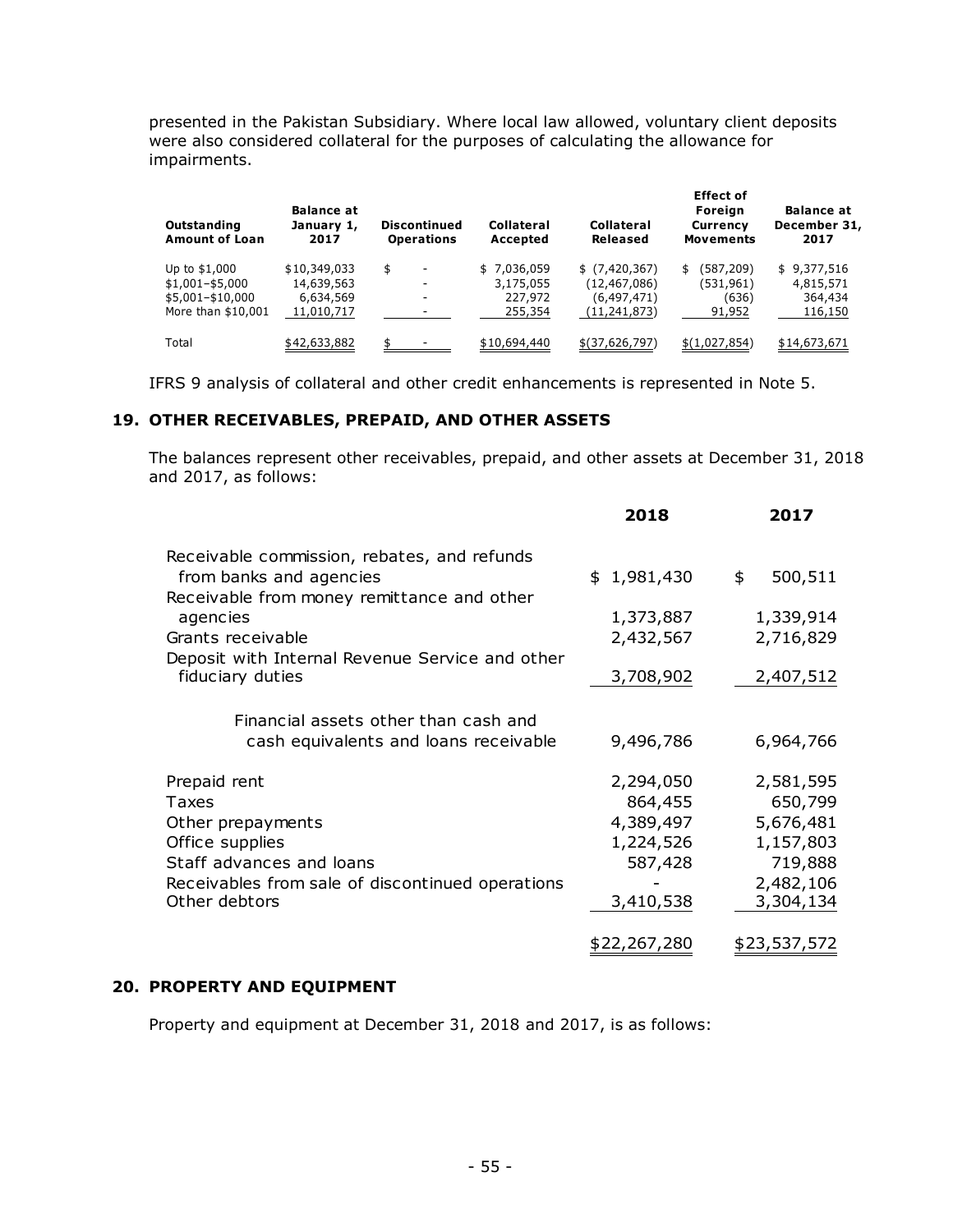# Property and equipment at December 31, 2018 and 2017, are as follows:

|                                                                                                                                              | Total                                                                | <b>Buildings</b><br>and Offices                  | Construction<br>in Progress                         | Leasehold<br><b>Improvements</b>                                   | Computer<br>Equipment                                                | <b>Furniture and</b><br><b>Office</b><br><b>Equipment</b>             | <b>Vehicles</b>                                              | Other                                                     |
|----------------------------------------------------------------------------------------------------------------------------------------------|----------------------------------------------------------------------|--------------------------------------------------|-----------------------------------------------------|--------------------------------------------------------------------|----------------------------------------------------------------------|-----------------------------------------------------------------------|--------------------------------------------------------------|-----------------------------------------------------------|
| Cost                                                                                                                                         |                                                                      |                                                  |                                                     |                                                                    |                                                                      |                                                                       |                                                              |                                                           |
| Balance-January 1, 2017<br>Acquisitions<br>Disposals<br>Currency translation<br>Disposal related to discontinued operations                  | \$64,211,993<br>9,843,576<br>(4,520,847)<br>(810,875)<br>(250,192)   | \$10,140,398<br>448,035<br>(948)<br>(110, 317)   | \$3,279,610<br>583,425<br>(17,609)<br>(85, 868)     | \$12,563,627<br>2,786,326<br>(444, 815)<br>(234, 370)<br>(54, 560) | \$18,436,971<br>2,777,690<br>(2,238,693)<br>(165, 441)<br>(103, 177) | \$14,100,333<br>2,672,310<br>(1, 114, 199)<br>(275, 104)<br>(56, 923) | \$3,120,960<br>506,961<br>(330, 452)<br>52,748<br>$\sim 100$ | \$2,570,094<br>68,829<br>(374, 131)<br>7,477<br>(35, 532) |
| Balance-December 31, 2017                                                                                                                    | \$68,473,655                                                         | \$10,477,168                                     | \$3,759,558                                         | \$14,616,208                                                       | \$18,707,350                                                         | \$15,326,417                                                          | \$3,350,217                                                  | \$2,236,737                                               |
| Balance-January 1, 2018<br>Acquisitions<br>Disposals<br>Currency translation<br>Disposal related to discontinued operations                  | \$68,473,655<br>12,569,128<br>(3,569,786)<br>(4,797,181)             | \$10,477,168<br>2,724<br>(1,064)<br>(421, 776)   | \$3,759,558<br>2,527,728<br>(25, 505)<br>(567, 197) | \$14,616,208<br>1,758,710<br>(827,040)<br>(1, 124, 828)            | \$18,707,350<br>4,315,669<br>(1, 383, 392)<br>(1, 239, 686)          | \$15,326,417<br>2,509,609<br>(959, 195)<br>(1,080,626)                | \$3,350,217<br>1,348,301<br>(367, 484)<br>(348, 056)         | \$2,236,737<br>106,387<br>(6, 106)<br>(15, 012)           |
| Balance-December 31, 2018                                                                                                                    | \$72,675,816                                                         | \$10,057,052                                     | \$5,694,584                                         | \$14,423,050                                                       | \$20,399,941                                                         | \$15,796,205                                                          | \$3,982,978                                                  | \$2,322,006                                               |
| <b>Depreciation and Impairment Losses</b>                                                                                                    |                                                                      |                                                  |                                                     |                                                                    |                                                                      |                                                                       |                                                              |                                                           |
| Balance-January 1, 2017<br>Depreciation and amortization<br>Disposals<br>Currency translation<br>Disposal related to discontinued operations | \$33,655,130<br>7,413,517<br>(4, 167, 368)<br>(239,844)<br>(244,861) | \$2,153,347<br>536,704<br>(11, 295)              | \$<br>÷.                                            | \$5,728,037<br>1,619,802<br>(358, 132)<br>(71, 370)<br>(54,565)    | \$12,499,400<br>2,483,732<br>(2,314,452)<br>(118, 575)<br>(100, 979) | \$10,070,021<br>2,120,136<br>(945, 820)<br>(105, 048)<br>(54, 699)    | \$2,252,073<br>397,168<br>(286, 943)<br>64,477               | \$952,252<br>255,975<br>(262, 021)<br>1,967<br>(34, 618)  |
| Balance-December 31, 2017                                                                                                                    | \$36,416,574                                                         | \$2,678,756                                      | $\pm$<br>\$_                                        | \$6,863,772                                                        | \$12,449,126                                                         | \$11,084,590                                                          | \$2,426,775                                                  | \$913,555                                                 |
| Balance-January 1, 2018<br>Depreciation and amortization<br>Disposals<br>Currency translation<br>Disposal related to discontinued operations | \$36,416,574<br>7,351,197<br>(2,920,082)<br>(1,795,294)              | \$2,678,756<br>333,352<br>(14, 939)<br>(20, 204) | \$<br>ä,<br>$\sim$<br>$\overline{\phantom{a}}$      | \$6,863,772<br>1,723,907<br>(691,980)<br>(379, 834)                | \$12,449,126<br>2,623,340<br>(1,092,927)<br>(726, 837)               | \$11,084,590<br>2,096,616<br>(917, 166)<br>(468, 450)                 | \$2,426,775<br>438,641<br>(132, 907)<br>(183, 632)           | \$913,555<br>135,340<br>(70, 163)<br>(16, 337)            |
| Balance-December 31, 2018                                                                                                                    | \$39,052,395                                                         | \$2,976,965                                      | \$                                                  | \$7,515,865                                                        | \$13,252,702                                                         | \$11,795,590                                                          | \$2,548,877                                                  | \$962,395                                                 |
| <b>Net Carrying Amounts</b>                                                                                                                  |                                                                      |                                                  |                                                     |                                                                    |                                                                      |                                                                       |                                                              |                                                           |
| Balance-January 1, 2017                                                                                                                      | \$30,556,863                                                         | \$7,987,051                                      | \$3,279,610                                         | \$6,835,590                                                        | \$5,937,571                                                          | \$4,030,312                                                           | \$868,887                                                    | \$1,617,842                                               |
| Balance-December 31, 2017                                                                                                                    | \$32,057,081                                                         | \$7,798,412                                      | \$3,759,558                                         | \$7,752,436                                                        | \$6,258,224                                                          | \$4,241,827                                                           | \$923,442                                                    | \$1,323,182                                               |
| Balance-December 31, 2018                                                                                                                    | \$33,623,421                                                         | \$7,080,087                                      | \$5,694,584                                         | \$6,907,185                                                        | \$7,147,239                                                          | \$4,000,615                                                           | \$1,434,101                                                  | \$1,359,611                                               |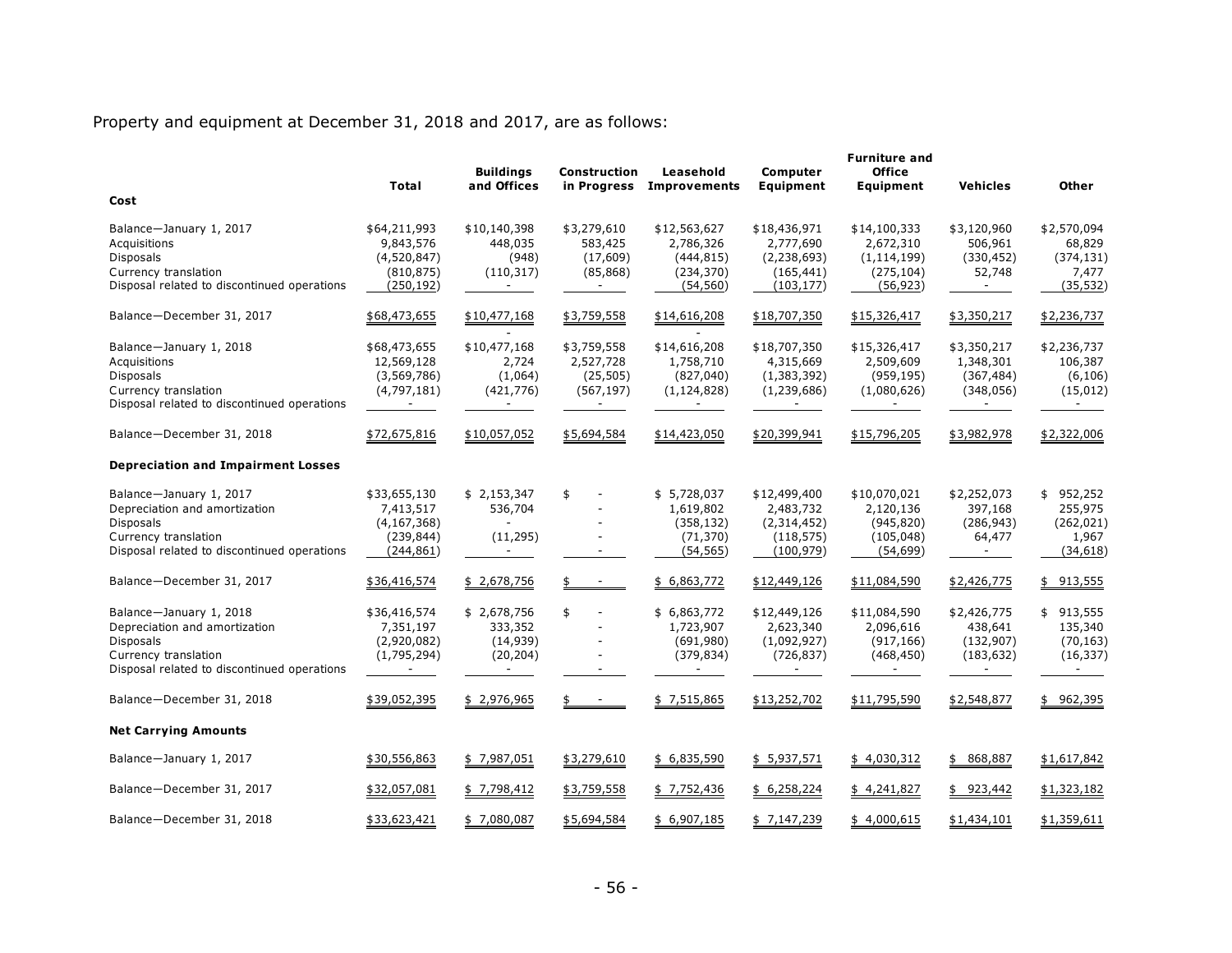# **21. INTANGIBLE ASSETS**

Intangible assets at December 31, 2018 and 2017, consist of the following:

|                                                                                                                               | <b>Total</b>                                              | Capitalized<br><b>Software</b>                           | <b>Capital Work-</b><br>in-Progress                | <b>Other</b>                                    |
|-------------------------------------------------------------------------------------------------------------------------------|-----------------------------------------------------------|----------------------------------------------------------|----------------------------------------------------|-------------------------------------------------|
| Costs                                                                                                                         |                                                           |                                                          |                                                    |                                                 |
| Balance-January 1, 2017<br>Acquisition<br>Disposals<br>Currency translation                                                   | \$18,035,020<br>4,336,857<br>(1, 213, 319)<br>(249, 816)  | \$16,808,835<br>4,211,012<br>(1, 198, 065)<br>(234, 312) | 474,811<br>\$<br>125,845<br>(15, 254)<br>(15, 504) | \$751,374                                       |
| Disposal related to discontinued<br>operations                                                                                | (575, 139)                                                | (575, 139)                                               |                                                    |                                                 |
| Balance-December 31, 2017                                                                                                     | \$20,333,603                                              | \$19,012,331                                             | 569,898                                            | \$751,374                                       |
| Balance-January 1, 2018<br>Acquisition<br>Disposals<br>Currency translation<br>Disposal related to discontinued<br>operations | \$20,333,603<br>5,337,505<br>(1,081,484)<br>(1, 299, 825) | \$19,012,331<br>4,009,068<br>(757, 346)<br>(1, 264, 285) | \$569,898<br>1,328,437<br>(324, 138)<br>(35, 540)  | \$751,374                                       |
| Balance-December 31, 2018                                                                                                     | \$23,289,799                                              | \$20,999,768                                             | \$1,538,657                                        | \$751,374                                       |
| <b>Amortization and Impairment</b>                                                                                            |                                                           |                                                          |                                                    |                                                 |
| Balance-January 1, 2017<br>Amortization for the year<br>Disposals<br><b>Impairment loss</b>                                   | \$9,976,867<br>2,967,094<br>(953, 369)                    | \$9,261,464<br>2,899,382<br>(971, 705)                   | \$<br>41,194<br>13,221<br>18,336                   | \$674,209<br>54,491                             |
| Currency translation<br>Disposal related to discontinued<br>operations                                                        | (141, 891)<br>(534, 058)                                  | (141, 891)<br>(534, 058)                                 |                                                    |                                                 |
| Balance-December 31, 2017                                                                                                     | \$11,314,643                                              | \$10,513,192                                             | 72,751<br>\$                                       | \$728,700                                       |
| Balance-January 1, 2018<br>Amortization for the year<br><b>Disposals</b><br>Impairment loss                                   | \$11,314,643<br>3,166,017<br>(533, 437)                   | \$10,513,192<br>3,139,324<br>(544, 542)                  | \$<br>72,751<br>4,019<br>11,105                    | \$728,700<br>22,674<br>$\overline{\phantom{0}}$ |
| Currency translation<br>Disposal related to discontinued<br>operations                                                        | (653, 609)                                                | (653, 609)                                               |                                                    |                                                 |
| Balance-December 31, 2018                                                                                                     | \$13,293,614                                              | <u>\$12,454,365</u>                                      | 87,875                                             | <u>\$751,374</u>                                |
| <b>Net Carrying Amounts</b>                                                                                                   |                                                           |                                                          |                                                    |                                                 |
| Balance-January 1, 2017                                                                                                       | <u>\$ 8,058,153</u>                                       | <u>\$7,547,371</u>                                       | 433,617                                            | <u>\$77,165</u>                                 |
| Balance-December 31, 2017                                                                                                     | <u>\$9,018,960</u>                                        | <u>\$8,499,139</u>                                       | <u>\$497,147</u>                                   | <u>\$22,674</u>                                 |
| Balance-December 31, 2018                                                                                                     | <u>\$9,996,185</u>                                        | \$8,545,403                                              | <u>\$1,450,782</u>                                 |                                                 |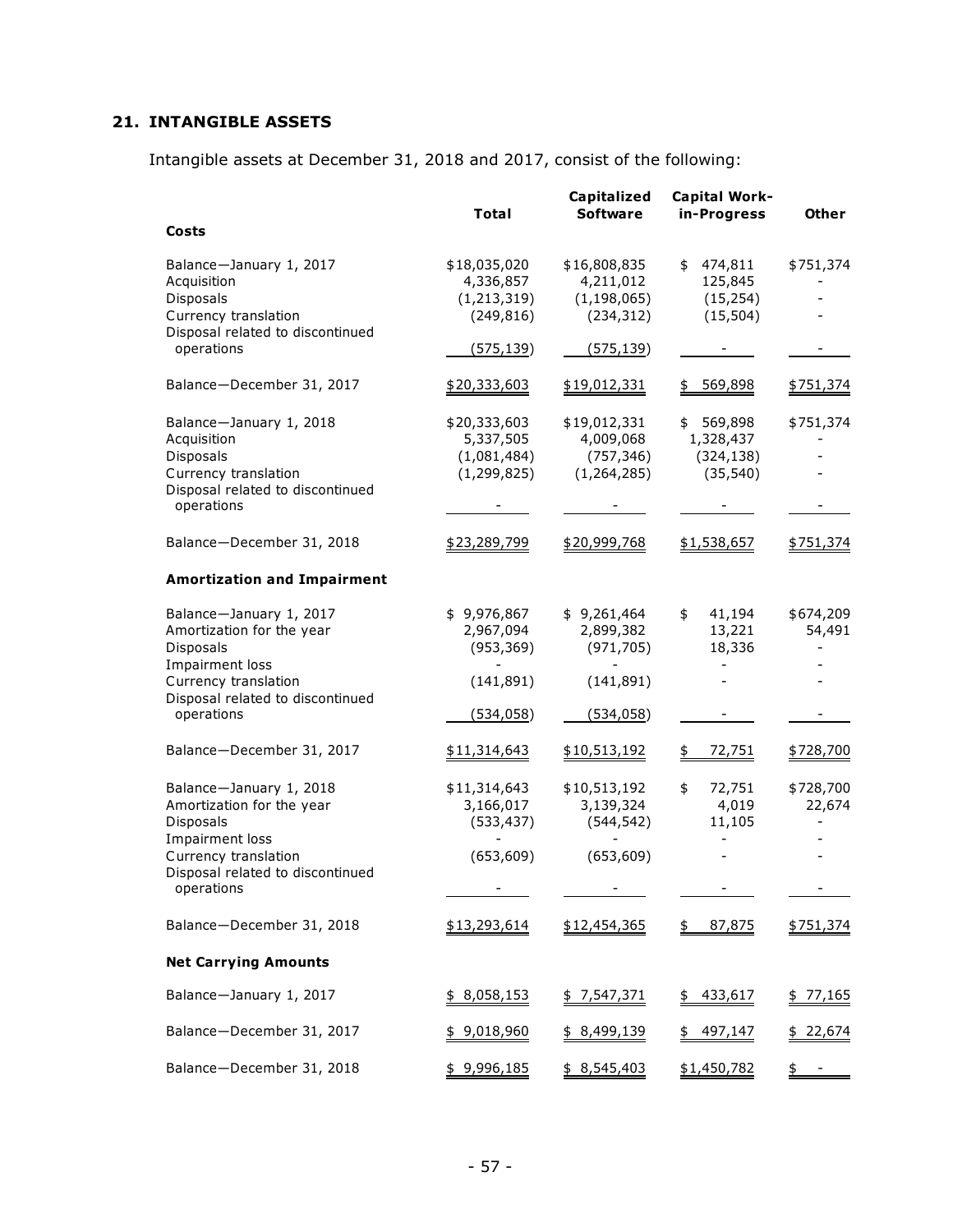### **22. ACCOUNTS PAYABLE AND OTHER ACCRUED LIABILITIES**

Accounts payable and other accrued liabilities at December 31, 2018 and 2017, are as follows:

|                                                                                                                            | 2018                                               | 2017                                              |
|----------------------------------------------------------------------------------------------------------------------------|----------------------------------------------------|---------------------------------------------------|
| Other accounts payable and accrued expenses<br>Other professional services<br>Insurance<br>Office supplies                 | \$7,825,129<br>4,701,879<br>1,260,443<br>2,611,837 | \$11,337,312<br>4,593,170<br>841,295<br>3,291,943 |
| Total financial liabilities, excluding notes<br>payable, classified as financial<br>liabilities measured at amortized cost | 16,399,288                                         | 20,063,720                                        |
| Personnel<br>Tax and other budget liability<br>Legal provision                                                             | 9,061,362<br>5,280,660<br>936,275                  | 8,877,389<br>4,282,576<br>606,021                 |
|                                                                                                                            | \$31,677,585                                       | \$33,829,706                                      |

Carrying values approximate fair value at December 31, 2018 and 2017.

#### **23. CLIENT DEPOSITS**

Certain of the Company's subsidiaries accept and maintain saving deposits from clients. The Company has been pursuing a strategy to increase client savings, offering clients access to banking services while receiving lower-cost funding in return.

These voluntary deposits represent the majority of the Company's savings deposits. Additionally, certain loan products are structured to require a deposit at the time the loan is made, representing an additional source of client deposits maintained by the Company.

|                                    | 2018          | 2017          |
|------------------------------------|---------------|---------------|
| Compulsory savings/cash collateral | \$12,972,148  | \$11,417,725  |
| Voluntary savings:                 |               |               |
| Saving accounts                    | 94,108,039    | 95,758,136    |
| Term deposit accounts              | 276,739,593   | 239,176,269   |
| Other voluntary savings            | 35,876,565    | 26,392,044    |
| Total voluntary savings            | 406,724,197   | 361,326,449   |
| Total deposits from clients        | \$419,696,345 | \$372,744,174 |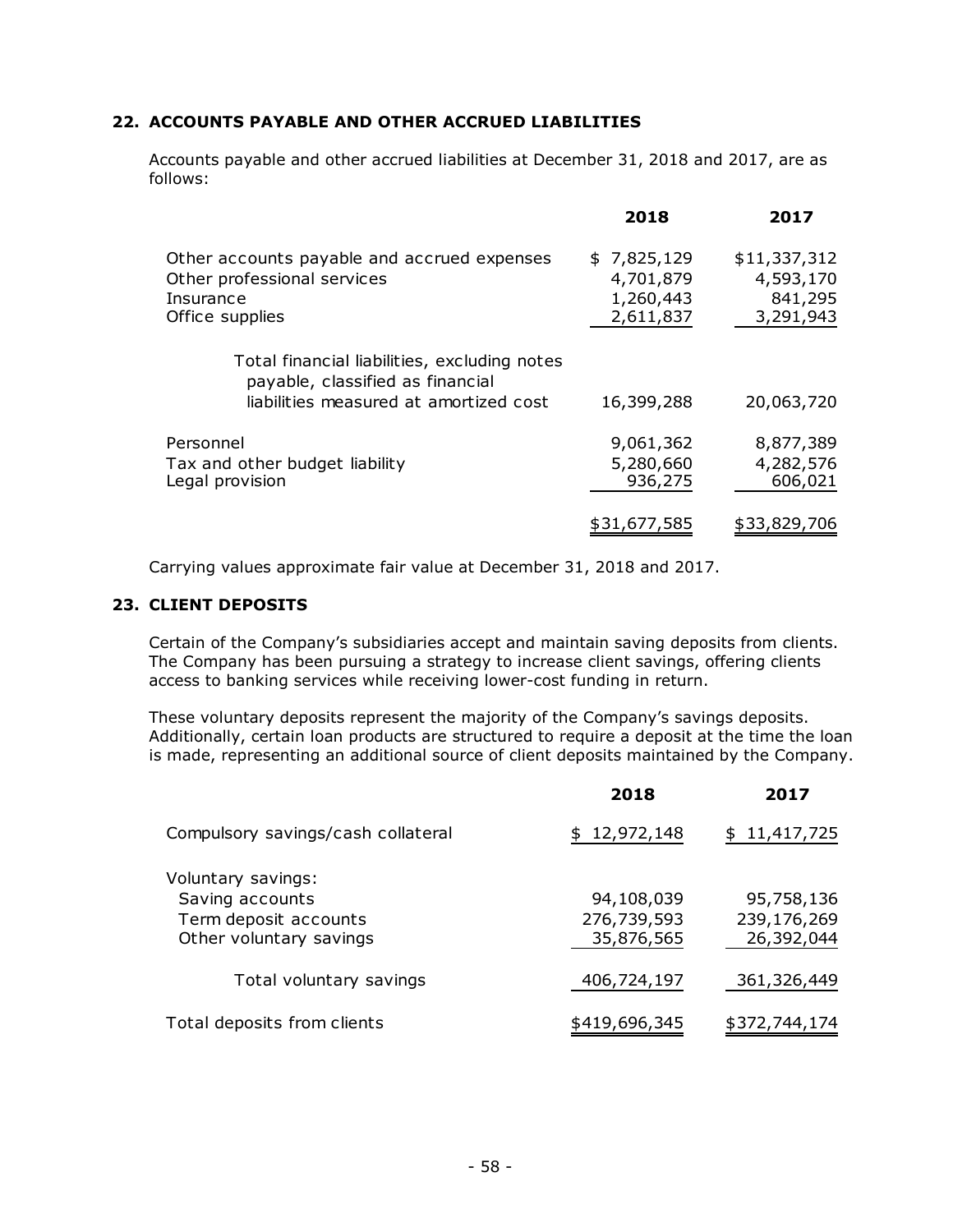#### **24. NOTES PAYABLE**

The Company and its Subsidiaries have two broad categories of debt: charitable and commercial. The majority of the Company loans are sourced from international financial institutions supporting microfinance, but the Company has also borrowed from private sources. Interest rates paid by Subsidiaries range from six months' London Interbank Offered Rate, plus 450 bps up to 19.0% floating and up to 33.9% fixed in local currencies for commercial loans in countries with high perceived risk or with depreciating currencies.

In some situations, FMH, as the parent company, may be directly liable or may offer support for loans provided to Subsidiaries without adequate credit standing, which may be in the form of a direct guarantee, letter of credit, comfort letter, or another form of credit enhancement.

As of the reporting date, some Subsidiaries have breached covenants contained in financing agreements underlying these obligations. Management believes that these breaches are primarily due to recent global economic conditions which have affected microfinance, or in some cases due to local political and economic developments. A breach of a loan covenant could permit a lender to accelerate payment of the loan but would not permit a cross-default beyond the particular Subsidiary. As of December 31, 2018, subsidiaries in DRC, Malawi, Tanzania, Zambia, Kyrgyzstan, Haiti, and Nicaragua were in breach of financial covenants regarding loans from international financial institutions amounting to \$48.8 million. As of December 31, 2018, Subsidiaries had obtained formal waivers for these breaches of covenants accounting for \$8.6 million. All loans for which no formal waivers were obtained are classified as current in the maturity table below. Although management has obtained formal waivers of some of these breaches or assurances from lenders that the covenants will be waived, there is no assurance that these waivers or assurances will be extended indefinitely or that performance can be brought into full compliance.

Notes payable and overdrafts at December 31, 2018 and 2017, are as follows:

|                                                        | 2018                     | 2017                     |
|--------------------------------------------------------|--------------------------|--------------------------|
| Overdrafts                                             | 947,874<br>\$            | 493,674<br>\$            |
| Notes payable:<br>Principal amount<br>Accrued interest | 346,306,413<br>3,341,390 | 372,936,512<br>2,900,810 |
|                                                        | \$350,595,677            | \$376,330,996            |

Maturities of principal amounts on notes payable and overdrafts due in future fiscal years are as follows:

| 2019       | \$201,431,243 |
|------------|---------------|
| 2020       | 98,129,247    |
| 2021       | 35,108,576    |
| 2022       | 3,763,943     |
| 2023       | 4,251,069     |
| Thereafter | 4,570,209     |
|            |               |
|            | \$347,254,287 |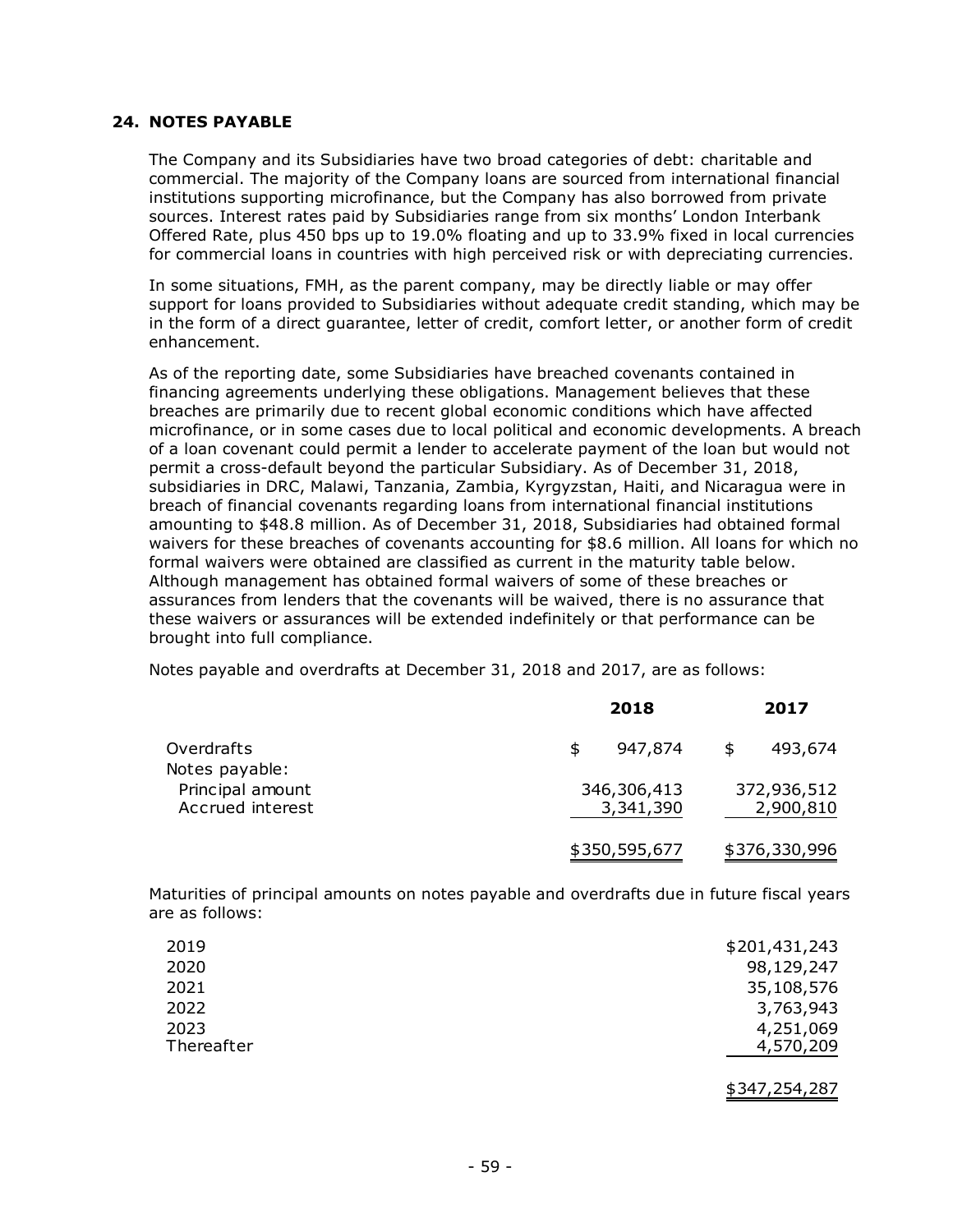The book value of notes payable and overdrafts including accrued interest at December 31, 2018 and 2017, is as follows:

| 2018          | 2017                                                                |
|---------------|---------------------------------------------------------------------|
|               |                                                                     |
| \$<br>947,874 | \$<br>493,674                                                       |
|               | 27,442,428                                                          |
|               | 147,597,016                                                         |
|               | 2,211,201                                                           |
| 204,815,747   | 177,744,319                                                         |
|               |                                                                     |
|               |                                                                     |
|               | 27,195,043                                                          |
|               | 125,864,708<br>45,526,926                                           |
|               |                                                                     |
| 145,779,930   | 198,586,677                                                         |
| \$350,595,677 | \$376,330,996                                                       |
|               | 49,748,337<br>154,119,536<br>39,674,241<br>81,005,689<br>25,100,000 |

The components of changes in notes payable, including changes related to cash flows from financing activities, are summarized in the table below:

|                                           | <b>Notes Payable</b>                     |                                                  | <b>Non-Cash Changes:</b> |                                           |
|-------------------------------------------|------------------------------------------|--------------------------------------------------|--------------------------|-------------------------------------------|
| <b>Balance at</b><br>December 31,<br>2017 | Repayments,<br>Net of<br><b>Proceeds</b> | Foreign<br><b>Currency</b><br><b>Translation</b> | Other                    | <b>Balance at</b><br>December 31,<br>2018 |
| \$376,330,996                             | (20,021,250)                             | (8, 294, 969)                                    | \$2,580,900              | \$350,595,677                             |

### **25. SUBORDINATED DEBT**

Subordinated debt agreements with Subsidiaries typically contain the following key provisions: no early redemption and the subordination of principal to the right of repayment to holders of senior debt. Each individual subordinated debt agreement includes a number of financial covenants.

Subordinated debt totaling \$24.9 million and \$5.7 million consists of debt from external financial institutions to FINCA DRC, FINCA Malawi, FINCA Nigeria, FINCA Jordan, FINCA Georgia and FINCA Nicaragua as of December 31, 2018 and FINCA Georgia and FINCA Nicaragua as of December 31, 2017, respectively.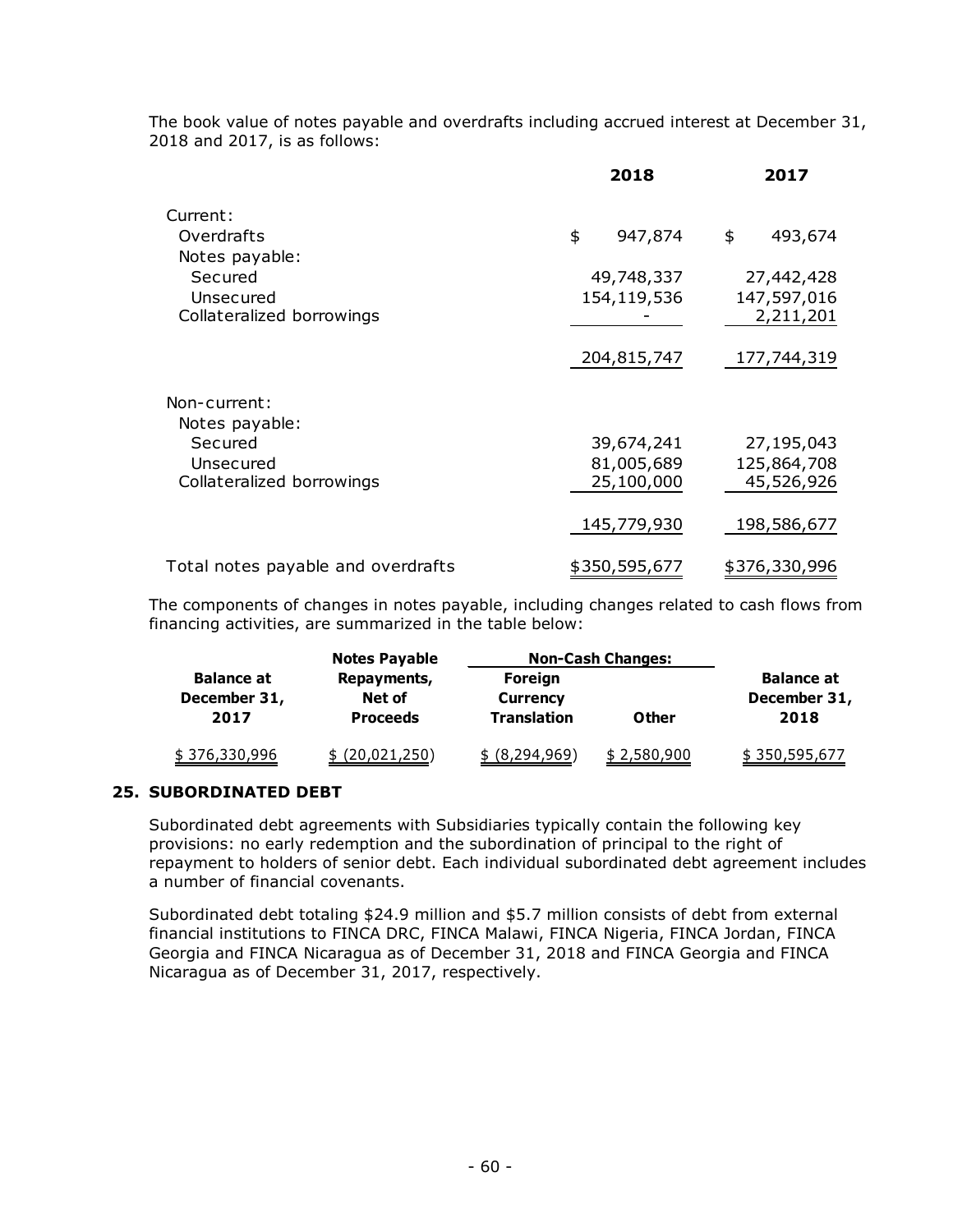The components of changes in subordinated debt, including changes related to cash flows from financing activities, are summarized in the table below:

|                                           | <b>Subordinated</b>                                  | <b>Non-Cash Changes:</b>                         |              |                                           |
|-------------------------------------------|------------------------------------------------------|--------------------------------------------------|--------------|-------------------------------------------|
| <b>Balance at</b><br>December 31,<br>2017 | <b>Debt Proceeds,</b><br>Net of<br><b>Repayments</b> | Foreign<br><b>Currency</b><br><b>Translation</b> | <b>Other</b> | <b>Balance at</b><br>December 31,<br>2018 |
| \$5,651,052                               | \$19,144,092                                         | \$(215,666)                                      | \$300,097    | \$24,879,575                              |

### **26. EMPLOYEE BENEFITS**

**Defined Contribution Pension Plan**—FINCA has implemented an employee retirement plan (the "Plan") under Internal Revenue Code Section 401(k). Under the Plan, qualified employees may defer compensation up to the maximum amount permitted by the Internal Revenue Code. The elective deferral limit was \$18,500 for 2018 and \$18,000 for 2017. The catch-up contribution was \$6,000 for 2018 and 2017. FINCA may make contributions to the Plan as a discretionary employer match. FINCA's contributions to the Plan during the years ended December 31, 2018 and 2017, were \$0.1 million and \$0.4 million, respectively.

**Defined Benefit Agreement**—FINCA also maintains a defined senior executive retirement plan agreement (the "Agreement") for certain officers and directors, which provides benefits payable upon retirement from FINCA (no sooner than at age 65). In addition, a death benefit is payable to a surviving spouse or named beneficiary in the event of the death of the eligible officer/director. The Agreement is offered at the sole discretion of FINCA's board of directors. Currently, several key employees are enrolled in the Agreement. No changes were made to the Plan in 2018 and 2017.

The net liability of FINCA's defined benefit plan recognized at December 31, 2018 and 2017, is summarized as follows:

|                                      | 2018        | 2017        |
|--------------------------------------|-------------|-------------|
| Benefit obligation-beginning of year | \$3,398,290 | \$3,707,898 |
| Service cost                         | 88,995      | 102,778     |
| Interest cost                        | 110,609     | 125,108     |
| Actuarial loss                       | (366, 015)  | 31,581      |
| Settlement                           |             |             |
| Net employer benefits paid           | (134, 167)  | (569,075)   |
| Benefit obligation-end of year       | \$3,097,712 | \$3,398,290 |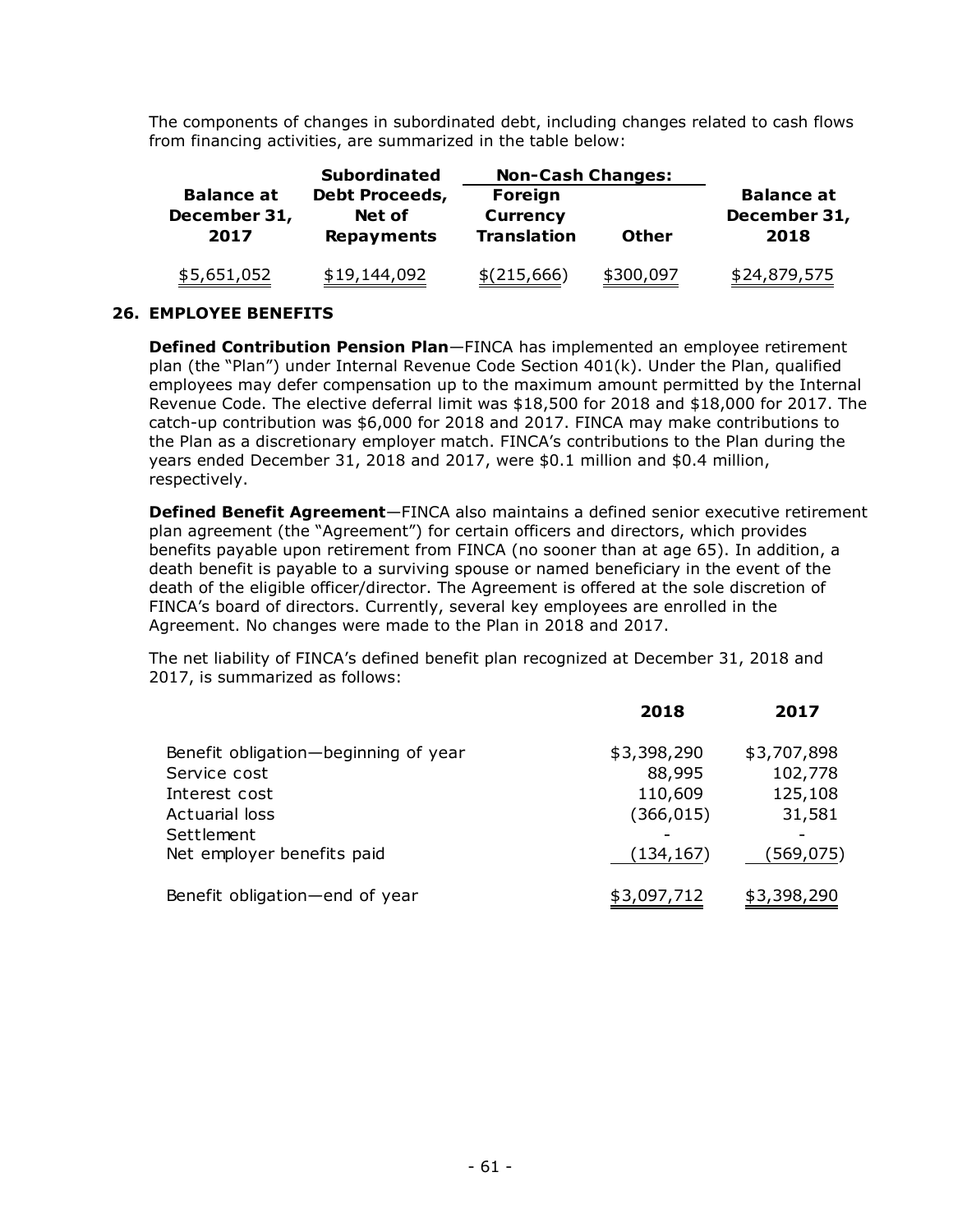The change in plan assets at December 31, 2018 and 2017, is summarized as follows:

|                                        | 2018       | 2017                     |
|----------------------------------------|------------|--------------------------|
| Fair value of assets—beginning of year | \$         | $\overline{\phantom{a}}$ |
| Employee contributions                 |            |                          |
| <b>Employer contributions</b>          | 134,167    | 569,075                  |
| Settlements                            |            |                          |
| Benefits paid                          | (134, 167) | (569,075)                |
| Fair value of assets—end of year       |            |                          |

The entire balance of the defined benefit obligation at December 31, 2018 and 2017 is unfunded.

The amounts recognized in comprehensive income related to FINCA's defined benefit plan at December 31, 2018 and 2017, are summarized as follows:

|                                                                         | 2018         | 2017       |
|-------------------------------------------------------------------------|--------------|------------|
| Service costs:                                                          |              |            |
| Current service cost                                                    | 88,995<br>\$ | \$102,778  |
| Past service cost<br>Settlement gain                                    |              |            |
| Interest cost                                                           | 110,609      | 125,108    |
| Defined benefit cost recognized in P/L                                  | 199,604      | 227,886    |
| Remeasurements:                                                         |              |            |
| Actuarial gains (losses) arising from experience<br>adjustments         | (22, 176)    | (14, 034)  |
| Actuarial gains (losses) arising from financial<br>adjustments          | 334,960      | (152, 863) |
| Other                                                                   | 53,231       | 135,316    |
| Defined benefit cost recognized in other<br>comprehensive income        | 366,015      | (31,581)   |
| Total defined benefit cost recognized in<br>comprehensive income (loss) | \$(166, 411) | \$259,467  |

Weighted-average assumptions used to determine benefit obligations at December 31, 2018 and 2017, are as follows:

|               | 2018 | 2017        |
|---------------|------|-------------|
| Discount rate |      | 4.3 % 3.3 % |
| Salary scale  | NА   | NА          |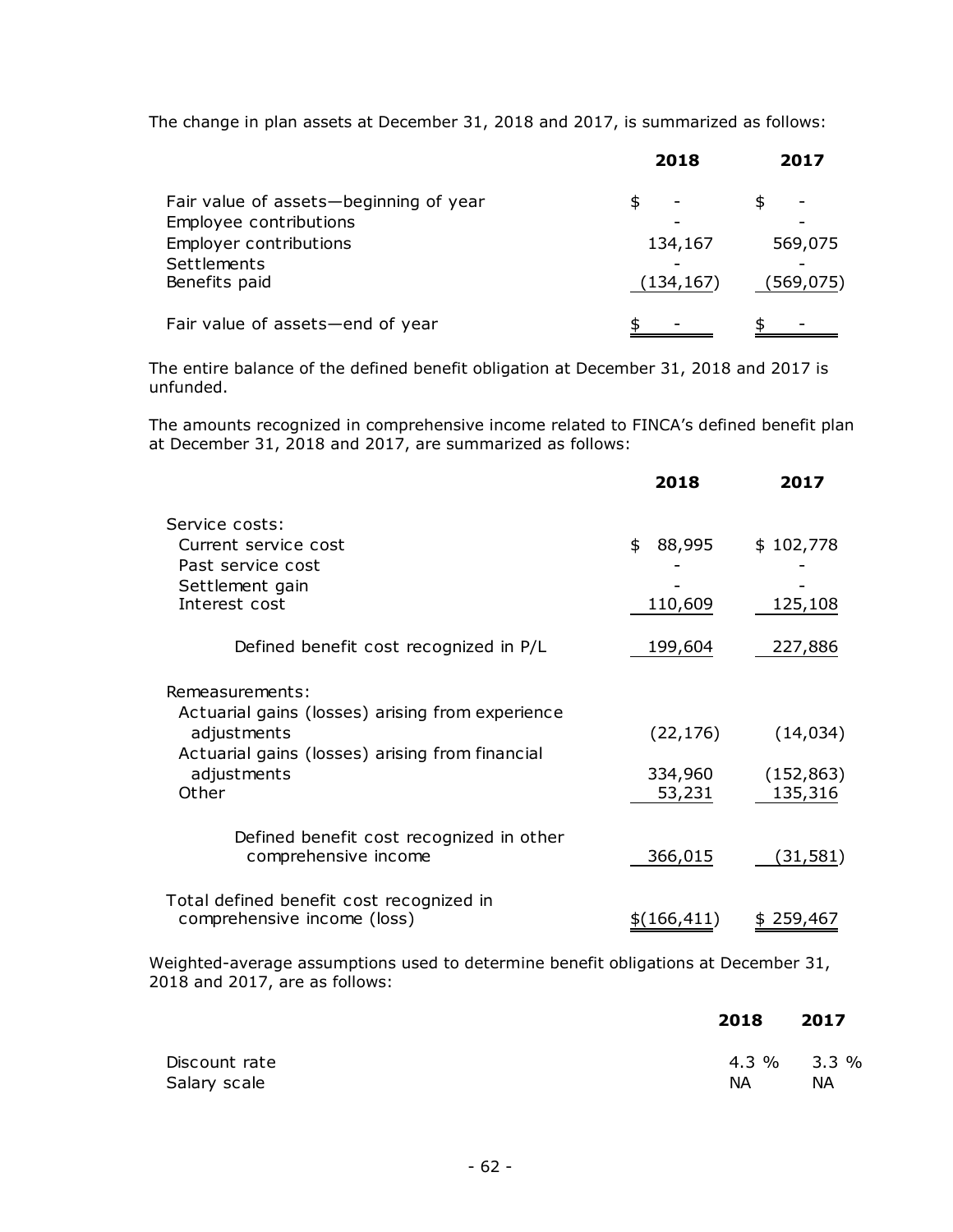Weighted-average assumptions used to determine net period pension cost for the years ended December 31, 2018 and 2017, are as follows:

|               | 2018 | 2017            |
|---------------|------|-----------------|
| Discount rate |      | $3.3\%$ $3.7\%$ |
| Salary scale  | NA   | NА              |

Based upon the assumptions used to measure pension obligations, FINCA expects to make the following benefit payments in aggregate over the next ten years:

#### **Years Ending December 31**

| 2019                                          | \$133,307 |
|-----------------------------------------------|-----------|
| 2020                                          | 703,453   |
| 2021                                          | 201,272   |
| 2022                                          | 195,564   |
| 2023                                          | 192,608   |
| In aggregate for five fiscal years thereafter | 909,993   |
|                                               |           |

FINCA's defined benefit plan is exposed to actuarial risks, such as investment, interest rate, and life expectancy risks.

**Investment Risk**—The present value of the defined benefit plan liability is calculated using the December 31, 2018, Citigroup pension discount curve and the expected benefit payments from the Plan. This curve is the published yield curve of high-grade corporate bond rates.

**Interest Risk**—A decrease in the bond interest rate will increase the Plan liability.

**Life Expectancy Risk**—The present value of the defined benefit plan liability is calculated using the published mortality tables for Plan participants during and after employment with FINCA. An increase in the life expectancy of the Plan participants will increase the Plan's liability.

Significant actuarial assumptions for the determination of the defined obligation are discount rate and the life expectancy of the Plan participants. The sensitivity analysis below has been determined based on reasonably possible changes of the discount rate assumption occurring at the end of the reporting period, while holding all other assumptions constant.

If the discount rate is a 500 bps higher (lower) the defined benefit obligation would decrease (increase) by \$0.2 million.

# **27. COMMITMENTS AND CONTINGENCIES**

In accordance with IFRS, the Company recognizes a provision when there is a present obligation from a past event, a transfer of economic benefits is probable, and the amount of costs of the transfer can be estimated reliably. In instances where the criteria are not met, a contingent liability may be disclosed in the notes to the consolidated financial statements. Obligations arising in respect of contingent liabilities that have been disclosed,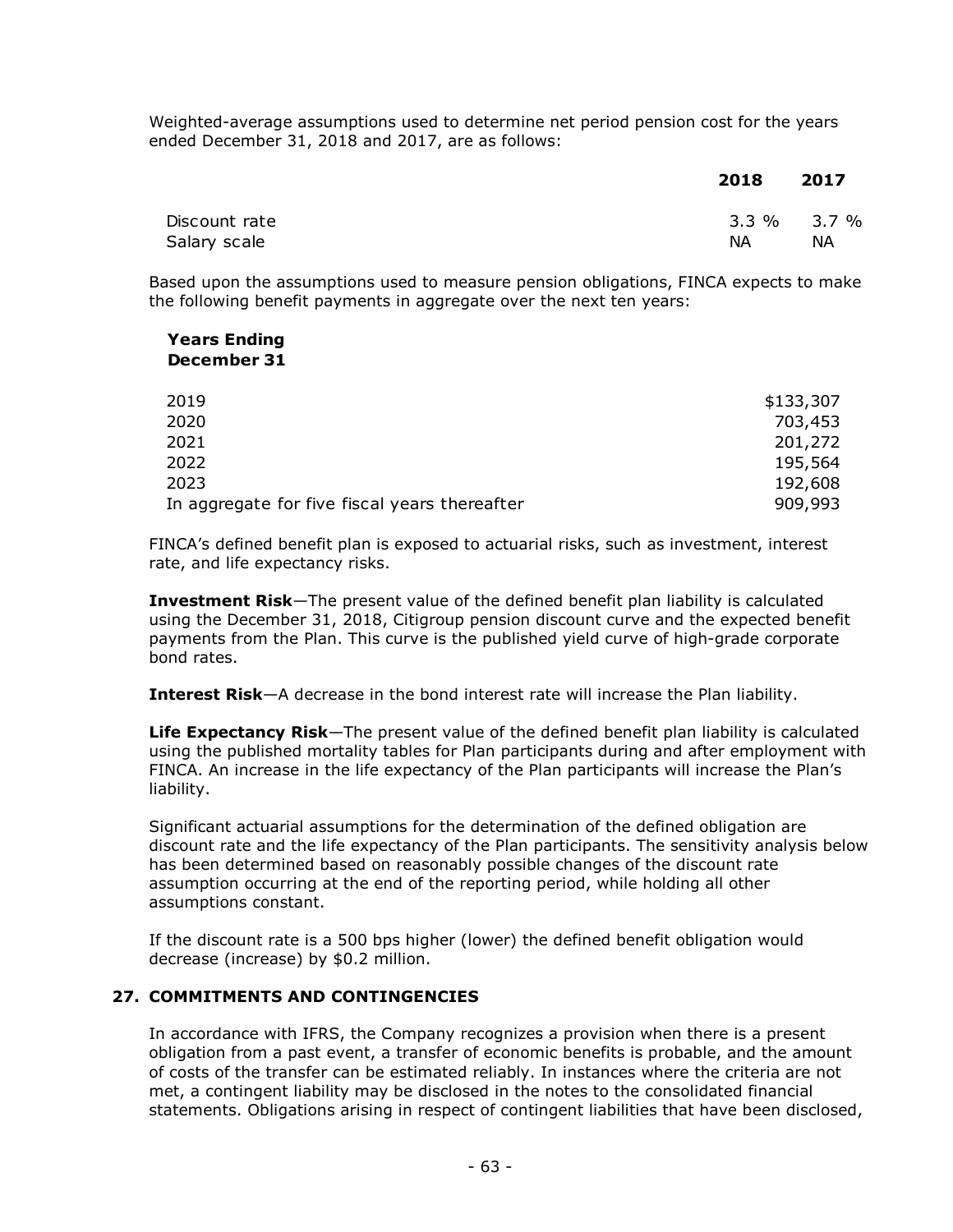or those which are not currently recognized or disclosed in the consolidated financial statements could have a material effect on the Company's financial position. Application of these accounting principles to legal cases requires Company management to make a determination about various factual and legal matters beyond its control. The Company has outstanding legal cases, makes assessments of the legal proceedings at each reporting date, and makes a determination as to their status, in order to assess the need for provisions and disclosures in its consolidated financial statements. Among the factors considered in making decisions on provisions are the nature of litigation, claim, or assessment, the legal process and potential level of damages in the jurisdiction in which the litigation, claim, or assessment has been brought, the progress of the case (including the progress after the date of the consolidated financial statements, but before those consolidated statements are issued), the opinions or views of legal advisers, experience on similar cases, and any decision of the Company's management as to how it will respond to the litigation, claim, or assessment. As of December 31, 2018 or 2017, there are no material legal contingencies.

At December 31, 2018 and 2017, the Company was obligated under a number of operating leases for premises used primarily for branch operations and office purposes. In a significant portion of the business locations where the Company operates, the operating lease agreements are negotiated on a month-to-month or year-by-year basis and are in line with general rental market conditions.

Future minimum lease payments under existing lease contracts are due, in dollars, as follows:

|                                                    | 2018                    | 2017                    |
|----------------------------------------------------|-------------------------|-------------------------|
| Less than one year                                 | \$4,910,069             | \$5,323,017             |
| Between one and five years<br>More than five years | 15,222,643<br>4,042,096 | 18,759,644<br>4,291,010 |
|                                                    | \$24,174,808            | \$28,373,671            |

Rent expense was \$12.4 million and \$12.2 million for the years ended December 31, 2018 and 2017, respectively.

There are no contingent assets, contingent liabilities, and capital commitments at December 31, 2018 and 2017.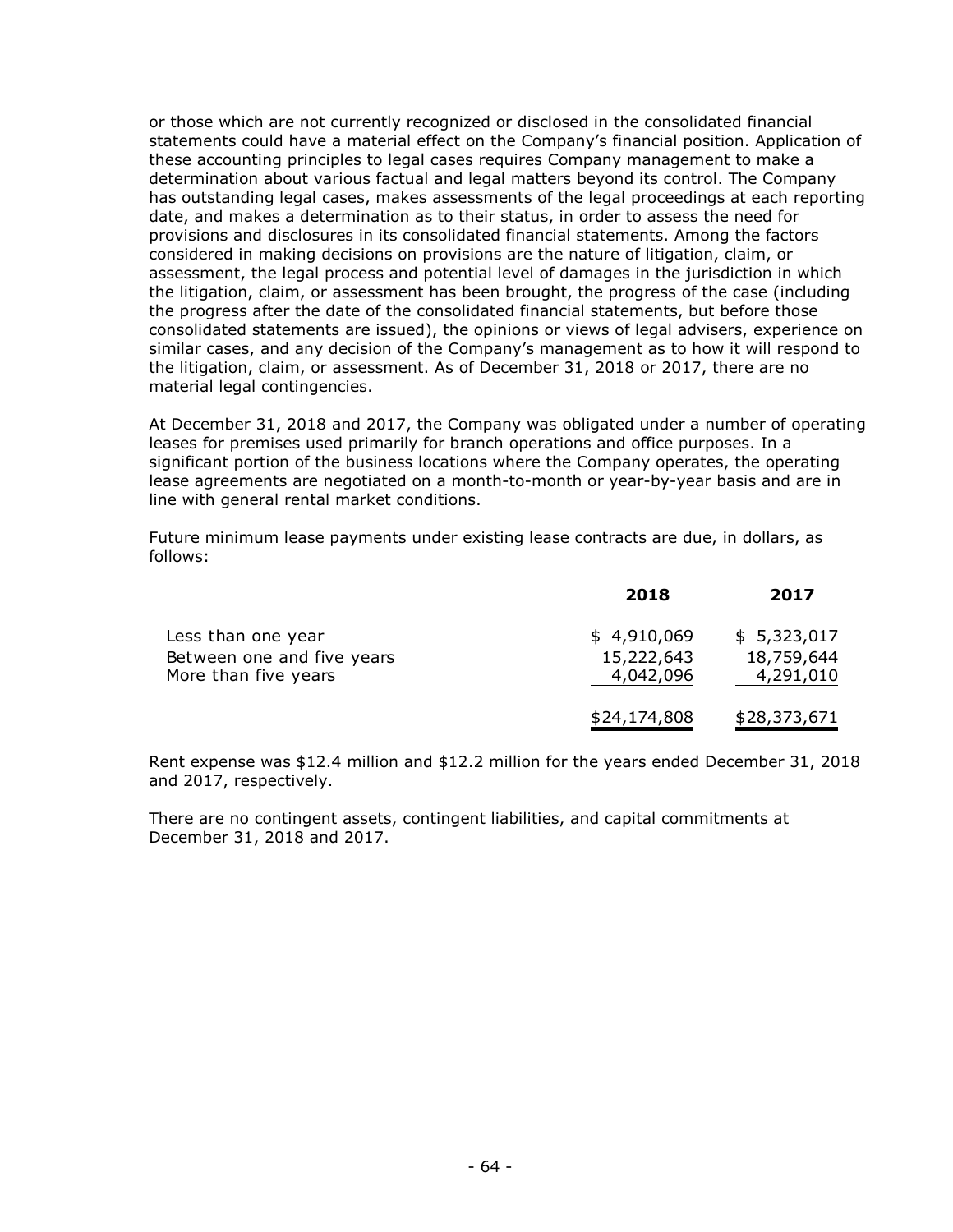#### **28. FINCA ENTITIES**

Through its headquarters, foreign representative offices and branches, controlled subsidiaries and affiliates, FINCA operates in 26 countries. All subsidiaries are controlled by FINCA directly or indirectly through FMH. The significant microfinance operating subsidiaries and controlled affiliates of FINCA at the end of the reporting period are listed below:

#### **Americas**

| Ecuador<br>Guatemala                                                   | Banco para la Asistencia Comunitaria, FINCA S.A. Joint Stock Company<br>Fundación Internacional para la Asistencia Comunitaria de Guatemala Foundation<br>FINCA Microfinanzas, S.A.                                                                                                                                                                                                            |
|------------------------------------------------------------------------|------------------------------------------------------------------------------------------------------------------------------------------------------------------------------------------------------------------------------------------------------------------------------------------------------------------------------------------------------------------------------------------------|
| Haiti                                                                  | FINCA HAITI Non-Governmental Organization<br>FINCA Haiti. S.A.                                                                                                                                                                                                                                                                                                                                 |
| Honduras<br>Nicaragua                                                  | Sociedad Financiera FINCA Honduras, S.A. Joint Stock Company<br>Financiera FINCA Nicaragua, S.A. Joint Stock Company<br>Fundación Internacional para la Asistencia Comunitaria de Nicaragua Not-for-profit Foundation                                                                                                                                                                          |
| Africa                                                                 |                                                                                                                                                                                                                                                                                                                                                                                                |
| Congo<br>Malawi<br>Nigeria<br>Tanzania<br>Uganda<br>Zambia             | FINCA DR CONGO SARL Limited Liability Joint Stock Company<br>FINCA Limited Company Limited by Shares<br><b>FINCA Microfinance Bank Limited</b><br>FINCA Tanzania Limited Company Limited by Shares<br>Foundation for International Community Assistance Uganda Limited Company Limited by Shares<br>Foundation for International Community Assistance-Zambia Limited Company Limited by Shares |
| Eurasia                                                                |                                                                                                                                                                                                                                                                                                                                                                                                |
| Armenia<br>Azerbaijan<br>Georgia<br>Kosovo<br>Kyrgyzstan<br>Tajikistan | FINCA Universal Credit Organization Closed Joint Stock Company<br>FINCA Azerbaijan Limited Liability Company<br>JSC FINCA Bank Georgia Closed Joint Stock Company<br>FINCA International, Inc. (Branch)<br>FINCA Bank Closed Joint Stock Company<br>FINCA Micro-Credit Deposit Organization Limited Liability Company                                                                          |
| Middle East                                                            |                                                                                                                                                                                                                                                                                                                                                                                                |
| Jordan<br>Afghanistan<br>Pakistan                                      | FINCA Jordan Specialized Micro Loans Company<br>FINCA Afghanistan Joint Stock Company Limited by Shares<br>FINCA Microfinance Bank Ltd.                                                                                                                                                                                                                                                        |
| Nonmicrofinance<br>Subsidiaries                                        |                                                                                                                                                                                                                                                                                                                                                                                                |
| Netherlands                                                            | FINCA Network Support Services BV.<br>FINCA Microfinance Cooperatief U.A.                                                                                                                                                                                                                                                                                                                      |
| USA                                                                    | FINCA Microfinance Holdings Company LLC<br>FINCA Services USA LLC<br>FINCA Microfinance Global Services LLC<br><b>FINCA International LLC</b><br><b>FINCA Plus LLC</b>                                                                                                                                                                                                                         |
| Mexico                                                                 | Tenedora SAPI de C.V.<br>Fundación Integral Comunitaria, AC Civil Association                                                                                                                                                                                                                                                                                                                  |
| El Salvador                                                            | Associacion de Forrento Integral Communitana de El Salvador<br>Not-for-profit Association                                                                                                                                                                                                                                                                                                      |
| Charitable<br>Affiliates                                               |                                                                                                                                                                                                                                                                                                                                                                                                |

| United Kingdom | <b>FINCA UK</b>     |
|----------------|---------------------|
| Canada         | <b>FINCA Canada</b> |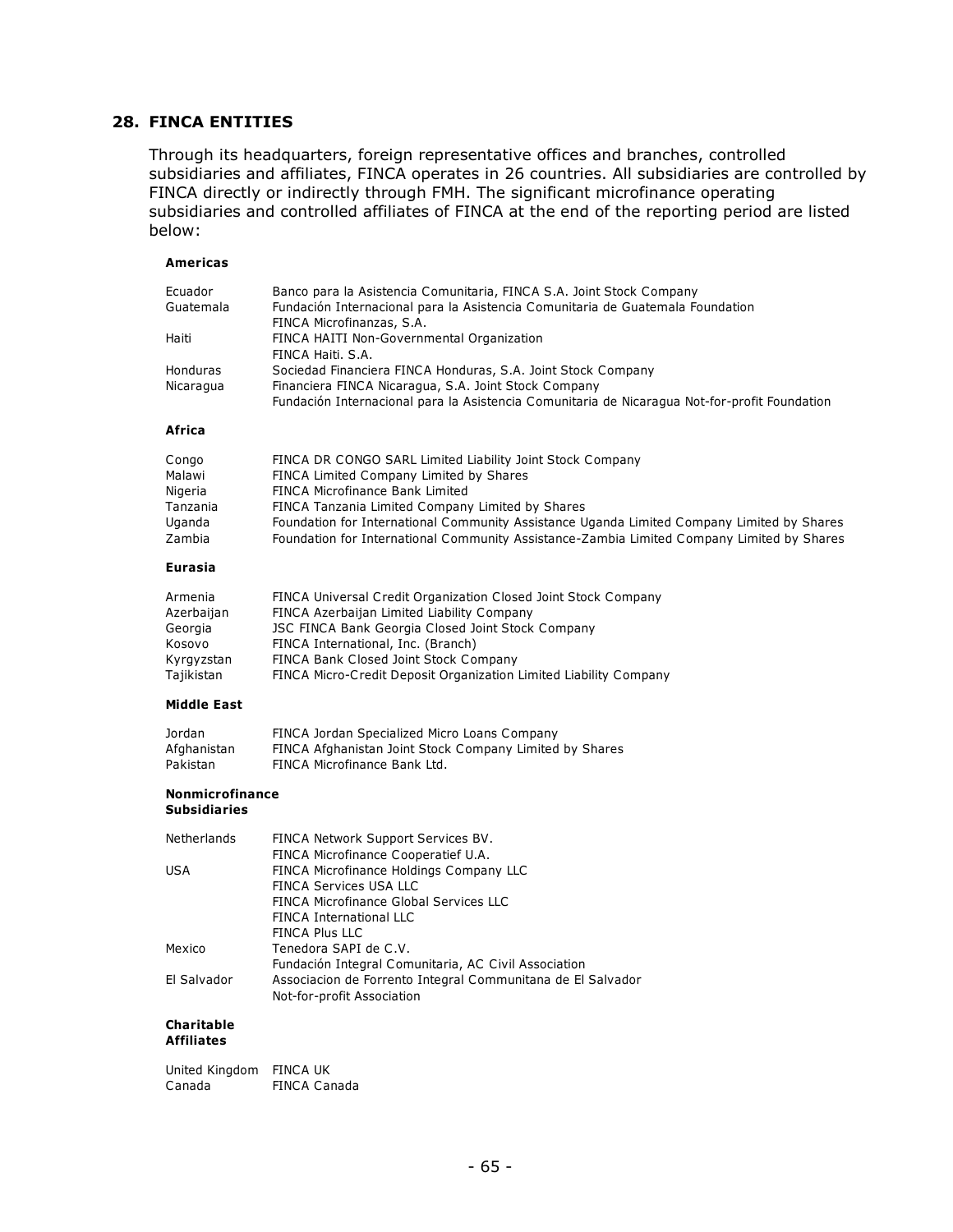In 2017, FINCA sold its interest in FINCA Joint Stock Company (Russia).

Noncontrolling members of FMH hold 37.1% of shares and voting rights as of December 31, 2018 and 2017. Assets and liabilities attributable to FMH noncontrolling members are \$414.6 million and \$327.1 million as of December 31,2018 and \$411.7 million and \$322.3 million as of December 31, 2017. Net income attributable to noncontrolling members of FMH is \$2.1 million and \$3.6 million for the years 2018 and 2017 respectively. Accumulated net income is \$1.2 million and \$0.4 million as of December 31, 2018 and 2017, respectively.

A non-controlling interest is attributable to non-controlling shareholders of FINCA Microfinance Bank Ltd. (Pakistan) holding 13.6% of shares and voting rights as of December 31, 2018. Assets and liabilities attributable to non-controlling interests are \$31.4 million and \$30.9 million, and \$27.7 million and \$26.9 million, as of December 31, 2018 and 2017, respectively. Net income and accumulated net income for the year attributable to non-controlling shareholders of FINCA Microfinance Bank Ltd. (Pakistan) is \$1.0 million and \$1.1 million, and \$3.4 million and \$2.4 million, for the years ended December 31, 2018 and 2017, respectively.

# **29. DISCONTINUED OPERATIONS**

In 2017, FMH sold its interest in Microfinance Company FINCA Joint Stock Company (FINCA Russia).

FINCA Russia represents discontinued operations in accordance with IFRS 5, *Non-Current Assets Held for Sale and Discontinued Operations*.

Results of the discontinued operations in 2017 include the net income or loss for FINCA Russia for the period up to disposition.

|                                                                                                                 | 2017                                               |
|-----------------------------------------------------------------------------------------------------------------|----------------------------------------------------|
| Net operating income<br>Expenses<br>Intercompany expenses eliminated on consolidation<br>Other income (expense) | \$1,997,680<br>(1,813,815)<br>366,534<br>(157,028) |
| Profit before income tax of discontinued operations                                                             | 393,371                                            |
| Tax<br>Loss on sale after income tax                                                                            | (38, 738)<br>(5,401,578)                           |
| Loss from discontinued operations                                                                               | \$(5,046,945)                                      |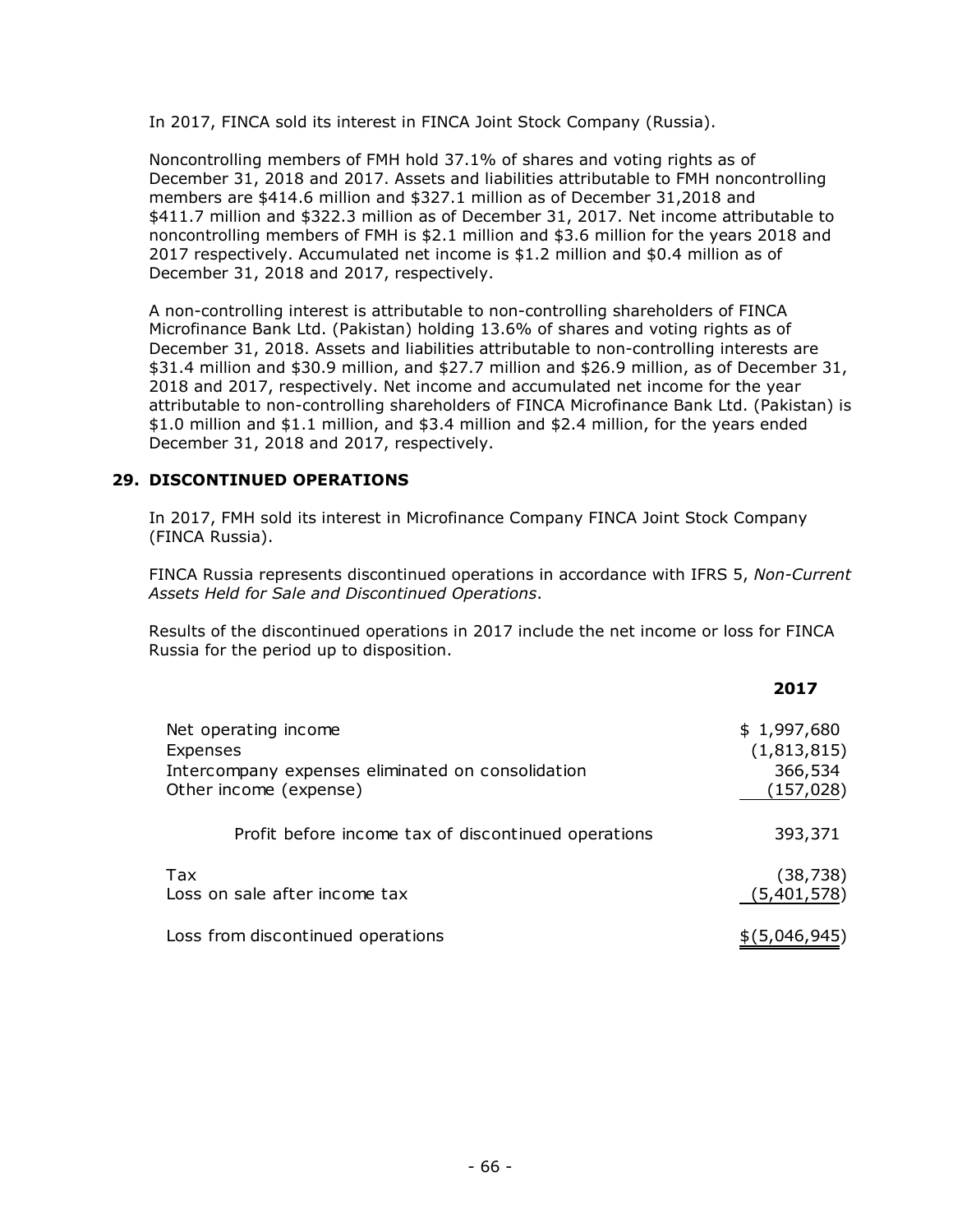The loss on sale from assets of the disposal group in the year ending December 31, 2017 is as follows:

|                                                                                                                         | 2017                                   |
|-------------------------------------------------------------------------------------------------------------------------|----------------------------------------|
| Consideration received<br>Net assets disposed of                                                                        | 807,724<br>\$<br>(1,366,584)           |
| Loss on sale before income tax and reclassification of<br>foreign currency translation reserve                          | (558, 860)                             |
| Reclassification of foreign currency translation reserve                                                                | (4,842,718)                            |
| Loss on sale after income tax                                                                                           | \$(5,401,578)                          |
| Net cash inflow on sale of assets of the disposal group in the year ending December 31,<br>2017, is as follows:         |                                        |
|                                                                                                                         | 2017                                   |
| Consideration received in cash and cash equivalents<br>Less: cash and cash equivalent balances disposed of              | \$807,724<br>(569,357)                 |
| Net cash consideration received                                                                                         | \$238,367                              |
| Cash flows from the activities of assets of the disposal group for the year ending<br>December 31, 2017 are as follows: |                                        |
|                                                                                                                         | 2017                                   |
| From operating activity<br>From investing activity<br>From financing activity                                           | \$1,042,622<br>(79, 579)<br>(760, 863) |
| Total cash flows (provided) used by disposal group                                                                      | 202,180                                |

# **30. RELATED PARTIES**

Balances and transactions between the Company and its subsidiaries, which are related parties of the Company, have been eliminated on consolidation and are not disclosed in this note.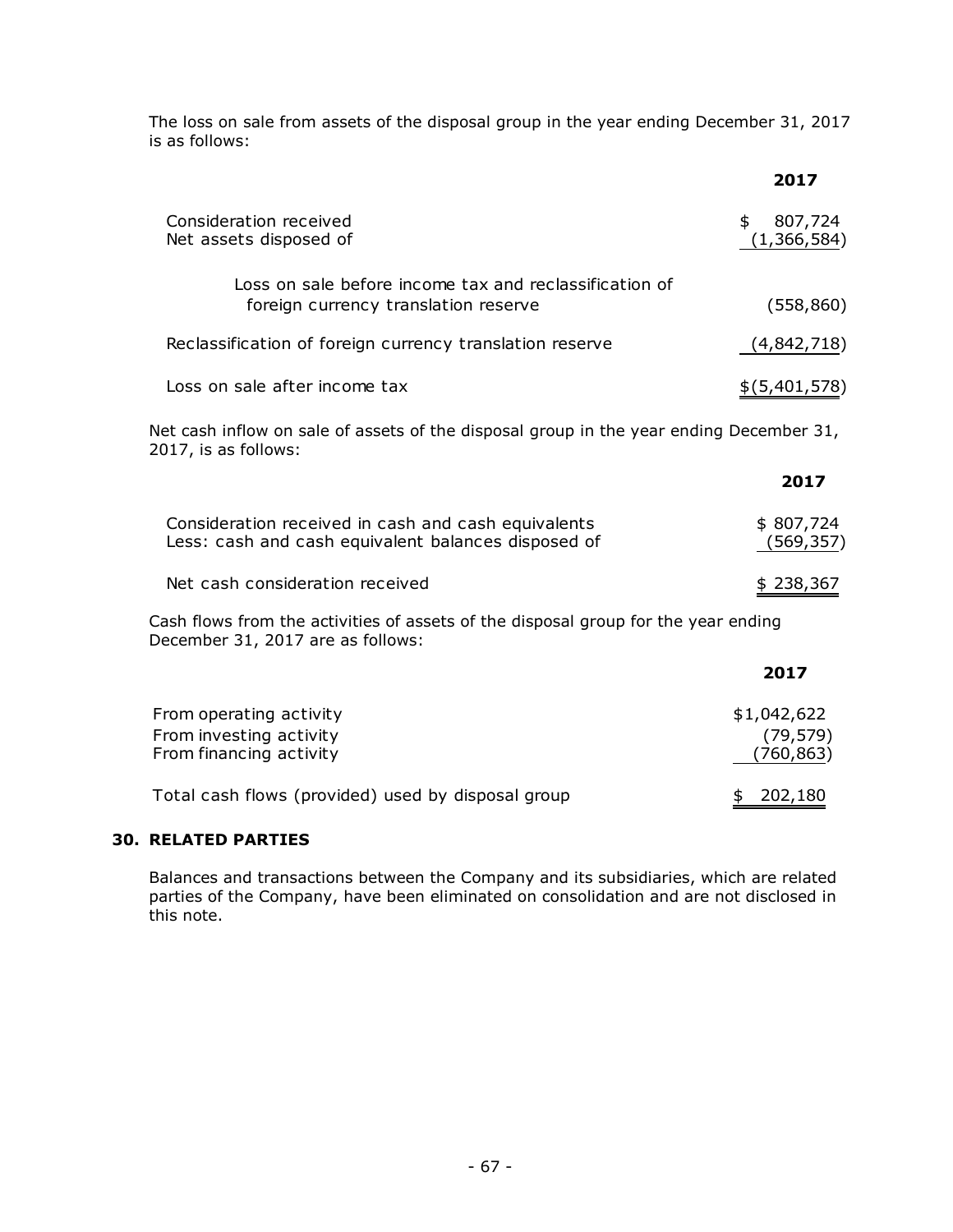**Senior Management Compensation**—Total compensation paid to the senior management of the Company for the years ended December 31, 2018 and 2017, amounted to:

|                                                | 2018                   | 2017                   |
|------------------------------------------------|------------------------|------------------------|
| Short-term benefits<br>Postemployment benefits | \$1,447,363<br>196,655 | \$1,371,792<br>504,908 |
|                                                | \$1,644,018            | \$1,876,700            |

# **31. SUBSEQUENT EVENTS**

In April 2017, FINCA Azerbaijan LLC (FAZ) entered into a Wind-Down Agreement (WDA) with the majority of its lenders. Under the terms of the Agreement, FAZ was permitted to continue to operate and collect amounts outstanding on its loan portfolio in return for certain forgiveness of debt from the lenders in order to meet regulatory capital standards. The Wind-Down period under the Agreement was initially set to expire on June 30, 2018 but under an Amendment dated November 30, 2017 this was extended to October 31st, 2018 and, in March 2018, it was further extended through January 31, 2019. FAZ recommenced its lending operation in early 2019.

In 2019, the President of Azerbaijan decreed the government would compensate all financial institutions two-fold. Firstly, it would compensate all USD loans with outstanding balances which had occurred during the two devaluation periods between 2015 and 2017. Secondly, all financial institutions would restructure every loan above 360 days delinquency (for any currency) for 5 years with a one-year grace period.

FAZ has worked with the Regulator and agreed as of March 1, 2019 the sum of loans eligible for compensation. The cash compensation amount received was \$6.9 million of which \$6.2 million was directly from write-offs and the balance held against the active loan portfolio. The decree also required institutions including FAZ to waive all outstanding interest and penalties on eligible loans which for FAZ amounted to \$2.5 million; FAZ's shareholders duly passed a resolution to comply with the decree. Majority of the loans eligible for compensation were written off loans hence, all related principal, accrued interest and penalty were off balance sheet. The decree has negligible impact as most of the waived interest and penalty belongs to previously written off loans.

\*\*\*\*\*\*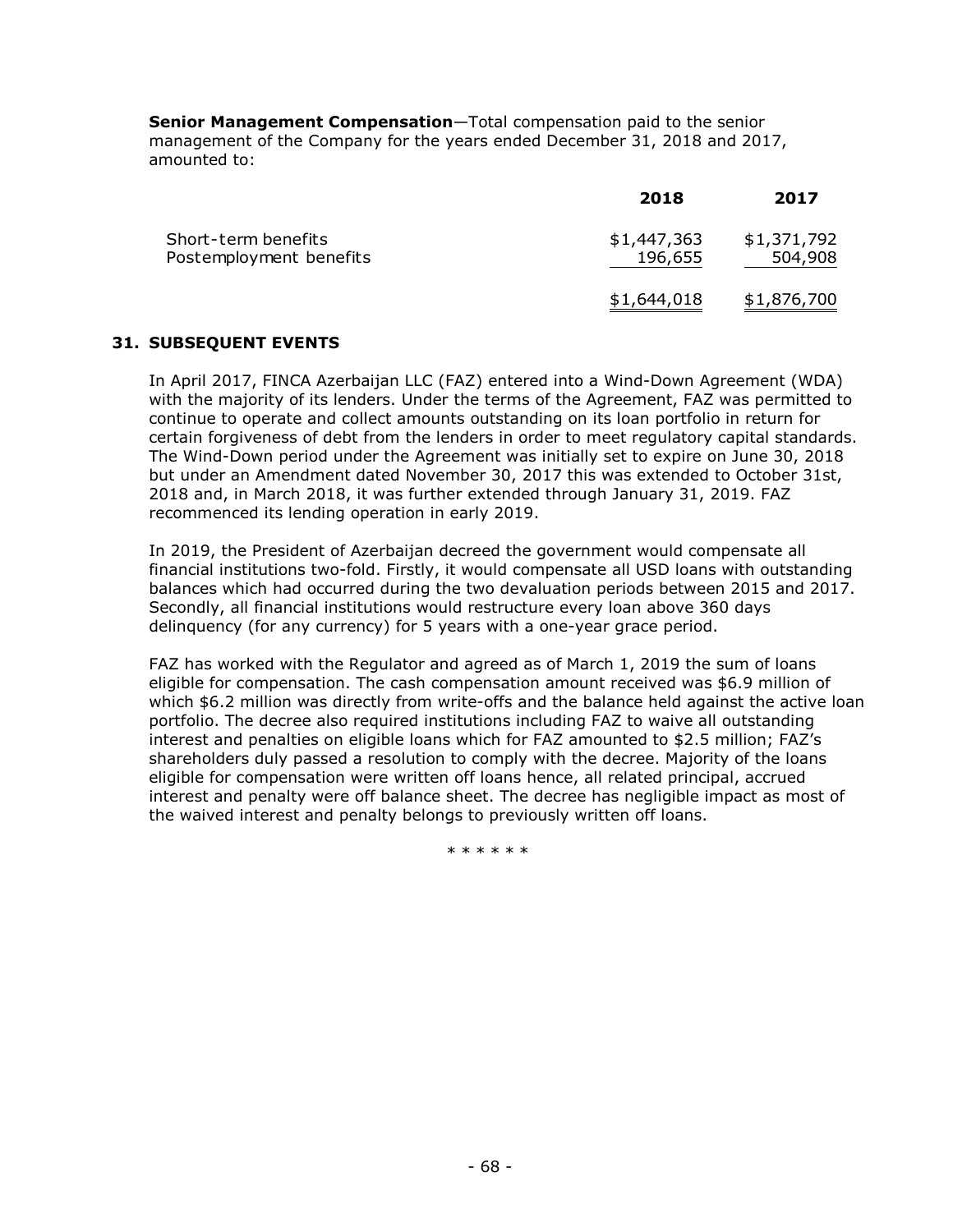# **FINCA INTERNATIONAL, INC.**

# **SUPPLEMENTAL SCHEDULE— CONSOLIDATED SCHEDULE OF FUNCTIONAL EXPENSES FOR THE YEAR ENDED DECEMBER 31, 2018**

|                               | Program<br><b>Services</b> | General &<br><b>Administrative</b> | <b>Fundraising</b> | <b>Total</b>  |
|-------------------------------|----------------------------|------------------------------------|--------------------|---------------|
| Salaries and direct benefits  | \$99,559,518               | \$1,382,405                        | 844,635<br>\$      | \$101,786,558 |
| Fringe benefits               | 12,536,438                 | 78,918                             | 98,240             | 12,713,596    |
| Travel                        | 10,365,777                 | 221,964                            | 101,121            | 10,688,862    |
| Professional services         | 15,945,735                 | 1,209,901                          | 1,035,797          | 18,191,433    |
| Rent/utilities                | 14,512,619                 | 295,506                            |                    | 14,808,125    |
| Repairs and maintenance       | 2,953,158                  | 35,848                             |                    | 2,989,006     |
| Interest expenses             | 67,380,623                 | 170,202                            |                    | 67,550,825    |
| Direct training and hiring    | 1,749,043                  | 3,434                              |                    | 1,752,477     |
| Marketing                     | 4,176,527                  |                                    | 274,782            | 4,451,309     |
| Communications                | 5,790,336                  | 76,104                             | 957,338            | 6,823,778     |
| Equipment, commodities,       |                            |                                    |                    |               |
| and vehicles                  | 1,737,860                  | 91,804                             |                    | 1,829,664     |
| Security                      | 4,573,388                  |                                    |                    | 4,573,388     |
| Bank and credit card fees     | 1,303,347                  | 128,891                            |                    | 1,432,238     |
| Office supplies               | 3,917,675                  | 77,125                             | 944,705            | 4,939,505     |
| Depreciation and amortization |                            |                                    |                    |               |
| expense                       | 10,334,898                 | 182,316                            |                    | 10,517,214    |
| Provision for loan losses     | 25,991,400                 |                                    |                    | 25,991,400    |
| Taxes other than income       | 5,189,562                  | 1,828                              |                    | 5,191,390     |
| Insurance                     | 1,628,535                  | 51,388                             |                    | 1,679,923     |
| Other direct cost             | 1,556,431                  | 76,019                             | 256,414            | 1,888,864     |
| License/memberships/meetings  | 3,472,851                  | 1,633,091                          | 29                 | 5,105,971     |
| Total operating expenses      | \$294,675,721              | \$5,716,744                        | \$4,513,061        | \$304,905,526 |